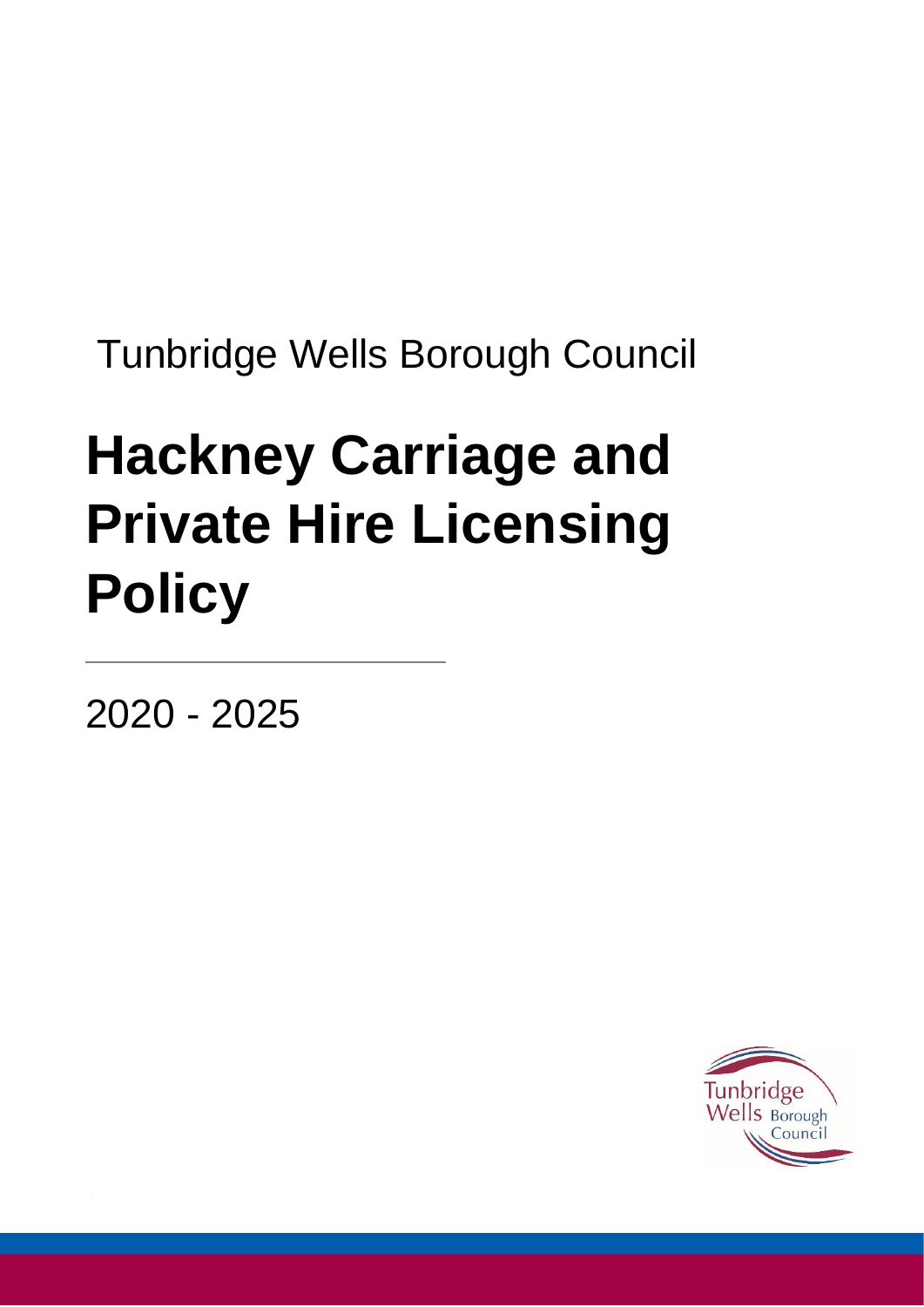# **CONTENTS**

| <b>Policy Justification</b>                                                    | 4  |
|--------------------------------------------------------------------------------|----|
| Introduction                                                                   | 4  |
| <b>Review of Policy and Procedures</b>                                         | 5  |
| Hackney Carriage/Private Hire Driver Licence – New and Renewal<br>applications | 7  |
| Hackney Carriage/Private Hire Vehicle Licences                                 | 15 |
| <b>Private Hire Operators Licence</b>                                          | 24 |
| <b>Penalty Points Scheme</b>                                                   | 27 |
| <b>Taxi Ranks</b>                                                              | 28 |
| Plying for Hire                                                                | 29 |
| <b>Taxi/Private Hire Liaison Meetings</b>                                      | 29 |
| <b>Complaints Procedure</b>                                                    | 29 |
| <b>Departure from Policy</b>                                                   | 29 |
| Amendments to the Policy                                                       | 30 |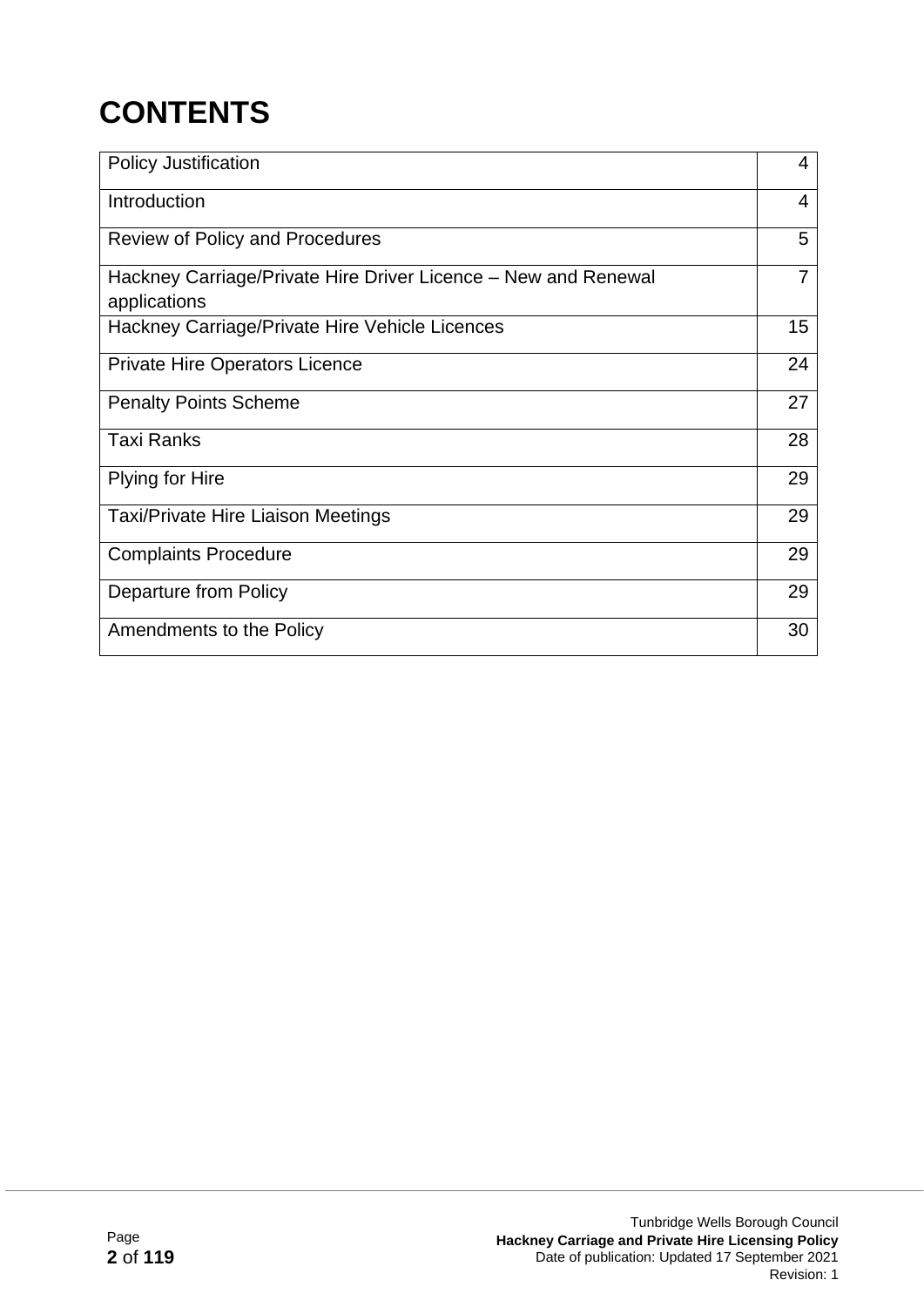# **Appendices**

| 1 <sub>1</sub> | Statement of Policy about Cautions and Convictions.<br>National Register of Taxi Licence Refusals and Revocations (NR3)                   | 31  |
|----------------|-------------------------------------------------------------------------------------------------------------------------------------------|-----|
| 2.             | <b>Vehicle Specification</b>                                                                                                              | 42  |
| 3.             | <b>Additional Conditions for Licensing Stretched Limousines</b>                                                                           | 58  |
| 4.             | <b>Application Procedure</b>                                                                                                              | 61  |
| 5.             | Assessing applicants and existing drivers for a hackney<br>carriage/private hire vehicle driver licence in accordance with C1<br>standard | 65  |
| 6.             | Code of Good Conduct for Licensed Drivers                                                                                                 | 67  |
| 7.             | <b>Dress Code for Licensed Drivers</b>                                                                                                    | 70  |
| 8.             | <b>Private Hire Driver's Licence Conditions</b>                                                                                           | 71  |
| 9.             | Private Hire Operator's Licence Conditions                                                                                                | 77  |
| 10.            | <b>Penalty Points System</b>                                                                                                              | 82  |
| 11.            | Hackney Carriage and Private Hire Enforcement Policy and Practice                                                                         | 94  |
| 12.            | <b>Special Event Policy</b>                                                                                                               | 100 |
| 13.            | Displaying Licence and Private Hire 'Pre-Book' Sticker Exemption<br>Requirements                                                          | 101 |
| 14.            | National Register of Refusals and Revocations (NR3) Policy                                                                                | 102 |
| 15.            | Re-Allocation of Hackney Carriage Proprietors Licence Process                                                                             | 108 |
| 16.            | <b>Replacement Vehicle Policy</b>                                                                                                         | 110 |
| 17.            | <b>Location of Taxi Bays</b>                                                                                                              | 112 |
| 18.            | Hackney carriage and private hire vehicles - wheelchairs and<br>assistance dogs' policy                                                   | 114 |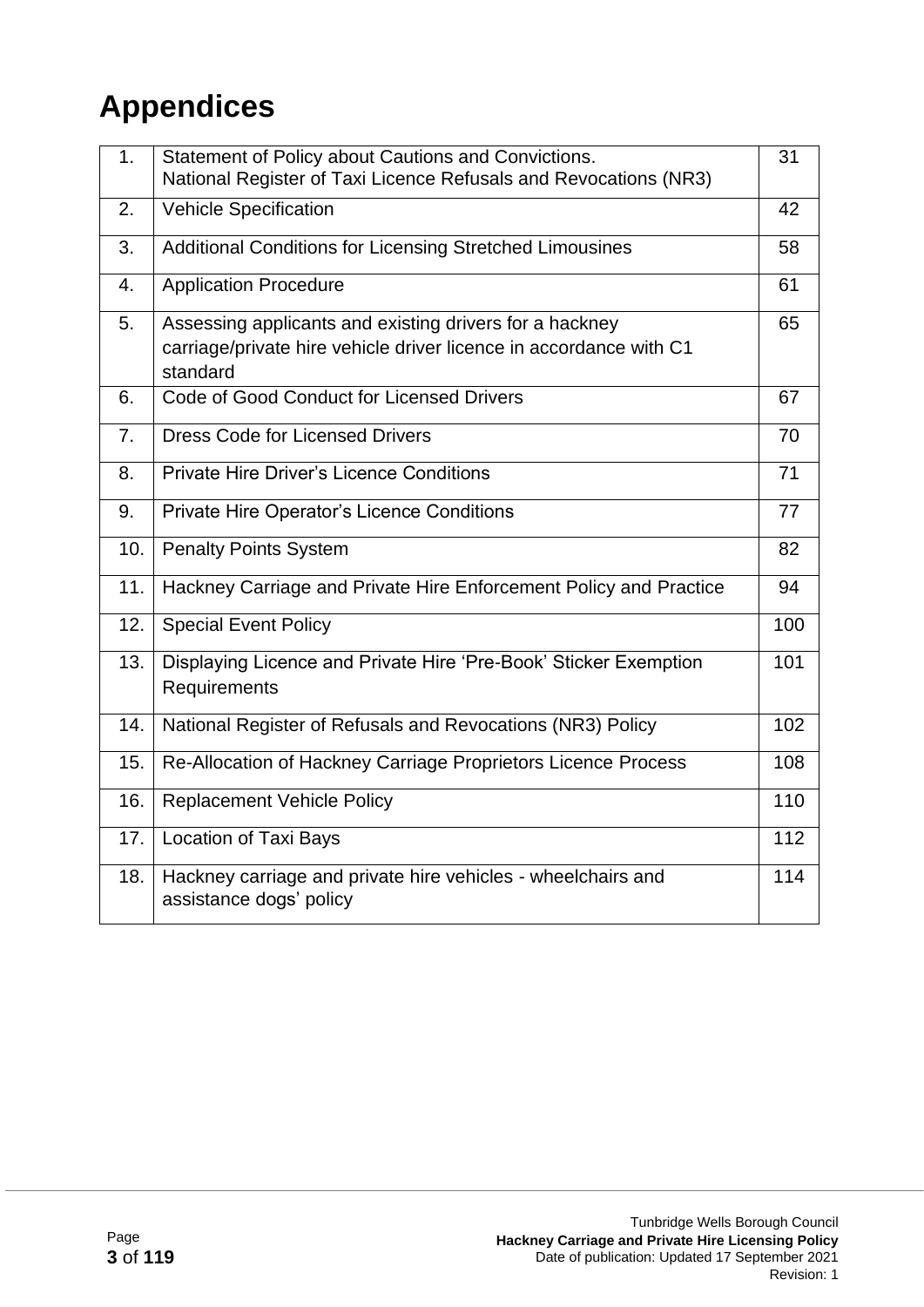# **1. Policy Justification**

The aim of the local authority licensing of Hackney Carriage and Private Hire trade is to protect the public by ensuring that all drivers, vehicles and operators are licensed in accordance with the Statutory Provisions and the Council's Policy. However, Tunbridge Wells Borough Council is aware that the public should have reasonable access to Hackney Carriage (HC) and Private Hire Vehicle (PHV) services which are integral to Local Transport Provisions.

Licensing requirements which are unduly stringent may restrict the supply of HC and PHV services, by increasing the cost of operation or restricting entry to the trade. Furthermore, the Council recognises that an unduly restrictive approach may be detrimental to the public interest and could have adverse safety implications.

#### **2. Introduction**

The Licensing Authority at Tunbridge Wells Borough Council ("the Council") is responsible for dealing with all applications for hackney carriage and private hire licences, including drivers, vehicles and private hire operators. The Authority also deals with complaints, compliance and enforcement in relation to hackney carriage and private hire matters.

The Licensing of hackney carriage and private hire drivers, vehicles and operators aims to secure the following objectives:

- All licensed drivers and operators are "fit and proper" persons in accordance with the statutory legislation;
- All vehicles licensed by the Council are safe, comfortable, properly insured and available where and when required;
- To encourage the use of environmental friendly vehicles; and
- To encourage the use of vehicles that are accessible to persons who have disabilities.

The Authority will ensure that these aims are met by setting minimum requirements for the licensing of drivers, vehicles and operators. These requirements include:

- Up to three yearly licensing of drivers, including medical checks, criminal record clearance, an appropriate level of driving ability and a sound knowledge of the area;
- DVLA checks of all drivers at first application and at renewal;
- A five yearly licence for private hire operators, subject to the power to grant a licence for a shorter period of time should this be appropriate in the circumstances;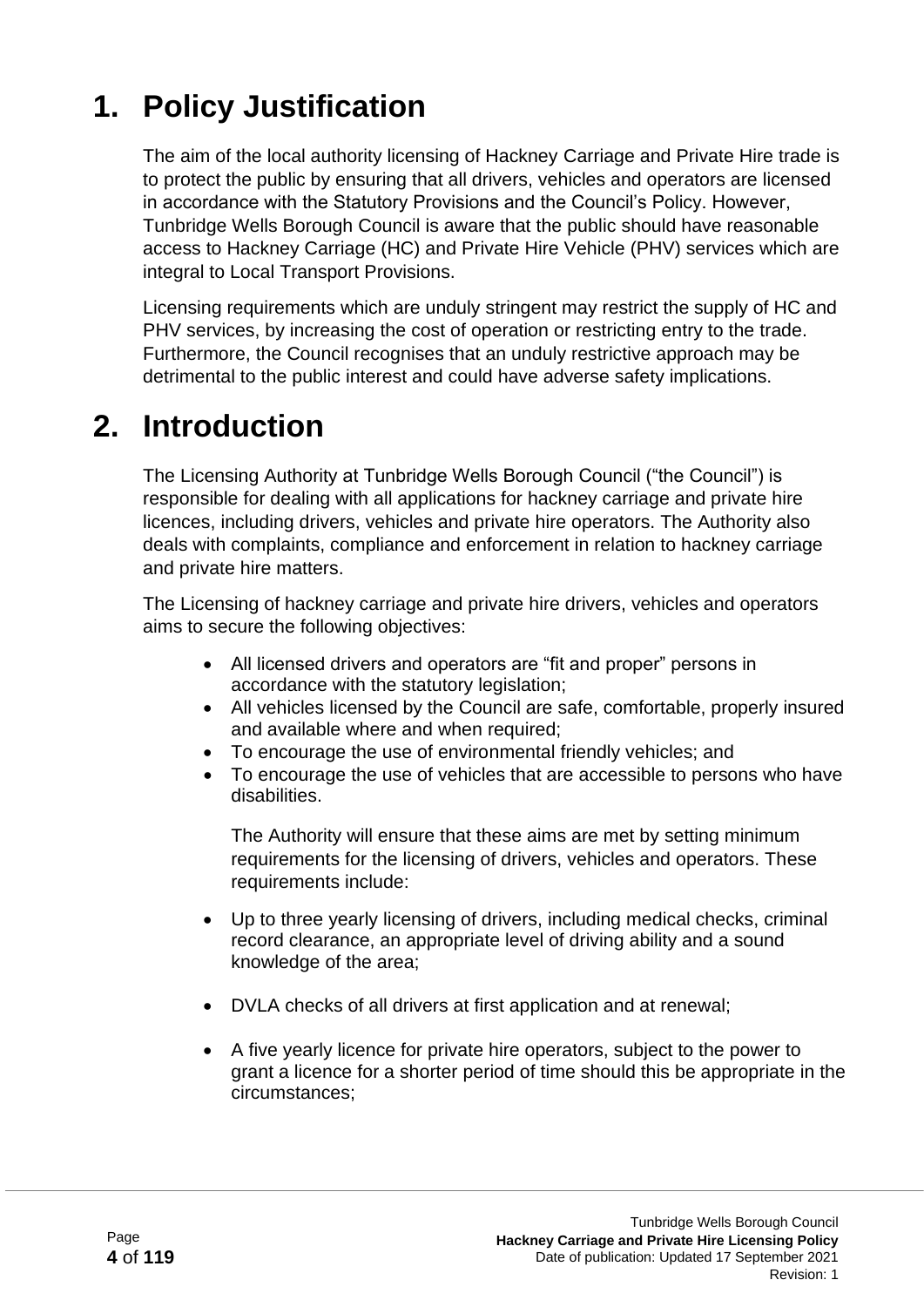- Routine inspections of records maintained by private hire operators;
- Annual licensing of vehicles will include inspections by authorised officers which will incorporate mechanical vehicle testing and confirmation of appropriate documentation such as insurance certificates;
- Investigation of complaints and enforcement of legislation and licence conditions with appropriate action taken in accordance with the Council's [Enforcement Policy Statement and the Licensing Compliance and](http://www.tunbridgewells.gov.uk/__data/assets/pdf_file/0012/131520/09.09.16-Ratified-Licensing-Compliance-and-Enforcement-Policy-2016.pdf)  [Enforcement Policy](http://www.tunbridgewells.gov.uk/__data/assets/pdf_file/0012/131520/09.09.16-Ratified-Licensing-Compliance-and-Enforcement-Policy-2016.pdf)
- Ongoing training and development of the Council's Licensing staff;
- Provision of information to the hackney and private hire trades with members of the public through press release and publications, the Council's website and attendance at relevant forums.

#### **3. Review of Policy and Procedures**

#### **3.1. Legislation**

In undertaking its licensing function, this Authority will have particular regard for:

- Town Police Clauses Act 1847 and 1889;
- Local Government (Miscellaneous Provisions) Act 1976;
- Transport Act 1985 and 2000;
- Crime and Disorder Act 1998:
- Environmental Protection Act 1990;
- Equality Act 2010;
- Road Traffic Act:
- Humans Rights Act 1998;
- Regulators Code;
- Statutory Taxi and Private Hire Vehicles Standards;
- DfT's Taxi and Private Hire Vehicle Licensing Best Practice Guidance (March 2010);
- The Motor Vehicles (Wearing of Seat Belts) regulations 1993.

#### **3.2. Taxi and Private Hire Licensing: Best Practice Guidance – March 2010**

The Department for Transport (DfT) has national responsibility for hackney carriage and private hire legislation in England and Wales. Following widespread consultation, the DfT has produced Best Practice Guidance for licensing authorities which sets out standards which can be considered good practice in this area of licensing, although it also recognises that individual licensing authorities should produce their own policies in relation to specific licensing maters.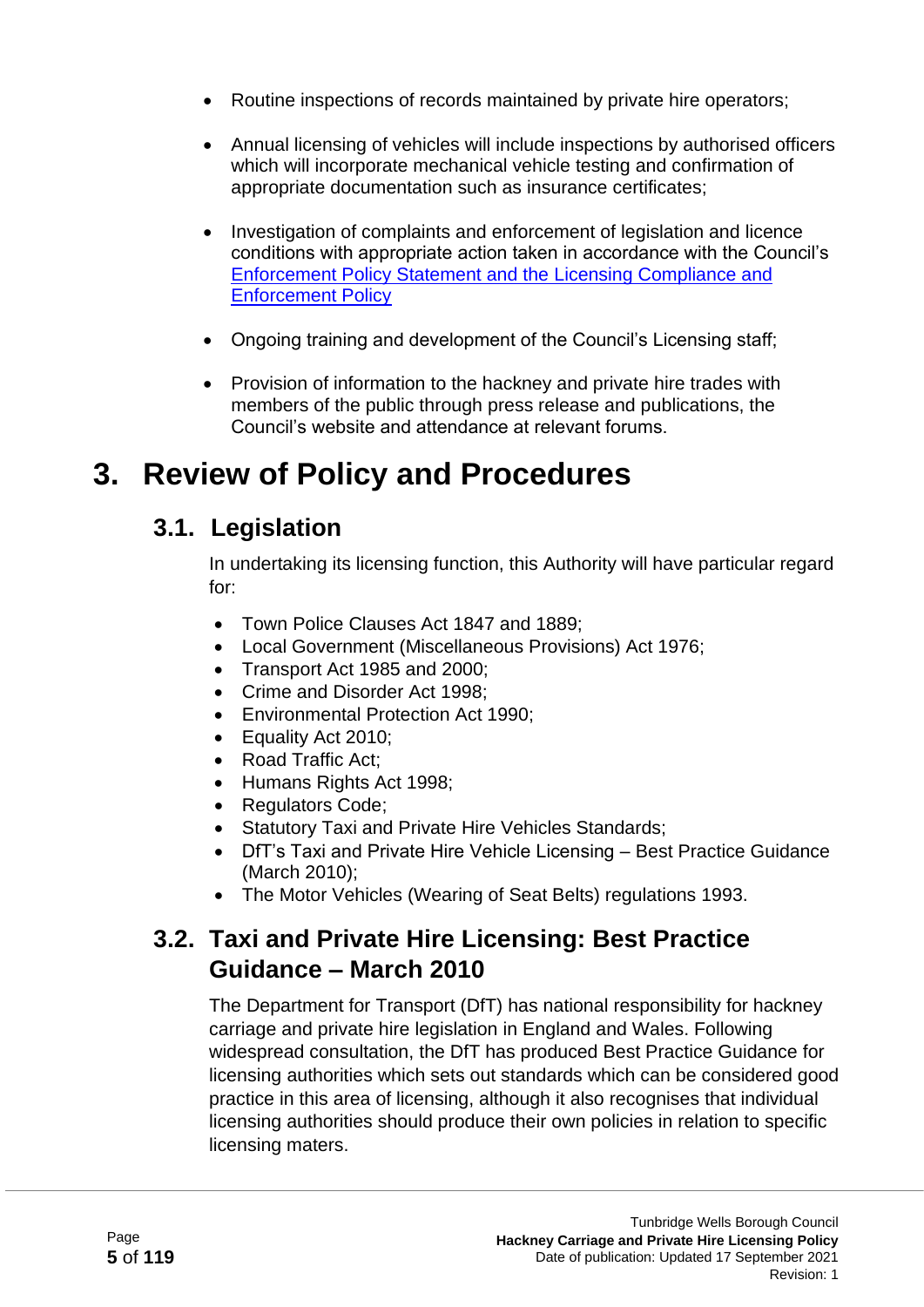This Guidance has been taken into consideration in preparing this policy. Regard has also been given to the Licensing Partnership and this has been seen as an opportunity to have some consistency across the three authorities. The Licensing Partnership includes Maidstone Borough Council, Sevenoaks District Council and Tunbridge Wells Borough Council. This policy relates to Tunbridge Wells Borough Council

#### **3.3. Consultation**

- 3.3.1. The Council is keen to hear the views of persons who may be affected by this policy and has identified people and organisations that may be interested in commenting on this document. The Council has consulted widely and invited comments from any interested party in particular those listed below:
	- Representatives of Tunbridge Wells licensed hackney carriage and private hire drivers;
	- Representatives of the Borough's Operators;
	- All Borough Councillors;
	- Town and Parish Councillors:
	- Neighbouring Authorities;
	- Tunbridge Wells Community Safety Unit (CSU);
	- Access Group;
	- Members of the public through the Council's Website;
	- Kent Police:
- 3.3.2. The Policy and associated documentation are available for inspection on our [Licencing Policies page.](http://www.tunbridgewells.gov.uk/business/licences-and-permits/licensing-policy-statements)
- 3.3.3. The Policy will remain in existence for a period of five years, during which time it shall be kept under review and revised as appropriate or after any significant legislative change.
- 3.3.4. Upon implementation of this policy, the Authority expects licence holders to comply with its terms immediately

# **4. Online Forms**

- 4.1.The Licensing Partnership has online forms to facilitate new and renewal applications. The Authority is committed to keeping the cost of providing the licensing service down and online forms assist with this aim.
- 4.2.All new applications will require an applicant to meet with an officer to complete the application process. At this meeting all original documents are required to be presented.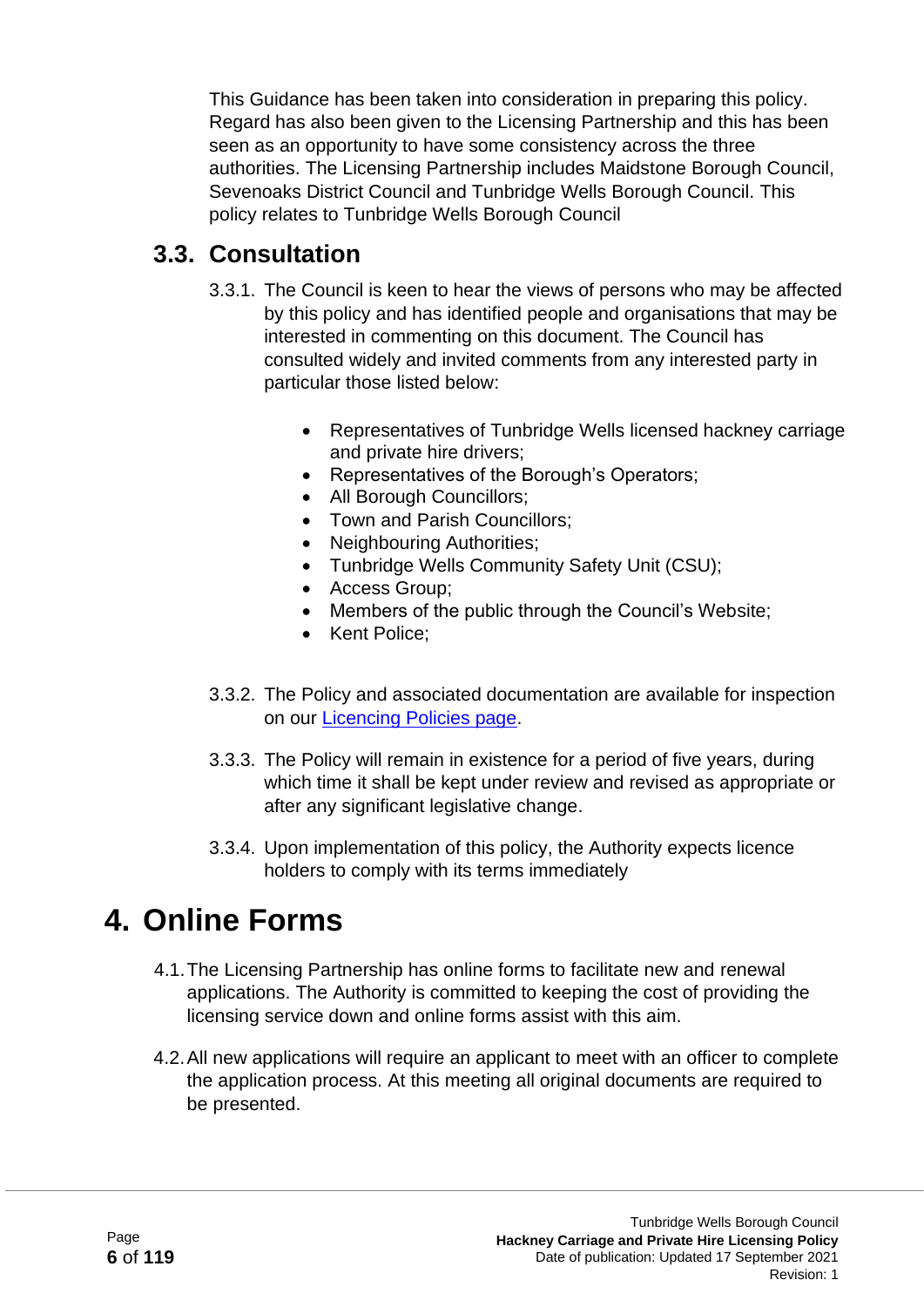- 4.3.On driver renewal applications applicants are required to sign up to the DBS update service.
- 4.4.The Authority will accept scanned accompanying documents or photographic images with online renewal applications. However, if submitted images do not match with the electronic images already held by the authority, we reserve the right to require the original documentation to be presented to the Licensing Authority.

#### **5. Hackney Carriage/Private Hire Driver Licence – New and Renewal Applications**

- 5.1.Sections 51 and 59 of the Local Government (Miscellaneous Provisions) Act 1976 require that a district council shall not grant a driver's licence to drive a hackney carriage or private hire vehicle unless they are satisfied that an applicant is a fit and proper person
- 5.2.In order for the Authority to establish whether an applicant is 'fit and proper' the applicant must provide evidence of:
	- Honesty and trustworthiness;
	- Driving standard;
	- Medical fitness:
	- Criminal history;
	- Relevant knowledge of the Borough; and
	- Understanding of English (spoken, written and reading)
- 5.3.All applicants are required to read the Council's policy regarding Convictions and Cautions located at Appendix 1 before considering whether to apply for a Hackney Carriage/Private Hire driver's licence.
	- **Application forms** must be completed in full. Any incomplete forms will be returned to the applicant as invalid. An email address provided by an applicant or licensed driver is deemed to be valid for all email correspondence sent by officers and can only be updated by written notification of a change of email address. Applications will only be accepted as valid if they include and/or are accompanied by the following: Application form provided by the Council, complete in its entirety and signed by the applicant.
	- **The appropriate fee**. The current fees are available from the licensing department or on our [licensing fees webpage.](http://www.tunbridgewells.gov.uk/business/licences-and-permits/taxis-and-private-hire/taxi-licence-fees)
	- **The applicants' original DVLA driving licence**. Applicants must have held a full DVLA or acceptable alternative (Gov website details) licence for at least one year (para 5.4) for a new application;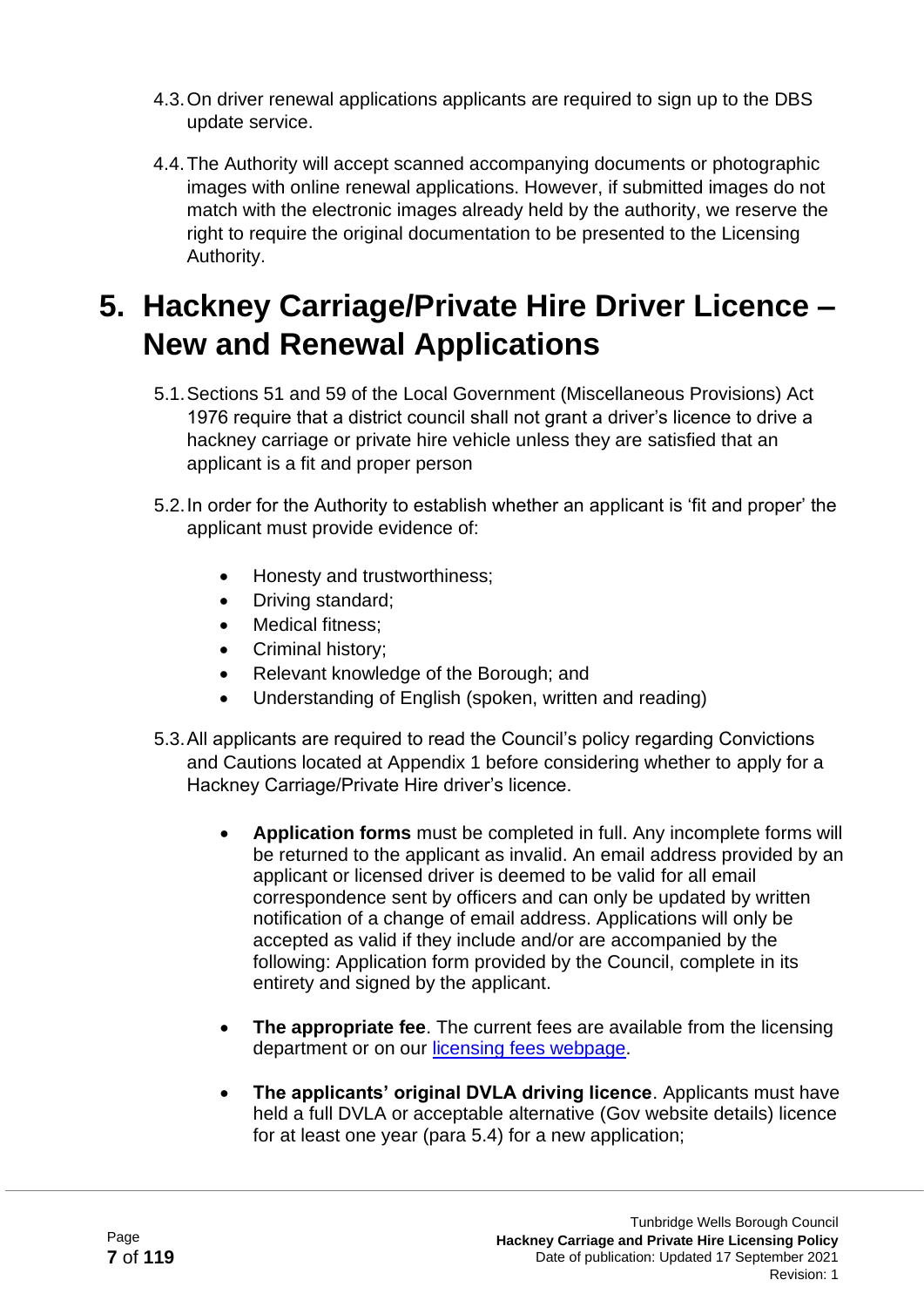- **A completed medical certificate**
- **Driving Standard Assessment** (DSA) practical taxi test and wheelchair test for all new hackney carriage/private hire drivers, delivered by an external company –
	- − **TGT training**  [TG Training](https://tgtraining.wixsite.com/training) website
	- − **Blue Lamp Trust**  [Blue Lamp Trust website](https://bluelamptrust.org.uk/taxi_homepage/)
	- − **Green Penny** [Green Penny website](http://www.greenpenny.co.uk/taxi-assessment-booking-form)
- Evidence of passing the Authority's online knowledge test (Appendix 4, para 3); (new applicants only).
- One recently taken, colour, passport sized photograph of the applicant (no sunglasses or hats. Hats may only be worn for religious beliefs while showing full facial features.
- Applicants must obtain and submit to the Authority the 8-digit driving licence 'Check Code' provided by the DVLA. The 'Check Code' is only valid for 21 days from date of issue.
- Application for a Disclosure and Barring Service Enhanced Check (DBS) completed by the applicant with accompanying identification or a current valid disclosure certificate completed within one month and obtained via an approved body which will allow an update service check to be performed (para 6.). This must include a check for 'adult and child workforce'.

#### **6. Applicants must register their DBS certificate**

Applicants must register their DBS certificate with the online checking service so that the authority is able to undertake a check on a driver every six months in addition to 'spot' checks, while they are licensed. Applicants can only register their DBS certificate with this service within 28 days of the date that their certificate was issued. [DBS Update Service website.](https://www.gov.uk/dbs-update-service) Evidence of this (unique reference number) MUST be provided to the Authority within 7 days of receipt.

- 6.1.Drivers that do not subscribe to the Update service will still be subject to a check every six months.
- 6.2.For all applicants who have lived in the United Kingdom for less than five years continuously, a certificate of good conduct from the appropriate Embassy is required (new applicants only);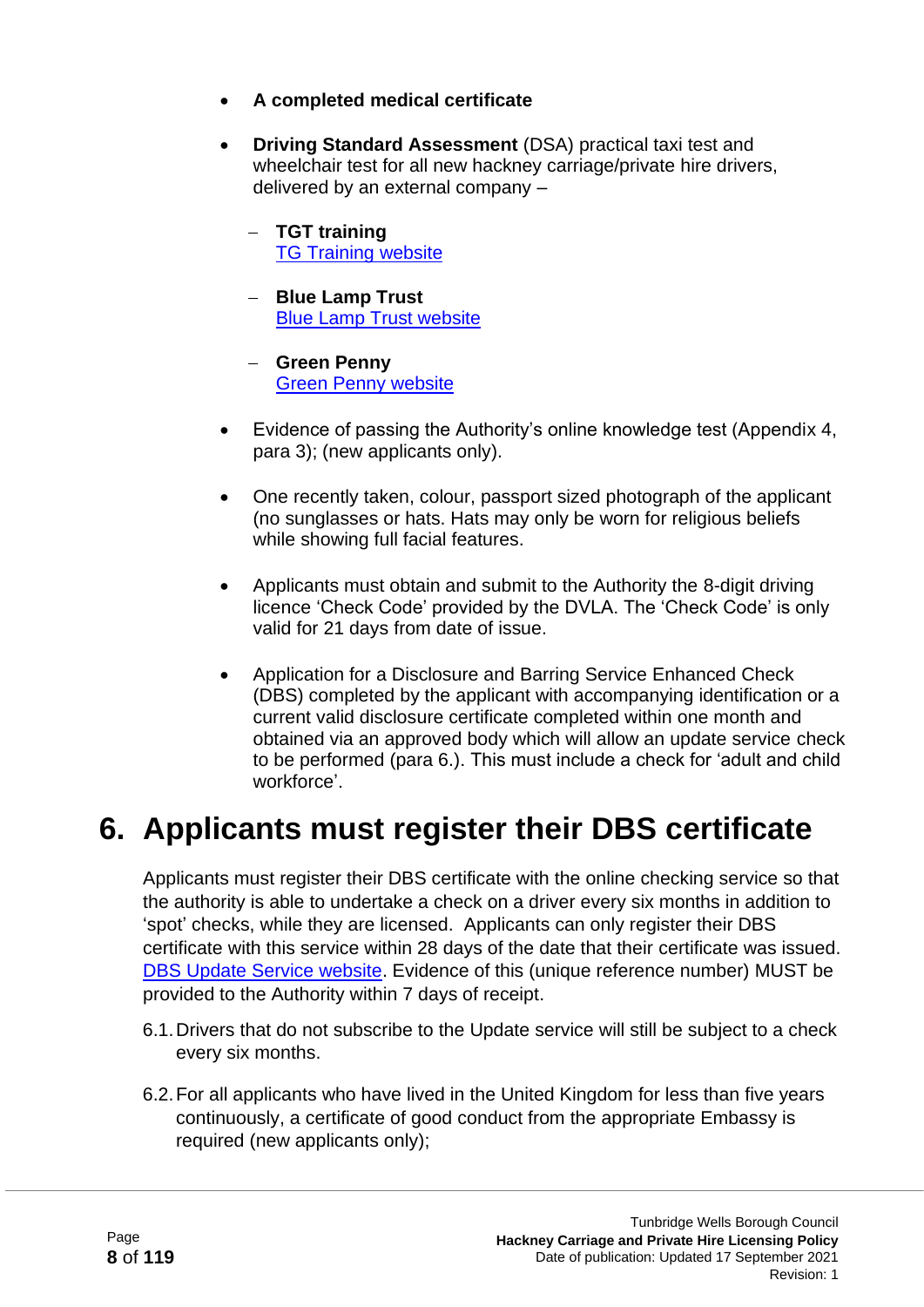- 6.3.For those applicants not holding a UK- passport, evidence will need to be provided of the applicant's right to work in the United Kingdom, which will include a relevant VISA or letter from the appropriate Embassy/Authority. The Licensing Authority may also contact the Home Office to carry out immigration checks when it is appropriate to do so.
- 6.4.All applicants must provide **original** documentary evidence confirming their right to live and work in the UK. Any licence granted to drivers whose leave to remain in the UK is time limited, will only be valid for the period which they are entitled to work in the UK. In order for the licence to be extended, drivers must produce further evidence to prove that they have the right to work in the UK;
- 6.5.Two items confirming the applicants address for new applicants;
- 6.6.Documentary proof of their National Insurance Number
- 6.7.Additional EQUO online test for new drivers in safeguarding awareness, disability awareness and Gangs & County Lines awareness training.

All existing drivers will be required to undertake the training identified in 6.6 prior to the next renewal of their driving licence. Once passed this does not apply to future renewals. This element of the policy was introduced from January 2021

6.8.The licensing authority provides information to the National Register of Taxi License Refusals and Revocations (NR3), a mechanism for licensing authorities to share details of individuals who have had a hackney carriage or Private Hire drivers license revoked, or an application for one refused – see Appendix 14

#### **7. Fee**

- 7.1.All applications must be accompanied by the appropriate fee as prescribed from time to time by the Council. Licensing fees are reviewed on an annual basis and approved by the Council.
- 7.2.Any outstanding application older than 12 months will be destroyed. Should the applicant wish to pursue the application after the 12 months, a new application will need to be submitted with a fee together with a new Disclosure and Barring Service (DBS) and medical certificate.

#### **8. Driving Standards**

- 8.1.It is a statutory requirement that a licence will not be issued to any person, who at the time of the application has not held a full appropriate driving licence for a continuous period of one year immediately prior to the date of receipt of a valid application by the Council.
- 8.2.Driving licences issued by EU/EEA States and Countries detailed in the Driving Licence (Exchangeable Licences) Orders are also permitted to count towards the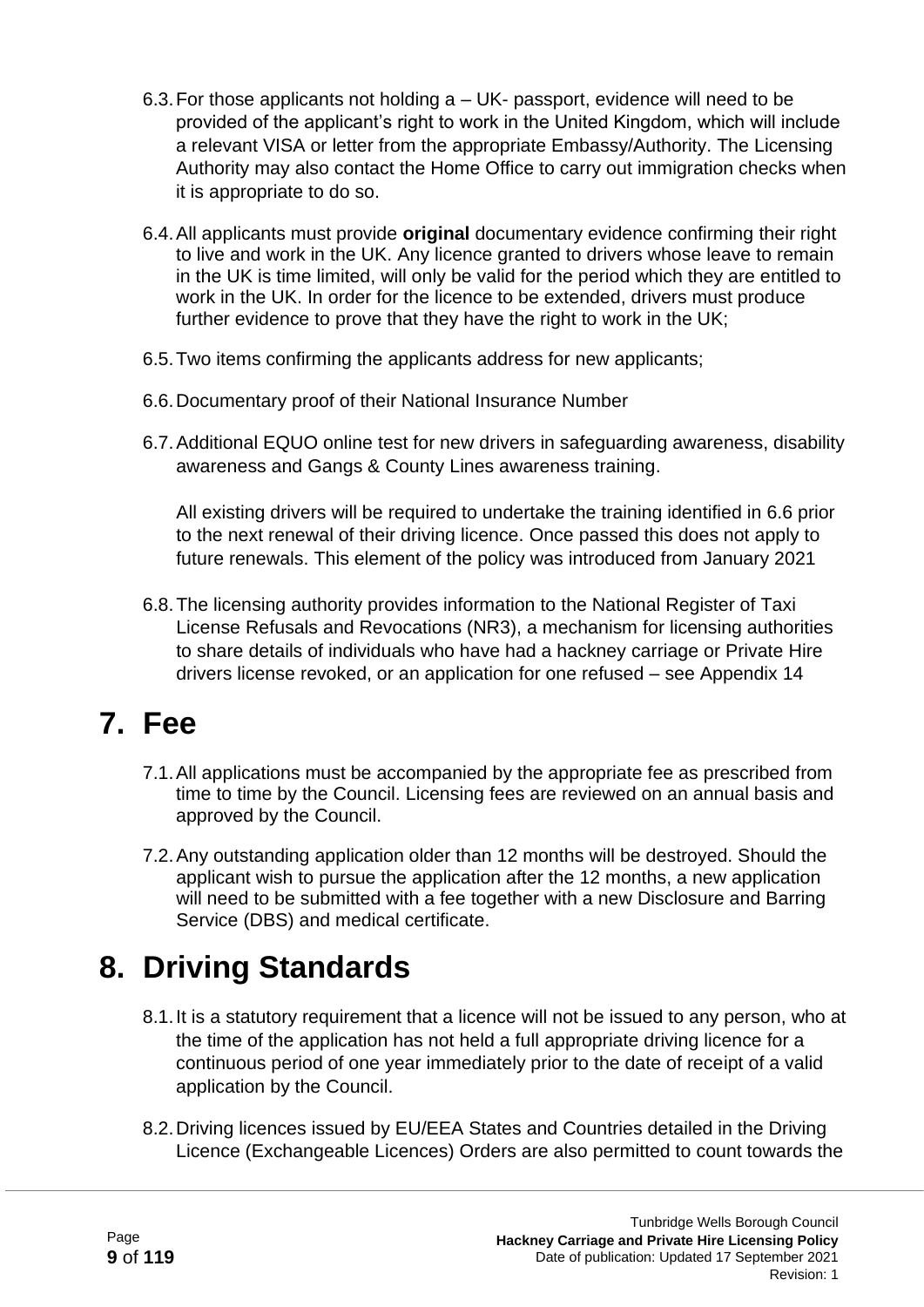one year's period qualification requirement for the grant of a hackney carriage/private hire driver's licence.

- 8.3.In order to establish that an applicant has reached an acceptable driving standard, new applicants will also be required to have successfully undertaken a driving standards practical taxi test delivered by one of the Council's nominated providers set out at 5.3 (DSA) above for contact details.
- 8.4.Existing drivers may also be required to undertake this test where serious concerns are raised about the standards of their driving.
- 8.5.All new applications for a driver's licence will be required to successfully complete a practical taxi test and wheelchair test without exception.
- 8.6.All Drivers of wheelchair accessible vehicles (WAV) must have undertaken the enhanced practical taxi test which includes the wheelchair exercise. Applicants will need to provide their own vehicle capable of undertaking a wheelchair exercise. If a driver changes his vehicle to a wheelchair accessible one, then they must undertake the element that includes the wheelchair exercise.
- 8.7.A first time driver applicant must demonstrate by means of an online knowledge test, an acceptable knowledge of places, roads and routes within the Council's area. Drivers are required to successfully complete the knowledge test prior to them submitting their driver application.

#### **9. Age and Experience**

- 9.1.A licence will not be granted to anyone who is not over 21 years of age or has not held an appropriate full driving licence issued for a period of at least twelve months immediately prior to the application.
- 9.2.Tunbridge Wells Borough Council does not consider it necessary to set a maximum age limit for drivers, provided that regular medical checks are completed.
- 9.3.An applicant who meets the licensing requirements by virtue of an acceptable Designated Country non-UK driving licence (Driving Licence (Exchangeable Licences) Orders) must:

Obtain a full UK driving licence within twelve months of the issue of the hackney carriage/private hire driver's licence.

Where this requirement is not satisfied, the hackney carriage/private hire drivers' licence will automatically be suspended pending compliance.

For more information please see the [GOV.UK website.](https://www.gov.uk/government/news/law-on-driving-licence-exchange-tightened-to-improve-road-safety)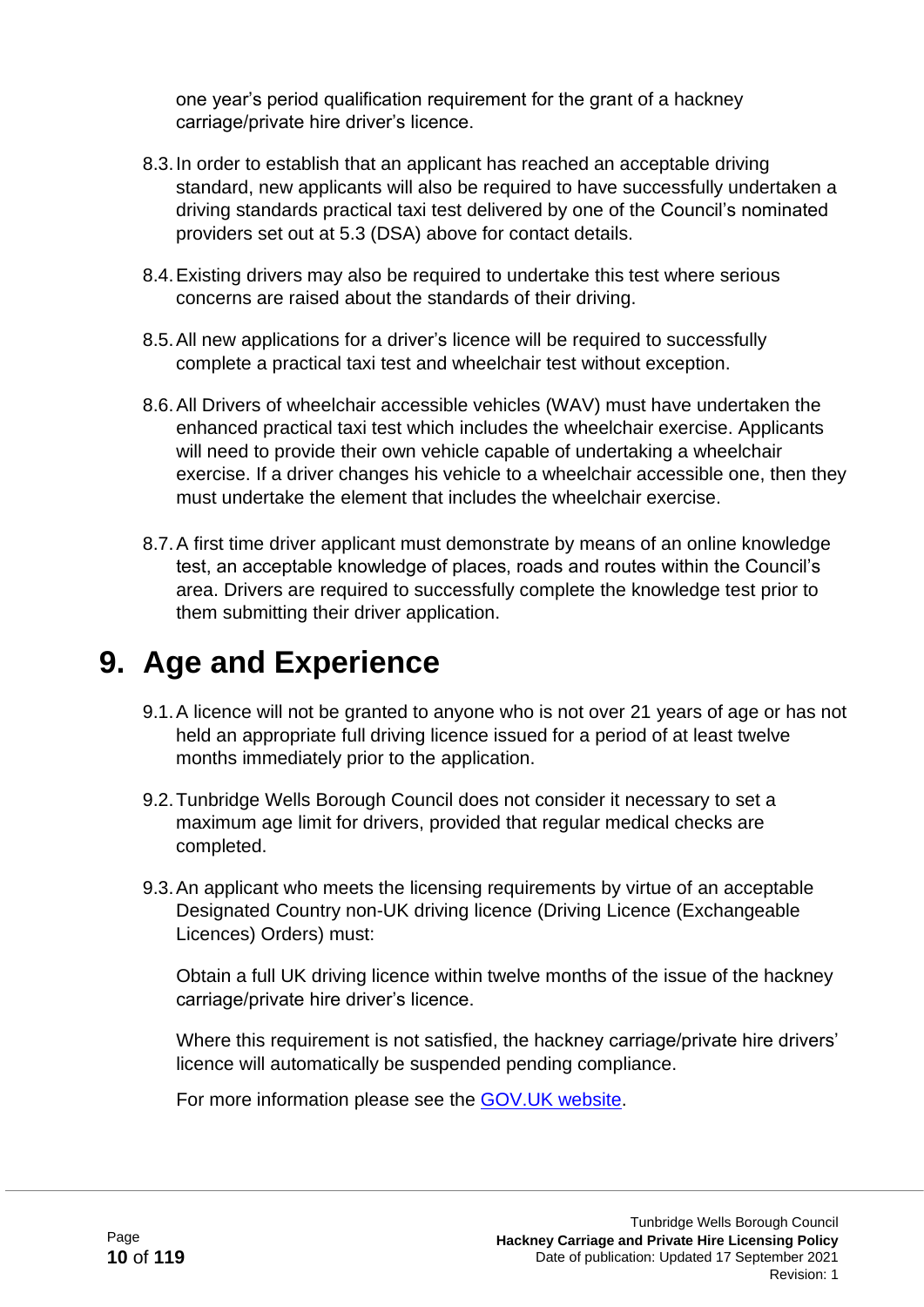9.4.An applicant who holds a driving licence from a country other than those listed in the Driving Licence (Exchangeable Licences) Orders or an EU/EEA country MUST hold a full UK driving licence for a period of 12 months before applying to become a taxi driver.

#### **10. Medical Fitness**

- 10.1.There is a general recognition that it is appropriate to HC/PHV drivers to have more stringent medical standards than those applicable to normal car drivers because:
	- they carry members of the public who have expectations of a safe journey;
	- they are on the road for longer hours than most drivers; and
	- they may have to assist disabled passengers and handle luggage
- 10.2.Tunbridge Wells Borough Council supports the widely held view that Group 2 Medical Standards should also be applied by local authorities to HC/PHV drivers.
- 10.3.A Group 2 Medical Standards certificate signed by an applicant's own general practitioner (GP) registered or practising in the United Kingdom or in any other EU/EEA country will be required from all applicants. Holders of current Passenger Service Vehicle (PSV), Heavy Goods Vehicle Licences (HGV), and/or 'LGV' (Large Goods Vehicle), where the holder is able to produce proof of a current medical examination, less than 12 months old will not be required to undergo a further medical.
- 10.4.**All** applicants will be required to obtain a Group 2 Medical Standards Certificate signed by the **applicants own** general practitioner (GP). This is due to the fact that the applicant's own doctor is likely to have a greater awareness of the applicants' medical history. The Council to receive a copy of the signed and completed medical certificate within one calendar month of it having been completed.
- 10.5.Once licensed, a new medical will be required to be undertaken at renewal (every three years) or annually on the anniversary of the grant of the licence once the driver reaches the age of 65 years.
- 10.6.The Group 2 Medical Standards now include the licensing of drivers with insulin treated diabetes, subject to them meeting the criteria at Appendix 5.
- 10.7.Should concerns arise regarding the health of a driver licensed by this authority, the Council at any time may request further information or a further medical examination to be carried out and submitted. The Council reserves the right to revoke or suspend a licence if requested information is not submitted within four weeks of the request and a satisfactory explanation is not given for the failure to provide such information, or where the information provided raises further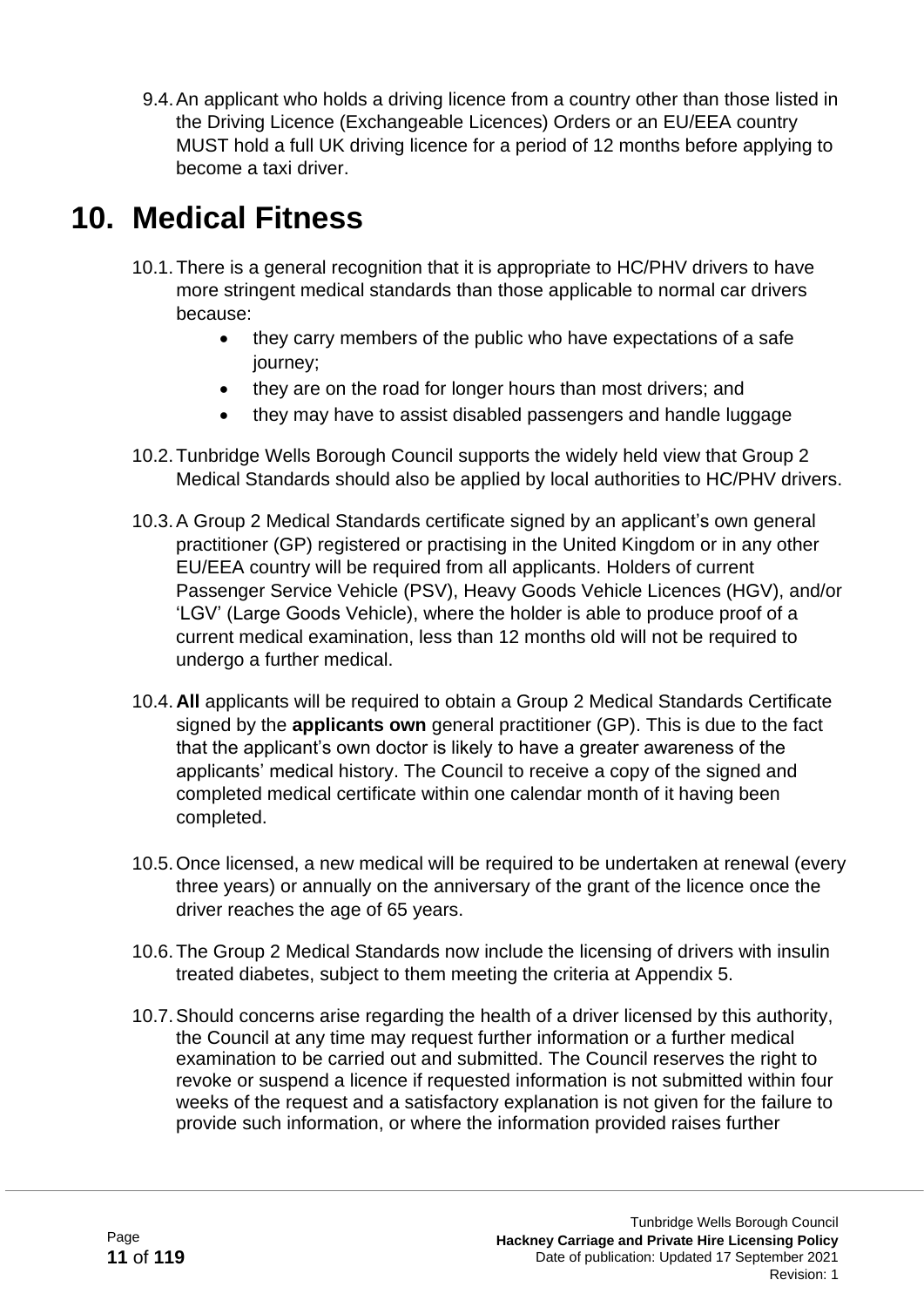concerns as to the applicants fitness to carry out his/her duties as a licensed driver.

10.8. If a driver suffers from a medical condition or injury it could affect their ability to drive. The DVLA publishes a [full A-Z of conditions](https://www.gov.uk/health-conditions-and-driving) online so drivers can check which need to be reported.

Notifiable medical conditions include those which sometimes may be 'invisible' at first, such as anxiety, depression and post-traumatic stress disorder.

# **11. Criminal Record**

- 11.1.Prior to consideration of any application, the Authority will obtain from the applicant a Disclosure & Barring Service (DBS) Enhanced Certificate in respect of the applicant, to be assessed in accordance with the Council's policy on convictions and cautions. It is recognised that many vehicles are used for the carriage of children and vulnerable persons and the Enhanced Disclosure is most appropriate.
- 11.2.Existing drivers will be required to submit an Enhanced Disclosure Certificate every three years at renewal, until such time as they are signed up to the online service, which will enable officers from the Licensing department to check directly with the DBS. The Council reserves the right to require the production of a new Enhanced Disclosure Certificate in cases where evidence indicates that the driver may have received a Caution or been convicted of an offence in the interim period.
- 11.3.Prior to consideration of any new applicant, overseas applicants who have lived in the United Kingdom for a continuous period of less than five years are required to provide a Certificate of Good Conduct from their previous country or countries of residence (within the previous five years) in addition to an Enhanced Certificate from the DBS.
- 11.4.A licence will generally not be granted to any applicant who does not comply with the minimum requirements as set out in the Council's Statement of Policy about the Relevance of Convictions and Cautions (Appendix 1). Where several minor offences have been committed the Council will take into consideration any pattern of offending. The Council can also take into consideration spent convictions and cautions when determining an application for a driver's licence.
- 11.5.A licence may be suspended or revoked pending the outcome of any investigation or trial where an existing driver is found to be awaiting trial or has been charged with a serious crime relating to:
	- driving or being in charge of a vehicle whilst under the influence of drink or drugs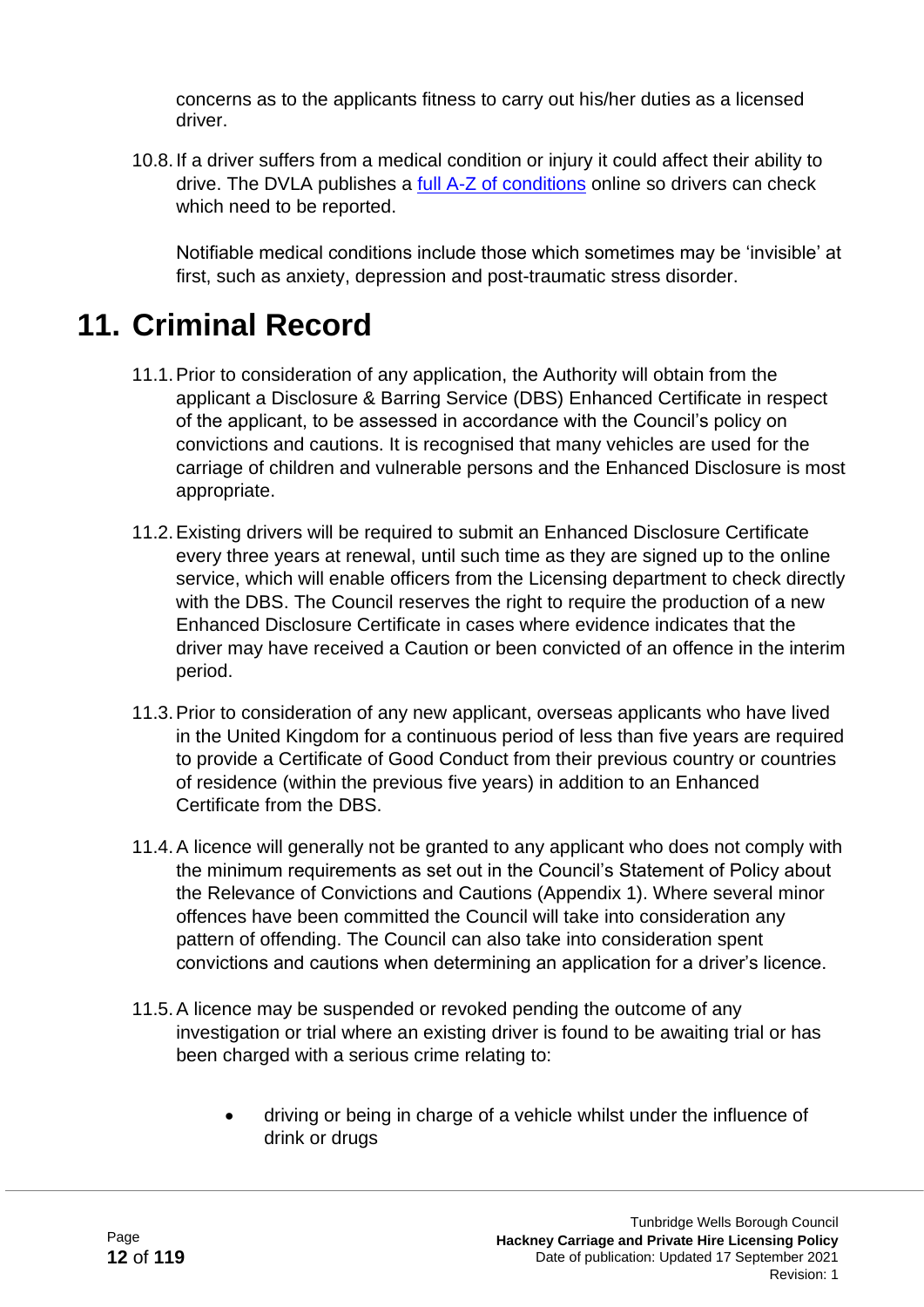- a drug related offence
- indecent exposure, indecent assault or any of the more serious sexual offences
- previous bodily harm, wounding or assault; or
- dishonesty
- 11.6.A licence may be suspended or revoked where information received raises grave doubts as to the fitness of a driver, regardless of whether criminal charges are brought.
- 11.7.Any application from a new applicant charged with a serious offence as outlined above will not be determined until the outcome of that matter has been determined.
- 11.8.Where an existing driver commits an offence and/or breaches the licence conditions/byelaws, the nature and number of incidents will be taken into consideration when considering if the driver continues to be considered "fit and proper".
- 11.9.Complaints in relation to existing drivers will generally be held on file and taken into consideration for a period of three years from receipt. Although where a further warning is issued during this period, the original warning will be kept on file from the date of the most recent warning. Where a licence is revoked for persistent breach of policy or licence conditions a period of three to five years should generally elapse before a further application is favourably considered.
- 11.10. A licence holder or applicant shall notify the Authority within **seven** days of any charges/convictions/cautions (including motoring offences) imposed during the term of their current licence or application.

# **12. Driver Knowledge Test**

In order to maintain the high standards that the Council expects of its licensed hackney carriage drivers operating within the Borough, all potential new drivers are required to pass a knowledge and Equality Online (EQUO) test at Appendix 4.

#### **13. Renewal of driver licences**

- 13.1. It is responsibility of the driver to ensure that their licence is renewed prior to the expiry of their current licence.
- 13.2.Any licence that is not renewed by the expiry date will not be renewed and a new application in full will be required. A Driving Standards Assessment certificate will also need to be provided.
- 13.3.Where a licence holder will not be available at the time of renewal, for example due to an extended holiday, then they may apply in writing to the Licensing Officer, prior to the expiry date, explaining their circumstances and request a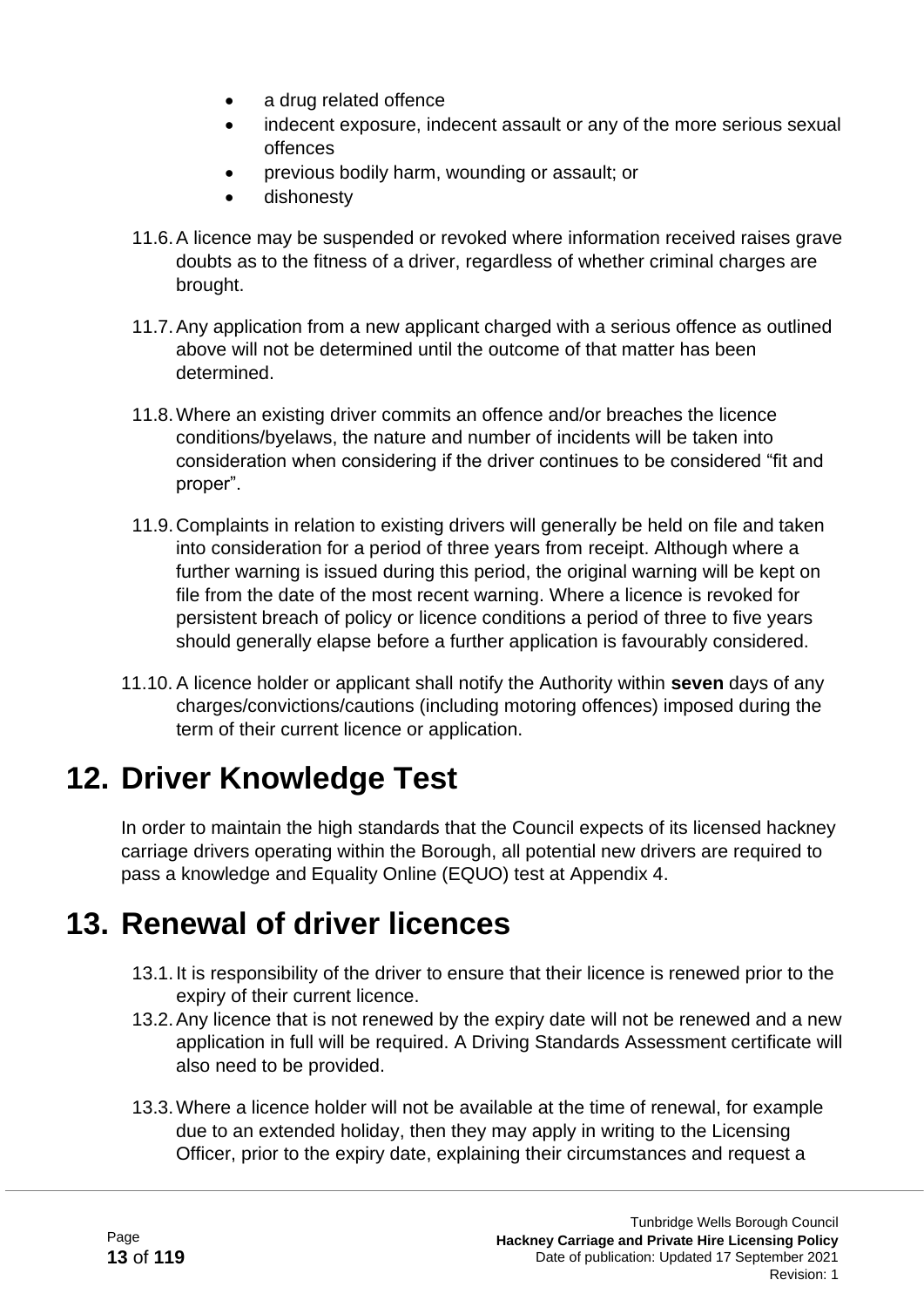waiver. If granted, this waiver will allow the licence holder to renew their licence after the expiry date or depending on the circumstances the licence can be renewed early. The date of renewal of the licence will start from the date after the expiry of the previous licence.

- 13.4.In any case, following expiry of a licence, the driver will not be considered licensed and will not permitted to drive a licensed vehicle until such time as the licence has been approved and a new licence has been issued.
- 13.5.The Authority will endeavour to issue reminder letters at least four weeks prior to the expiry of a licence, although there is no statutory duty for the Authority to do so and the responsibility ultimately lies with the licence holder to ensure that completed applications for renewal are submitted on time

#### **14. Online test for existing drivers**

- 14.1.Online test for existing drivers relating to safeguarding and disability awareness as stated at 6.6 above.
- 14.2.At each renewal application drivers must produce the following:
	- An 8 digit driving licence 'Check Code' from the DVLA. The 'Check Code' is only valid for 21 days from date of issue.
	- Medical from drivers own GP (the licence can be issued subject to a satisfactory medical being received)
	- Code for DBS or complete a new application for an Enhanced Disclosure

#### **15. Surrender/Suspension/Revocation of Licence or Failure to Complete Application**

- 15.1.In the event of the surrender of a driver's licence before its expiry or failure to complete the application process, there shall be no refund of the licence fee.
- 15.2. In the event of a driver's licence being suspended or revoked there shall be no refund of the licence fee.

#### **16. Drivers Dress Code**

16.1.Tunbridge Wells Borough Council is committed to encouraging the professional image of the hackney carriage and private hire trade. In order to raise and maintain the profile of the licensed trade, the Council considers that drivers should conform to a minimum standard of dress, as set out in Appendix 7. The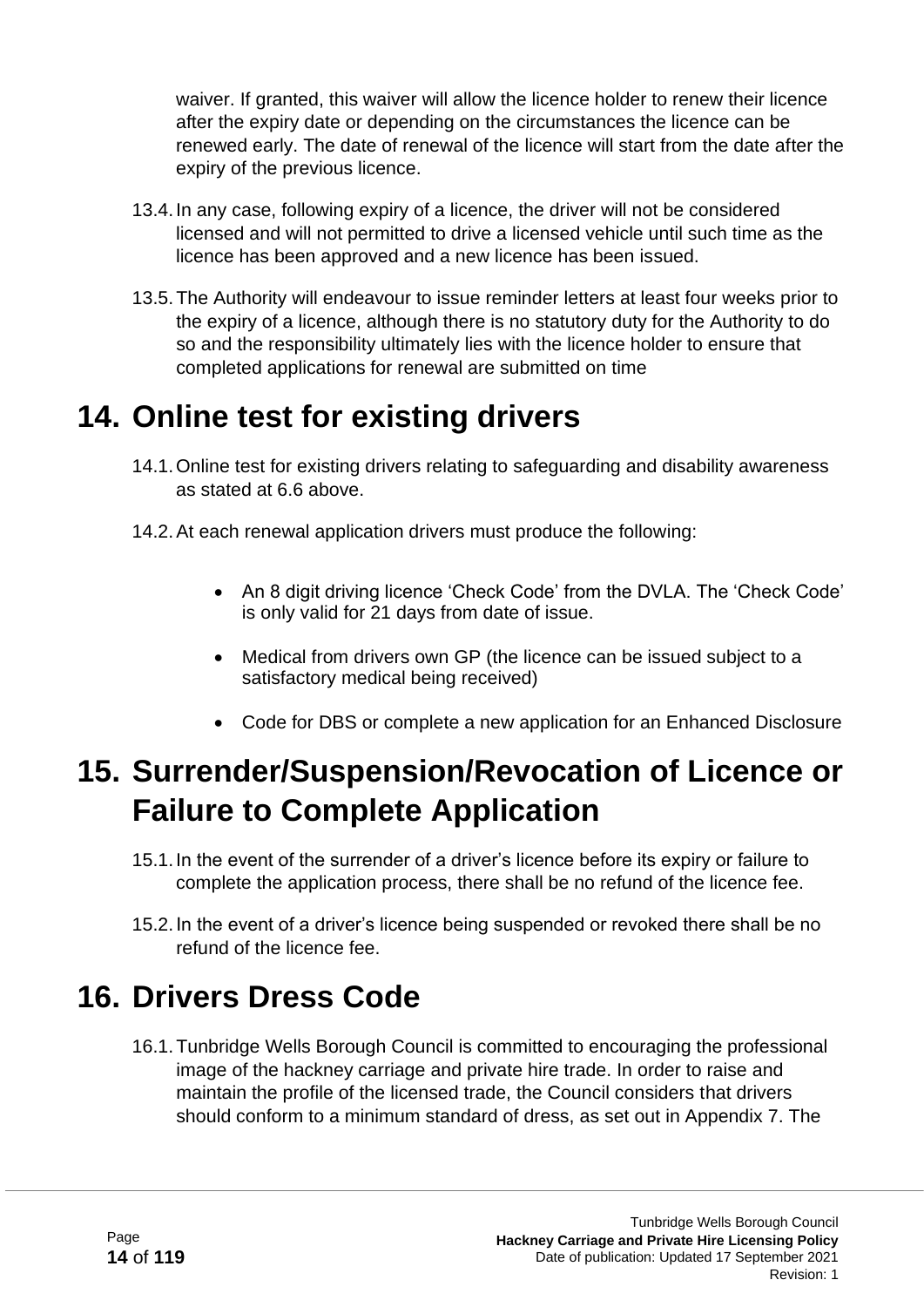Authority does not impose such standards by way of conditions to any licence, however, it is expected that such standards will be maintained at all times.

# **17. Right of Appeal**

- 17.1.Where the Licensing Officer is not satisfied that the applicant should be granted a licence, the matter must be referred to the Licensing Sub-Committee. The applicant will be advised of the date, time and venue of the meeting at which the application will be considered. See Appendix 4.
- 17.2.Unsuccessful applicants will be informed of their right of appeal against the decision to the Magistrates Court within twenty one days of receipt of the formal notice of refusal of the application. See Appendix 4.

# **18. Duration of Drivers Licences**

18.1. A new or renewal of a hackney carriage/ private hire driver's dual licence shall be valid for a standard term of three years (unless for administrative reasons, a shorter period is appropriate).

### **19. Hackney Carriage/Private Hire Vehicle Licences**

19.1. Section 47(2) of the Local Government (Miscellaneous Provisions) Act 1976 *states 'a district council may require any hackney carriage licenced by them under the Act of 1847 to be of such design or appearance or bear such distinguishing marks as shall clearly identify it as a hackney carriage.'* See Appendix 2.

#### **20. Livery**

- 20.1. Hackney carriage vehicles must be white (unless the vehicle is a London Style vehicle).
- 20.2. Private hire vehicles can be any colour apart from white.

# **21. Quantity Restrictions of Hackney Carriages**

- 21.1. This Authority limits the number of hackney carriages that they licence.
- 21.2. The grant of a hackney carriage licence may be refused, for the purpose of limiting the number of licensed hackney carriages, if the Licensing Authority is satisfied that there is no significant unmet demand for the services of hackney carriages.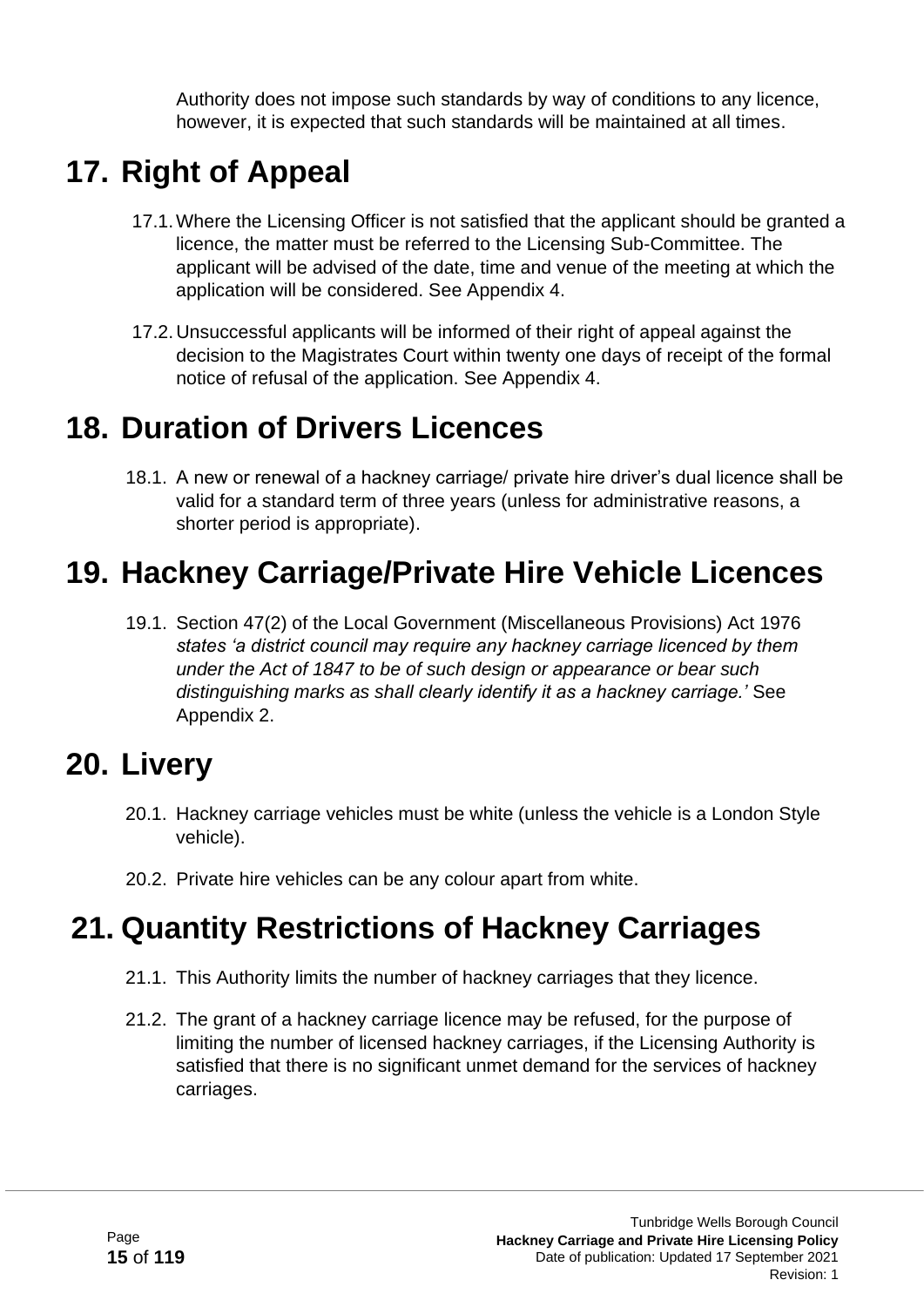- 21.3. In the event of a challenge to a decision to refuse a licence, it would, therefore, have to be established that the Licensing Authority had reasonably been satisfied that there was no significant unmet demand.
- 21.4. If the Authority were to take the view that a quantity restriction can be justified in principle, the Guidance advises that the level at which the limit should be set is addressed by means of a survey. It is necessary for this to be carried out sufficiently frequently to be able to respond to any challenge to the satisfaction of a Court. An interval of three years is commonly regarded as the maximum reasonable period between surveys.
- 21.5. Once licensed a hackney carriage remains a hackney carriage until the licence expires, is suspended or revoked. A licensed vehicle can, subject to very limited exemptions, only ever be legally driven by a driver that holds the relevant hackney carriage/private hire drivers' licence and appropriate insurance.
- 21.6. The last demand survey (2019) identified that there is no current unmet demand for hackney carriages within the Borough. On this basis it was determined that the policy of Tunbridge Wells Borough Council would continue to limit the number of hackney carriage proprietors' licences to 107.

# **22. Quantity Restrictions of Private Hire Vehicles**

- 22.1. No powers exist for licensing authorities to limit the number of private hire vehicles that they licence.
- 22.2. Once licensed a private hire vehicle remains a private hire vehicle until the licence expires, is suspended or revoked. A licensed vehicle can, subject to very limited exemptions, only ever be legally driven by a driver that holds the relevant hackney carriage/private hire drivers' licence and appropriate insurance.

# **23. Environmental Considerations**

Best Practice Guidance asks licensing authorities to consider how far their vehicle licensing policies can and should support any local environmental policies that they have adopted, bearing in mind the need to ensure that the benefits outweigh costs (in whatever forms). They suggest that authorities may, for example, wish to consider setting vehicle emission standards, perhaps by promoting clearer fuels.

It is considered that efforts should be made, through the licensing policy to improve, as far as possible, the efficiency of vehicles licensed in the Borough by, in particular reducing the levels of  $CO<sub>2</sub>$  emitted from petrol vehicles and the equivalent from diesel. There's movement towards the use of alternative fuels and in many areas LPG conversations to vehicles are perfectly acceptable and encouraged. Appendix 2 makes it clear that LPG conversions to vehicles are acceptable to the Council, this will, however be dependent on supplies of such fuel being made readily available. It may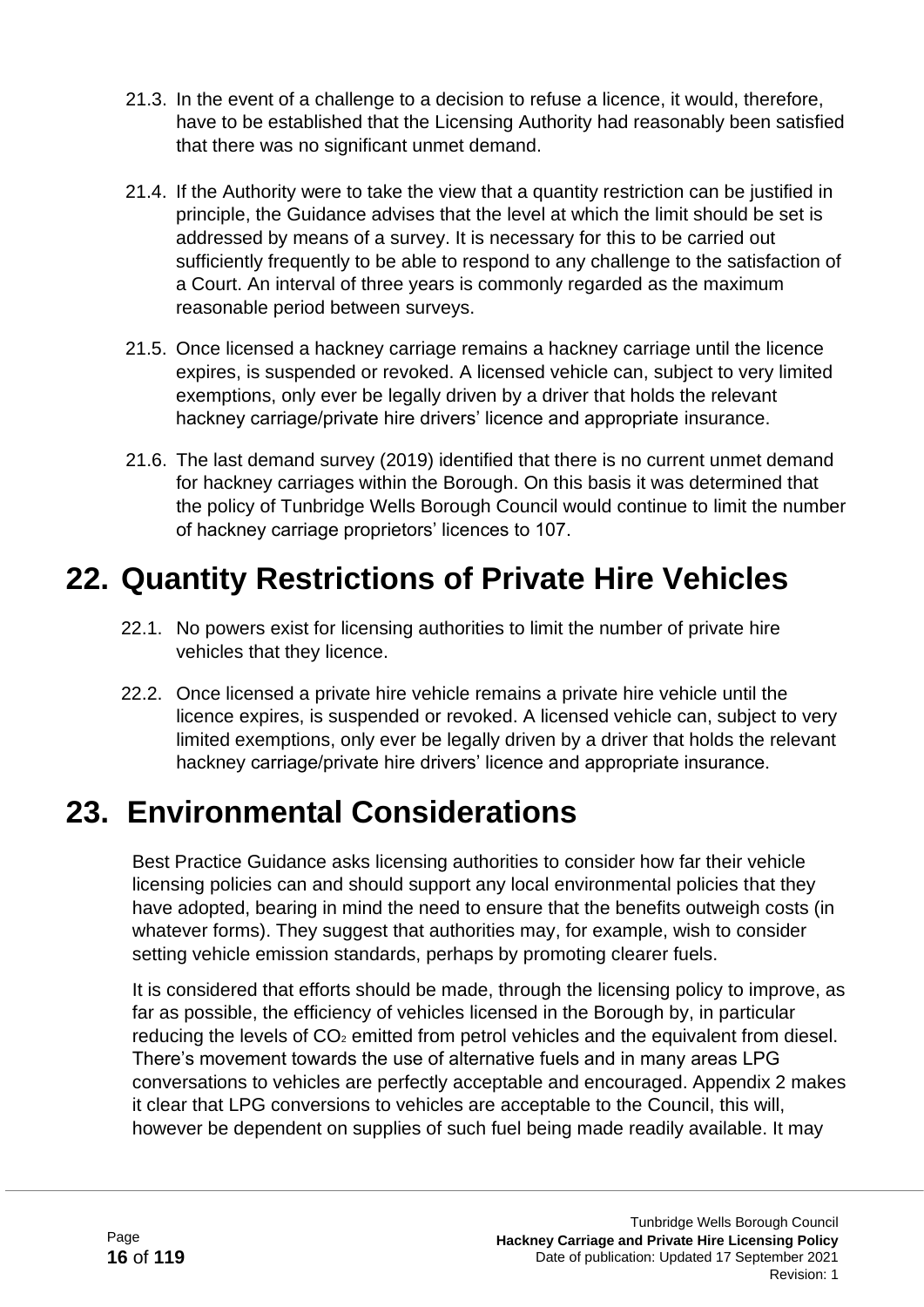also be the case that the installation of storage tanks into vehicles may affect the ability to carry luggage.

Clearly emissions from hackney carriages and private hire vehicles could be reduced further by encouraging better maintenance of vehicles and by switching off engines when stationary particularly at hackney carriage ranks. Efforts should be made as far as possible to reduce the pollution levels in the Borough, therefore penalty points will be issued where evidence is provided to the Licensing Team by authorised officers of the Council for Engine Idling.

In view of the above, unless more urgent measures are introduced by central Government in the meantime, this Council will monitor any research published and Government guidelines with a view to specifying vehicle emissions standards and promoting cleaner vehicles.

To help consider the environmental impact, any petrol electric vehicle with an engine size under 1400cc will be considered to be licensed on a case by case basis. Tunbridge Wells Borough Council suggest that, in order to promote a greener environment, any vehicle that promotes cleaner fuel emissions may be entitled to pay a reduce fee at the time of having the vehicle tested by one of the Council's nominated garages.

This Authority encourages the use of electric vehicles – a double rapid charger is located at Mount Pleasant Road.

#### **24. Taximeters**

- 24.1. The Authority requires every vehicle licensed as a hackney carriage to be fitted with a taximeter. The Taximeter shall be of a type which is EU approved or specifically authorised by the Council.
- 24.2. A private hire vehicle may be fitted with a taximeter. If a taximeter is fitted it shall be of a type which is Measuring Instruments Regulations 2016 or subsequent legislation approved or specially authorised by the Council.

# **25. Roof Signs**

25.1. The Authority requires all hackney carriage vehicles to be fitted with working roofmounted signs. If the illuminated roof lights have red in them, they must be fitted so that the red light is visible from the rear. If the vehicle is available for hire, the roof light must be illuminated

# **26. Applications for a Vehicle Licence**

26.1. All applications submitted for the initial grant of a licence are advised to apply at least 10 working days before the licence is required to allow time for the vehicle to be tested and the application to be processed.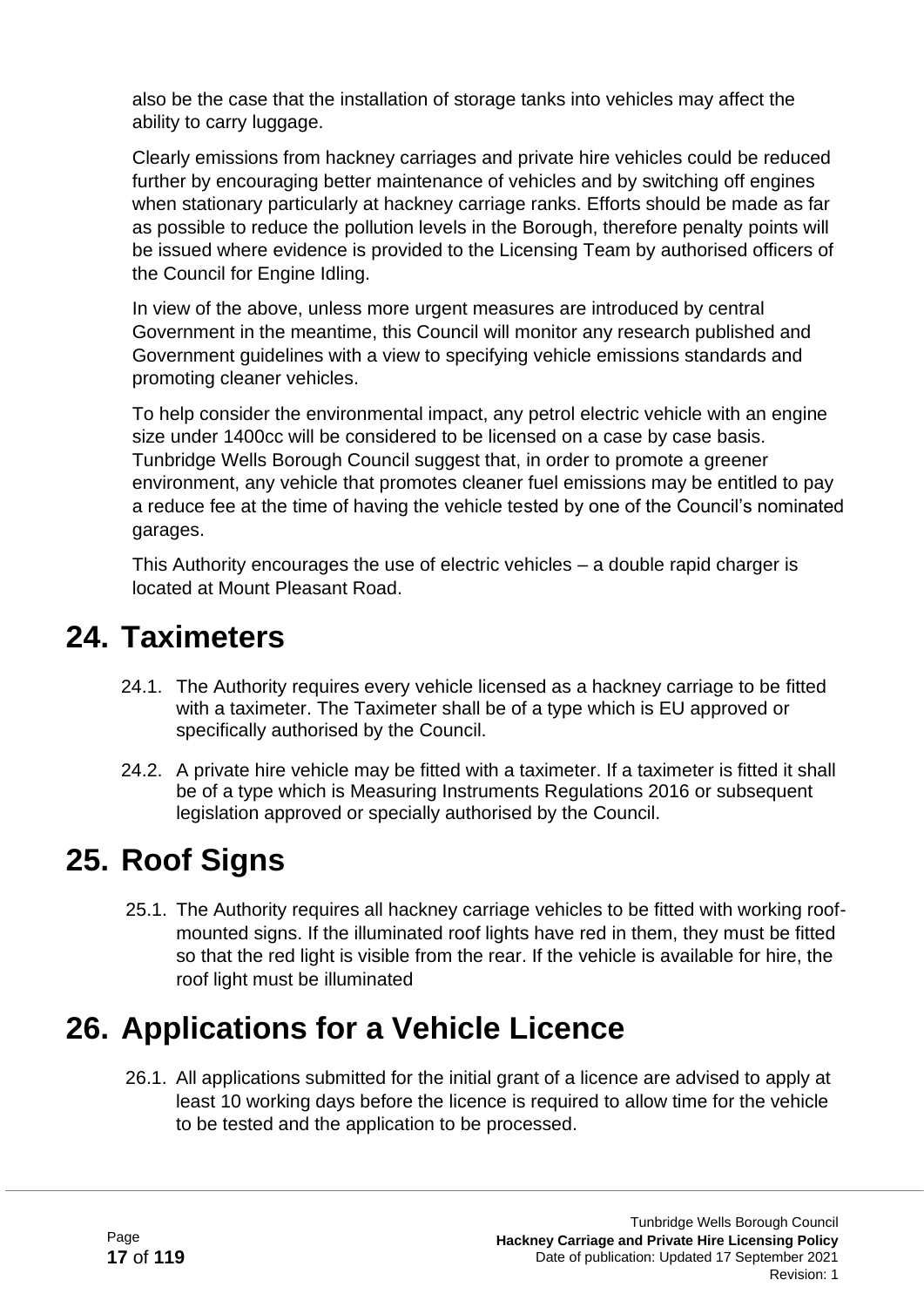- 26.2. Application forms must be completed in full, accompanied by all required documents and signed by the applicant and the operator where relevant. Any incomplete forms will be deemed invalid and returned immediately to the applicant. An email address provided by an applicant or licensed driver is deemed to be valid for all email correspondence sent by officers, and can only be updated by written notification or a change of email address.
- 26.3. An annual basic disclosure is required from the Disclosure and Barring Service (DBS) for vehicle proprietors who are not drivers.
- 26.4. Applications will only be accepted as valid if they include and/or are accompanied by the following:
	- Original vehicle registration document showing the applicant to be the registered keeper either wholly or jointly with any other person(s) hereinafter described as proprietor(s) thereof, or other acceptable proof of ownership (the V5c New Keeper Supplement completed by the intended new proprietor, or an official receipt from a registered company in the case of newly manufactured vehicles) **and** a Bill of Sale.
	- Application form provided by the Council, completed in its entirety and signed by the proprietor and operator where relevant;
	- When a renewal application is made online, the Authority will accept scanned documentation or a photograph of the documentation;
	- Original documentation will only be required for new vehicles, or if there is a discrepancy between the copy retained on the Council's system and the supporting documentation provided to support the online renewal application;
	- Certificate of insurance for the vehicle which covers the activity required (i.e. public or private hire) and which is valid on the date that the licence is due to come into force. With online applications, the Authority will accept emails from the insurance company, this must be sent to [licensing@sevenoaks.gov.uk](mailto:licensing@sevenoaks.gov.uk) however, if a cover note is provided, licence holders/proprietors will be required to produce a further insurance certificate on or before the expiry of the cover note.

For the avoidance of doubt, proprietors are required to provide evidence of continuous insurance cover throughout the period of the licence. Failure to provide evidence of insurance will result in the vehicle licence being suspended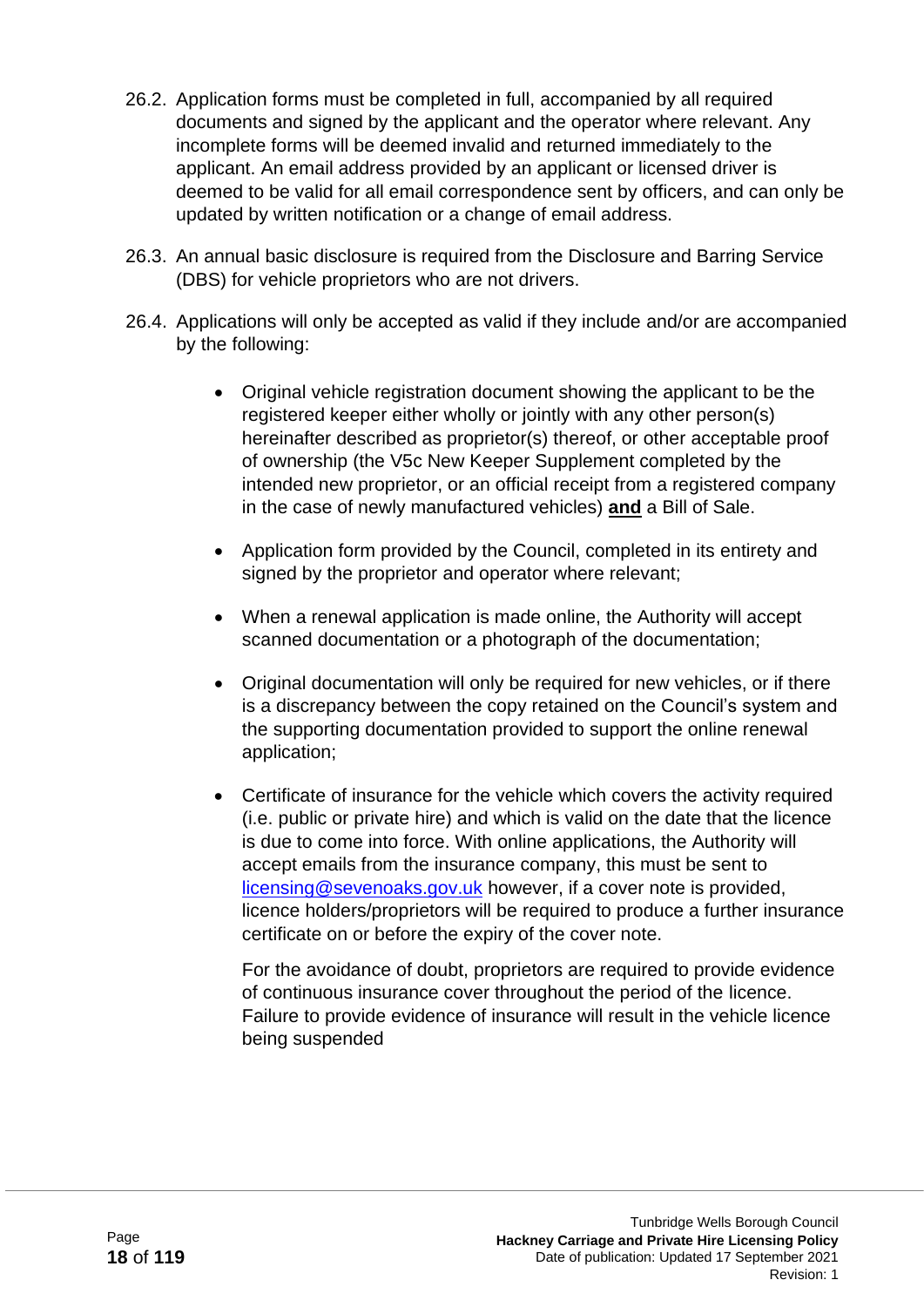### **27. Licence Fee**

- 27.1. All applications must be accompanied by the appropriate fee as prescribed by the Council. The current scale of fees is available from the Council or at our [Taxi](http://www.tunbridgewells.gov.uk/business/licences-and-permits/taxis-and-private-hire/taxi-licence-fees)  [Licence Fees page.](http://www.tunbridgewells.gov.uk/business/licences-and-permits/taxis-and-private-hire/taxi-licence-fees)
- 27.2. Licensing fees are reviewed on an annual basis and adopted by the Council following advertisement by a Notice in a local newspaper. The Notice will also be displayed at the Council offices to allow for any comments to be made.
- 27.3. In the event of the surrender of a vehicle licence before its expiry no refund will be made.
- 27.4. In the event of the vehicle is no longer fit for use and a second test is not undertaken, the appropriate portion of the fee may be refunded.

#### **28. Insurance**

- 28.1. All hackney carriage and private hire vehicles must be insured for public or private hire and reward, such insurance to be fully comprehensive cover.
- 28.2. The Council considers vehicle insurance to be a high priority, and therefore requires all proprietors to provide evidence of continuous insurance cover throughout the period of the licence. A copy of this must be retained in the vehicle at all times and available for inspection on request. Failure to provide evidence of insurance will result in the vehicle licence being suspended.

# **29. Security/CCTV**

- 29.1. The hackney carriage and private hire trade provides a valuable public service, especially late at night when other forms of public transport are no longer available. Security for drivers and passengers is of paramount importance. CCTV cameras can be a valuable deterrent as well as protecting the driver from unjustified complaints.
- 29.2. The hackney carriage and private hire vehicle trade is strongly encouraged to consider the installation of CCTV cameras in their vehicles on a voluntary basis and it will then be incumbent upon the operator to handle relevant data gathered in an appropriate and secure manner. For information and guidance on data protection, see [The Information Commissioners' Office \(ICO\) website.](http://www.ico.gov.uk/)
- 29.3. The hackney carriage and private hire trade are also encouraged to build good links with the local police force, including participation in any Crime and Disorder Reduction Partnerships.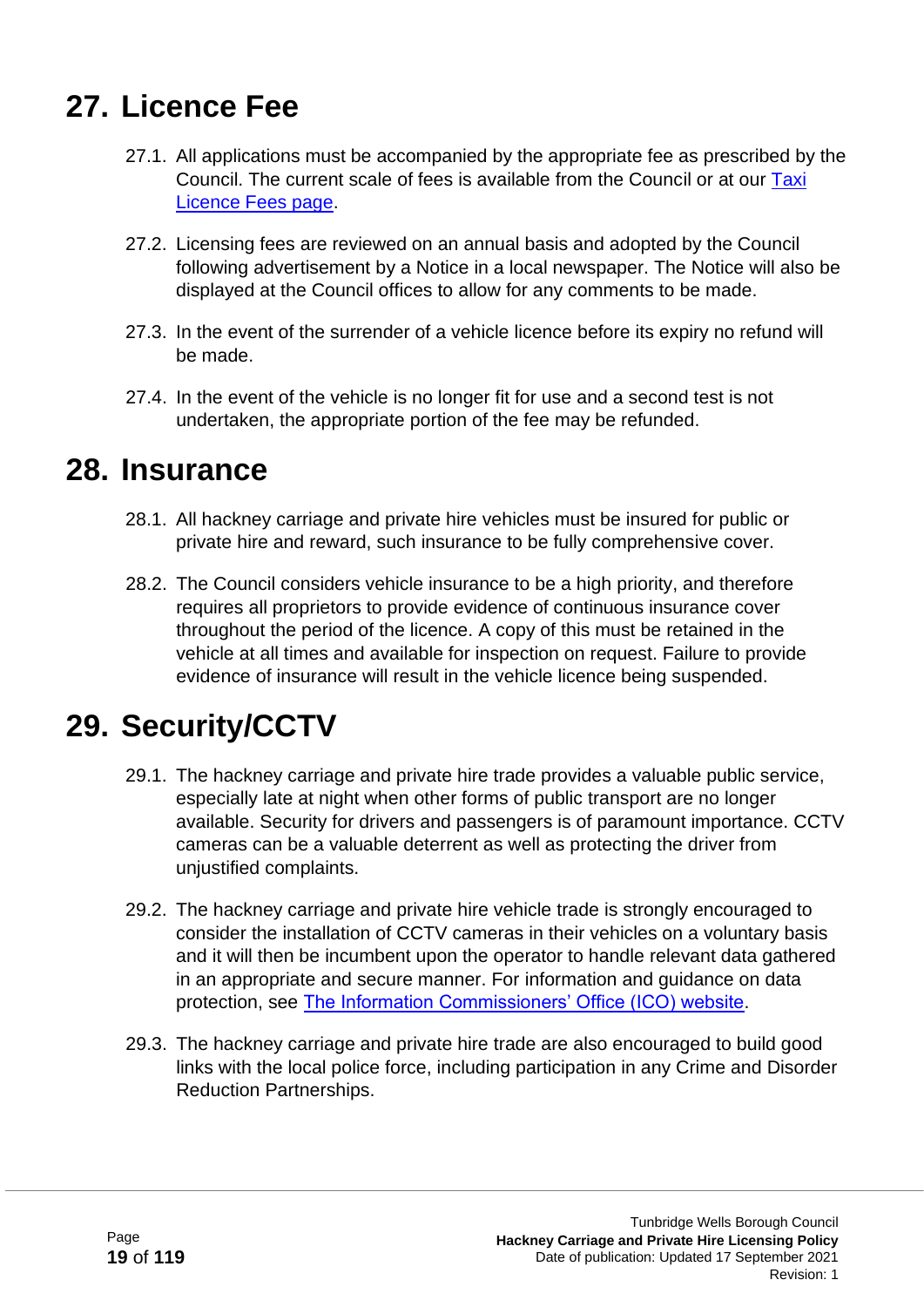#### **30. Testing of Vehicles**

- 30.1. In addition to the MOT testing requirements, the vehicle must also be mechanically tested and inspected by the Council's nominated garage. This process is referred to as acquiring a "Certificate of Compliance" (Schedule 6 – Inspection Check List). When required to produce an MOT pass certificate, a "Certificate of Compliance" pass certificate must also be provided by the garage.
- 30.2. All vehicle licence applications/renewals must be accompanied by an original "Certificate of Compliance" (Schedule 6 – Inspection Check List) issued by the Council's nominated garage.
- **30.3. The licence of any vehicle which fails its inspection requirements will be automatically suspended until such time as the vehicle has been reexamined by the same testing station and the necessary pass certificates obtained.**
- 30.4. The Authority may undertake its own programme of inspections between formal MOT tests, where an Officer is unsure as to a vehicle's compliance. The vehicle will be referred to the Council's nominated testing station for a formal assessment. Where the testing requirements are not met, the Officer may either agree a period of time for rectification and re-inspection, or suspend the vehicle until rectification and re-inspection has occurred. The test will be at the Proprietors expense.
- 30.5. Where an application for a vehicle renewal is made after the expiry date of the licence, the application will be considered as a new application and any age restrictions will be applied.
- 30.6. Where a licence holder will not be available at the time of expiry, for example due to an extended holiday, then they may apply in writing to the Licensing Officer, prior to the expiry date, explaining their circumstances and request a waiver. If granted, this waiver will allow the licence holder to renew their licence after the expiry date or depending on the circumstances the licence can be renewed early. The date of renewal of the licence will start from the date after the expiry of the previous licence.
- 30.7. Any vehicle failing its compliance/inspection test will be required to undertake a "re-test" with the same garage and pass a further compliance/inspection test before it can be licensed, or in the case of an existing licensed vehicle, before it can continue to be used as a licensed vehicle. The proprietor is responsible for the cost of a "re-test" and this arrangement is between the proprietor and the garage.
- 30.8. The Authority may suspend a vehicle licence if it's not presented for its interim test (six month) by the due date.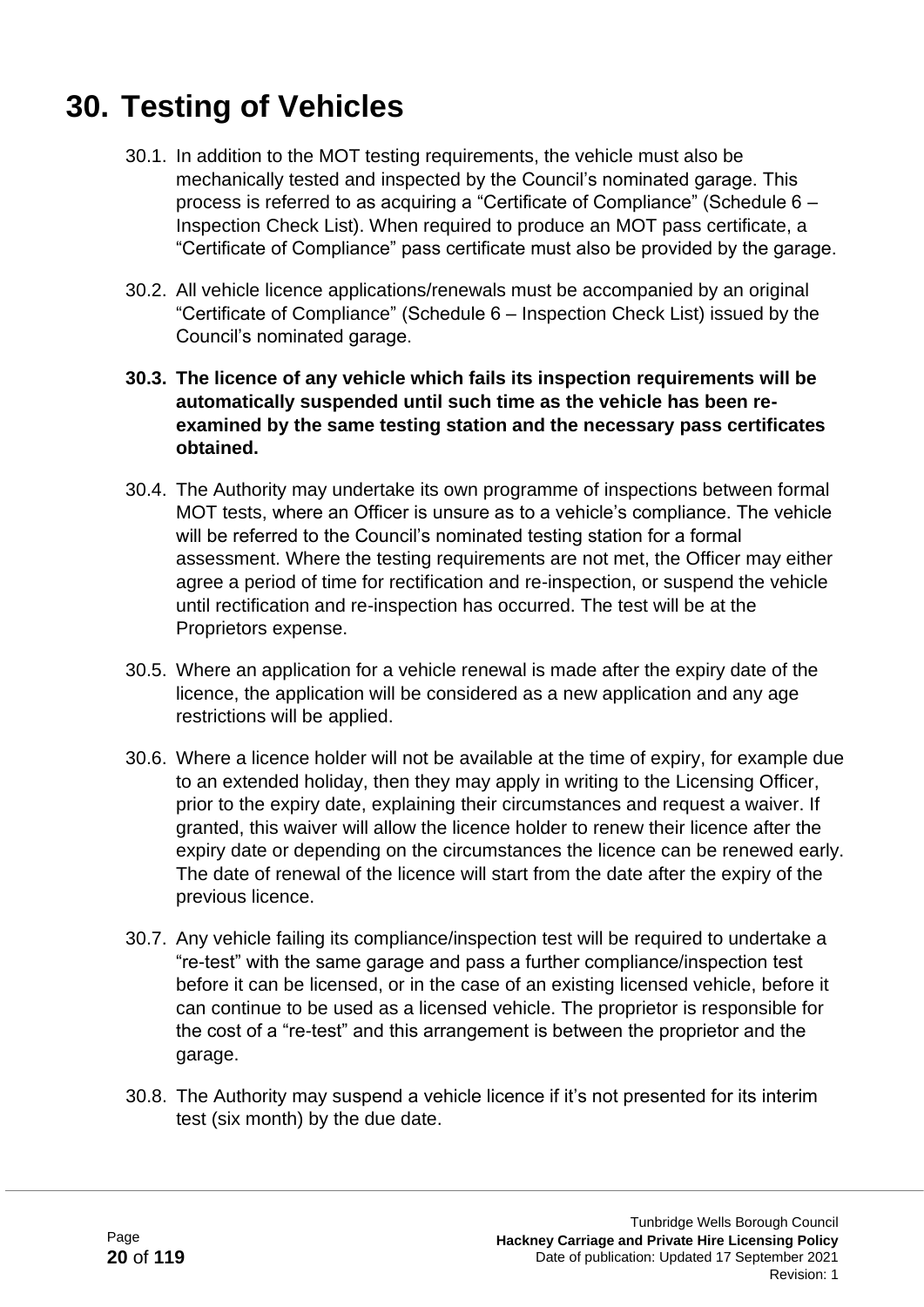# **31. Vehicle Testing Stations**

- Matfield MOT Centre, Gedges Hill, Matfield, Kent TN12 7EA Telephone 01892 723123
- Tunbridge Wells MOT Centre, North Farm Road, Tunbridge Wells, Kent TN2 3DP – Telephone 01892 677747
- The Choice Garage LTD, 12, 2 Kings Standing Way, Tunbridge Wells, TN2 3UP 01892 457 878

#### **32. Returned/Expiry of Hackney Carriage Proprietors Licence and Re-Allocation**

32.1. If a hackney carriage proprietor's licence (plate) is handed back to the Authority or expires and the vehicle is not renewed, and the proprietor does not take steps to inform the Authority of his intentions **within 28 days**, then the plate will be reallocated in accordance with the process determined by the Licensing Committee, see Appendix15

# **33. Type of Vehicle**

- 33.1. In order to assess vehicle suitability, the Authority will take into account passenger safety, comfort and the design of the vehicle.
- 33.2. In order to be considered suitable to be licensed as a hackney carriage/private hire, the vehicle must comply with the Vehicle Specification set out in Appendix 2 and pass the Authority's six-monthly vehicle compliance/inspection test.

# **34. Special Event Vehicle Policy**

- 34.1. Any vehicle defined by this Policy as a Special Event Vehicle will be assessed on its own individual merits. Under certain circumstances, some or all of the requirements of this Policy may be waived – see Appendix 12.
- 34.2. Under circumstances where any requirement of this Policy is waived, written authority of exemption will be given by the Council. Unless such authority is given, all requirements of this Policy will apply.

# **35. Vehicles Powered by Liquid Petroleum Gas (LPG)**

35.1. An applicant for a licence involving a vehicle that has been converted to run on LPG is required to produce, prior to a licence being issued, a certificate issued by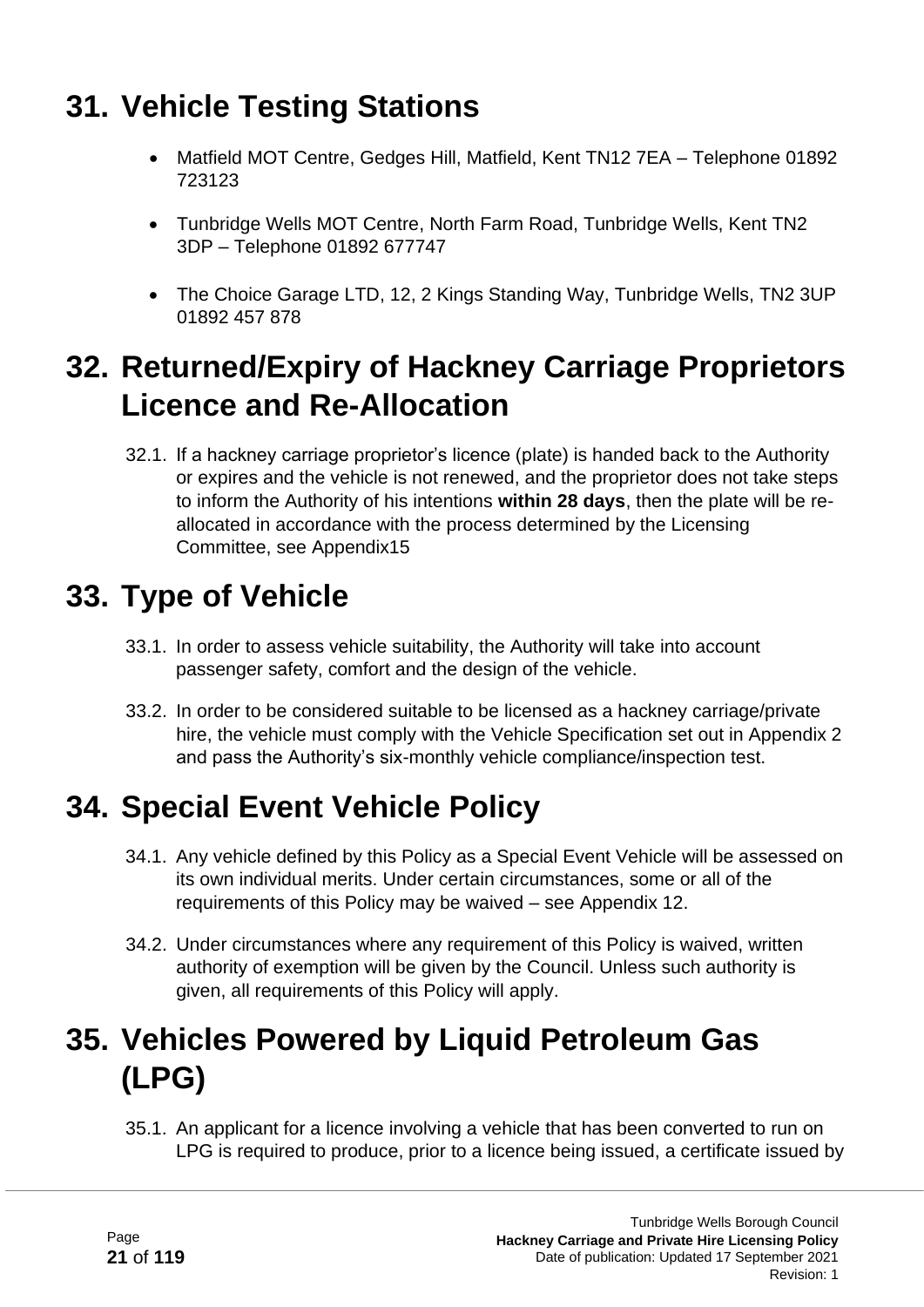a member of the LPG Association confirming satisfactory installation, examination and testing of the vehicle in accordance with LPG Association Code of Practice. This certificate is required to ensure that the vehicle is considered safe by an approved inspector.

35.2. If an LPG conversion involves installation of a LPG fuel tank in a vehicle's boot space (and possible relocation of the spare wheel) it shall be a requirement that an amount of space shall remain free for the stowage of a reasonable amount of luggage and any spare wheel displaced as a result must be stowed in a location that does not impinge on the passenger carrying area of a vehicle. Alternatively, if the vehicle is fitted with 'run-flat' tyres, exemption from carrying a spare wheel will be granted, see Appendix 2.

#### **36. Seating Capacity**

- 36.1. No vehicle capable of carrying more than eight passengers can be licensed by the Council;
- 36.2. It is the proprietor's and operator's responsibility to ensure they establish the number of passengers at the time of booking. This is particularly important for those proprietors and operators who choose to utilise smaller vehicles.

### **37. Interior Dimensions**

- 37.1. There must be sufficient space between the seat cushions and the lowest part of the roof to safely accommodate the driver and passengers in reasonable comfort. Eighty six centimetres is the minimum recommended.
- 37.2. There must be sufficient space between the front and back seats to safely accommodate the driver and passengers in reasonable comfort. There must be at least eighteen centimetres between the back of the front seat and the front of the next row of rear seats.

#### **38. Tinted Windows**

38.1. All windows must meet the requirements as prescribed by the Road Vehicles (Construction and Use) Regulations

#### **39. Accessibility Access**

39.1. The Council is committed to social inclusion and ensuring a wide variety of opportunities is available to those with mobility difficulties in order to enjoy a high quality of life. It fully supports the view of the Equality and Human Rights Commission that,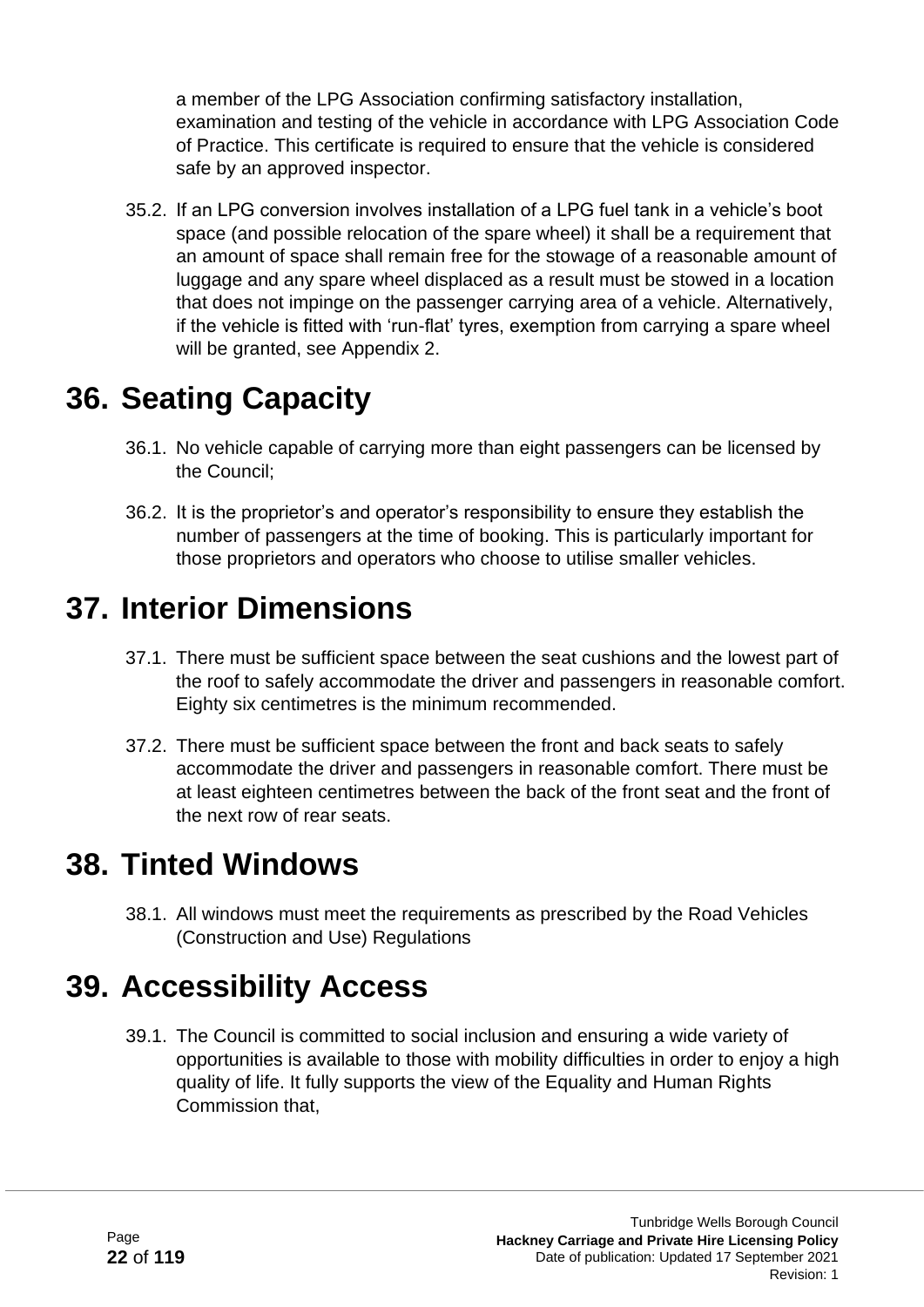"*Making successful journeys is critical to the social inclusion of disabled people. Without the ability to travel, disabled people are denied access to life opportunities. Their access to education, shopping, employment, healthcare, as well as social and family life is significantly improved when journeys become accessible".*

- 39.2. For this reason, the Council considers it important that people with disabilities have access to all forms of public transportation and will keep this section of the policy under review. See Appendix 18.
- 39.3. Drivers who for medical reasons are unable to accept wheelchair passengers or assistance dogs are able to apply to the Council for an exemption certificate. Such a certificate will only be issued on production of medical evidence from the driver's own registered General Practitioner (GP). In relation to exemption from the carriage of assistance dogs a certificate will be issued for the nominated vehicle. Exemption certificates, which show the photograph of the driver and must be displayed in the vehicle at all times the driver is working. See Appendix 18.

If drivers fail to carry out the duties imposed upon them under the Equality Act 2010 without the appropriate exemptions will be subject to appropriate enforcement action by the Council

- 39.4. Signage is to be fixed to the outside of all vehicles to convey to passengers that the vehicle has been designed or adapted to carry a wheelchair.
- 39.5. It is arguable that different accessibility considerations should apply between hackney carriages and private hire vehicles in that hackney carriages can be hired in the street or at a rank, by the customer dealing directly with a driver. Private hire vehicles, however, can only be booked through an operator. It is considered particularly important that a person with a disability should be able to hire a hackney carriage with the minimum delay or inconvenience. The Council will, therefore, actively encourage the licensing of sufficient accessible vehicles and have regard to the requirements of the Equality Act 2010.
- 39.6. This authority maintains a list of wheelchair-accessible vehicles in accordance with section 167 of the Equality Act 2010; therefore in accordance with s165 additional conditions are imposed on the driver of the said vehicles.

# **40. Quantity Restrictions of Hackney Carriage Proprietor's Licences**

- 40.1. Whilst the legislation prohibits the Council from setting a limit on the number of private hire vehicle licences it issues, quantity restrictions can be set to regulate the number of licensed hackney carriages.
- 40.2. In 2019 the Council commissioned an independent survey of hackney carriage usage. The study identified that there is no evidence of significant unmet demand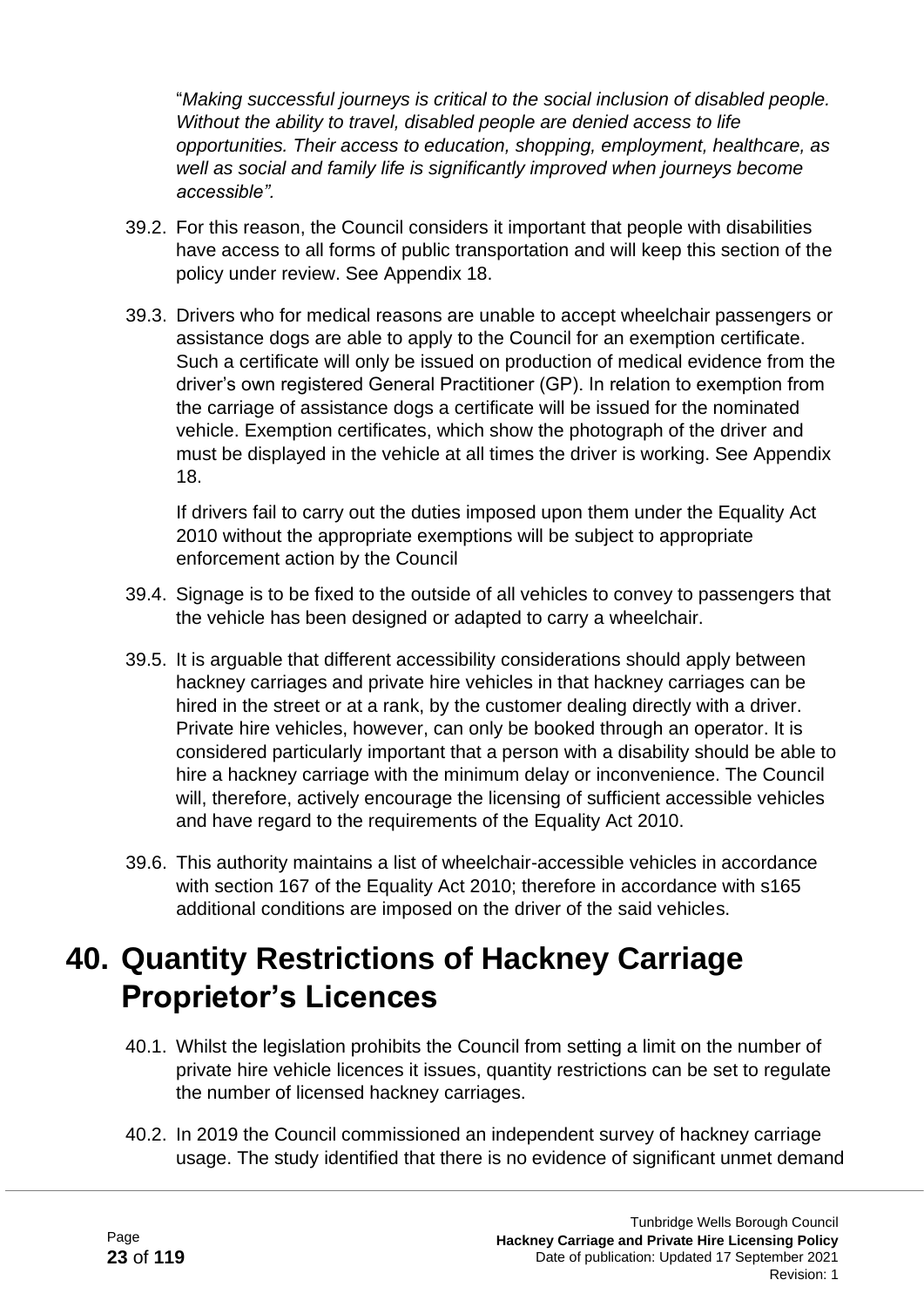for hackney carriages in Tunbridge Wells. On this basis the Council has discretion in its taxi licensing policy and may either:

- continue to allow market forces to dictate the number of hackney carriage licences;
- issue any number of additional licences (plates) as it sees fit, either in one allocation or a series of allocations; or
- introduce a limit on the number of licences (plates).
- 40.3. It is the policy of Tunbridge Wells Borough Council to impose quantity restrictions on the number of hackney carriages in the Borough. This figure currently stands at **107.**

### **41. Private Hire Operators Licence**

- 41.1. The primary objective in licensing private hire operators is the safety of the public, both in the vehicles and at the operators' premises. The Council will grant a private hire operator licence provided the Council is satisfied that the applicant is a 'fit and proper' person to hold such a licence
- 41.2. In order for an operator to prove that they are 'fit and proper' they must provide evidence that they:
	- are of good repute;
	- have adequate arrangements for monitoring drivers, vehicles and the keeping of records; and
	- are capable of ensuring that they and their staff and/or drivers abide by the rules.
- 41.3. All applicants for the initial grant of a licence should allow at least four weeks before the licence is required to enable the Authority to undertake the necessary vetting procedures, as detailed in this document.
- 41.4. Planning consent may be required and all applicants must ensure that they obtain all the correct and necessary permissions before trading.
- 41.5. Any application for renewal of a licence, which is not made before the expiry of the previous licence, will be treated as an application for a new licence and will incur an increased cost in comparison to a renewal.
- 41.6. Applications will only be accepted if they include the following:
	- Application form completed in its entirety and signed by the applicant, along with all the information prescribed;
	- Application for a Disclosure and Barring Service (DBS) Basic Check, which can be obtained from the DBS or Disclosure Scotland, completed by the applicant with accompanying identification or a current valid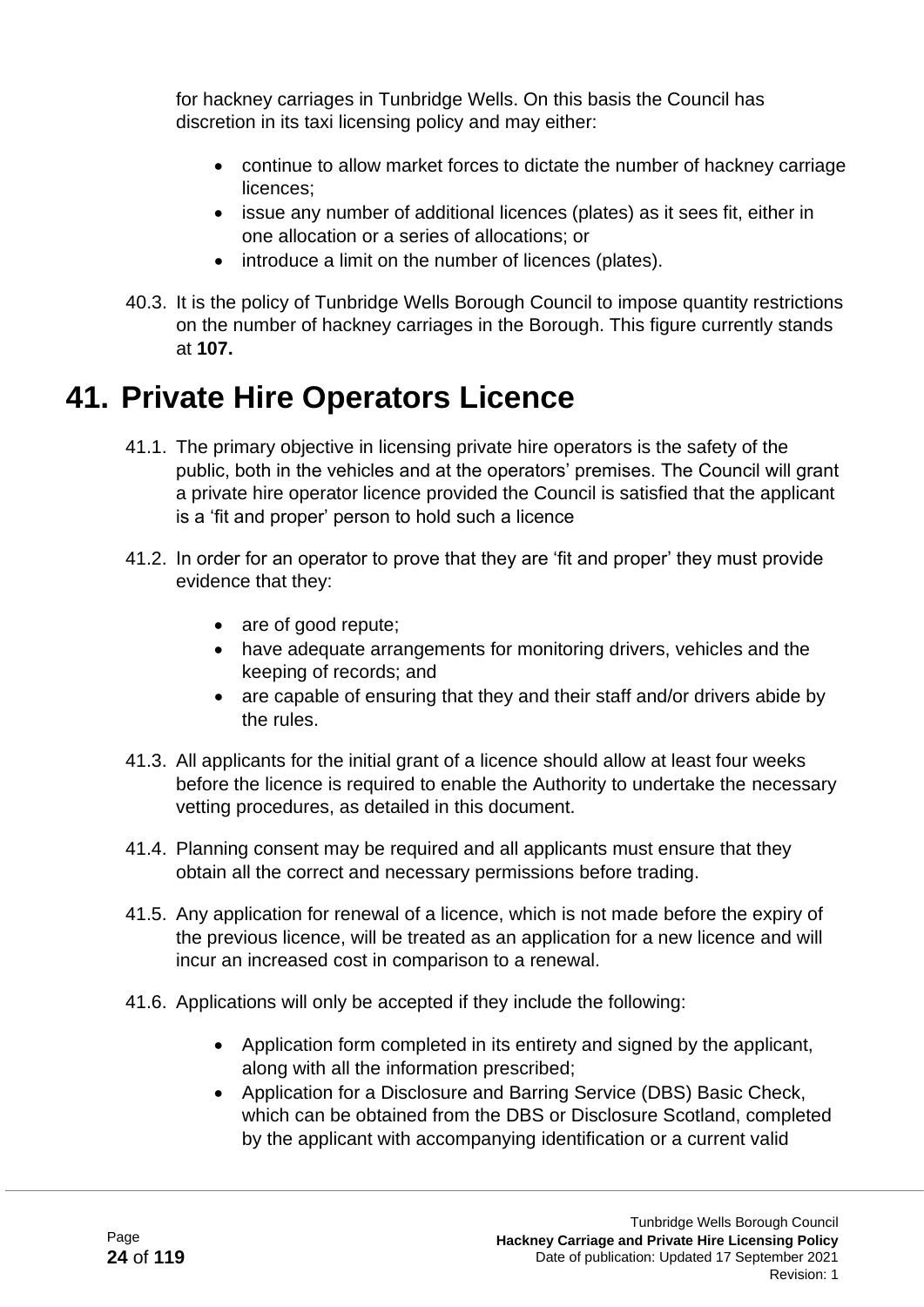disclosure certificate, completed within one month and obtained via an approved body, which will allow an update service check to be undertaken (note: update service cannot be used for a basic check); and the appropriate fee. The current fees are available online on out Taxi [Licence Fees page.](http://www.tunbridgewells.gov.uk/business/licences-and-permits/taxis-and-private-hire/taxi-licence-fees)

- **Original** documentary evidence confirming their right to live and work in the UK must be provided. Any licence granted to an Operator whose leave to remain in the UK is time limited, will only be valid for the period which they are entitled to work in the UK. In order for the licence to be extended, the Operator must produce further evidence to prove that they have the right to continue, prior to the lapse of the licence to work in the UK;
- Proof of Right to Work in the UK from the [list of acceptable documents.](https://www.gov.uk/prove-right-to-work)

#### **42. Criminal Record Checks**

- 42.1. Private Hire Vehicle Operators are not exceptions to the Rehabilitation of Offenders Act 1974. However private hire operators that are not licensed drivers cannot be required to produce an enhanced DBS disclosure. A Basic Disclosure from the DBS or Scottish Disclosure, or a Certificate of Good Conduct from the relevant Embassy for overseas applicants, is however considered appropriate in promoting the objective of public safety.
- 42.2. Before an application for a private hire operators licence will be considered, the applicant must provide a current (less than one month old) Basic DBS or Scottish Disclosure of Criminal Convictions (issued specifically for Tunbridge Wells Borough Council), or a Certificate of Good Conduct from the relevant Embassy in the case of an overseas applicant. Applicants that hold a current Drivers Licence with the Council will be exempt from this requirement.
- 42.3. Prior to consideration of any new application, overseas applicants who have lived in the United Kingdom for continuous period of less than five years are required to provide a Certificate of Good Conduct from their previous country or countries of residence (within the previous five years), in addition to a Basic Disclosure Certificate. A Certificate of Good Conduct authenticated by the relevant Embassy will satisfy this requirement.

#### **43. Record Keeping**

43.1. It is a requirement for operators to keep comprehensive records of each booking. All records maintained by the operator shall be kept for at least twelve months. See Appendix 9.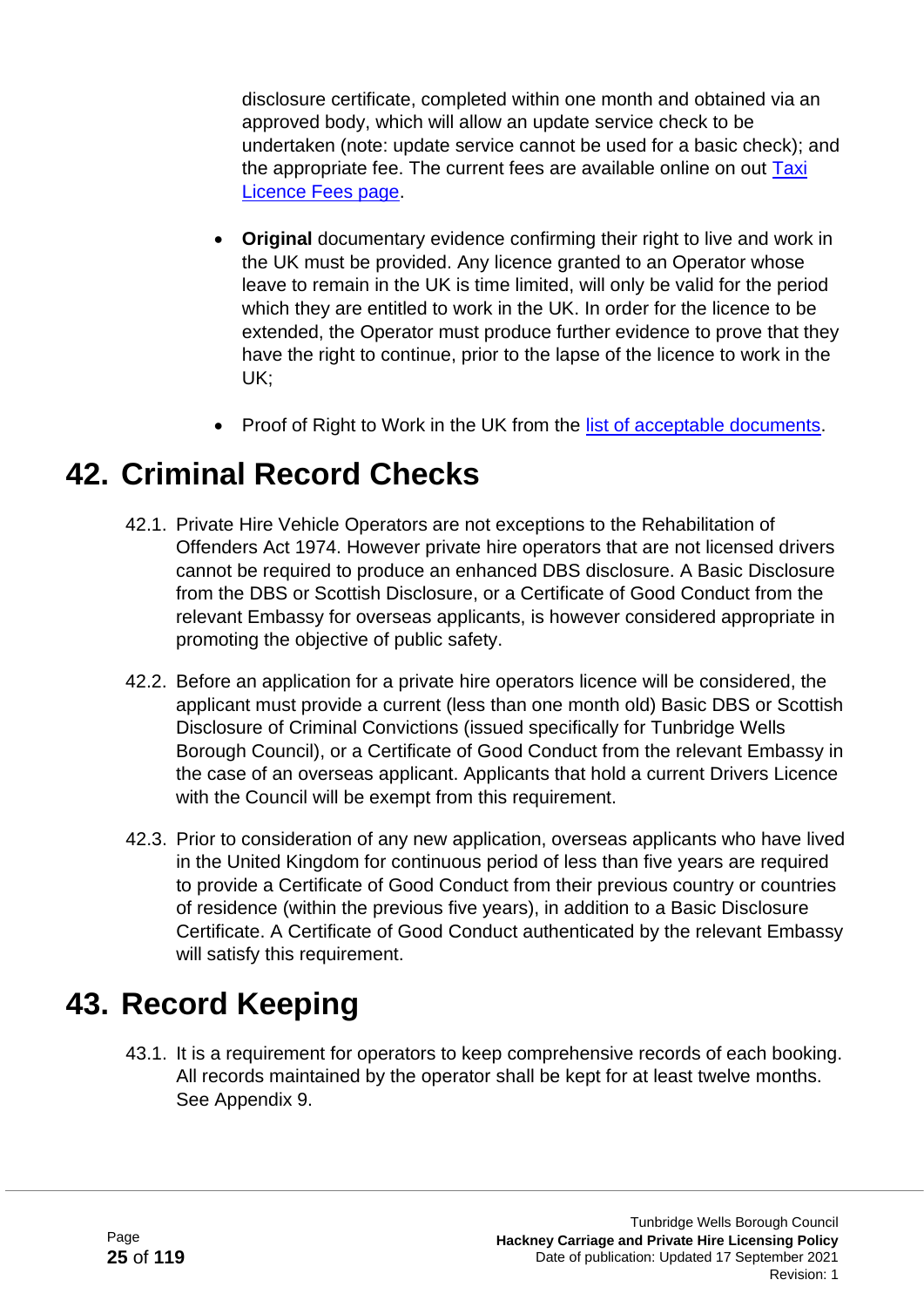#### **44. Licence Duration**

- 44.1. The Department for Transport (DfT) considers that annual licence for renewal is not necessary or appropriate for Private Hire Operators. They recommend, as good practice that a licence period of five years would be reasonable.
- 44.2. The Council will therefore issue a successful applicant for a Private Hire Operators Licence with a five-year licence from the date of grant; subject to the power to grant a licence for a shorter period of time should this be appropriate in the circumstances.

#### **45. Operation**

45.1. A private hire operator must ensure that every private hire vehicle is driven by a person who holds a private hire driver's licence.

All three licences must be issued by the same Licensing Authority:

- private hire operator's licence;
- private hire driver's licence; and
- private hire vehicle licence;

#### **46. Conditions**

- 46.1. The Council has power to impose such conditions on a private hire operator's licence as it considers reasonable, necessary and proportionate.
- 46.2. The Council considers the conditions detailed in Appendix 9 to be reasonable, necessary and proportionate. All private hire operators' licences will be issued with these conditions attached.

#### **47. Insurance**

- 47.1. It is considered appropriate for a Licensing Authority to check that appropriate public liability insurance has been taken out for premises that are open to the public.
- 47.2. Before an application for a private hire operator's licence is granted, the applicant must produce evidence that they have taken out appropriate public liability insurance for the premises to be licensed.
- 47.3. The conditions applicable to Private Hire Operator's Licences, as detailed in Appendix 9 require that the operator produces an appropriate certificate of motor insurance which covers every private hire vehicle they operate as well as appropriate public liability insurance for their premises.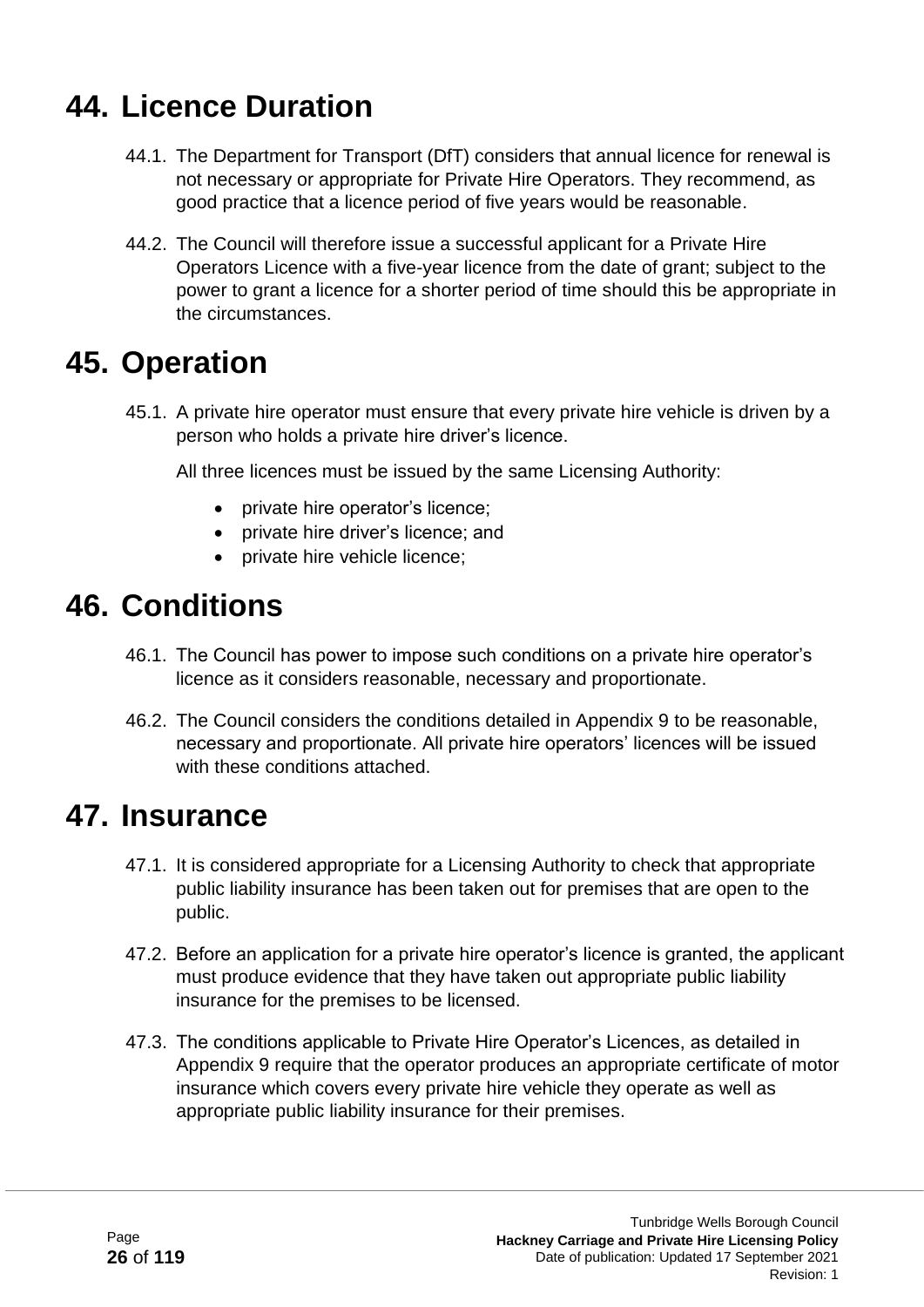#### **48. Address from which an Operator may operate**

- 48.1. Upon the grant of an operator's licence, the Council will specify on the licence the address from which the operator may operate. This address will be the address stated on the application form. The operator must notify the Council in writing of any change of home address within seven days of such a change taking place. Where an Operator requires a change of trading address. a 'New' application should be applied for as it is not possible to transfer a Private Hire Operators Licence.
- 48.2. The Council will not grant a licence to an operator whose premises are located outside the borough of Tunbridge Wells. This is to ensure that proper regulation and enforcement measures may be taken by the Council and is in no way intended to be a restraint of trade.
- 48.3. Operators based outside the borough granted a licence prior to the adoption of the previous addition of this policy will retain 'grandfather rights' providing the conditions of the licence are fully met. However this will only last for the duration of the existing trading address. If it is proposed to move to a new trading address then an application for a new operators licence must be submitted for an address within Tunbridge Wells Borough only.

#### **49. Gaming Machines**

49.1. Operators that provide a waiting facility for members of the public and/or drivers should be aware that they cannot make gaming machines available for use. This action would be a criminal offence under the Gambling Act 2005.

#### **50. Penalty Points Scheme**

- 50.1. The Council has a responsibility to ensure that all drivers, owners and operators of vehicles adhere to basic minimum standards. The Council must do this in a reasonable, consistent and transparent manner.
- 50.2. These standards are defined by legislation and the Council's Hackney Carriage and Private Hire licensing Policy. Together they identify the Council's requirements of the trade and help to ensure consistent application of these standards by Council Officers.
- 50.3. In order to ensure compliance with the Council's Hackney Carriage and Private Hire Licensing Policy and to monitor licence holder's ability to fulfil the 'fit and proper' test, a penalty points system will be utilised.
- 50.4. The system, as described in Appendix 10 will serve both as an early warning system to licence holders who fail to meet the Council's required standards and as a consistent and transparent method of enforcement. It will be used to deal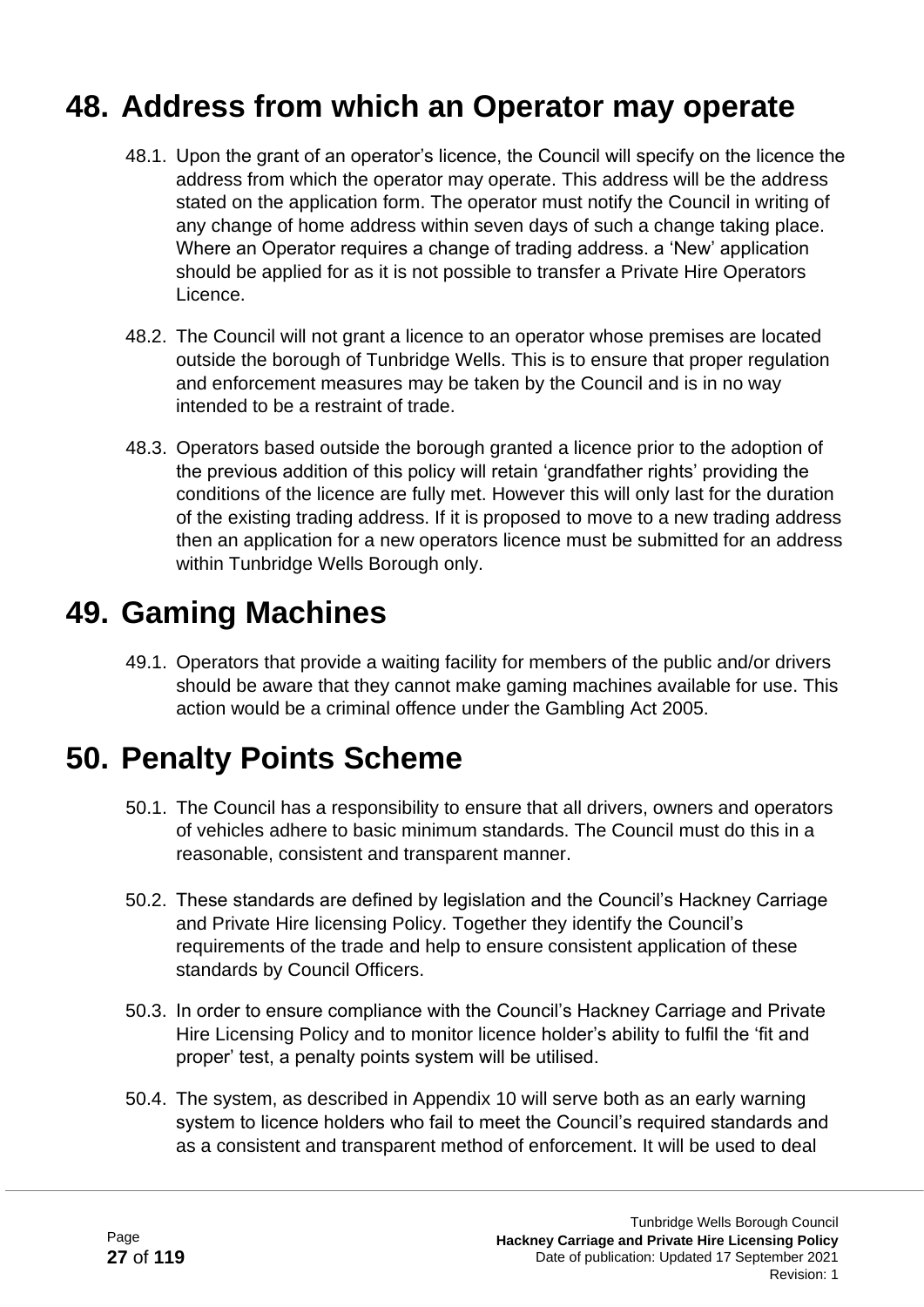with minor breaches or infringements of legislation, policy or unacceptable behaviour by those licensed by Tunbridge Wells Borough Council. Infringements incur penalty points in much the same way that points can be attached to a DLVA driving licence.

- 50.5. Penalty points remain on a licence for a period of two years from the date on which they are imposed. If a licence holder accumulates twelve or more penalty points within a period of twenty-four months, commencing from the date of imposition of the earliest 'live' penalty points on the licence, he/she will be referred to the Licensing Committee.
- 50.6. The Licensing Committee will follow the objectives of this Policy and have a range of sanctions available, including suspension or revocation of the licence.
- 50.7. The adoption of the Penalty Points System will not, however, compromise the Council's ability to enforce breaches of statute or the Council's Licensing Policy in the Courts should an offence necessitate such action.

#### **51. Taxi Ranks**

- 51.1. Appointed **Stands.**
- 51.2. The Council will periodically review the provision of hackney carriage stands within the Borough. In the event that there is evidence of the need to amend the existing provisions, a full consultation would be undertaken prior to any amendments.
- 51.3. Comments are welcomed from either the trade or the public on the need for additional bays in specific locations, the potential for re-locating or extending existing bays or indeed arguments for the removal of bays which no longer fulfil a useful purpose.
- 51.4. Current locations of Taxi Bays/Ranks within the Borough of Tunbridge Wells are detailed in Appendix 17.

#### **52. Waiting on Stands**

- 52.1. It is an offence for any person to cause or permit any vehicle other than a hackney carriage to wait on any rank or stand for hackney carriages. Drivers of hackney carriages may only wait on a rank or stand whilst plying for hire or waiting for a fare; drivers who park on a rank or stand and leave their vehicle unattended are committing an offence.
- 52.2. Whilst the law states it is an offence to leave a vehicle unattended on a hackney stand, discretion will be allowed for drivers leaving their vehicles in acceptable circumstances, for example 'comfort breaks'. Leaving a hackney carriage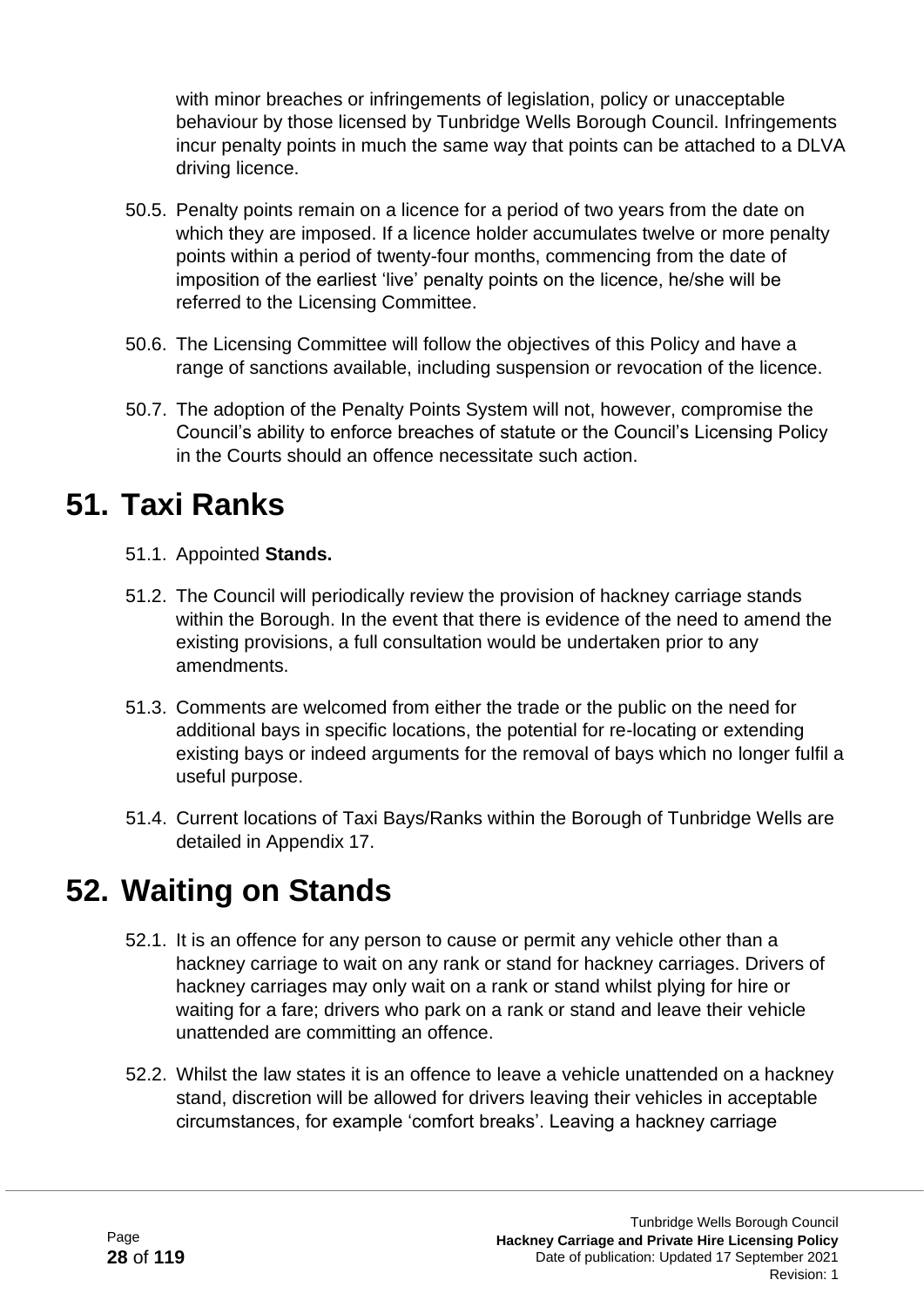unattended on a bay for any other circumstances, for example 'shopping', will be dealt with as an offence in accordance with this Policy.

# **53. Plying for Hire**

53.1. For the avoidance of doubt, the Council does not have a by-law requiring hackney carriages to return to a taxi rank between fares. Hackney carriages can, therefore, park and be available for hire in any position where an ordinary member of the public can lawfully park. Hackney carriages are, however, subject to Road Traffic Regulations and should not wait in any position that obstructs the highway, the highway being both the road and the footway.

### **54. Taxi/Private Hire Liaison Meetings**

54.1. Invites to the said meetings will be provided on request to the Licensing Department. The Council wishes to encourage discussions between the trade and the Licensing Authority, in order to promote a successful working relationship.

### **55. Complaints Procedure**

- 55.1. All hackney carriage drivers and private hire companies in the Borough of Tunbridge Wells are licensed by the Council. It is important to us that every taxi driver is a 'fit and proper' person to be driving members of the public in their vehicle.
- 55.2. If complaints are made against a licensed driver by a customer then we will examine the complaint to establish whether it is justifiable. If it is justified and may indicate that the driver is not a 'fit and proper' person, it will be dealt with in accordance with the objectives of this Policy.
- 55.3. To progress the complaint it will be helpful if you have the licence number of the vehicle or the name of the driver, details of the incident and the names and contact details of any witnesses. You can submit this through the [complaints form](https://tunbridgewells.gov.uk/licensing/taxis-and-private-hire/taxi-complaints)  [on our website](https://tunbridgewells.gov.uk/licensing/taxis-and-private-hire/taxi-complaints) and a licensing officer will follow this up with you.
- 55.4. There are some incidents that may also be against the law. For example racist behaviour or comments and any form of harassment. If you feel that what has happened to you constitutes unlawful discrimination or harassment then you should also report this to the Police.

# **56. Departure from Policy**

56.1. There may be instances whereby the Council may need to consider applications outside the policy. Where it is necessary to depart substantially from this policy, clear and compelling reasons for doing so will be given. Any such decision may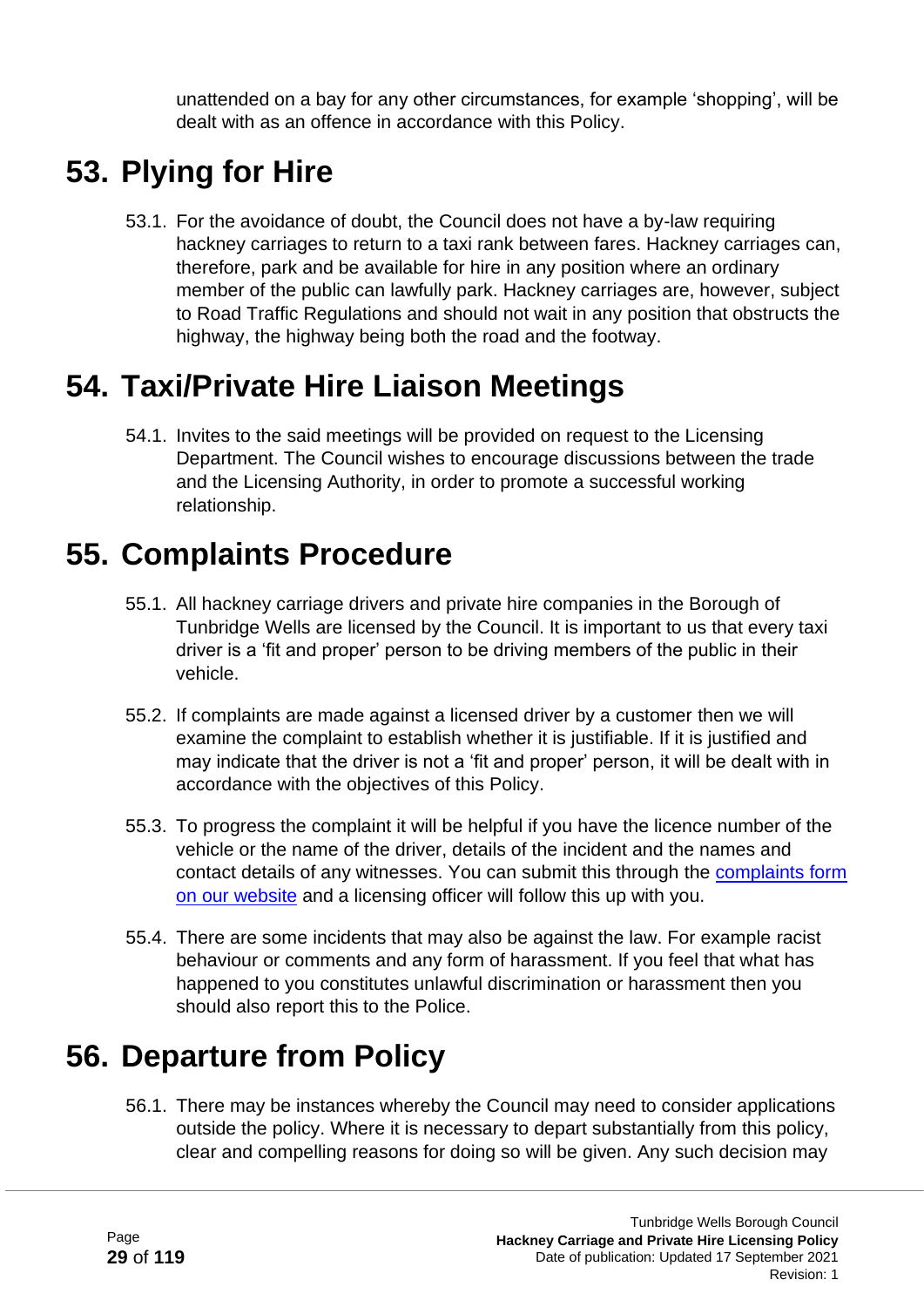be referred to the Head of Housing, Health and Environment, in conjunction with the Chair of the Licensing Committee and the Council's Legal Officer.

### **57. Amendments to the Policy**

- 57.1. Major changes to the Policy are made by the Licensing Committee.
- 57.2. Minor amendments/clarifications to the Policy can be made by the Head of Housing, Health and Environment in consultation with the Chair of the Licensing Committee and the Council's Legal Officer.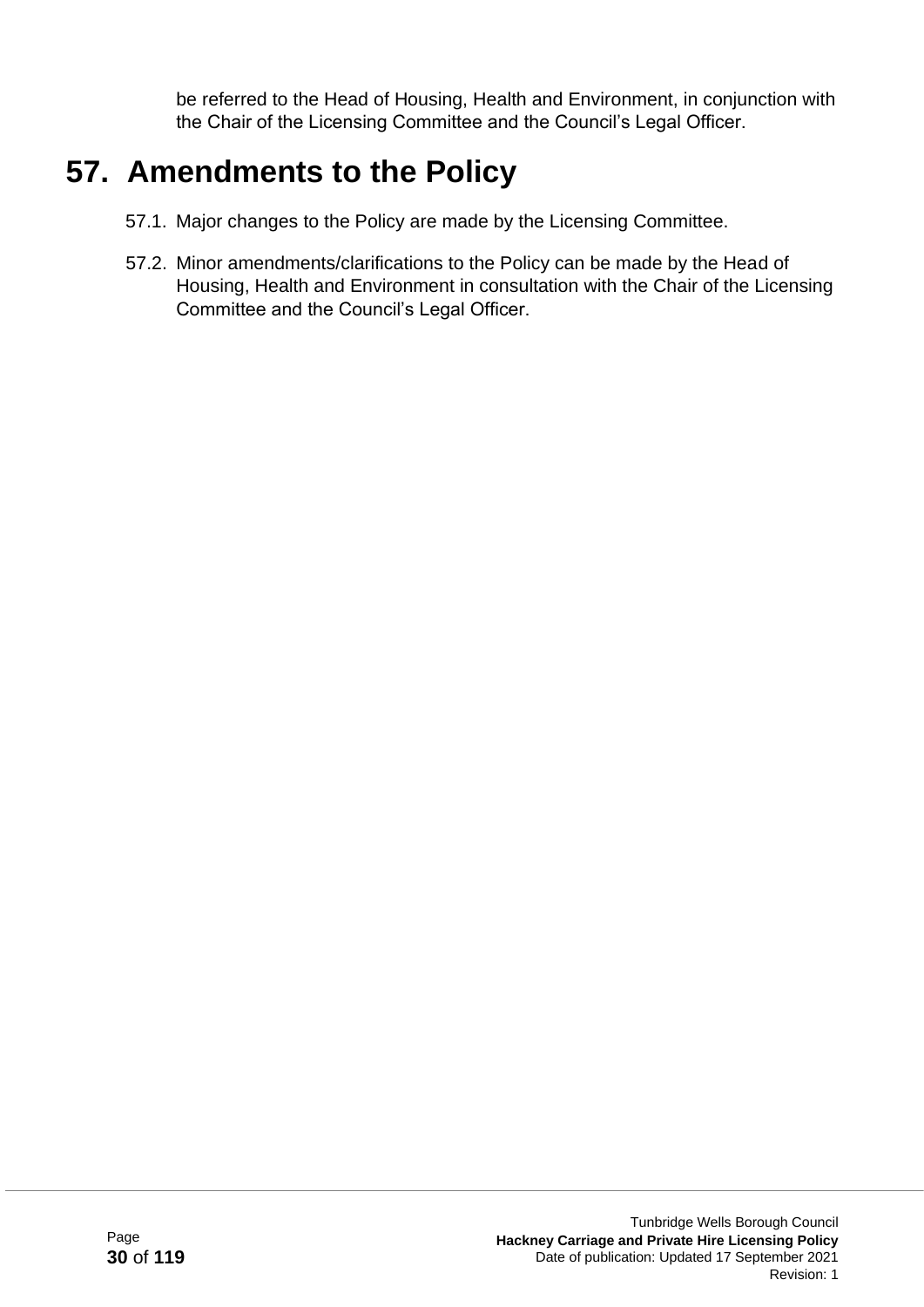# **Appendix 1: Statement of Policy relating to Cautions and Convictions**

#### **1. General**

- 1.1.When submitting an application for a licence to drive a hackney carriage or private hire vehicle, you are required to declare any motoring offences and any non motoring convictions or cautions you may have in addition to completing a Disclosure and Barring Service Check. The information received will be treated in the strictest confidence.
- 1.2.The disclosure of a criminal record or other information will not debar you from gaining a licence unless the Authority considers that the conviction(s) renders you unsuitable. In making this decision the Authority will consider the nature of the offence, how long ago, and what age you were when it was committed, and any other factors which may be relevant. To facilitate a consistent approach the Licensing Authority has devised guidelines relating to the relevance of cautions and convictions.
- 1.3.Any applicant refused a drivers licence on the grounds that he is not a 'fit and proper' person to hold such a licence, has a right of appeal to the Magistrates Court.
- 1.4.If you would like to discuss what effect a conviction might have on your application, you may telephone the Licensing Officer, in confidence on 01892 554 034.
- 1.5.Not withstanding the existence of this Policy, each application will be determined on its own merits. Where it is necessary for the Council to depart substantially from this Policy, clear and compelling reasons will be given for doing so. The purpose of this appendix is to formulate guidelines, consistent with national guidance, which detail the Council's current stance on the relevance of convictions and cautions in respect of applications for the grant of new licences, and the renewal of existing licences, for hackney carriage and private vehicle, driver and operator licences.
- 1.6.If a court has found an applicant guilty of an offence, that person cannot subsequently claim to the Council that they did not commit the offence. If they seek to do so, their representation will not be considered as this is entirely a matter for the courts. The applicant can, however, offer any mitigating circumstances relating to the offence that they wish the Council to consider.
- 1.7.For the purpose of this Policy, the acceptance of a fixed penalty notice will be treated as a conviction depending on the individual merits and mitigating circumstances of each case.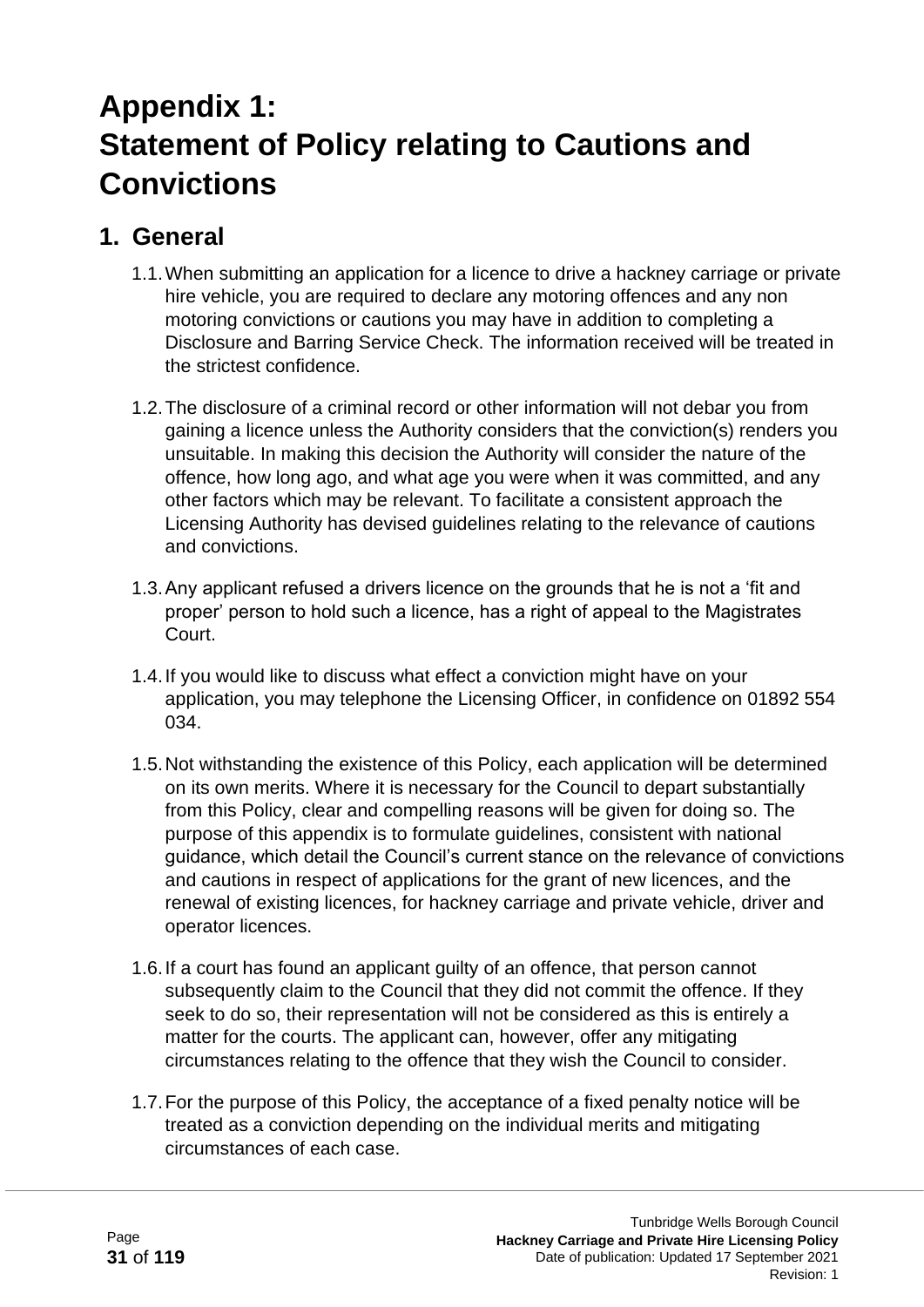- 1.8.The legislation clearly states that the Council may grant a licence only if it is satisfied that the applicant is a 'fit and proper' person.
- 1.9.**The onus is on the applicant to demonstrate that they meet this requirement, not on the Council to demonstrate that the applicant does not.**

#### **2. 'Fit and proper' person**

2.1.In the absence of a judicially approved definition of "fit and proper", the Council use the test of:

*Would the Officer charged with the ability to grant a licence allow their son or daughter, spouse or partner, mother or father, grandson or granddaughter, or any other person for whom they care, to get into a licensed vehicle with the applicant alone?*

- 2.2.The wording of this test originates from Mr J T H Button BA, Solicitor, MIL, MClarb, a well-known and respected solicitor widely acknowledged as an authority in licensing legislation, particularly that of hackney carriages and private hire.
- 2.3.In order to further assist in understanding the interpretation of this definition, the Council will be considering issues that assist them in determining whether or not applicants are safe drivers with a good driving record, are mentally and physically fit, are honest, and that they are persons who would not take advantage of their position to abuse, assault or defraud members of the public.
- 2.4.It should be borne in mind that drivers may carry vulnerable members of the public such as elderly persons, unaccompanied children, disabled persons, persons who are incapacitated from alcohol, lone women and foreign visitors. Some examples of areas of concern that the Council will consider include, but are not limited to:

#### **Honesty and trustworthiness**

2.5.Drivers often have knowledge that a customer is leaving a property empty; they have opportunities to defraud drunken, vulnerable or foreign persons; or they have other opportunities to abuse their position of trust. For example, all passengers would expect to be charged the correct fare of the journey and be given the correct change; they would expect any lost property to be handed over to the police; and they would expect confidentiality to be maintained between themselves and the driver.

#### **Professionalism**

2.6.Drivers are often subject to unpleasant, abusive or dishonest behaviour, albeit from a small minority of passengers. Although this is clearly unacceptable behaviour by passengers, it does not excuse in any way aggressive or abusive conduct by drivers. Confrontation should be avoided and all disputes should be resolved through the formal legal channels. Under no circumstances must drivers take the law into their own hands.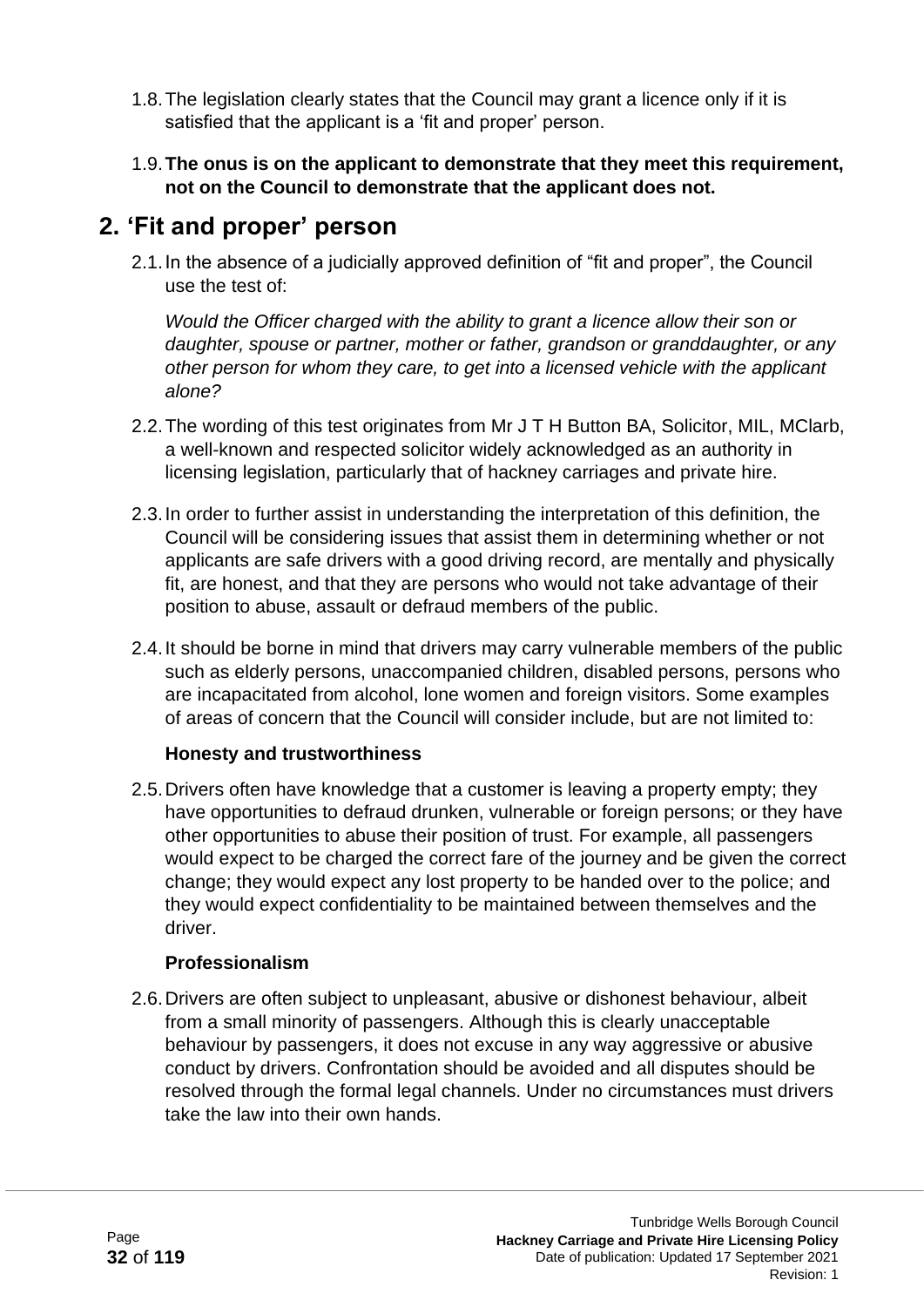#### **Good and safe driving ability**

2.7.Passengers are paying for a service whereby they expect to reach their chosen destination promptly and safely. Drivers must be fully conversant with all road traffic legislation and this Policy, and drive in a professional, lawful and safe manner at all times.

#### **Discrimination**

2.8.Where an applicant has a conviction or connected with the discrimination in any form, a licence will be not be granted until at least seven years has elapsed since the completion of any sentence imposed. Any existing licence holder convicted of an offence during the period of their current licence will be subject to the above policy relating to the relevance of convictions. In circumstances where a new applicant would normally have their application refused, an existing licence holder would normally have their licence revoked

#### **Whistleblowing**

2.9.Any concerns about the conduct of another driver/proprietor or operator should be raised with a member of the Licensing team in the first instance and it may be investigated further.

#### **3. Public Safeguarding and Child Sexual Exploitation**

- 3.1.The overriding consideration for the Council in its determination of applications is the promotion of the licensing objectives detailed within this policy, in particular the protection of public safety.
- 3.2.Child Sexual Exploitation (CSE) is a form of child abuse. It can involve sexual abuse, physical abuse and emotional abuse of children by adults. Licensed drivers, proprietors and operators provide a public service and have a duty of care to all passengers. They also have a moral and social responsibility to report concerns about someone who is vulnerable. Should a licenced driver, proprietor or operator have any concern about the vulnerability of a child they must report this immediately and call 101 and quote 'Operation Willow' or call the 'say something helpline' anonymously on 116 000.

*Should a licence holder fail to report a concern, they will be investigated and may have their licence revoked or suspended.*

#### **4. History**

4.1.The Council may take into account an applicant's history as a licence holder with this, or any other, Council. In considering whether or not a person is 'fit and proper' the Council may consider such matters as the applicant's complaint history, their compliance with this Policy, their co-operation with Licensing Officer's requests, and any other reasonable matters.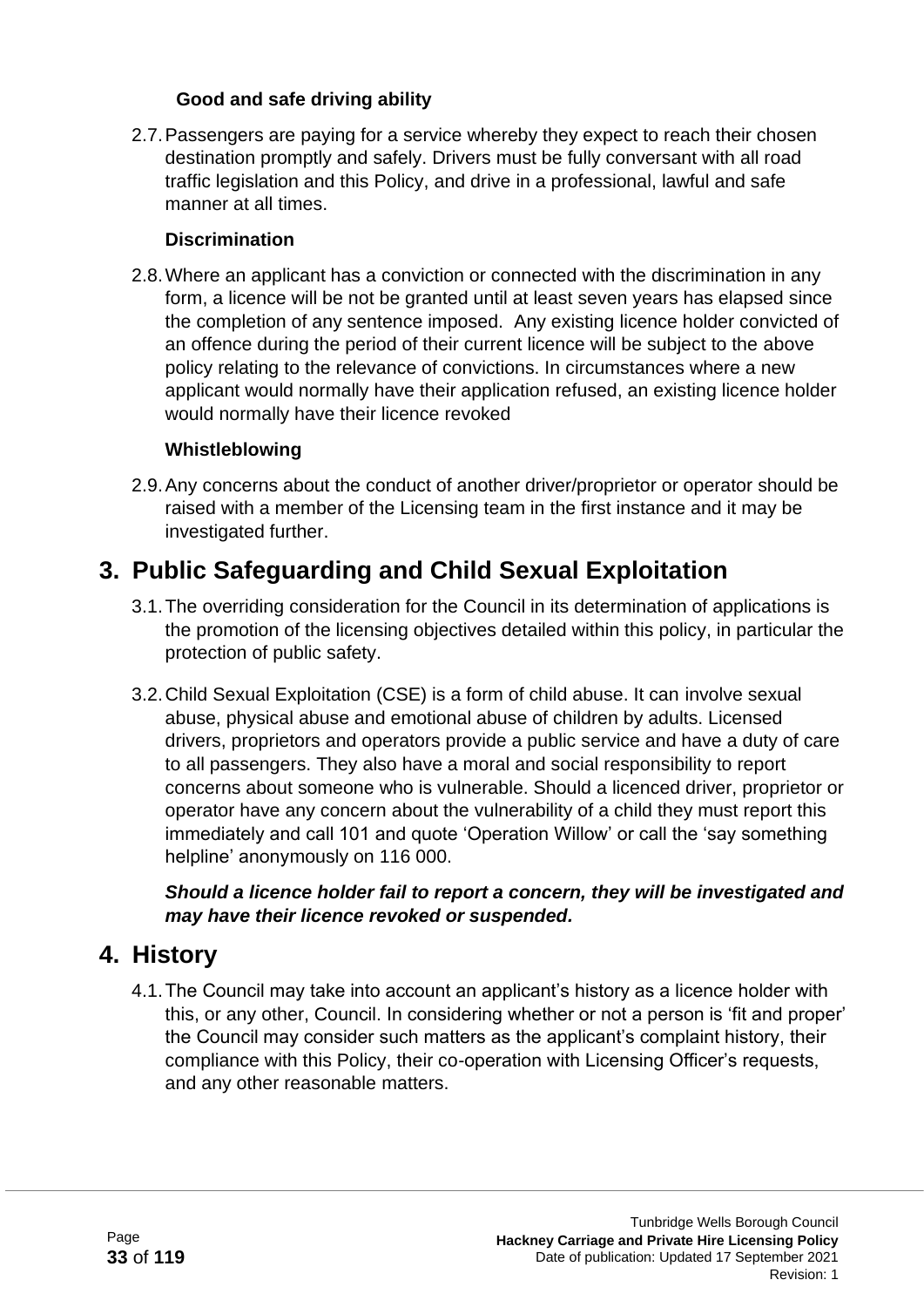#### **5. Driving Offences**

- 5.1.Hackney carriage and private hire drivers should provide a professional service to the public and must be aware of the safety of passengers and other road users at all times. Any traffic offence shows a lack of responsibility whilst driving either in terms of vehicle maintenance or the standard of driving.
- 5.2.Convictions or cautions for traffic offences will not automatically preclude any applicant from obtaining a licence, however, the number, nature and frequency of such offences will be considered. In some circumstances it may be appropriate to issue a licence together with a written warning as to future driving standards detailing the likely effect of further offences. Where there is a significant history of driving offences, an application is likely to be refused.

#### **5.3.Using a hand-held device whilst driving**

Where an applicant has a conviction for using a hand-held mobile telephone or a hand-held device whilst driving, a licence will not be granted until at least five years have elapsed since the conviction or completion of any sentence or driving ban imposed, whichever is the later. Any existing licence holder convicted of an offence during the period of their current licence will be subject to the above policy relating to the relevance of convictions. In circumstances where a new applicant would normally have their application refused, an existing licence holder would normally have their licence revoked

- 5.4.In cases of six penalty points or less on an applicant's DVLA driving licence, an application will be granted.
- 5.5.A licence granted under these circumstances is likely to be issued together with a verbal warning as to future driving standards detailing the likely effect of further offences.
- 5.6.Seven or more penalty points on a current DVLA driving licence.
- 5.7.In cases of seven penalty points or more on an applicant's DVLA driving licence, an application will be referred to the Licensing Sub-Committee for decision.

#### **6. Major traffic offences**

- 6.1.For the purposes of this section, major traffic offences includes, but is not limited to, dangerous driving, driving whilst disqualified, failure to stop after an accident, driving with no/invalid insurance, careless driving, and driving a vehicle with mechanical defects (such as those associated with brakes, steering, tyres, etc.).
- 6.2.The driving offences of causing death by dangerous or careless driving, due to their nature, will be considered by the Council to be violent offences and should be considered in conjunction with the section of this appendix relating to violent offences.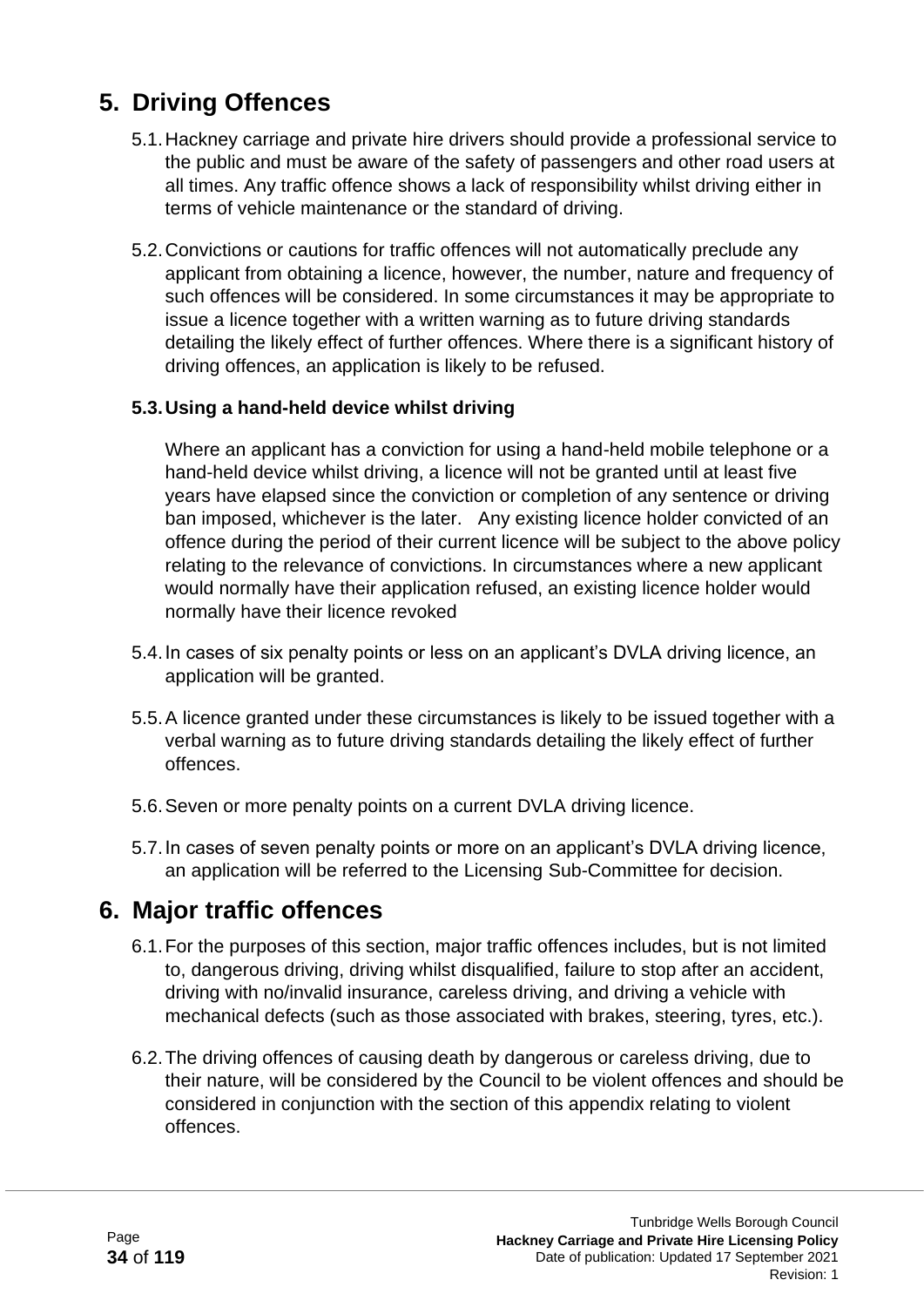- 6.3.If the applicant has been convicted of more than one major traffic offence then a licence application will normally be refused until the applicant has completed a period of at least two years free from conviction. Where the combination of offences are considered to be of increased risk to the public, a period longer than two years may be substituted by the Council dependant on the extent of the risk to the public.
- 6.4."Totting Up" under section 35 of the Road Traffic Offenders Act 1988.
- 6.5.Where an applicant has been disqualified from driving by the courts under the "totting up" procedure, the Council will normally refuse an application until there has been a period of twelve months free from convictions.
- 6.6.If the applicant has demonstrated to the court "exceptional hardship" and avoided a driving disqualification, applications will still normally be refused until there has been a period of twelve months free from convictions. The Council believe that the risk to the public is sufficient to maintain this consistent stance.

#### **7. Motor Insurance Offences**

- 7.1.An isolated motor insurance offence will not automatically preclude an application from being granted, however the Council deem such offences to be serious, given the risk to the public.
- 7.2.More than one conviction for motor insurance offences will be considered to raise serious doubts as to an applicant's suitability to hold a hackney carriage/private hire driver's licence. Ordinarily in these circumstances, an application will be refused until such time as a period of three years has elapsed since the restoration of the applicant's DVLA driving licence.

#### **8. Failure to Declare Motoring Offences**

- 8.1.Where an applicant fails to disclose motoring offences on his application form, even if they have been declared on previous applications or are spent, the Council will normally deal with this by way of issuing of penalty points.
- 8.2.If, however, the Council determines that there was a premeditated intention to deceive, the matter will be considered as an offence of dishonesty and dealt with in accordance with that section of this Policy.

#### **9. Drunkenness**

9.1.Separate consideration will be given to convictions for drunkenness whilst in charge of a vehicle as opposed to drunkenness whilst not in charge of a vehicle due to the differing degree of risk to the public.

#### **In Charge of a Motor Vehicle**: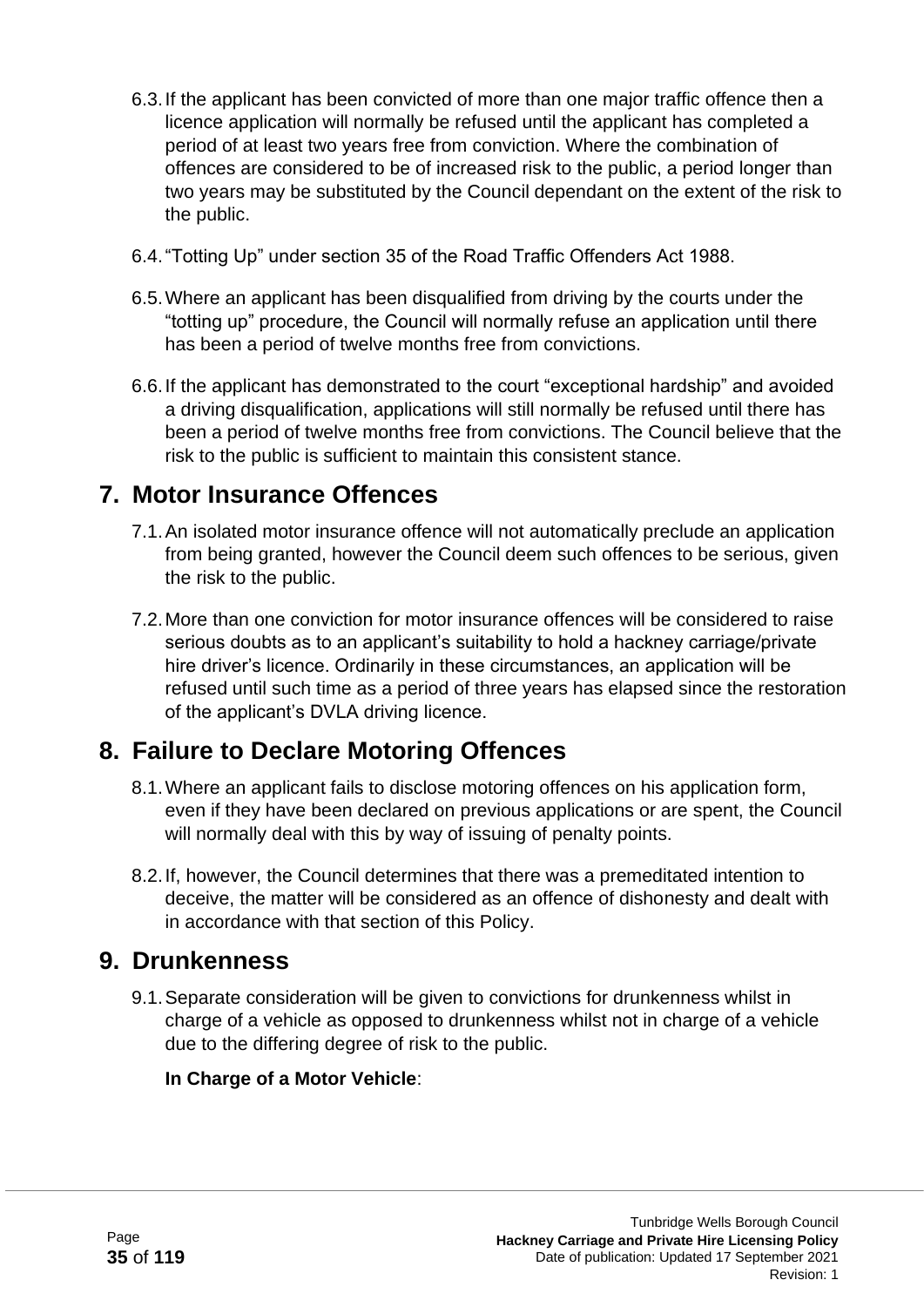- 9.2.The Council considers driving or being in charge of a vehicle whilst under the influence of alcohol as a serious offence causing a high element of risk to the public.
- 9.3.An isolated incident will not automatically preclude an application from being granted. A single conviction for any alcohol-related driving offence will normally preclude an application from being granted for a period of five years from the restoration of the DVLA driving licence.
- 9.4.If there is a suggestion that the applicant is an alcoholic, a special medical examination is likely to be required before the application is considered. If the applicant is confirmed as an alcoholic, a period of three years must elapse after treatment is complete before an application can be considered.
- 9.5.More than one conviction for any alcohol-related driving offence represents an unacceptable risk to the public and an application will normally be refused.

#### **Not in Charge of a Motor Vehicle:**

- 9.6.An isolated conviction for drunkenness not associated with driving or being in charge of a motor vehicle will not automatically preclude the granting of an application.
- 9.7.Where there is an isolated conviction for disorder and/or drunkenness, a licence will normally be granted together with a verbal warning as to future driving standards detailing the likely effect of further offences.
- 9.8.More than two convictions for disorder and/or drunkenness will normally lead to refusal of an application until such time as a period of three years free of convictions has elapsed.

#### **10. Drug Offences**

- 10.1. The Council considers all offences related to controlled substances as a serious risk to the public.
- 10.2. An applicant with a conviction of any Class A or Class B drug-related offence, including supplying or trafficking, will be required to show a period of five to ten years free from convictions before an application is considered. The length of period over and above the minimum five years will be dependent on factors such as the nature and severity of the offence, and the length of any custodial sentence.
- 10.3. An applicant with a conviction of any Class C drug-related offence will be required to show a period of at least three years free from conviction.
- 10.4. In all cases, where an applicant has been medically classed as an addict, an application will be precluded until such time as a period of five years has elapsed since the completion of a recognised detoxification programme.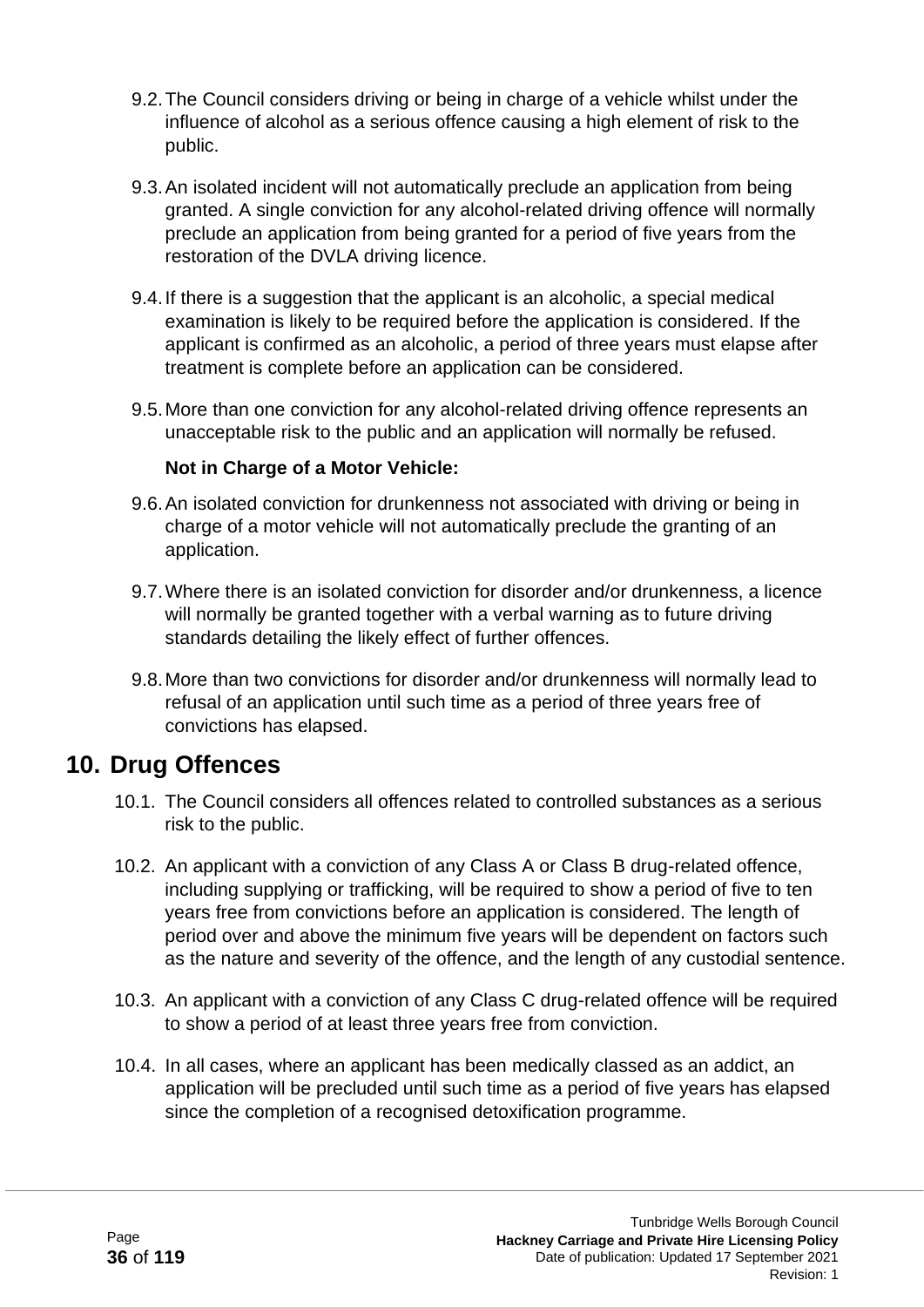# **11. Sexual or Indecency Offences**

- 11.1. As hackney carriage and private hire drivers often carry unaccompanied and/or vulnerable people, any applicant with a conviction or caution for any sexual or indecency offence will normally be refused.
- 11.2. Existing licence holders should be aware that if the Council receives notification from the police that the driver is being investigated for a sexual or indecency offence, their licence will normally be revoked with immediate effect pending the outcome of the investigation.

#### **Major Sexual or Indecency Offences**

- 11.3. For the purpose of the Policy, the following offences will be considered as major sexual or indecency offences with the highest risk to the public:
	- Rape (Section 1 Sexual Offences Act 2003);
	- Sexual assault (Section 3 SOA 2003);
	- Causing a person to engage in sexual activity without consent (Section 4 SOA 2003);
	- Indecent photographs of children (Section 45 SOA 2003 and Section 1 Protection of Children Act 1978);
	- Sexual activity with a child (Section 9 SOA 2003);
	- Assault by penetration (Section 2 SOA 2003);
	- Trafficking for Sexual Exploitation (Section's 57, 58, 59 SOA 2003);
	- Exploitation of Prostitution (Section's 52 & 53 SOA 2003);
	- Indecent exposure (Section 66 SOA 2003);
- 11.4. Any applicant with a conviction for a major sexual or indecency offence will be considered an unacceptable risk to the public and any application will be refused.

### **12. Violent Offences**

- 12.1. The Council considers all violence related offences as a serious risk to the public.
- 12.2. An application will normally be refused where the applicant has been convicted of
	- Murder;
	- Manslaughter;
	- Manslaughter, or Culpable Homicide;
	- Causing death by careless or dangerous driving;
	- Arson with intent to endanger life;
	- Terrorism Offences
- 12.3. An application will normally be refused where the applicant has a conviction for a violent offence, other than those listed above, unless there has been a period of five to ten years free of convictions. The length of period over and above the minimum fives years will be dependent on factors such as the nature and severity of the offence, and the length of any custodial sentence.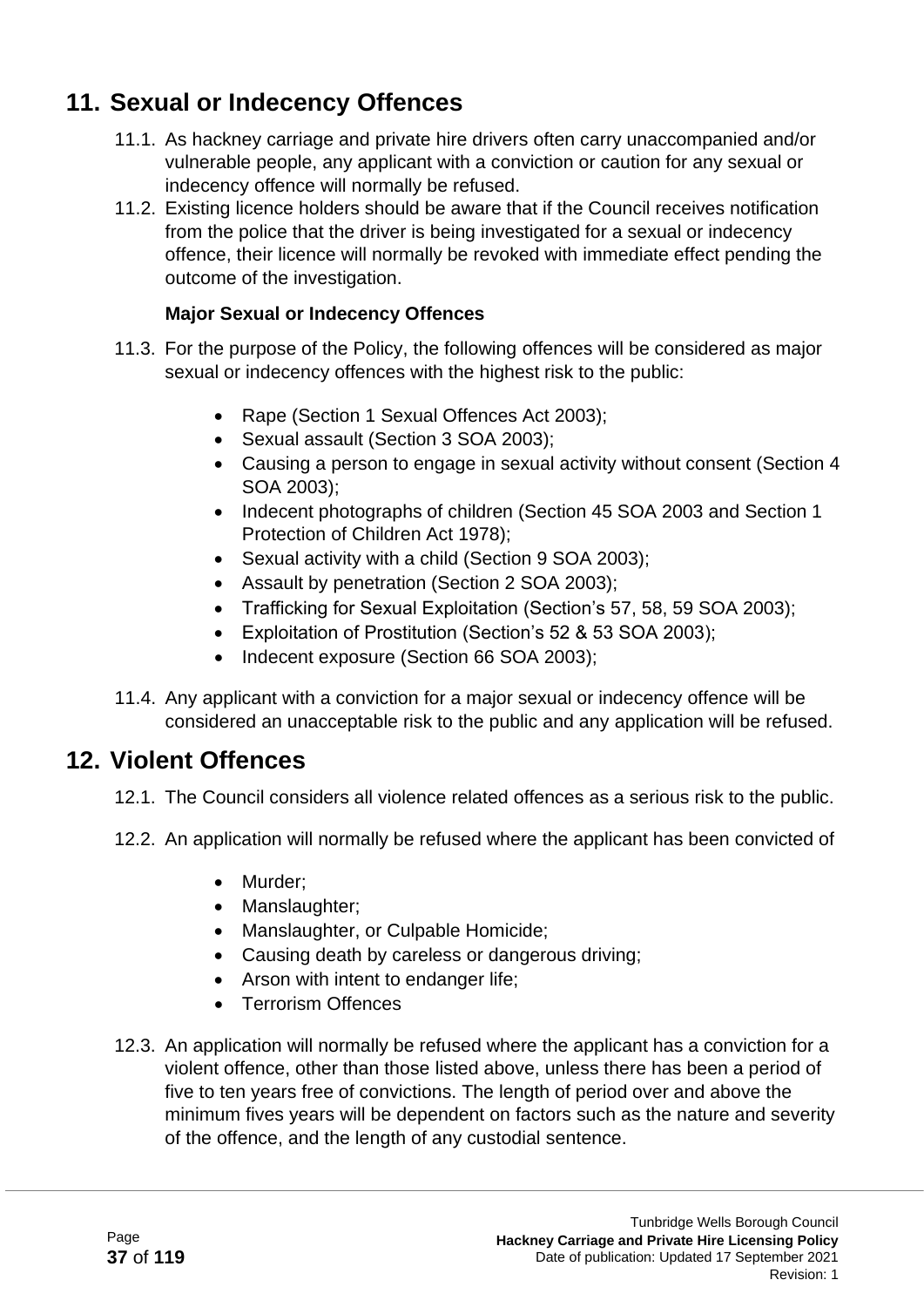- 12.4. Offences of criminal damage and public order will be treated as violent offences for the purposes of this Policy.
- 12.5. Whilst an isolated conviction for a violent offence, other than those listed above (12.2), will not normally permanently preclude an application, the Council will have grave concern for public safety if an applicant has committed multiple violent offences.

#### **Multiple Offences**

12.6. In all cases where an applicant has more than two convictions for violent offences, an application will normally be refused. In the case of an existing driver, their licence will normally be revoked.

#### **Possession of a Weapon**

12.7. If an applicant has been convicted of an offence involving the possession of a weapon, or any other weapon-related offence, the Council considers this to be an unacceptable risk to members of the public and the application will normally be refused. In the case of an existing driver, their licence will normally be revoked.

### **13. Dishonesty**

- 13.1.Hackney carriage and private hire drivers are expected to be persons of trust. It is comparatively easy for dishonest drivers to defraud the public, for example, by demanding more than the legal fare or giving incorrect change. Overseas visitors can be confused by the change in currency and become vulnerable to an unscrupulous driver. Equally, any customers can be defrauded by a driver taking them by any other than the shortest route or by them retaining lost property left in the vehicle.
- 13.2.As members of the public entrust themselves to the care of licensed drivers, the council consider offences involving dishonesty as a serious risk to public safety.
- 13.3.An applicant that has been convicted of an offence related to dishonesty will normally be refused a licence until such time as they have been free of convictions for a period of five to ten years. The length of period over and above the minimum five years will be dependent of factors such as the nature and severity of the offence, and the length of any custodial sentence.

### **14. Other Offences**

- 14.1. If the applicant has declared any other offences not specifically covered by this policy on the relevance of convictions, the application may be referred to the Licensing Committee for determination in line with the Policy Objectives.
- 14.2. Receipt of any of the following may result in the licence holder being required to provide annual DBS disclosures until a period of five years has expired:
	- a criminal conviction:
	- a final warning letter from the Council;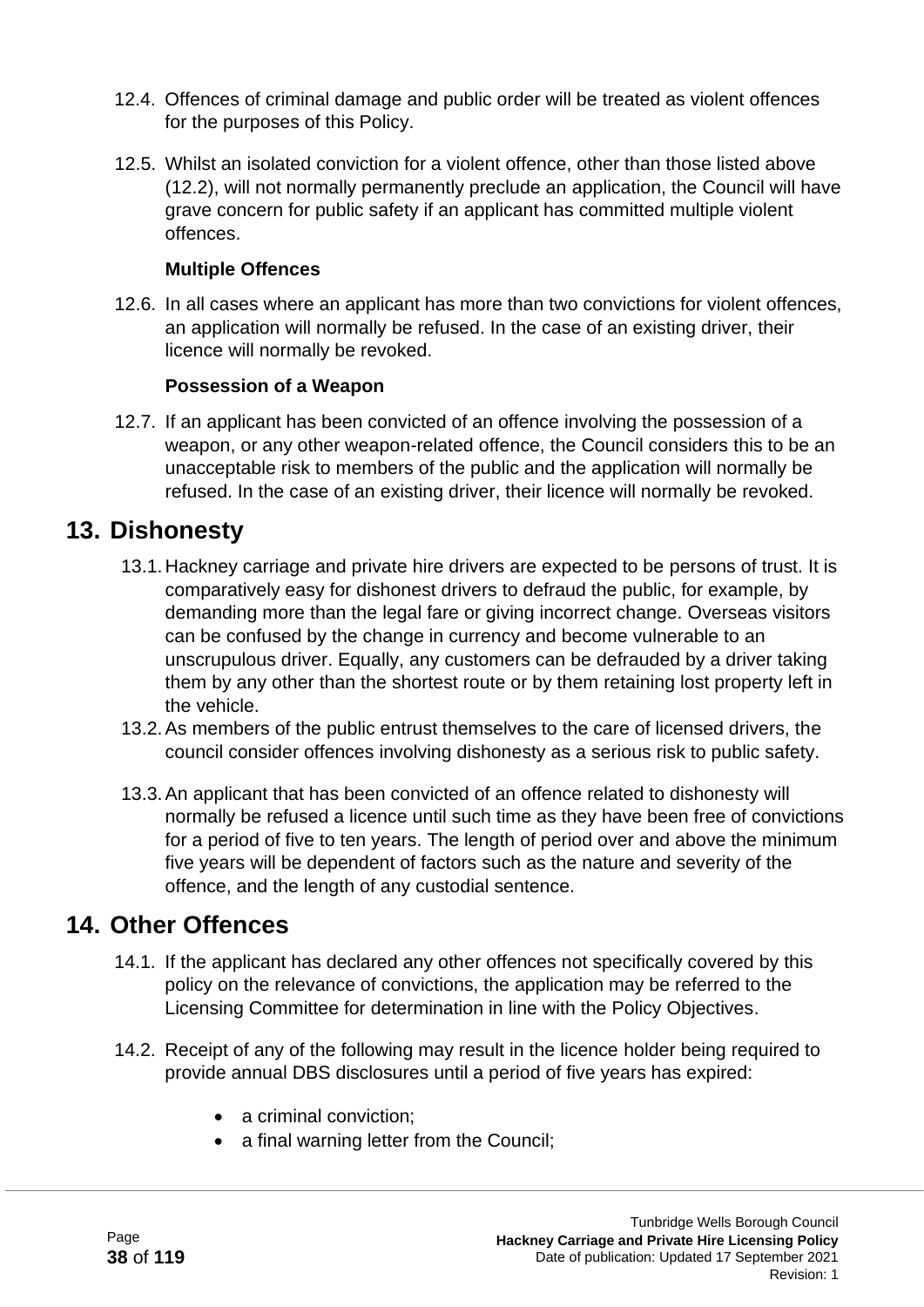• a period of suspension of an existing licence

#### **Outstanding Charges or Summonses**

- 14.3. If the individual is the subject of an outstanding charge or summons, their application can continue to be processed, but the application will need to be reviewed at the conclusion of proceedings. Where information is received through the Common Law Police Disclosure previously known as the Notifiable Occupations Scheme on existing licence holder, consideration may be made at Committee.
- 14.4. If the outstanding charge or summons involves a serious offence and the individual's conviction history indicates a possible pattern of unlawful behaviour or character trait, then in the interests of public safety, the application may be put on hold until proceedings are concluded or the licence may be refused.
- 14.5. A suspension or revocation of the licence of a driver takes effect at the end of the period of 21 days beginning with the day on which notice is given to the driver. If it appears that the interests of public safety require the suspension or revocation of the licence to have immediate effect, and the notice given to the driver includes a statement that is so and an explanation why, the suspension or revocation takes effect when the notice is given to the driver (Road Safety Act 2006, s52 2A&2B).

#### **Non-Conviction Information**

14.6. If an applicant has, on more than one occasion, been arrested or charged, but not convicted for a serious offence, which suggests that he/she could be a danger to the public, consideration should be given to refusing the application. Such offences would include serious violent offences and serious sex offences.

### **15. Summary**

- 15.1. Except in the most serious of circumstances, an applicant having a previous or current conviction will not normally be permanently precluded from obtaining a hackney carriage/private hire driver's licence.
- 15.2. The Council believe that a person convicted of an offence, who is required to wait for the expiry of a rehabilitation period prior to their application being considered, is more likely to value their licence and ensure that future convictions are avoided.
- 15.3. The Council consider that there are, however, certain offences that are so serious in nature or frequency that an applicant should be precluded from obtaining or retaining a licence. The Council's overriding policy objective is to safeguard the safety of the general public by ensuring that all licensed drivers are safe, competent, and are able to maintain their vehicles to an acceptable standard.
- 15.4. By producing clear and transparent guidelines on the relevance of convictions, the Council is seeking to maintain the high standard of hackney carriage and private hire drivers, proprietors and operators within the Borough of Tunbridge Wells.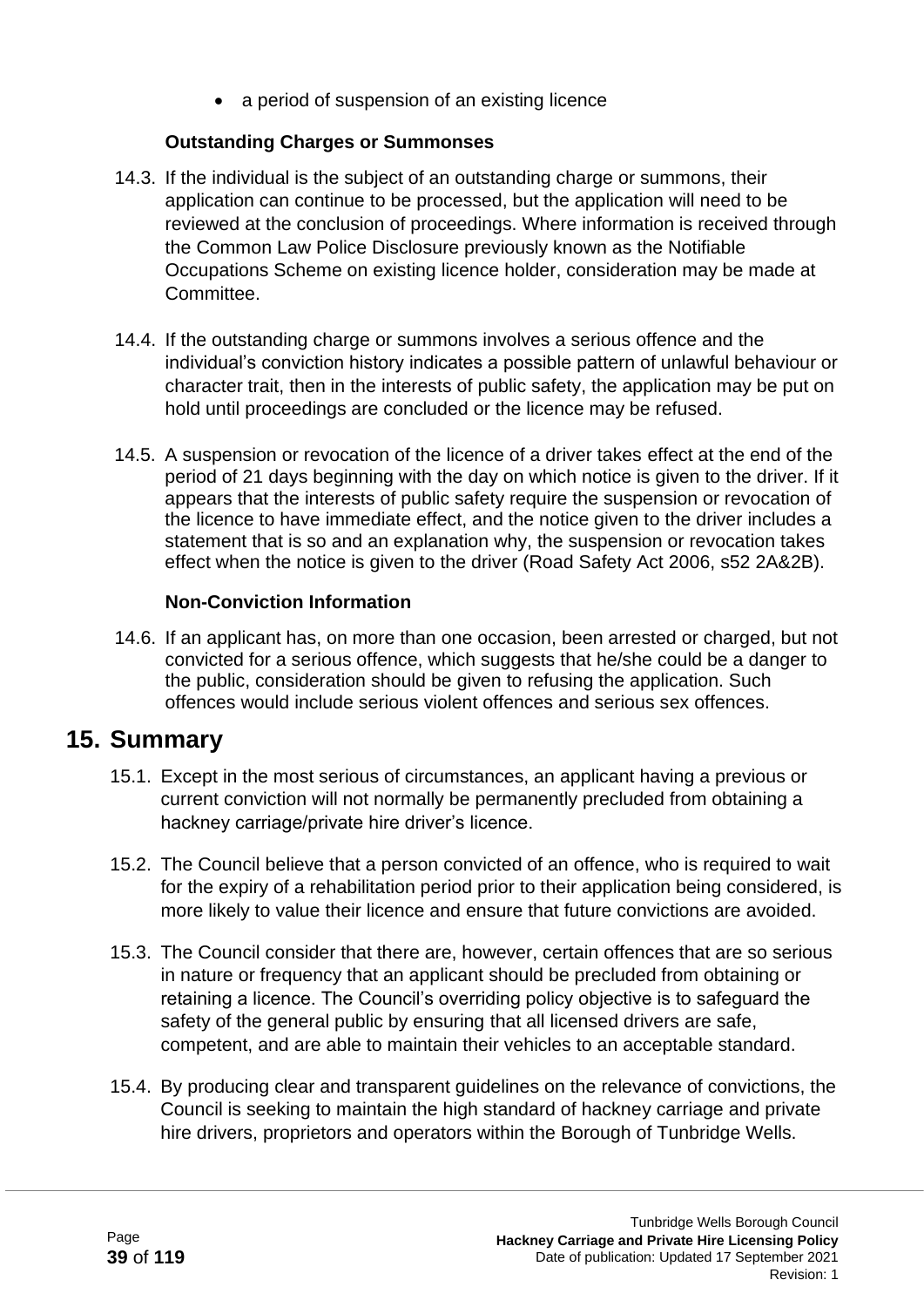#### **Existing Licence Holders**

- 15.5. Any existing licence holder convicted of an offence during the period of their current licence will be subject to the above policy relating to the relevance of convictions. In circumstances where a new applicant would normally have their application refused, an existing licence holder would normally have their licence revoked.
- 15.6. Driver licence holders who are convicted of any criminal or motoring offence during the period covered by their existing licence, must disclose the conviction and the penalty involved to the Council within seven (7) days of the conviction(s). For these purposes, any offence resulting in the acceptance of a fixed penalty notice will be considered to be a conviction. The exception to this is a parking ticket, which is in fact a penalty charge notice.

#### **Principles of the Rehabilitation of Offenders Act 1974 ("the 1974 Act")**

- 15.7. Under the 1974 Act, criminal convictions can become spent after a certain period of time, and once spent, for many purposes, can be disregarded completely. The possibility of rehabilitation, and the length of time before the rehabilitation occurs, depends on the sentence imposed and not the offence committed. Where a person is sentenced to imprisonment for a period exceeding thirty months, the convictions can never be spent.
- 15.8. Despite the above general principles, the Act does not apply to applicants for hackney carriage and private hire drivers' licences. This is because the driving of these vehicles is listed as a "regulated occupation" in relation to which questions may be asked as to the suitability of individuals to be granted a licence.
- 15.9. Although the 1974 Act does not prevent any judicial authority, including the Council acting as the Licensing Authority, from taking spent convictions into account, such convictions are only admissible in so far as they are relevant to the issue as to whether the applicant is a 'fit and proper' person to hold a licence.

#### **National Register of Taxi Licence Refusals and Revocations (NR3)**

15.10. The licensing authority provides information to the National Register of Taxi Licence Refusals and Revocations (NR3), a mechanism for licensing authorities to share details of individuals who have had a hackney carriage or Private Hire drivers licence revoked, or an application for one refused. This is necessary for the performance of a task carried out in the public interest or in the exercise of official authority vested in the licensing authority – that is, assessing whether an individual is a fit and proper person to hold a hackney carriage/ PHV drivers licence. This authority issues Dual driver licences.

On this basis :

• Where a hackney carriage/ PH drivers licence is revoked, or an application for one refused, the authority will record this decision on NR3;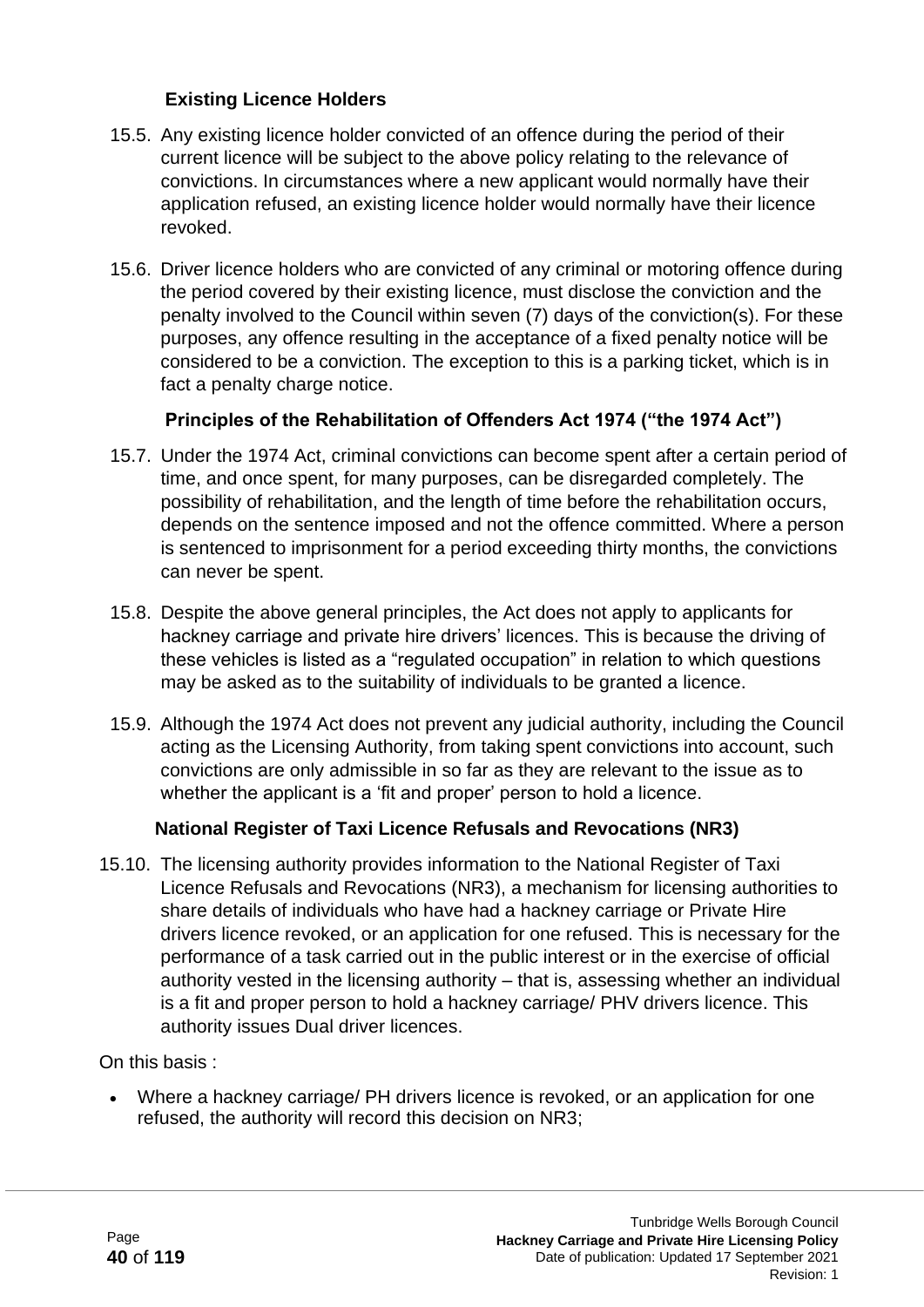• All applications for a new licence or licence renewal will be checked on NR3. If a search of NR3 indicates a match with an applicant, the authority will seek further information about the entry on the register from the authority which recorded it. Any information received as a result of an NR3 search will only be used in respect of the specific license application and will not be retained beyond the determination of that application.

Information will be retained on NR3 for a period of 25 years.

This is a mandatory part of applying for/being granted, a hackney carriage / PHV driver licence. The authority has a published policy on the approach it will take to requests by other authorities for further information about entries on NR3, and about the use it will make of any further information provided to it. [Read the policy](https://www.middlesbrough.gov.uk/taxis) at Appendix 14.

Information will be processed in accordance with the Data Protection Act (DPA) and General Data Protection Regulation (GDPR) or any subsequent legislation. Any searches, provision or receipt of information of or under NR3 are necessary to the authority's statutory licensing functions of ensuring that all drivers are fit and proper to hold the applicable licence. It is not intended that any NR3 data will be transferred out of the United Kingdom.

If you wish to raise any issue related to the data protection legislation, including by relying on any of the rights afforded to data subjects under the GDPR, you can do so to the authority's Data Protection Officer. Find out more on the [data protection page,](https://middlesbrough.gov.uk/open-data-foi-and-have-your-say/data-protection) which includes submitting a subject access request.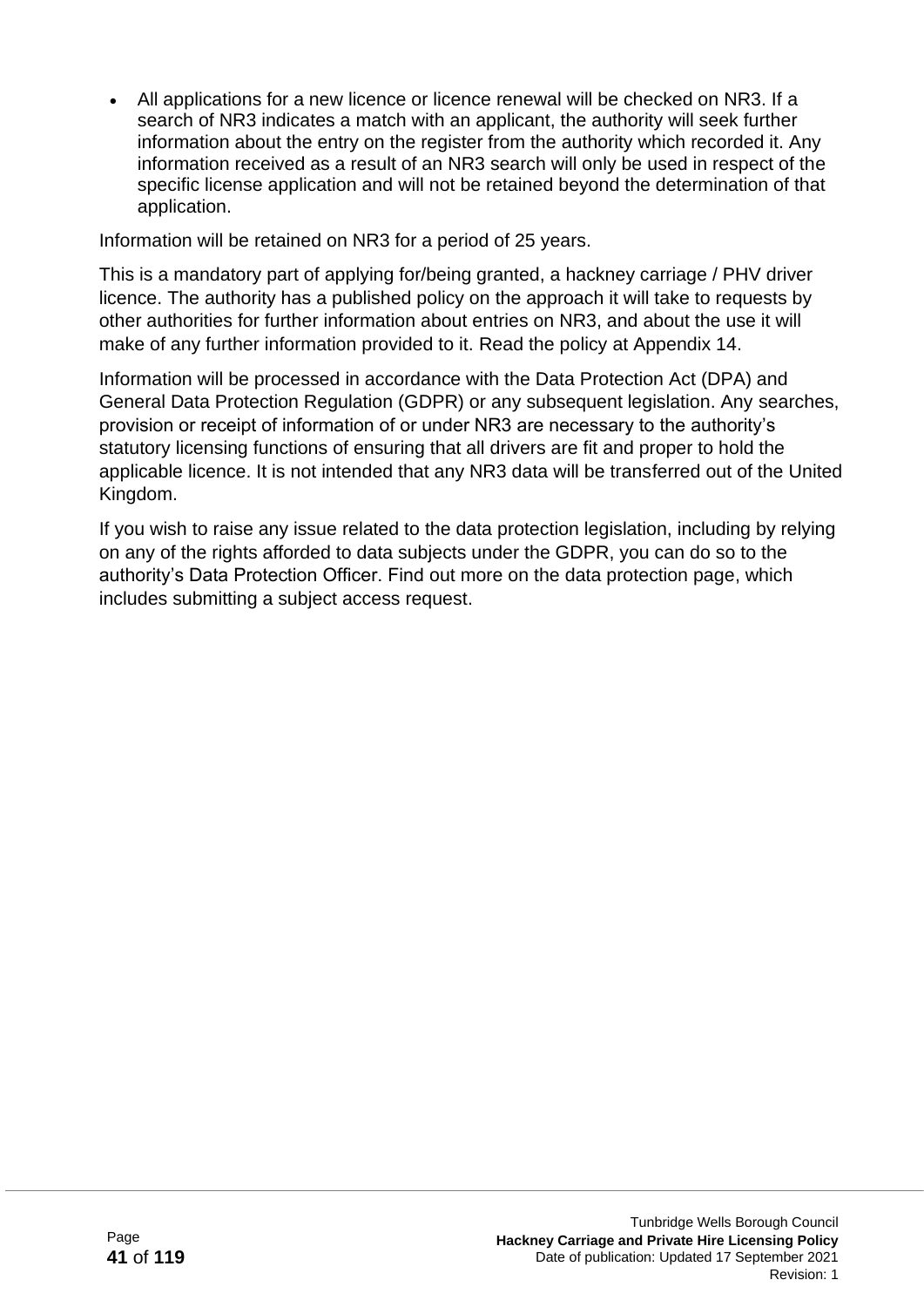# **Appendix 2: Vehicle Specification**

## **1. General**

- 1.1.All hackney carriage or private hire vehicles shall comply in all respects with the requirements of the Policy. This is in addition to all requirements of road traffic regulations and legislation relating to all motor vehicles, including any Council byelaws which may be appropriate.
- 1.2.Vehicles shall normally have European Community M1 type approval and must comply in all respects to:
	- the Motor Vehicle (Type Approval) Regulations 1980 (European Community Whole Vehicle Type Approval); or
	- the Motor Vehicle (Type Approval) Regulations 1984 (United Kingdom Low Volume Type Approval),

and in use must comply with the Road Vehicles (Construction and Use) Regulations1986. (as amended from time to time)

- 1.3.Motor vehicles which have M Type approval (European Community Whole Vehicle Type Approval) and have been modified or have been subject to any alterations since manufacture will be considered provided that they are presented with:
	- United Kingdom Low Volume/Small Series Type Approval for Passengers Cars; or
	- United Kingdom Individual Vehicle Approval.
- 1.4.However, United Kingdom Individual Vehicle Approval will not be accepted where the seat belts fitted to the vehicle are:
	- not those fitted by the manufacturer and tested in accordance with the vehicle's original type approval, or
	- where the vehicle has been fitted with seating/wheelchair tracking which may invalidate the original type approval for any seats fitted to the vehicle, except where evidence is produced by the applicant(s) that this is not the case
- 1.5.Motor vehicles which have N type approval (European Community Whole Vehicle Type Approval) will not normally be considered unless they are presented with United Kingdom Low Volume/Small Series Type Approval for Passenger Cars.
- 1.6.All vehicles shall:
	- be capable of carrying not less than four passengers;
	- be fitted with a right hand drive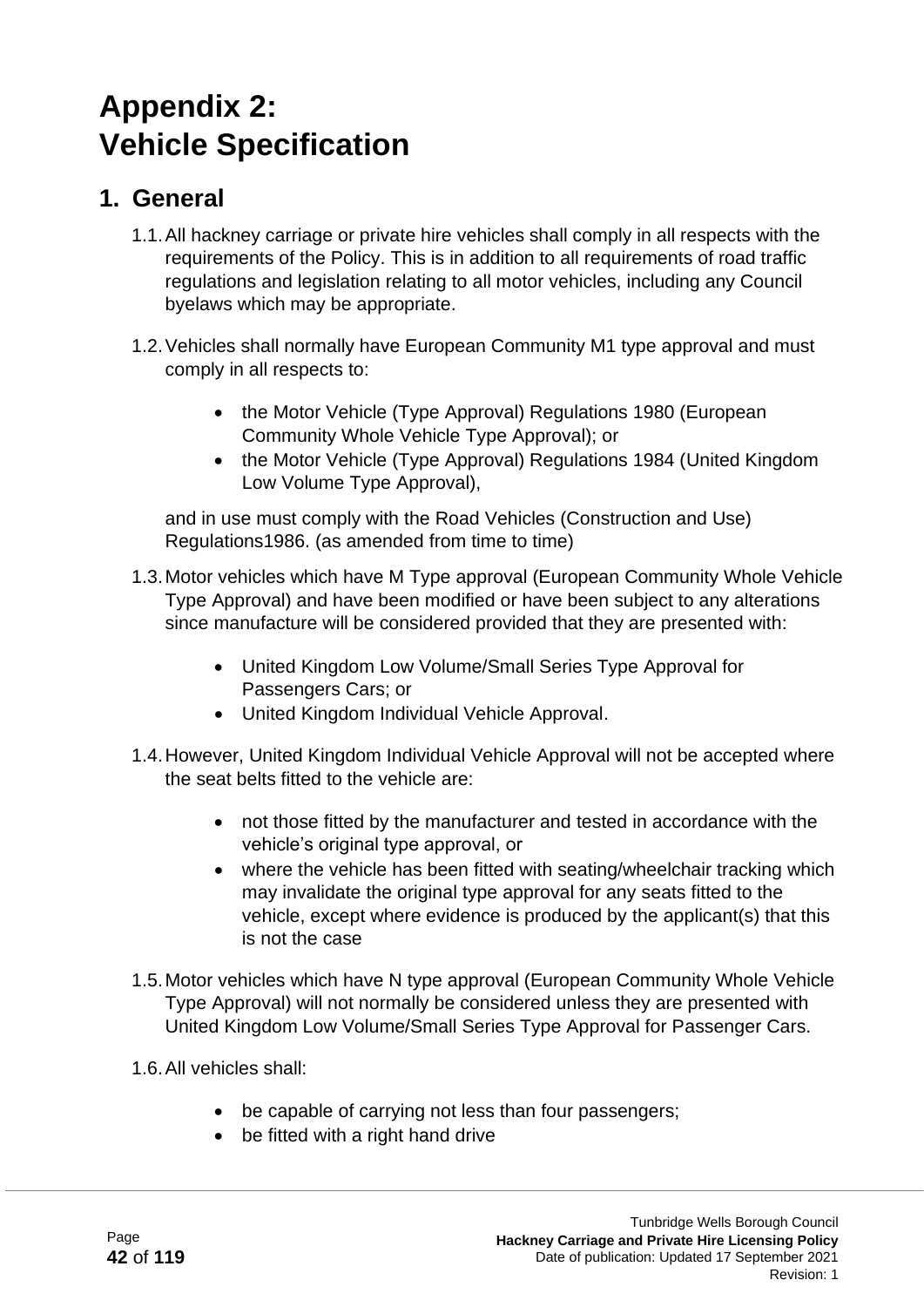Special conditions apply to stretched limousines.

Vehicles must have no damage affecting the structural safety of the vehicle. Tunbridge Wells Borough Council will not licence any vehicle that has been classed as an insurance write off.

1.7.All vehicles shall be maintained in sound and roadworthy condition at all times and serviced according to the manufacturer's recommendations.

# **2. Vehicle Type**

#### **General (all applications)**

2.1.Left-hand drive vehicles will not be considered for licensing, with the exception of stretched limousines as detailed in Appendix 3.

#### **Applications**

- 2.2.**All** vehicles for new hackney carriage licence applications must be either:
	- a 'London' type hackney carriage; or
	- a suitable wheelchair accessible side or rear loading vehicle, approved by the Council
- 2.3.**All** vehicles for new private hire licence applications must be either:
	- a saloon, estate or hatchback type vehicle with a least four side doors;
	- a purpose-built mini-bus designed to carry not less than four nor more than eight passengers; or
	- a suitable wheelchair accessible side or rear loading vehicle, approved by the Council

### **3. Hackney Carriage and Private Hire Vehicles**

- 3.1.**When first licensed, all vehicles must be less than six years old from the date of first registration**.
- 3.2.'London' type hackney carriages may be licensed to a maximum of fifteen years old from the date of first registration, subject to six-monthly testing by the Council's authorised garage. Each six-monthly test requires the vehicle to obtain a 'Compliance Pass Certificate' from one of the Council's nominated garage.
- 3.3.Vehicles meeting this requirement may be licensed until such time as the above requirements cannot be achieved. At such a time, the vehicle will no longer be licensed. Where repair work will not be completed prior to the expiry of the previous licence, a valid renewal licence application and fee must have been received prior to the previous licence expiry date for this section to apply. The Authority will not renew a vehicle licence if it is more than 15 years old at the time that it is presented for renewal, unless there are exceptional circumstances, to be decided by Committee.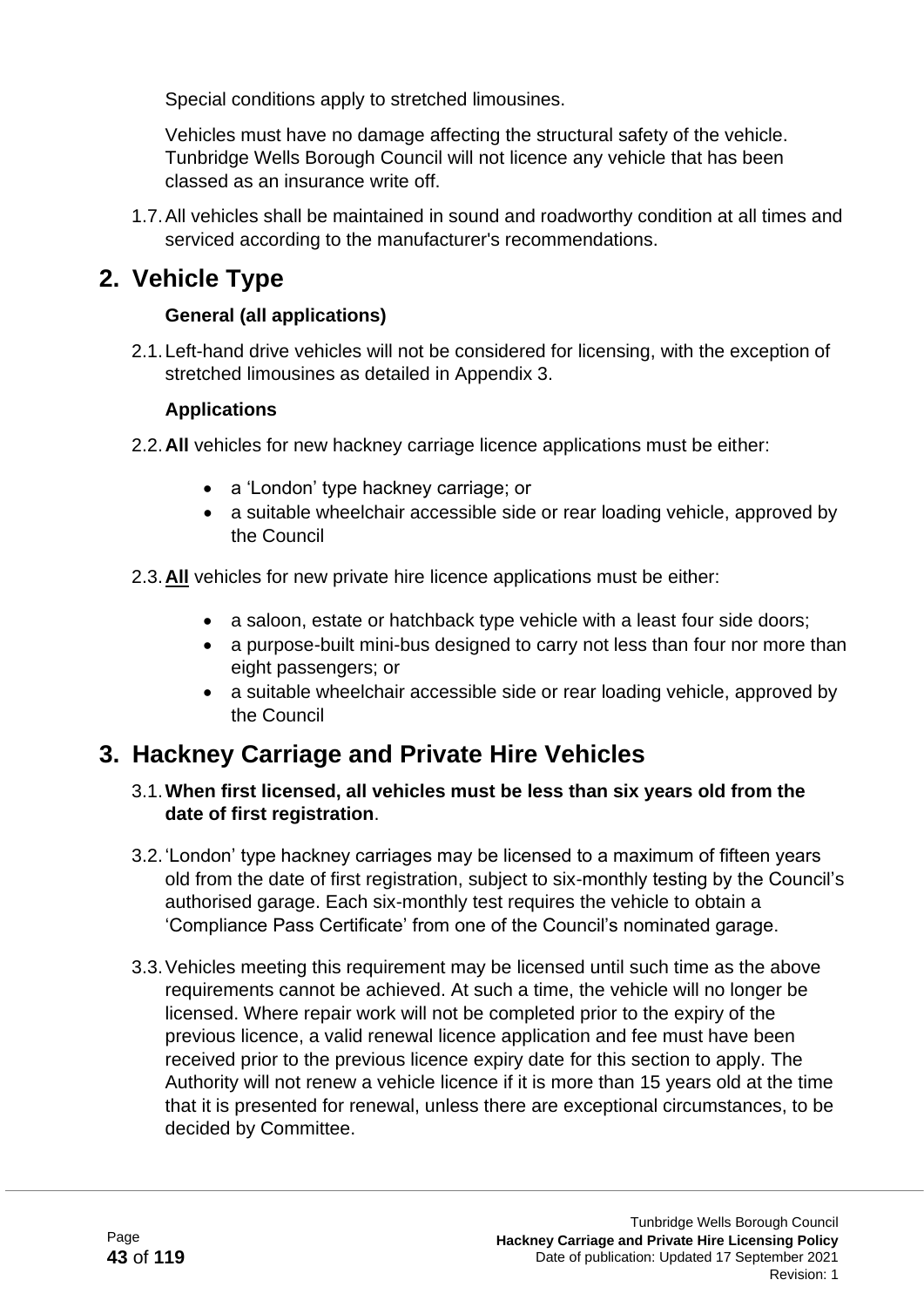- 3.4.These requirements are in addition to the general testing requirements of Appendix 1 of this Policy.
- 3.5.Approved 'Wheelchair accessible' type hackney carriages/private hire may be licensed for a maximum of fifteen years from the date of first registration, subject to six monthly testing by one of the Council's authorised garages. Each sixmonthly test requires the vehicle to obtain a 'Compliance Pass Certificate'.
- 3.6.Vehicles meeting this requirement may be licensed until such time as the above requirements cannot be achieved. At such a time, the vehicle will no longer be licensed. Where repair work will not be completed prior to the expiry of the previous licence, a valid renewal application and fee must have been received prior to the previous licence expiry date for this section to apply. The Authority will not renew a vehicle licence if it is more than 15 years old, at the time that it is presented for renewal.
- 3.7.These requirements are in addition to the general testing requirements of Appendix 2 of this Policy.
- 3.8.Saloon, estate, hatchback, or multi-passenger type hackney carriages/private hire vehicles, may be licensed for a maximum of ten years from the date of first registration, subject to six-monthly testing by one of the Council's authorised garages. Each six-monthly test requires the vehicle to obtain a 'Compliance Pass Certificate'.
- 3.9.Vehicles meeting this requirement may be licensed until such time as the above requirements cannot be achieved. At such a time, the vehicle will not longer be licensed. Where repair work will not be completed prior to the expiry of the previous licence, a valid renewal application and fee must have been received prior to the previous licence expiry date for this section to apply. The Authority will not renew a vehicle licence if it is more than 10 years old, at the time that it is presented for renewal, unless there are exceptional circumstances, to be decided by Committee.
- 3.10. These requirements are in addition to the general testing requirements of Appendix 2 of this Policy

### **4. Doors**

- 4.1.All saloon, estate, hatchback, or 'London style' hackney carriage and private hire vehicles shall have at least four side-opening doors, which may be opened from the inside and the outside.
- 4.2.Minibuses, transits and multi-passenger vehicles shall have at least three (3) doors not including any tailgate or rearward facing doors. There must be a minimum of one hundred and thirty seven centimetres width between door handles.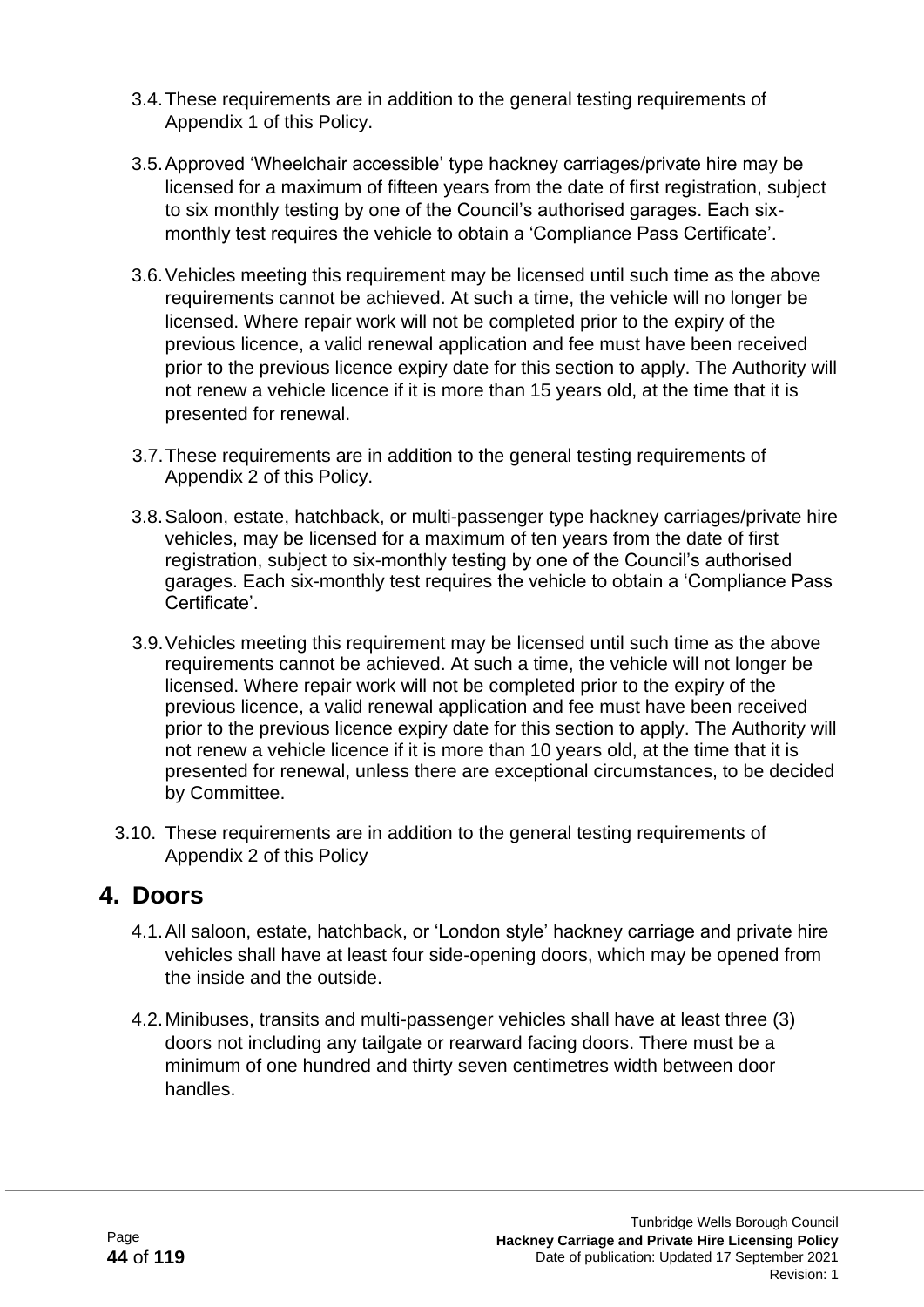4.3.All vehicles must have sufficient safe and suitable access and egress from the vehicle for the driver and all passengers, excluding the rear exit and the driver's front door.

# **5. Tyres**

- 5.1.The licensed vehicle must be fitted with either all radial or all cross-ply tyres, including the spare wheel.
- 5.2.All tyres, including the spare wheel, must be suitable for use on the vehicle and conform to the requirements of the Original Manufacturers' Specification.
- 5.3.Run-flat tyres are acceptable on licensed vehicles.
- 5.4.'Space-saver' spare tyres are acceptable on licensed vehicles if they conform to the Original Manufacturers' Specification.
- 5.5.If a 'space-saver' spare tyre is used on a licensed vehicle it must only be for the duration of completing the current fare and returning to a garage to obtain a suitable replacement. No further fares may be taken whilst the 'space-saver' spare tyre is being used on the vehicle.
- 5.6.Original Manufacturers' Specification 'tyre repair kits/compressor' are permitted within licensed vehicles provided they comply with the relevant British Standards.
- 5.7.If a 'tyre repair kit/compressor' is used on a licensed vehicle in lieu of a spare tyre it must only be for the duration of completing the current fare and returning to a garage to obtain a suitable replacement. No further fares may be taken whilst the tyre repaired with the 'tyre repair kit /compressor' is being used on the vehicle.

# **6. Drivers' Vehicle Mirrors**

- 6.1.External rear view mirrors must be fitted to both sides of all licensed vehicles.
- 6.2.All licensed vehicles must have an internal rear view mirror appropriately fitted in accordance with appropriate legislation and/or manufacturers' specification.

# **7. Interior Dimensions**

- 7.1.There must be sufficient space between the seat cushions and the lowest part of the roof to safely accommodate the driver and passengers in reasonable comfort. Eighty six centimetres is the minimum recommended.
- 7.2.There must be sufficient space between the front and back seats to safely accommodate the driver and passengers in reasonable comfort. There must be at least eighteen centimetres between the back of the front seat and the front of the next row of rear seats.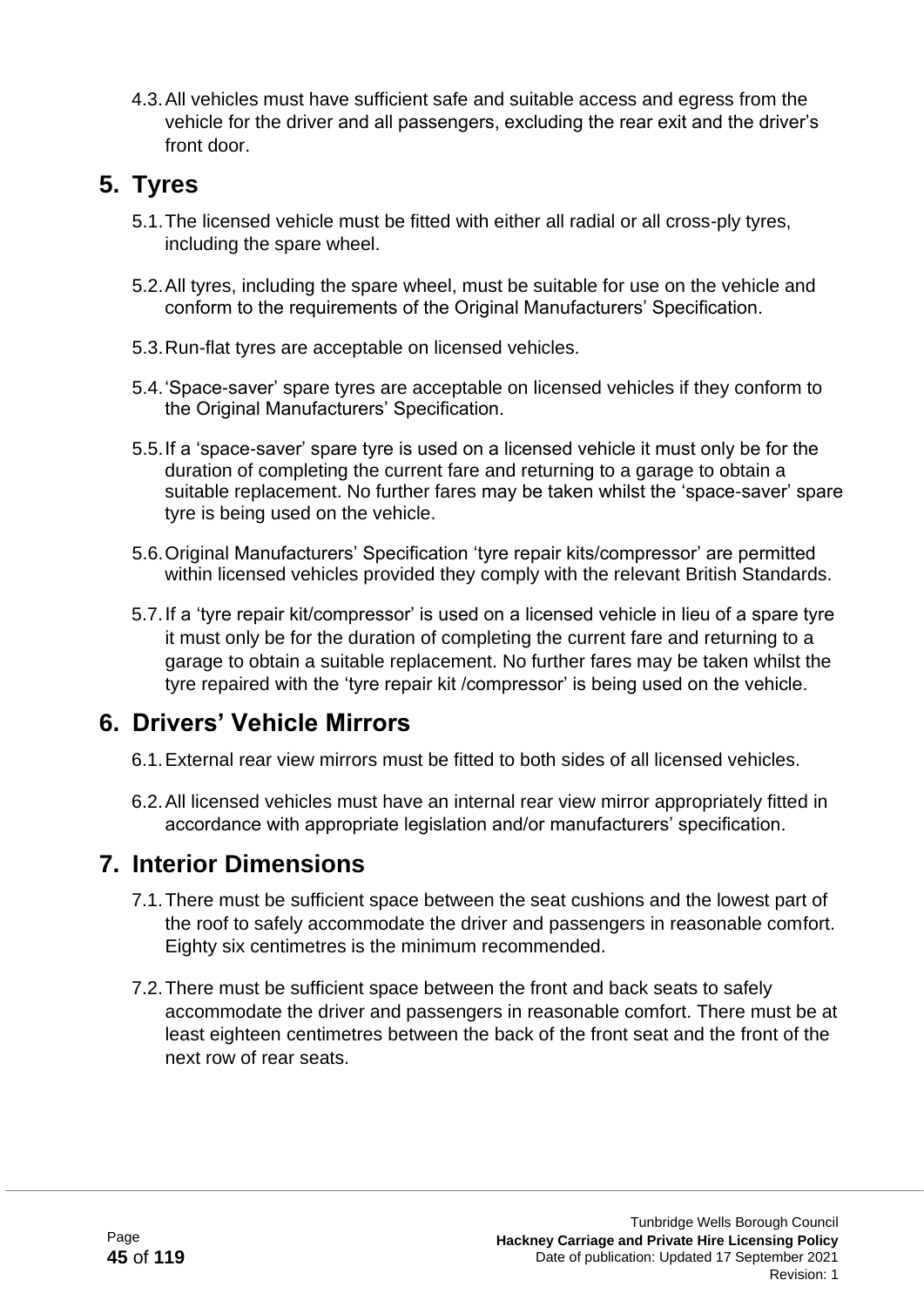# **8. Seats**

- 8.1.Passenger seats must be at least forty one centimetres wide per passenger with no significant intrusion by wheel arches, armrests or other parts of the vehicle. Measurements are to be taken laterally along the widest part of the seat.
- 8.2.Suitable means must be provided to assist persons to rise from the rear seat with particular attention to the needs of the elderly and disabled.
- 8.3.Unless the Original Manufacturers' Specification states otherwise, the front seat of the vehicle next to the driver will be regarded as a seat for one passenger only.

### **9. Seat Belts**

- 9.1.All vehicles must be fitted with fully operational seat belts, one for each passenger to be carried, fully compliant with the relevant British Standards, except where legislation specifically provides an exemption.
- 9.2.In relation to the carriage of all passengers, including children, the requirements of all relevant legislation must be complied with.
- 9.3.It is the driver's responsibility to ensure that all passengers under 14 years of age use an appropriate child restraint or wear a seat belt.

### **10. Passenger Capacity**

- 10.1. All licensed vehicles should be capable of carrying not less than four and not more than eight passengers.
- 10.2. Children are classed as one person for the purposes of passenger capacity whatever the age.
- 10.3. The seating capacity for each licensed vehicle will be determined by the Council and the vehicle licence plate will state the number of passengers applicable to the vehicle.

### **11. Fire Extinguishers**

- 11.1. An appliance for extinguishing fires must be carried in all licensed vehicles. Such an appliance must be suitable for vehicle fires (fire class B and C) and Confirm to BSEN 3, showing the appropriate kite-mark.
- 11.2. The appliance must be securely fixed in a position readily accessible to the driver. It is acceptable for the appliance to be carried inside the vehicle's luggage compartment; however, it is preferable that the appliance is carried in the passenger compartment and visible to the passengers.
- 11.3. All extinguishers must be certified in accordance with the appropriate British Standard. The date of expiry must be clearly visible on the extinguisher. The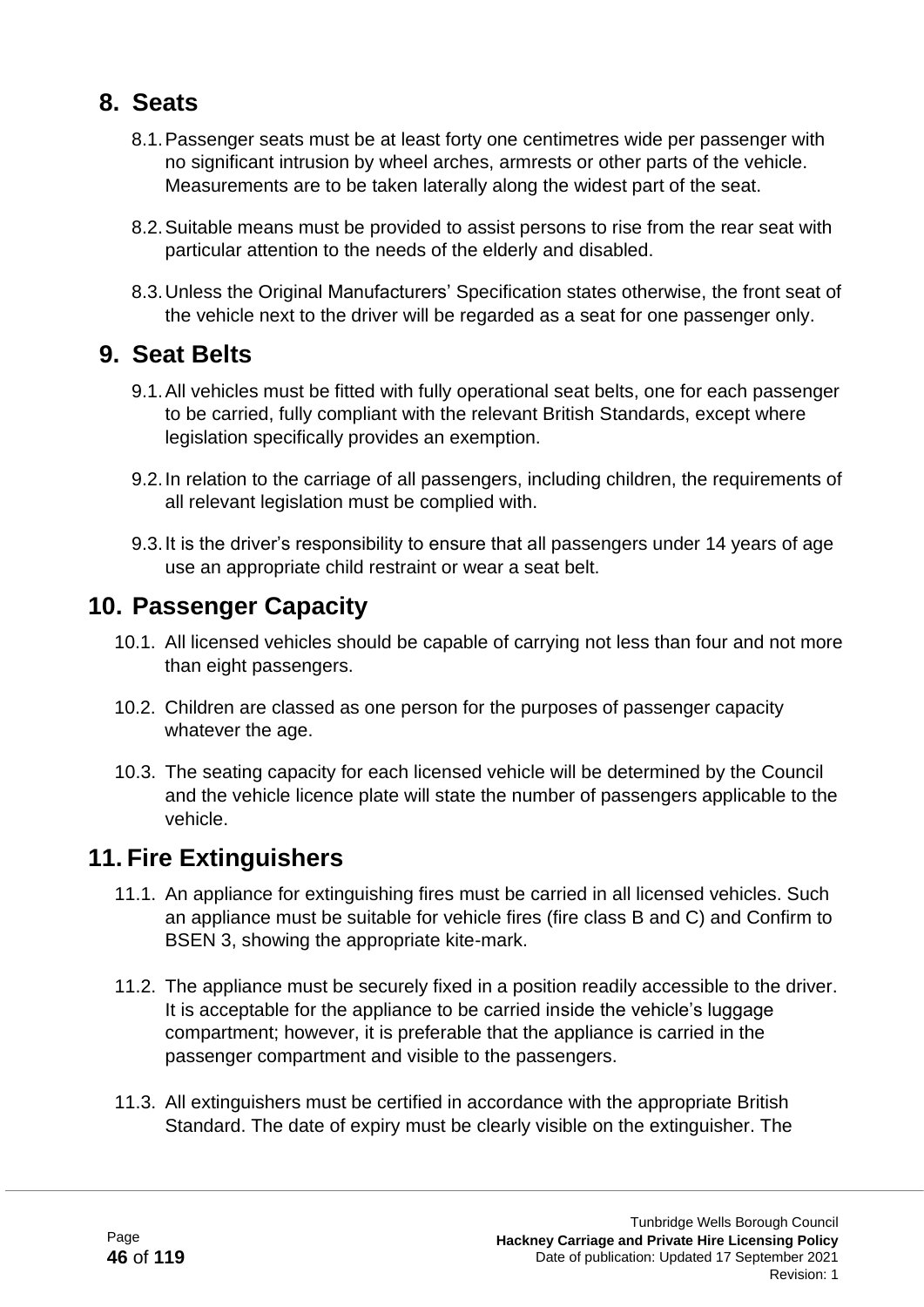extinguisher must be marked with an indelible marker pen with the vehicle registration number or licence plate number.

# **12. First Aid Kit**

- 12.1. All licensed vehicles must carry a first aid kit suitable for treating minor injuries that complies with the advice of the Health and Safety Executive approved code of practice and guidance for self-employed persons as a minimum. There is no requirement for a driver to administer first aid treatment other than to himself while he is at work, however, the first aid kit should be made available to passengers or appropriate persons when needed.
- 12.2. The first aid kit should be stored in such a position so as to be readily available to the driver at all times.
- 12.3. The first aid kit should be marked with an indelible marker pen with the registration or plate number of the vehicle and replenished as necessary to conform to any product expiry date.

### **13. Ventilation**

- 13.1. Windows must be provided to all passenger compartments along with adequate means of opening and closing not less than one window on either side of the vehicle, in both the front and rear passenger compartments.
- 13.2. Rear passenger windows must be capable of being opened by passengers when seated.

# **14. Luggage**

- 14.1. Adequate storage for passenger luggage must be available. Luggage carried must be suitably secured in place without obstructing any emergency exits.
- 14.2. If the licensed vehicle is an estate, hatchback, or multi-passenger type vehicle, it must be fitted with a guard-rail or manufacturer's specification compartment cover, approved by the Council, to prevent luggage from entering the rear passenger compartments. Exemption from this requirement will only be given where the construction of the vehicle, in the Council's opinion, does not require such a rail or cover.

# **15. Maintenance and Condition of the Vehicle**

- 15.1. The exterior of all licensed vehicles shall be maintained in a clean, safe and proper manner at all times. In particular, the exterior of the vehicle shall:
	- be free of large and/or sharp-edged dents;
	- be free of visible rust:
	- be free of unrepaired accident damage (except where a Licensing Officer has agreed a time period for cosmetic repairs under Section A30.2;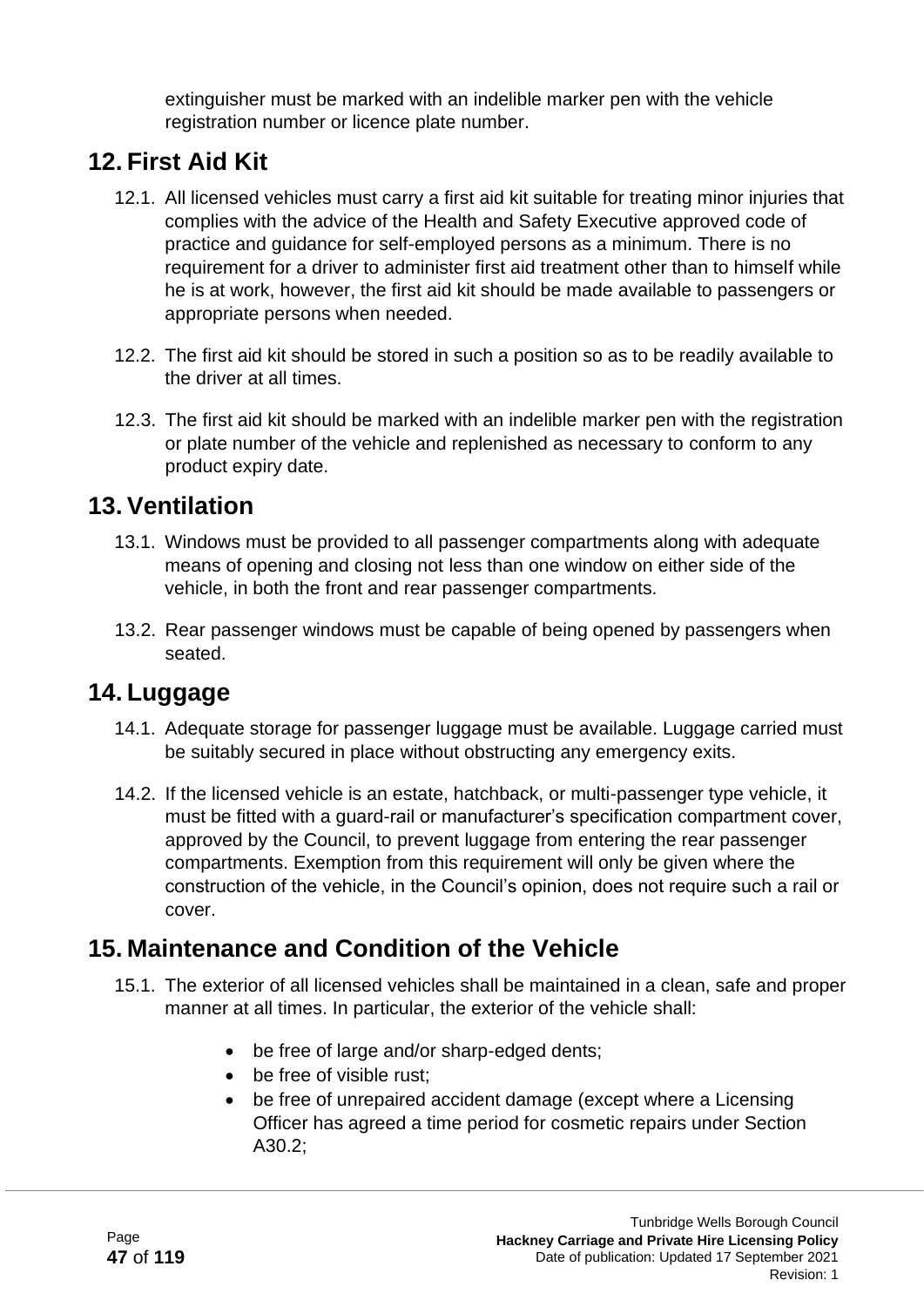- have uniform paintwork equivalent to that applied by the manufacturer; and
- be maintained in an acceptable state of cleanliness, (discretion may be given during periods of adverse weather).
- 15.2. The interior of all licensed vehicles shall be maintained in a clean, safe and proper manner at all times. In particular, the interior of the vehicle shall:
	- be free of all stains to the upholstery;
	- be free of all splits and tears to the seats;
	- be maintained in an acceptable state of cleanliness; and
	- provide seats functioning in accordance with the Original Manufacturers' Specification.
- 15.3. For the avoidance of doubt, any vehicle that would not pass an Engineer's Report or MOT should not be used until such time as the requirements of the Engineer's Report and MOT can be met.
- 15.4. All licensed vehicles shall be liable to be randomly inspected and tested by an Authorised Council Officer or the Police. If it is discovered during an inspection that a vehicle is not being properly maintained a Rectification Notice may be served on the proprietor/owner under Section 68 of the Local Government (Miscellaneous Provisions) Act 1976. This notice will specify the defects and the action required to remedy the problem.
- 15.5. Failure to comply with the requirements of a Rectification Notice will be considered a serious breach of licensing requirements and dealt with accordingly. If the requirements of a Rectification Notice are not rectified within two months, the vehicle licence can be revoked in accordance with Section 68 of the Local Government (Miscellaneous Provisions) Act 1976.

### **16. Modifications**

- 16.1. No material alteration or change in the specification, design, condition or appearance of any licensed vehicle may be made without:
	- compliance with road traffic legislation;
	- compliance with insurance requirements; and
	- obtaining approval for the changes(s) from the Council.

# **17. Licence Plate(s)**

17.1. At all times when a vehicle is licensed as a hackney carriage or private hire vehicle, unless an exemption has been granted under Appendix 13 of this Policy, the vehicle must display the following:

> External Plate – this plate is provided by the Council and must be securely fixed externally in a prominent position on or above the rear bumper of the vehicle. This is achieved by way of bracket supplied by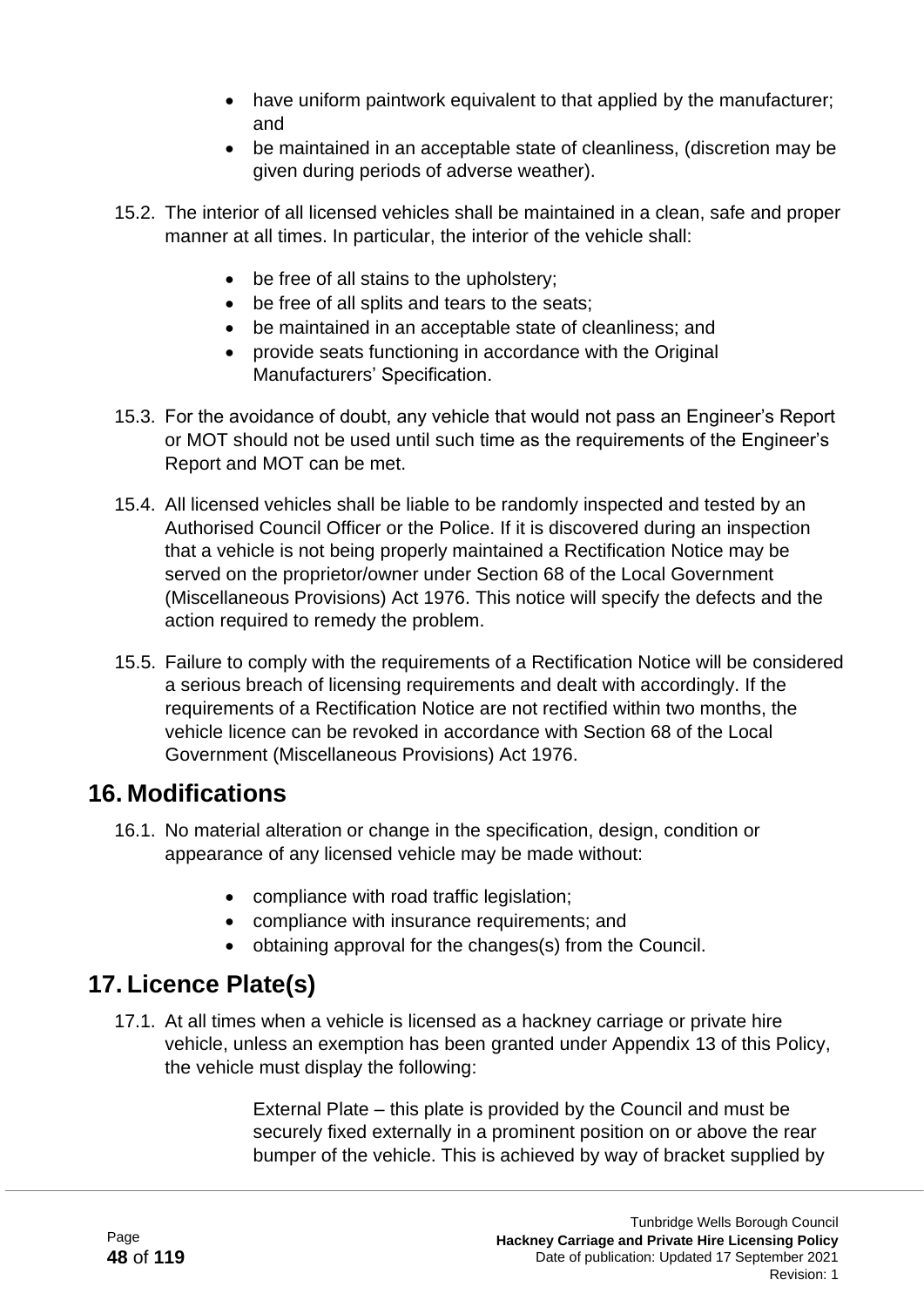the Council or via pop-rivet or self tapping screws. Velcro or similar is NOT acceptable.

#### **The external plate is not permitted to be displayed in the rear window of the vehicle;**

- Internal Plate this is provided by the Council, and should be located inside the vehicle on the left hand side of the front windscreen and in plain view of the passengers, but avoiding the windscreen wiper area;
- Fare Tariff Chart should be displayed in the vehicle in such a manner that it is clearly visible to passengers which sets out the current maximum hackney carriage fare tariffs adopted by the Council (or if the vehicle is private hire the operator's fares if they are displayed).
- 17.2. The licence plate remains the property of the Council and must be returned within seven (7) days when:
	- the vehicle ceases to be licensed as a hackney carriage or private hire vehicle; or
	- requested to do so by an Authorised Officer of the Council in writing when the plate is suspended, revoked, or has expired
- 17.3. Exemption to the requirements of Section 18.1., of this Policy may be given in certain circumstances to private hire vehicles. In order to qualify for exemption, a written letter of exemption must be obtained from the Council and carried in the vehicle in these circumstances.
- 17.4. In the absence of an exemption letter in the vehicle, the requirements of Section 17.1 above must be complied with.

# **18. Signage**

### **Hackney Carriage Vehicle Markings**

- 18.1. Hackney carriage vehicles, other than those with built-in roof signs, must be fitted with an illuminated external sign on and above the roof of the vehicle. The sign must display either:
	- the word 'TAXI'; or
	- the name and telephone number of the hackney carriage company; or
	- the words 'FOR HIRE': or
	- a combination of the above
- 18.2. The roof sign and lettering shall be of an appropriate size to enable it to be clearly identifiable to the public.
- 18.3. The illuminated external roof sign, including built-in roof signs, must be switched off when the vehicle has been hired and illuminated when available for hire.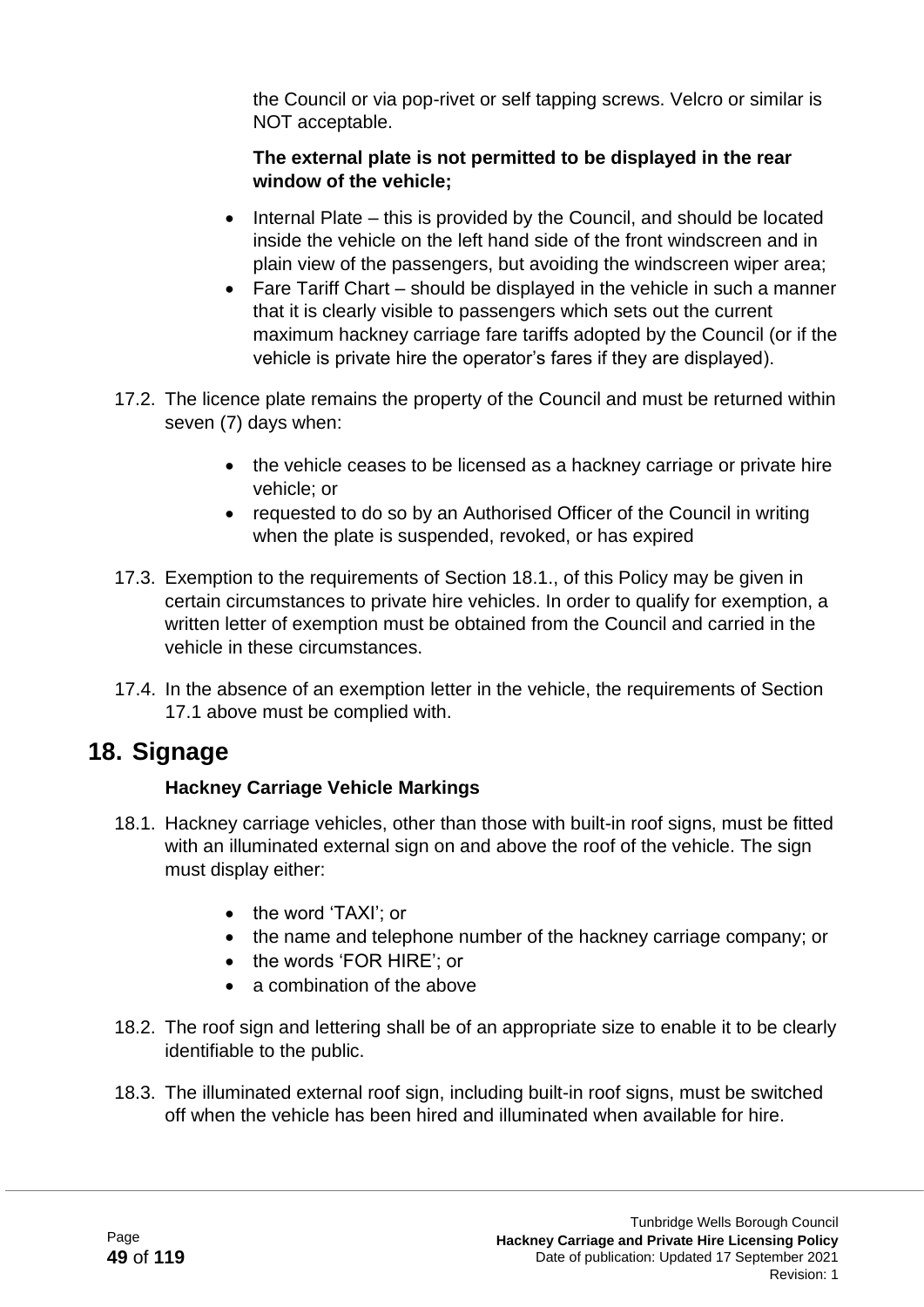- 18.4. The roof sign, other than those built-in to the vehicle, must be mounted on the forward half of the vehicle roof and be adequately secured.
- 18.5. An additional internal illuminated 'FOR HIRE" sign may be fitted in licensed hackney carriages, in a position approved by the Council. The sign's illumination must be switched off when the vehicle has been hired.

#### **Private Hire Vehicle Markings**

- 18.6. A private hire vehicle must not carry any roof sign or any markings that may give the impression that it is a hackney carriage.
- 18.7. Any advertising or signage on the vehicle must not include the words 'Taxi' 'cab', 'hackney carriage' or 'hire'.
- 18.8. In the case of the word 'Taxi' being part of the company name, for example 'XYZ Taxis', the company name may be displayed on the vehicle provided that there is also reference to the fact that the vehicle is a private hire vehicle and must be prebooked.
- 18.9. Private hire vehicles must display a 'pre-booked only' sticker on the nearside back and offside back doors stating two lines of text:
	- 'PRIVATE HIRE'; and
	- 'PRE-BOOKED ONLY'
- 18.10. These stickers are available from the Licensing Team at Tunbridge Wells Borough Council, the offices of Gateway 8 Grosvenor Road, Royal Tunbridge Wells, TN1 2AB or the Licensing Partnership offices based at Sevenoaks District Council, Argyle Road, Sevenoaks Kent TN13 1HG.

### **19. Contracts**

19.1. Whilst carrying school children under contract with Kent County Council, the proprietor/driver of the vehicle shall cause to be displayed in the front windscreen of the vehicle, "School Children" sign, such sign shall be removed immediately the school contract journey has ended.

### **20. Advertising**

- 20.1. No more than five (5) external advertisements shall be permitted on hackney carriages or private hire vehicles. The roof sign on hackney carriages is not included as an advertisement for the purpose of this section.
- 20.2. External advertisements shall be confined to the front door panels or the rear of the vehicle.
- 20.3. Any advertisement on the front doors panels or rear of the vehicle must be restricted to the name, logo or insignia, telephone number, or other contact details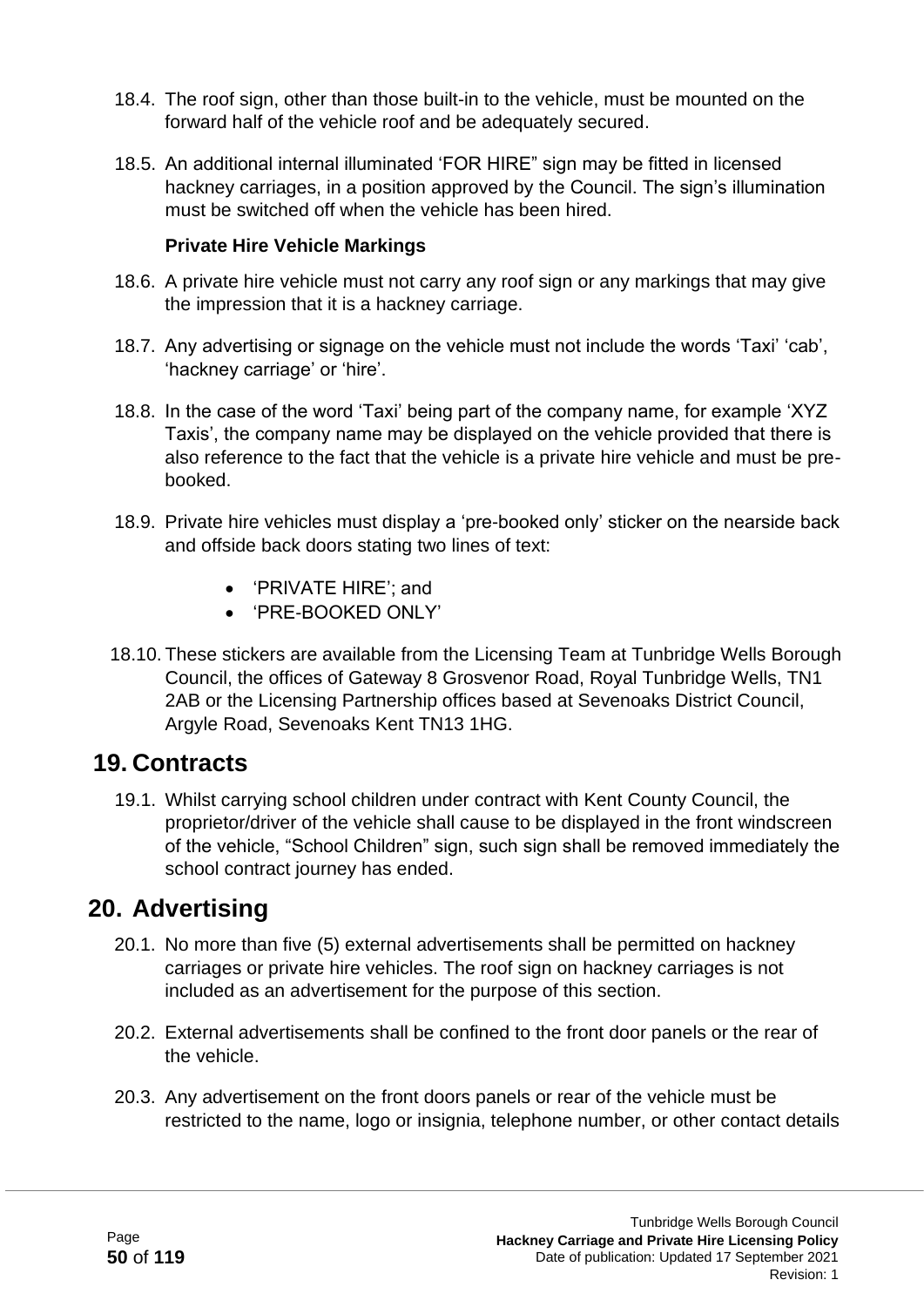of the owner or operator of the vehicle. Pay by card adverts are permitted. No other advertisement is permitted on the front door panels or rear of the vehicle.

- 20.4. No advertisement shall obliterate, obscure or be confused with the vehicle's licence plate.
- 20.5. Internal advertisements are permitted on the windscreen or rear window but must be:
	- no wider than ten centimetres;
	- positioned so that they do not obstruct the driver's view in any way; and
	- be restricted to the name, logo or insignia, telephone number, or other contact details of the owner or operator of the vehicle.
- 20.6. For the purposes of this section, the display of 'no smoking' signage, as required by legislation, is not considered to be advertising.
- 20.7. For the purpose of this section, a sign indicating that the vehicle is able to convey passengers in wheelchairs (provided that the vehicle has been manufactured or properly adapted for that purpose) is not considered to be advertising.
- 20.8. All advertisements shall be in good taste and contain no material that may be considered to be offensive to any section of the community.
- 20.9. The owner of any vehicle displaying an advertisement that does not confirm to this section of the Policy will be required to remove the offending advertisement. Until such time as the offending advertisements has been removed, the vehicle licence will be suspended.

### **21. Communications Devices**

- 21.1. All two-way radio equipment must be of a type currently approved by the [Radio](http://www.ofcom.org.uk/static/archive/ra/rahome.htm)  [Communications Agency.](http://www.ofcom.org.uk/static/archive/ra/rahome.htm)
- 21.2. All radio equipment fitted to the vehicle must be fitted securely and safely in accordance with guidelines for the time being published by the Radio Communications Agency.
- 21.3. Only one two-way radio may be operational in the vehicle at any one time and this shall be an approved licensed radio used exclusively for the hackney carriage or private hire vehicle.
- 21.4. The use of a Citizen Band (CB) transmitter or receiver is prohibited.
- 21.5. The use of radio-scanning devices is prohibited and such devices must not be fitted or carried in the vehicle.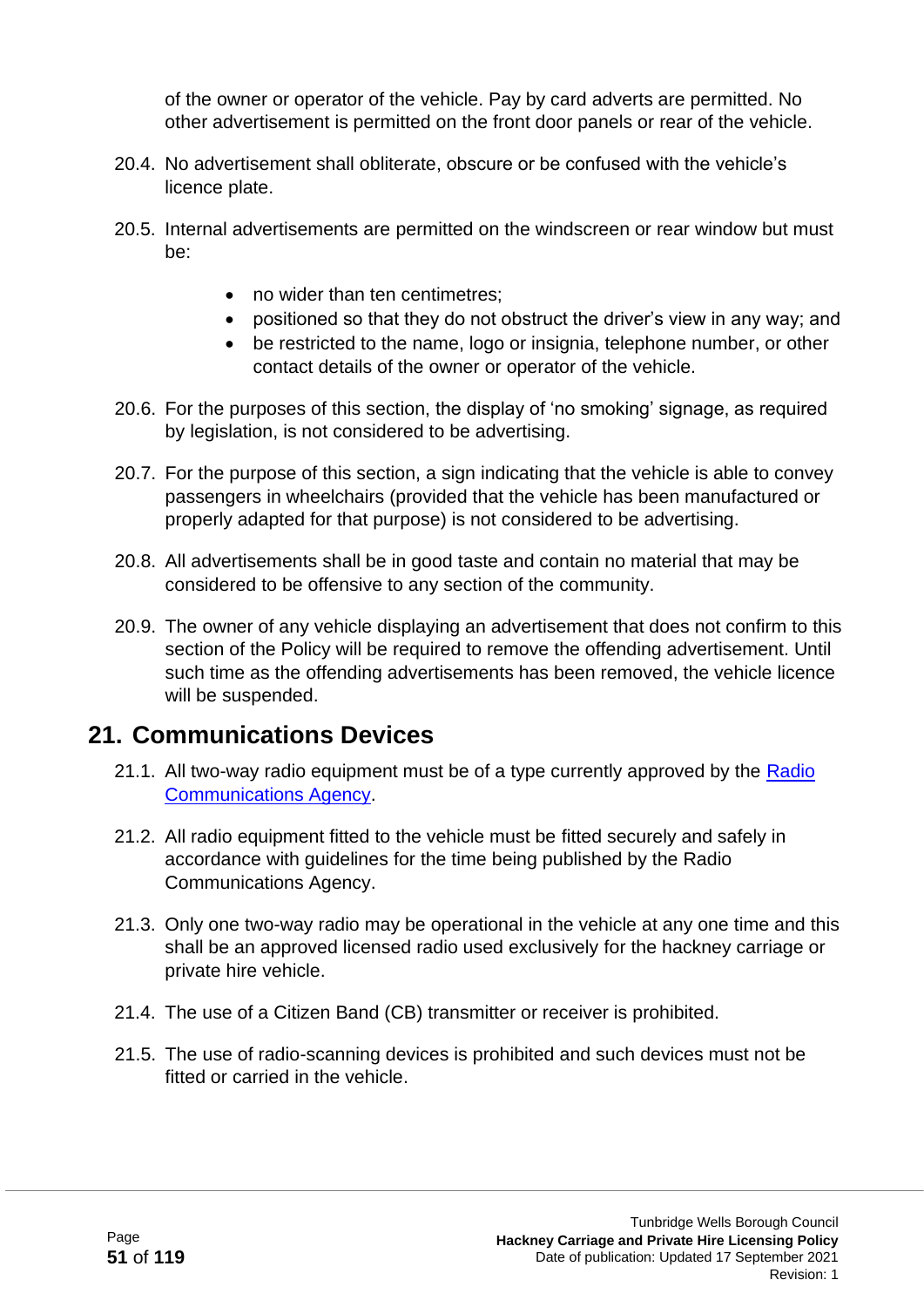### **22. Meters**

#### **Hackney carriages**

- 22.1. An approved taximeter must be fitted in all hackney carriages and must be correctly calibrated, sealed and fully functional in accordance with the current Council approved fare structure.
- 22.2. All taximeters must be appropriately stamped to ensure compliance with The Measuring Instruments (Taximeters) Regulations 2006 or any subsequent legislation.
- 22.3. The taximeter shall be positioned so that the display on the face of the meter may be clearly visible to any person being conveyed in the vehicle at all times. The dial of the taximeter shall be kept properly illuminated throughout any part of the hiring including during the hours of darkness and also at any time at the request of the hirer.
- 22.4. When the meter is operating there shall be recorded on the face of the meter in clearly legible figures a fare not exceeding the maximum fare that may be charged for a journey.
- 22.5. An official copy of the Council's fare tariff shall be clearly displayed and legible in the vehicle so as to be plainly visible to passengers carried therein.
- 22.6. The vehicle taximeter shall be brought into operation at the commencement of the journey and the fare demanded by the drivers shall not be greater than that fixed by this Council in connection with the fare tariff for the hire of hackney carriages.
- 22.7. In the event of such a journey commencing in but ending outside the hackney carriage zone, the driver may charge for the journey such fare as was agreed before the hiring was effected. If no such agreement was made then the fare to be charged should be no greater than that fixed by the Council in connection with the fare tariff for the hire of hackney carriages.

#### **Private Hire**

- 22.8. Private hire vehicles are not required to be fitted with a taximeter. Where a taximeter or other device for recording fares is fitted, however, it must be of a type approved by the Council. See Appendix 14.
- 22.9. Private hire vehicle drivers should agree the cost of the journey with the passenger(s) prior to undertaking the journey. At the conclusion of the journey, the fare charged should not exceed the amount previously agreed.

### **23. Trailers**

23.1. Trailers may only be used with the prior approval of the Council and subject to the following requirements: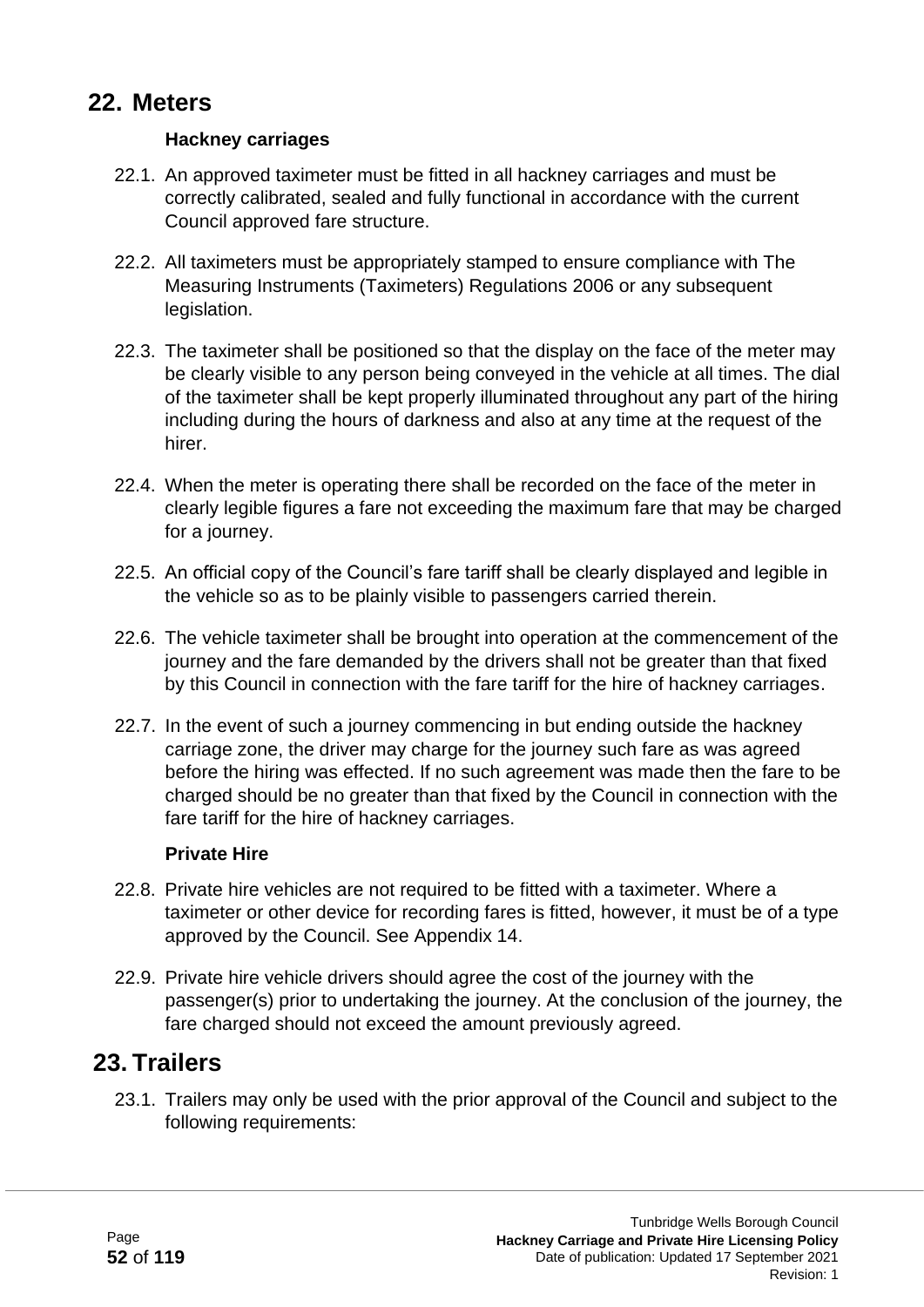- 23.2. The driver's DVLA driving licence must cover the categories that allow the towing of trailers, currently 'BE' for Cars and 'D1E' for a passenger carrying vehicle 9-16 passenger seats, e.g. minibus, as amended by any subsequent legislation;
	- The trailer must, at all times comply with all requirements of road traffic legislation, in particular those as laid down in the Road Vehicles (Construction and Use) Regulations 1986;
	- The vehicle insurance must include cover for towing a trailer;
	- Trailers must not be left unattended anywhere on the highway;
	- The speed restrictions applicable to trailers must be observed at all times;
	- A suitable lid or other approved means of enclosure shall be fitted to secure and cover the contents of the trailer whenever in use;
	- Trailers must be approved by the Council's nominated garage, this may attract an additional charge;
	- Trailers must undergo any inspection required by the Council;
	- Trailers must display an identical licence plate to the licensed vehicle. The Council may charge an administrative fee for the duplicate plate;
	- Trailers cannot be used on a hackney carriage rank and should only be used for specific pre-booked journeys, not whilst plying for hire.

# **24. Disability Access**

- 24.1. Where a vehicle is utilised for the carriage of passengers to ensure that it is possible for disabled passengers to get into and out of vehicles safely in a wheelchair, the following conditions shall apply:
	- Access to and exit from the wheelchair position must not be obstructed in any manner at any time except by wheelchair loading apparatus;
	- Wheelchair internal anchorage must be of the manufacturer's design and construction and secured in such a position as not to obstruct any emergency exit;
	- A suitable restraint must be available for the occupant of a wheelchair;
	- Access ramps or lifts to the vehicle must be securely fixed prior to use, and be able to support the wheelchair, occupant and helper;
	- Ramps and lifts must be securely stored in the vehicle before it may move off.
	- Drivers will be required to carry the passenger's wheelchair if the wheelchair-user chooses to sit in a passenger seat during the journey;
	- Drivers cannot refuse hires from wheelchair users;
	- Drivers will be obliged to take such steps as are necessary to ensure that the wheelchair-user is carried in safe and reasonable comfort;
	- Drivers must provide reasonable levels of mobility-assistance to the disabled passenger.
- 24.2. Any equipment fitted to the vehicle for the purpose of lifting a wheelchair into the vehicle must have been tested in accordance with the requirements of the Lifting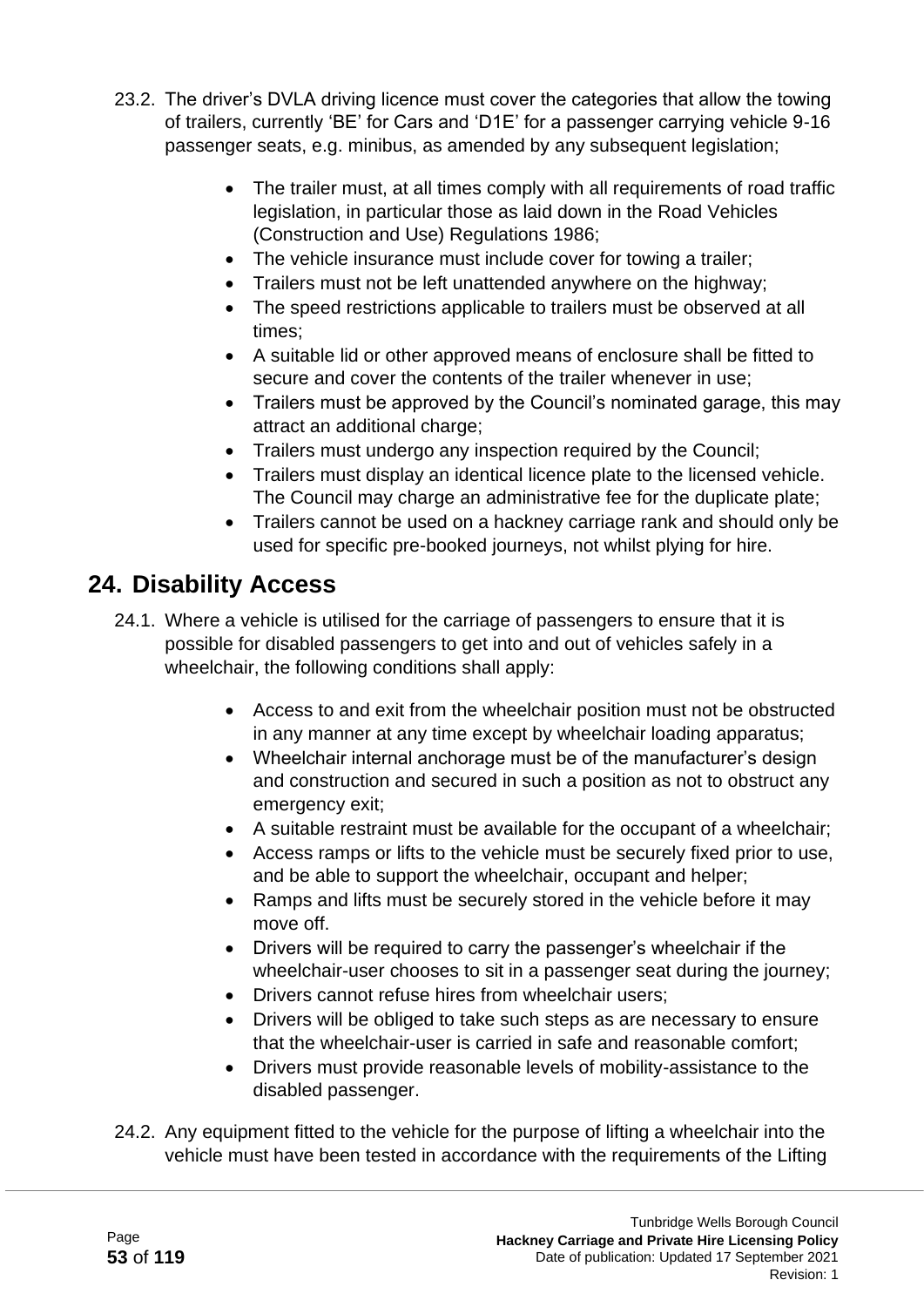Operations and Lifting Equipment's Regulations. Any such equipment must be maintained in good working order and be available for use at all times.

- 24.3. Where a vehicle is designed or adapted to carry a wheelchair, the proprietor shall ensure that the driver has received sufficient training to safely load and convey wheelchair-bound passengers. Details of the training provider are detailed at page 7, 5.3 above.
- 24.4. Where a vehicle is adapted to carry a wheelchair, the certificate of conversion must be submitted to the Council. This is to ensure the wheelchair equipment fitted to the vehicle conforms with the required ISO 10542 standards.
- 24.5. It is a criminal offence for a driver and/or operator to make an extra charge for carrying a wheelchair. If it is established that this has occurred the driver and/ or operator will be subject to appropriate enforcement action by the Council.

# **25. Vehicles Powered by Liquid Petroleum Gas (LPG)**

- 25.1. An applicant for a licence involving a vehicle that has been converted to run on LPG is required to produce, prior to a licence being issued, a certificate issued by a member of the LPG Association confirming satisfactory installation, examination and testing of the vehicle in accordance with LPG Association Code of Practice. This certificate is required to ensure that the vehicle is considered safe by an approved inspector.
- 25.2. If an LPG conversion involves installation of a LPG fuel tank in a vehicle's boot space (and possible relocation of the spare wheel) it shall be a requirement that an amount of space shall remain free for the stowage of a reasonable amount of luggage and any spare wheel displaced as a result must be stowed in a location that does not impinge on the passenger carrying area of a vehicle. Alternatively, if the vehicle is fitted with 'run-flat' tyres, exemption from carrying a spare wheel will be granted.

### **26. Tinted Window**

26.1. *All windows must meet the requirements as prescribed by the Road Vehicles (Construction and Use) Regulations.*

### **27. Insurance**

- 27.1. There shall be a policy of insurance, or such security as complies with the requirements of Part VI of the Road Traffic Act 1972, during the duration of the vehicle licence. Under no circumstances will a vehicle licence be issued or renewed without proof that this section has been complied with.
- 27.2. The registered owner of the licensed vehicle shall ensure that it is adequately insured to the satisfaction of the Council (Fully Comprehensive) and all relevant legislation at all times that it is available for the carrying of passengers.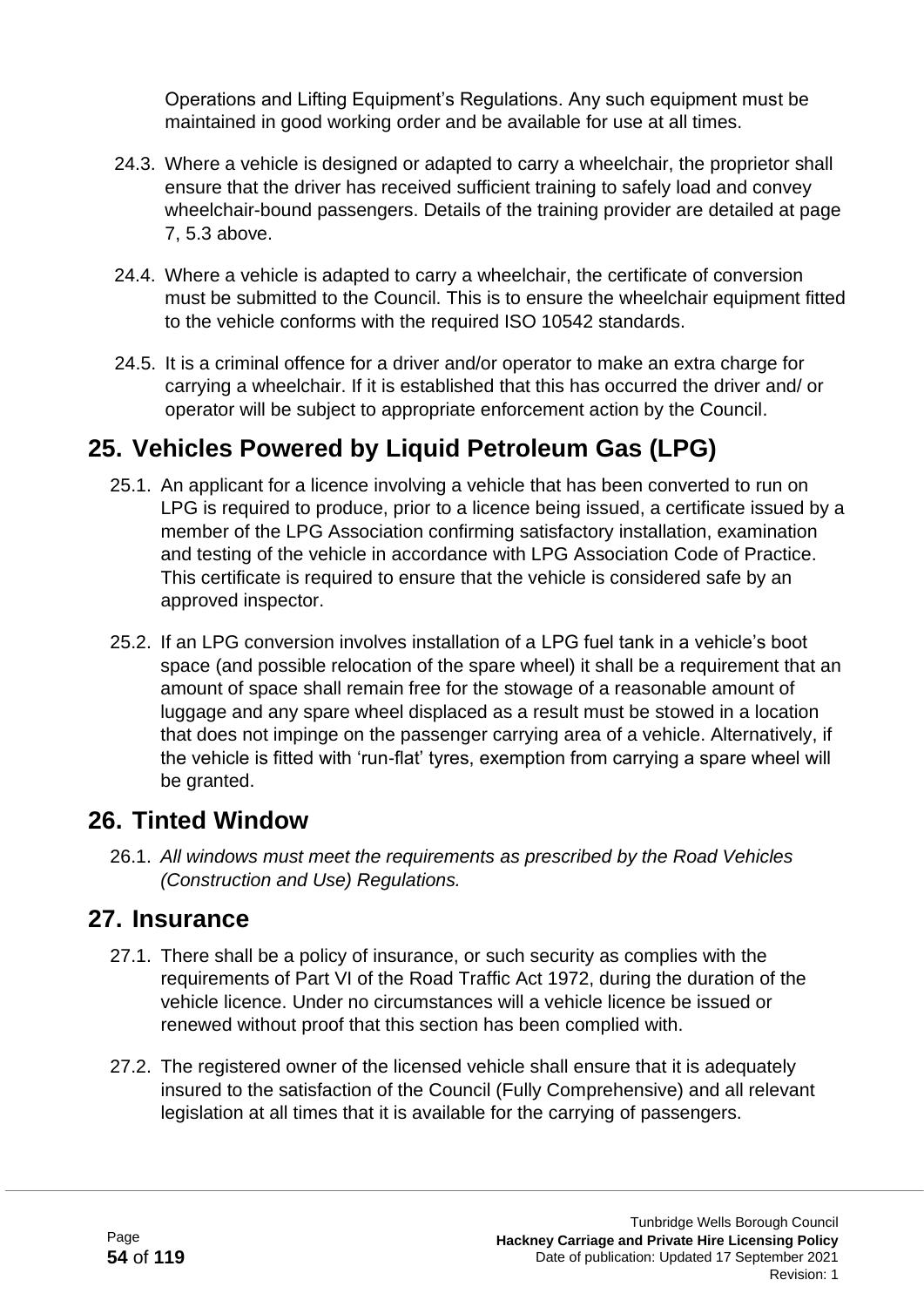27.3. At any time when the requirements of this section of the Policy have not been satisfied, the vehicle licence may be suspended until such time as adequate insurance has been obtained.

### **28. Changes**

- 28.1. In accordance with section 49 of the Local Government (Miscellaneous Provisions) Act 1976, any change affecting this vehicle licence must be notified within fourteen days of such change to the Licensing Authority.
- 28.2. When the holder of a vehicle licence wishes to transfer the licence to another person he must notify the Authority, in writing, using the prescribed application form and paying the appropriate fee before such change takes place. The new proprietor must also notify the authority of such change. Failure to do so is an offence.
- 28.3. When a transfer takes place, a valid insurance document, V5 registration document **and** bill of sale and current MOT test certificate must also be submitted to the Authority.

### **29. Inspection**

- 29.1. All hackney carriage and private hire vehicles must be available for inspection at all times when requested by an Authorised Officer of the Council or a Police Officer.
- 29.2. All vehicle documentation must be produced within twenty four hours, or such other time as specified, when requested by an Authorised Officer of the Council or a Police Officer.

# **30. Unauthorised Use**

- 30.1. The proprietor of a hackney carriage or private hire vehicle shall not allow the vehicle to be driven by any person who does not hold an appropriate hackney carriage/private hire driver's licence issued by The Council.
- 30.2. For the avoidance of doubt, case law has established that once licensed as a hackney carriage or private hire vehicle, the vehicle remains a licensed vehicle at all times until the licence expires, is surrendered, is suspended or is revoked. Even if a licensed vehicle is being used for private purposes, it must still meet all the requirements of a licensed vehicle, for example displaying a licence plate and being driven by a licensed driver.

# **31. Accident Reporting**

- 31.1. In accordance with Section 50(3) of the Local Government (Miscellaneous Provisions) Act 1976, any accident to a hackney carriage or private hire vehicle causing damage materially affecting:
	- The safety, performance or appearance of the vehicle; or
	- The comfort or convenience of the passengers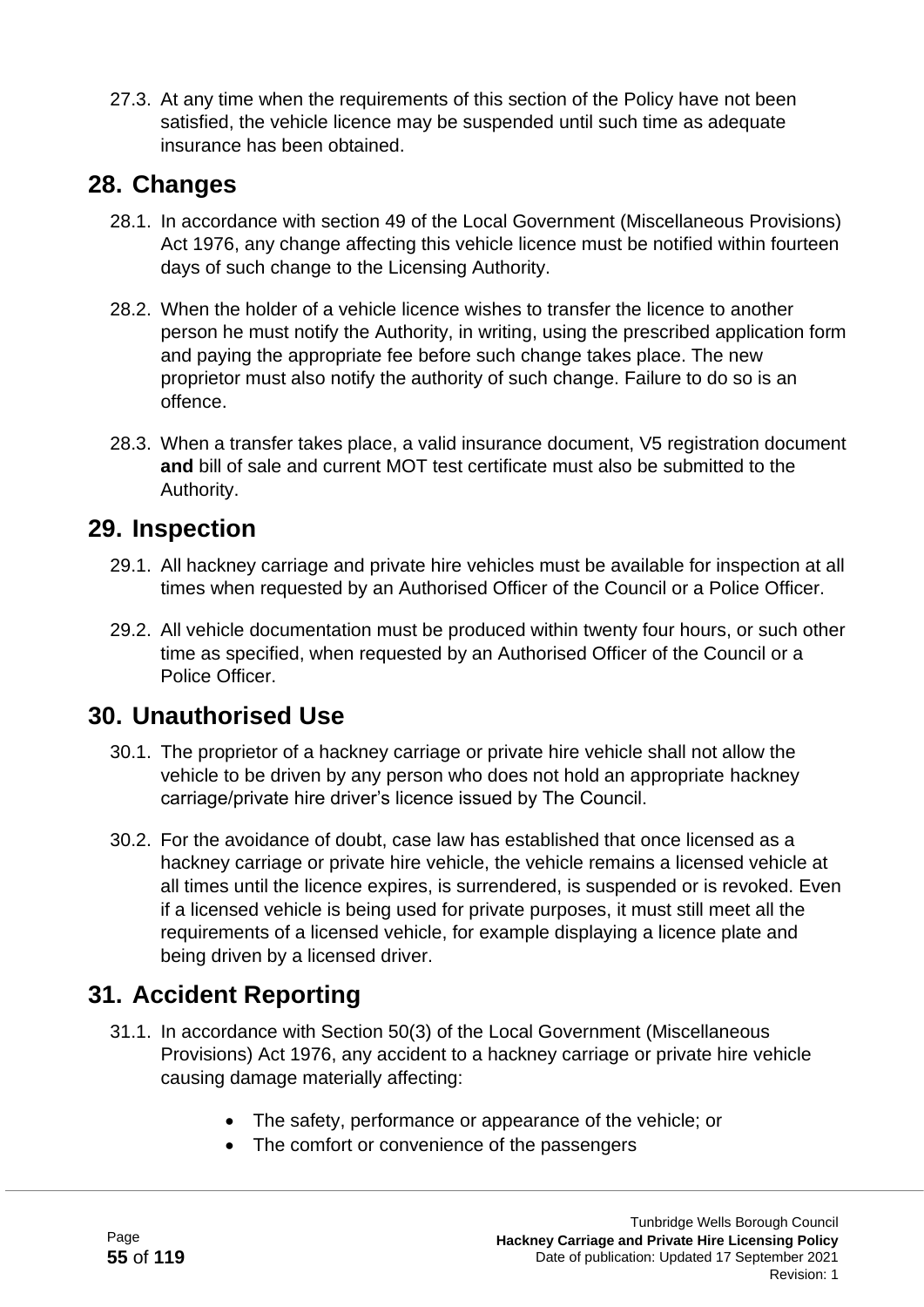must be reported to the Council as soon as reasonably practicable, and in any case within seventy-two hours of the occurrence thereof.

- 31.2. Where, following an accident or damage to a licensed vehicle as defined above (A32.1.) and it is the intention of the owner or operator to continue licensed use, it is the responsibility of the licence holder to notify the Council that this requirement has been satisfied and the vehicle must be inspected by an Authorised Officer of the Council or at one of the Council's approved garages (at the owner/proprietor's expense) to determine its fitness for continued use.
- 31.3. If one of the Council's approved garages determines that the vehicle is not fit for continued use, the time-scale for cosmetic repairs must be agreed with a Council's Licensing Officer.
- 31.4. A licensed vehicle which has suffered major accident damage or requires substantial mechanical repair may be temporarily replaced by a hire vehicle provided:
	- The damage to, or defect in, the vehicle has been reported and:
	- An application is made in the prescribed manner for a vehicle licence transfer;
	- The replacement vehicle meets the requirements of the Council's Hackney Carriage and Private Hire Licensing Policy and is suitable to be used for hire purposes; and
	- The hiring of the hire vehicle is organised and paid for by the affected licensed owner or operator

### **32. Miscellaneous**

- 32.1. The proprietor of a hackney carriage or private hire vehicle shall not knowingly cause or permit the vehicle to be used for any illegal or immoral purpose.
- 32.2. Nothing in this Policy shall be interpreted as overriding the provisions of:
	- The Town Police Clauses Act 1847 & 1889, as amended;
	- The Local Government (Miscellaneous Provisions) Act 1976, as amended;
	- The Transport Act 1980, as amended;
	- Or any other relevant legislation.

# **33. Health Act 2006**

33.1. Smoking in a smoke-free place is prohibited under the Health Act 2006. In this context a 'smoke-free place' will include a hackney carriage vehicle, private hire vehicle as well as a private hire operators premises which is open to the public. In the context of the Health Act 2006, smoking relates to the smoking of cigarettes and other tobacco products, this includes e-cigarettes and vaping products.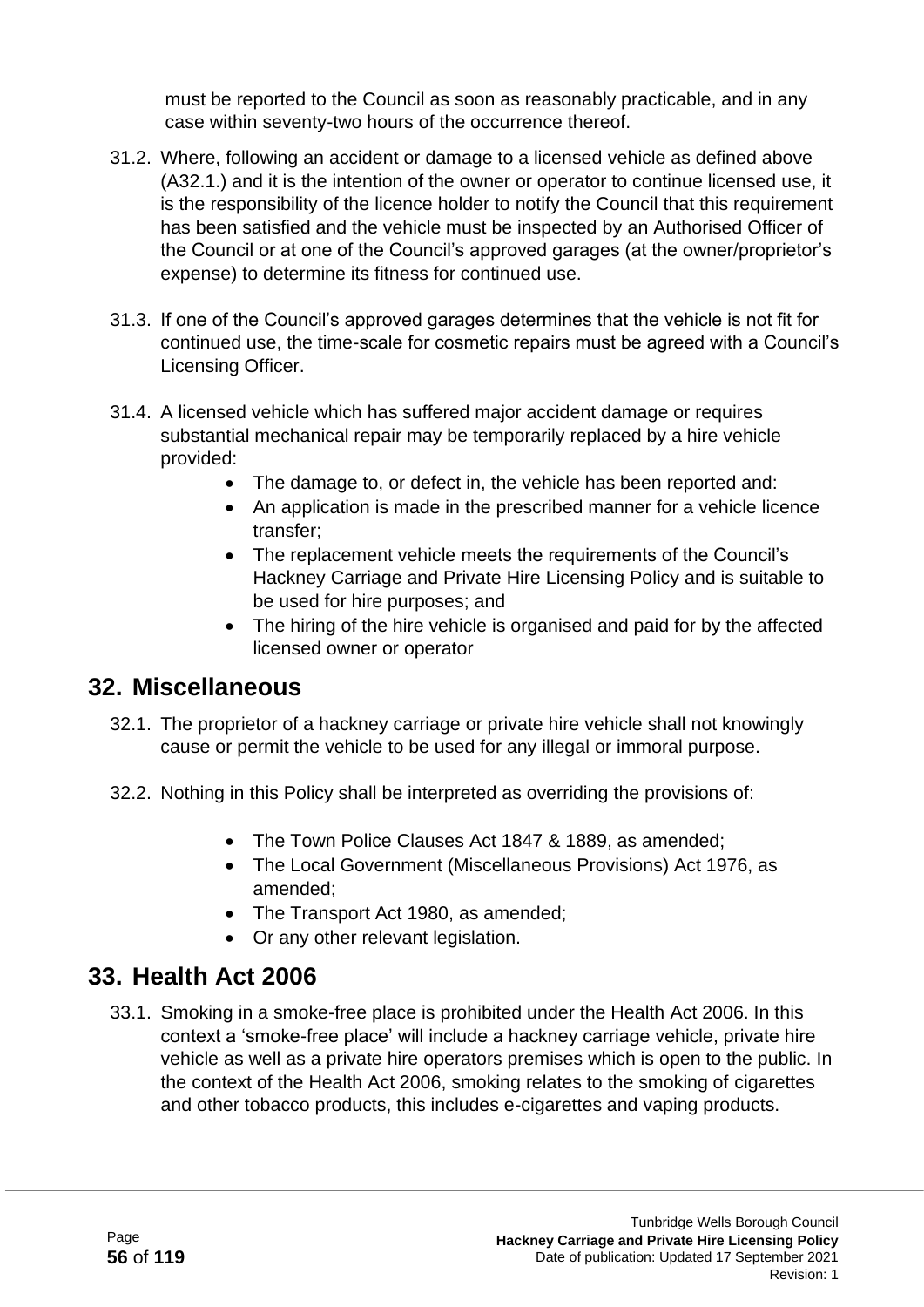33.2. It is the responsibility of both the driver and the proprietor to ensure no smoking signage, as prescribed by the Health Act 2006, is displayed in all licensed hackney carriages or private hire vehicles at all times.

# **34. Dual Plating**

- 34.1. No vehicle will be granted a licence by Tunbridge Wells Borough Council if it's licensed by another authority. This is due to the fact that a vehicle is unlikely to comply with the requirements of two separate licensing authorities and will cause confusion to members of the public.
- 34.2. The Licence of any vehicle discovered licensed by another local authority will be revoked with immediate effect.

# **35. Dispensation/Variation of Conditions**

35.1. The Council may in exceptional circumstances by way of special condition dispense with or vary any of the conditions set out herein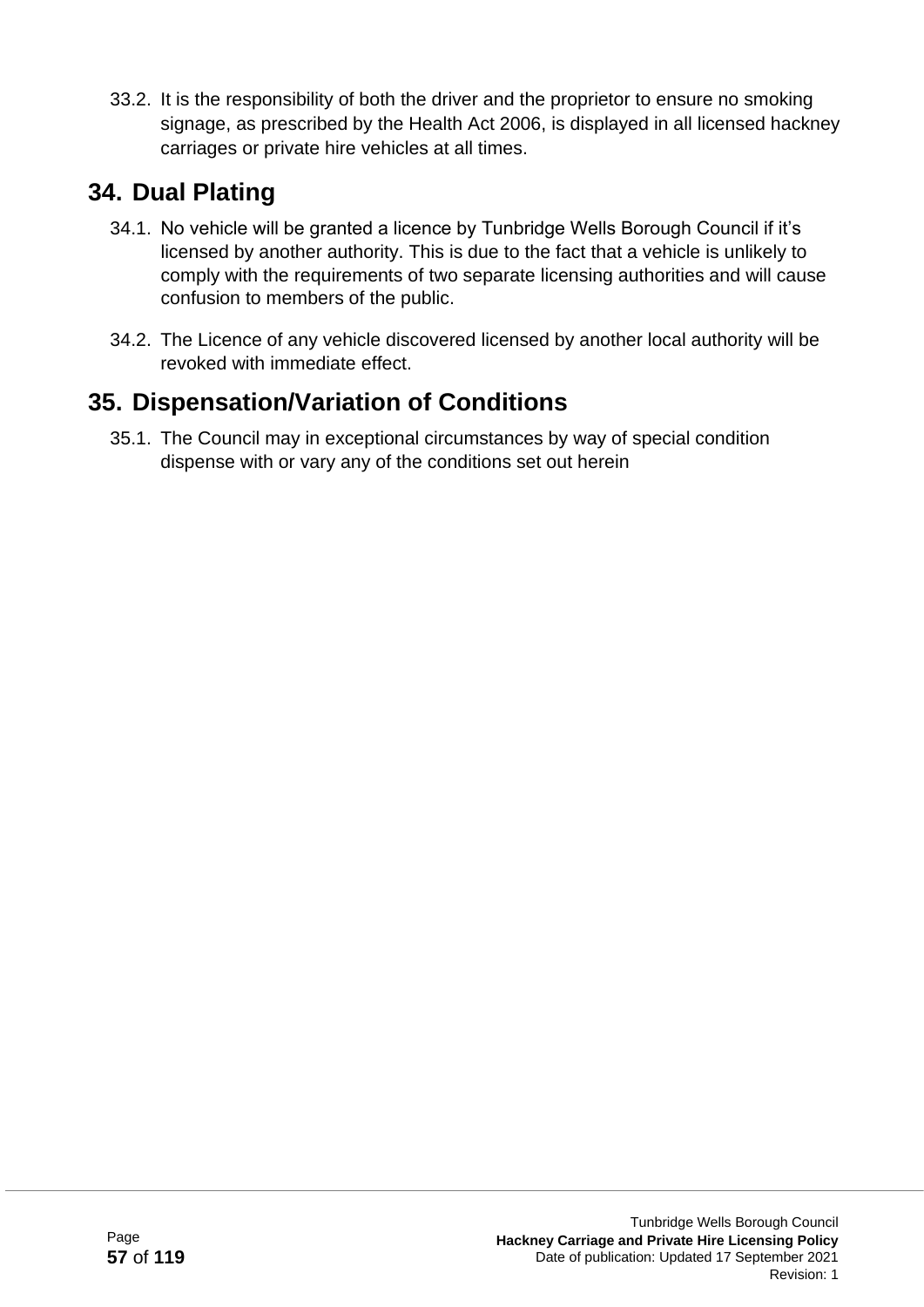# **Appendix 3: Additional Conditions for Licensing Stretched Limousines**

### **1. Definition**

1.1.For the purposes of this Policy, a stretch limousine is defined as follows:

*A stretch limousine is a motor vehicle that has been lengthened by the insertion of an additional body section and modified by a coachbuilder to contain luxury facilities and fixtures that*:

- is capable of carrying up to but not exceeding 8 passengers;
- prior to the introduction of this Policy could not currently be licensed by the Council as a private hire vehicle; and
- is not a decommissioned military or emergency service vehicle.
- 1.2.All references to limousine within this Policy assume compliance with the above definition.

# **2. Licensing Conditions**

2.1.Unless specifically stated otherwise below, all requirements relating to the licensing of private hire vehicles apply to limousines. The requirements below are additional requirements specifically for limousines licensed as private hire vehicles.

### 2.2.**Left-Hand Drive**

Left-hand drive limousines will be permitted as private hire vehicles.

### 2.3.**Seating**

Sideways facing seating will be permitted in limousines providing that it conforms with all relevant road traffic vehicle legislation.

### 2.4.**Roadworthiness**

All limousines licensed as private hire vehicles must hold a valid Individual Vehicle Approval (IVA) Certificate.

### 2.5.**Insurance**

All limousines licensed as private hire vehicles must have appropriate insurance to cover the provision of a service to the public for hire and reward, taking into account the specification of the vehicle.

### 2.6.**Tyres**

Given the increased weight of the vehicle, the vehicle must be fitted with tyres of appropriate size and grade to conform with the Original Manufacturers' Specification.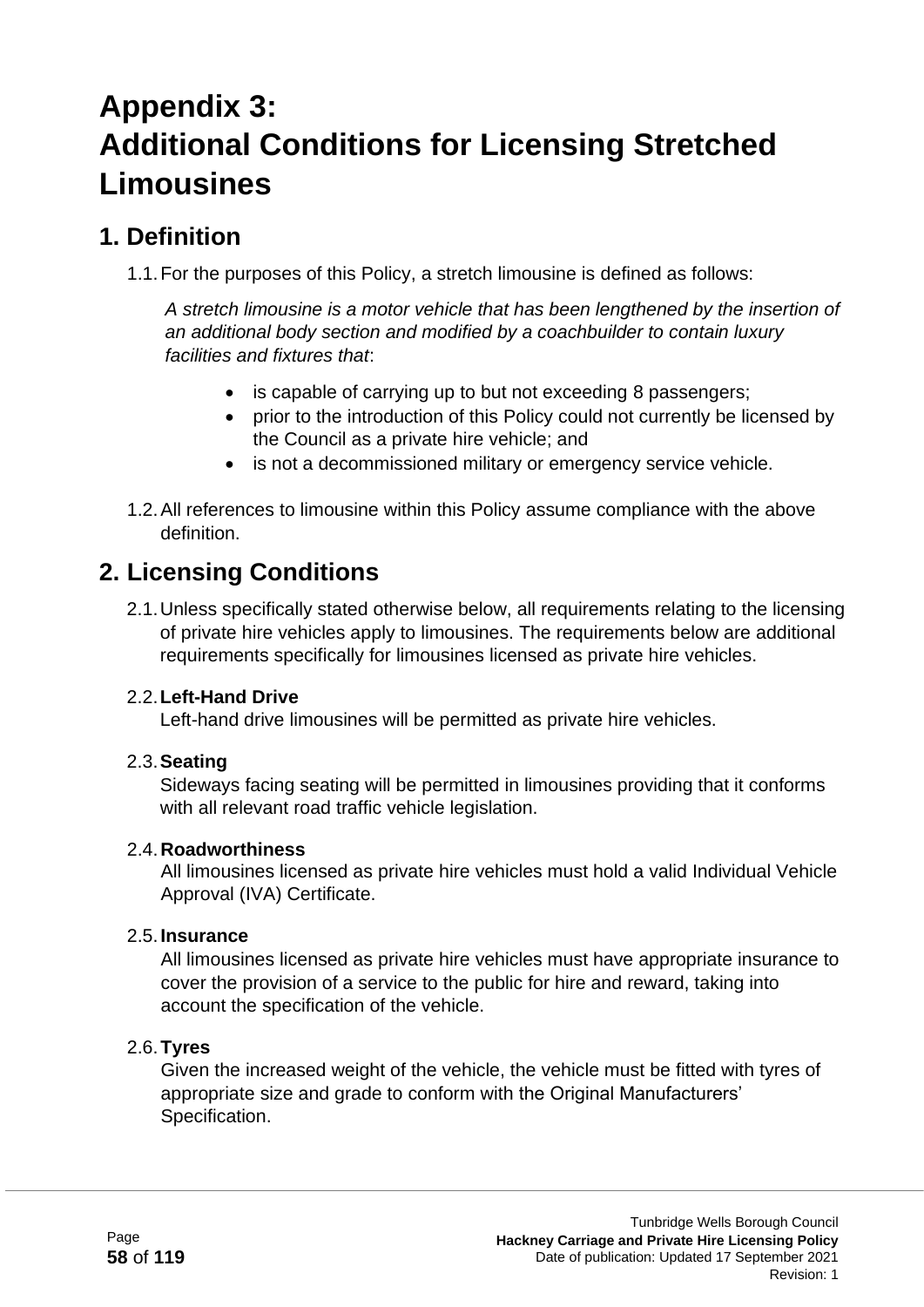#### 2.7.**Vehicle Testing**

All limousines licensed as private hire vehicles must obtain six-monthly test certificates showing that the vehicle has satisfied the standards of the appropriate MOT Class. The vehicle licence holder is responsible for sourcing a garage approved to carry out such tests and providing documentation attesting to the garage's compliance with the requirements of Section 2 of this Policy.

#### 2.8.**Carrying of Passengers**

All limousines licensed as private hire vehicles must reduce their seating capacity to a maximum of eight passengers.

Passengers shall not be permitted to be carried on any seats in the driver's compartment.

The vehicle must not carry more than eight passengers at any time. For the purpose of counting passengers, a child of any age will be classed as a passenger.

#### 2.9.**Advertising**

In any advertisement publicising a limousine service, the advertisement must state that the vehicle is only licensed to carry eight passengers.

#### 2.10. **Seat Belts**

Seatbelts complying with all relevant legislation must be fitted to all forward and rear facing seats and must be worn by passengers at all times the vehicle is in motion.

There is no legal requirement for seatbelts to be fitted on sideways facing seats; however, if they are fitted they must be worn by passengers at all times the vehicle is in motion.

#### 2.11. **Provision of Alcohol**

Alcoholic drinks may only be provided in the vehicle when the vehicle is complying with all relevant requirements of the Licensing Act 2003.

Alcohol shall only be served whilst the vehicle is stationary. Whilst the vehicle is in motion, all receptacles containing alcohol shall be securely stored.

Persons under the age of 18 must not be served alcohol.

All glassware used in the vehicle must be made of shatterproof glass, or alternatively be made of plastic. The vehicle proprietor should also be aware of the Council's Statement of Licensing Policy in respect of the Licensing Act 2003.

#### 2.12. **Provision of Entertainment**

The driver shall not play or permit the performance of any media that, given its age classification or content, is unsuitable for the age of the youngest passenger in the vehicle.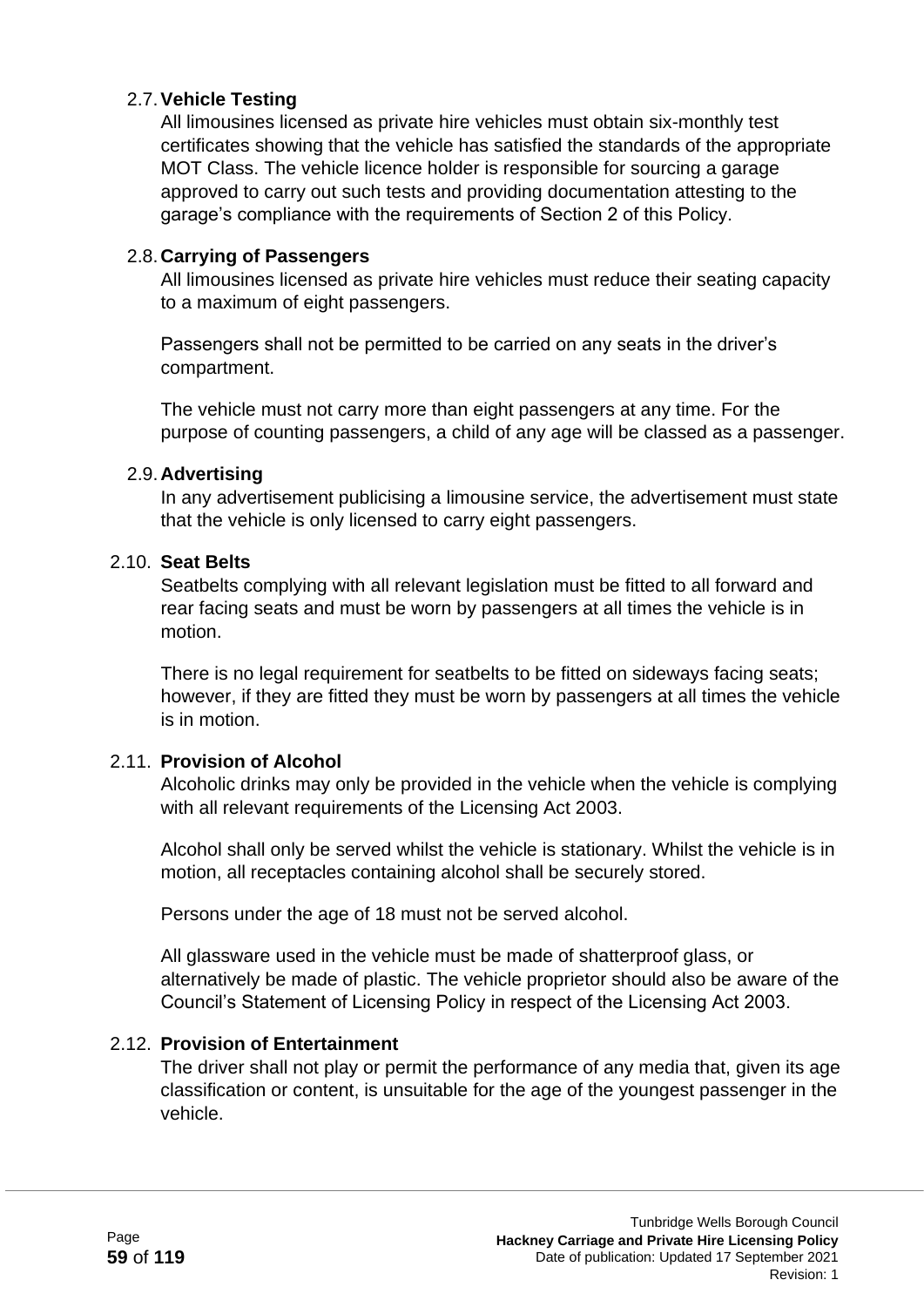The limousine proprietor shall ensure that a Performing Rights Society (PRS) Licence and Phonographic Performance Licence (PPL) are held for the vehicle, where appropriate.

If the limousine parks to provide some form of licensable entertainment for its passengers, only entertainment complying with the relevant requirements of the Licensing Act 2003 shall be permitted.

#### 2.13. **Luggage**

Limousines licensed as private hire vehicles are not permitted to carry luggage within the passenger compartment of the vehicle.

#### 2.14. **Safety Hammer**

Limousines licensed as private hire vehicles must carry a safety hammer capable of being used to break the window glass of the vehicle. The hammer must be securely located within the driver's compartment.

## **3. Driver and Operator Licensing Requirements**

- 3.1.A proprietor offering limousines licensed as private hire vehicles for hire in Tunbridge Wells must hold a private hire operators' licence with The Council.
- 3.2.All bookings for a limousine licensed as a private hire vehicle must be booked through the licensed private hire operator.
- 3.3.Once licensed in Tunbridge Wells as a private hire vehicle the limousine can only be driven by a private hire driver licensed by the Council. This applies at all times whilst the vehicle holds a private hire vehicle licence.
- 3.4.All drivers and operators of limousines licensed as private hire vehicles are required to satisfy all appropriate requirements of this Policy.

# **4. Vehicle Testing Stations**

- 4.1.Limousines licensed as private hire vehicles will be required to provide six-monthly MOT certificates from a VOSA goods vehicle testing station, or alternatively a VOSA approved class 5 testing station, that has appropriate facilities.
- 4.2.If you propose to obtain an MOT from any vehicle testing station other than those listed in para 31, page 20 of this Policy, you are advised to contact the Council before submitting the vehicle for an MOT, otherwise you may find that the certificate cannot be accepted.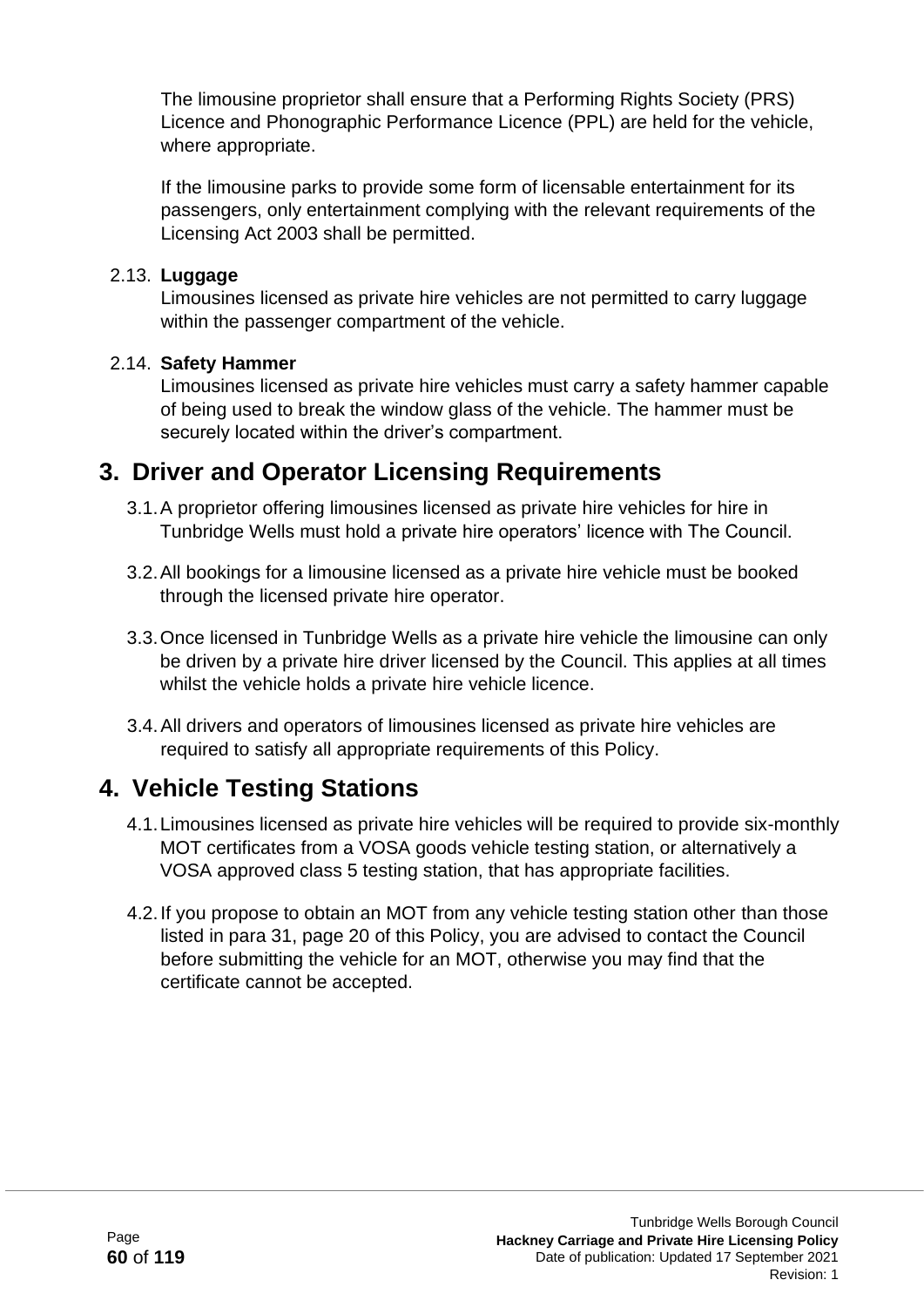# **Appendix 4: Application Procedure**

## **1. Vehicles**

- 1.1.When presenting an application, the following documents MUST accompany the prescribed application form and fee;
	- **Registration document** (which must show the keeper to be the applicant either wholly or jointly with any other person(s) hereinafter described as proprietor(s) thereof);
	- **Insurance certificate** (if a cover note, licence holders will be required to produce further insurance certificates on or before the expiry of the cover note);
- 1.2. The application will not be considered complete and the licence plate will not be issued until the following documentation has been received.
	- **MOT certificate**;
	- **Engineer's report** (also known as a compliance certificate)

The application form and payment can be completed online or sent together with original documents to Sevenoaks District Council.

- 1.3.Licence plates and paper licences can be collected from the Licensing Partnership Offices at Sevenoaks District Council during normal office hours or at Tunbridge Wells Borough Council offices by prior arrangement.
- 1.4.Prior to submitting the vehicle for testing, owners must ensure that the vehicle is in good condition, i.e., mechanically sound, and bodywork in a satisfactory condition. The Council's approved garages may ask for the engine and/or full chassis to be steam cleaned if the vehicle is presented in a state whereby the components are too dirty to inspect.

### **2. Drivers**

- 2.1.Applications for hackney carriage/private hire driver's licences may be made at any time of the year.
- 2.2.Applications are to be made online or on the prescribed application form provided by the Council.
- 2.3.In support of a completed application form, the applicant must provide the following original documentation:
	- A current photo card driving licence;
	- Two colour passport-sized photographs (if required);
	- The specified fee;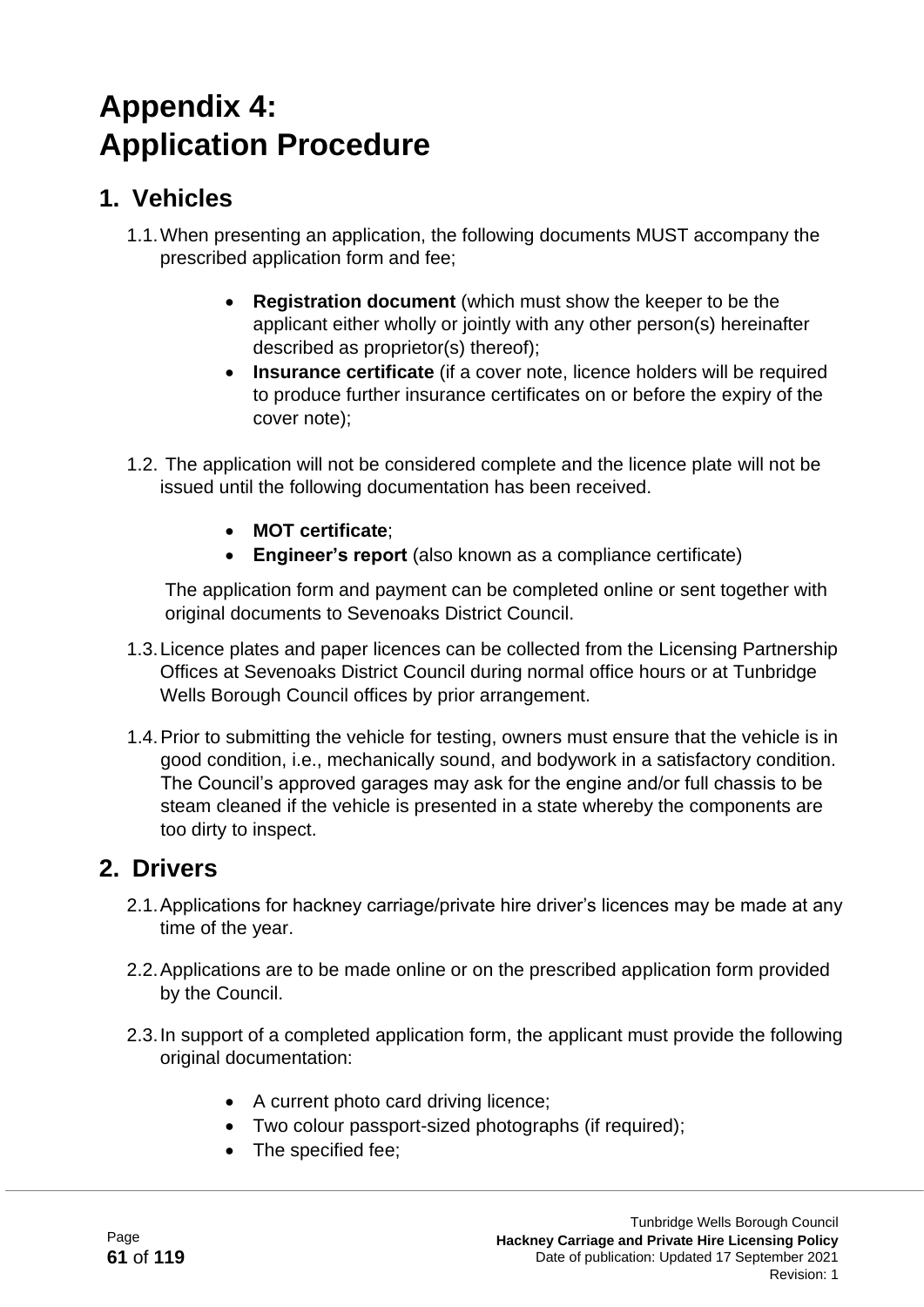- Right to work original documentary evidence, if applicable;
- 2.4.To complete an application, it is the responsibility of the applicant to supply in addition to Section 2.3 above:
	- Driving Standard Assessment pass certificate practical taxi test and wheelchair test (where applicable);
	- Completed medical form;
	- Eight Digit Code supplied by the DVLA;
	- Disclosure and Barring Enhanced Certificate (DBS) and/ or their unique reference number provided by the DBS online checking service within **7** days of receipt.

### **3. New Driver Knowledge Tests**

#### **Introduction**

- 3.1. In order to maintain the high standards that the Council expects of its licensed drivers operating within the Borough, all potential drivers are required to pass the Council's computerised knowledge test.
- 3.2. The Council acknowledges that the same level of instant geographical knowledge of the Borough is not as necessary for those drivers wishing to operate private hire vehicles as those drivers intending to operate hackney carriage vehicles, because all private hire is pre-booked and so the driver has the opportunity to research the destination prior to departure. However this Council issues dual drivers licences and thereby drivers should, as good practice, have a good working knowledge of the area in which they are licensed.
- 3.3. All applicants must provide **original** documentary evidence confirming their right to live and work in the UK, see the [list of acceptable documents](http://www.tunbridgewells.gov.uk/__data/assets/pdf_file/0020/212960/Immigration-Act-2016-List-of-acceptable-documents-hackney-carriage-and-private-hire.pdf) on our website.

Applicants who fail to do so will not be permitted to sit the test

[Knowledge test example questions are provided on our](https://tunbridgewells.gov.uk/__data/assets/pdf_file/0018/348201/Sample-questions-from-computerised-knowledge-test-Tunbridge-Wells-Policy-accessible.pdf) website

3.4. No refund will be payable for missed knowledge tests unless mitigating circumstances are provided to officers. Each case will be considered on its own merits.

Test Composition

- 3.5. Applicants will be required to correctly answer questions on:
	- The Council's Hackney Carriage and Private Hire Licensing Policy;
	- The Highway Code;
	- Customer Care, including calculation of change for a given fare; and
	- Knowledge of the Borough, which will include places of interest, roads and journeys as listed in the sample Bank of Routes, taking the shortest practicable route.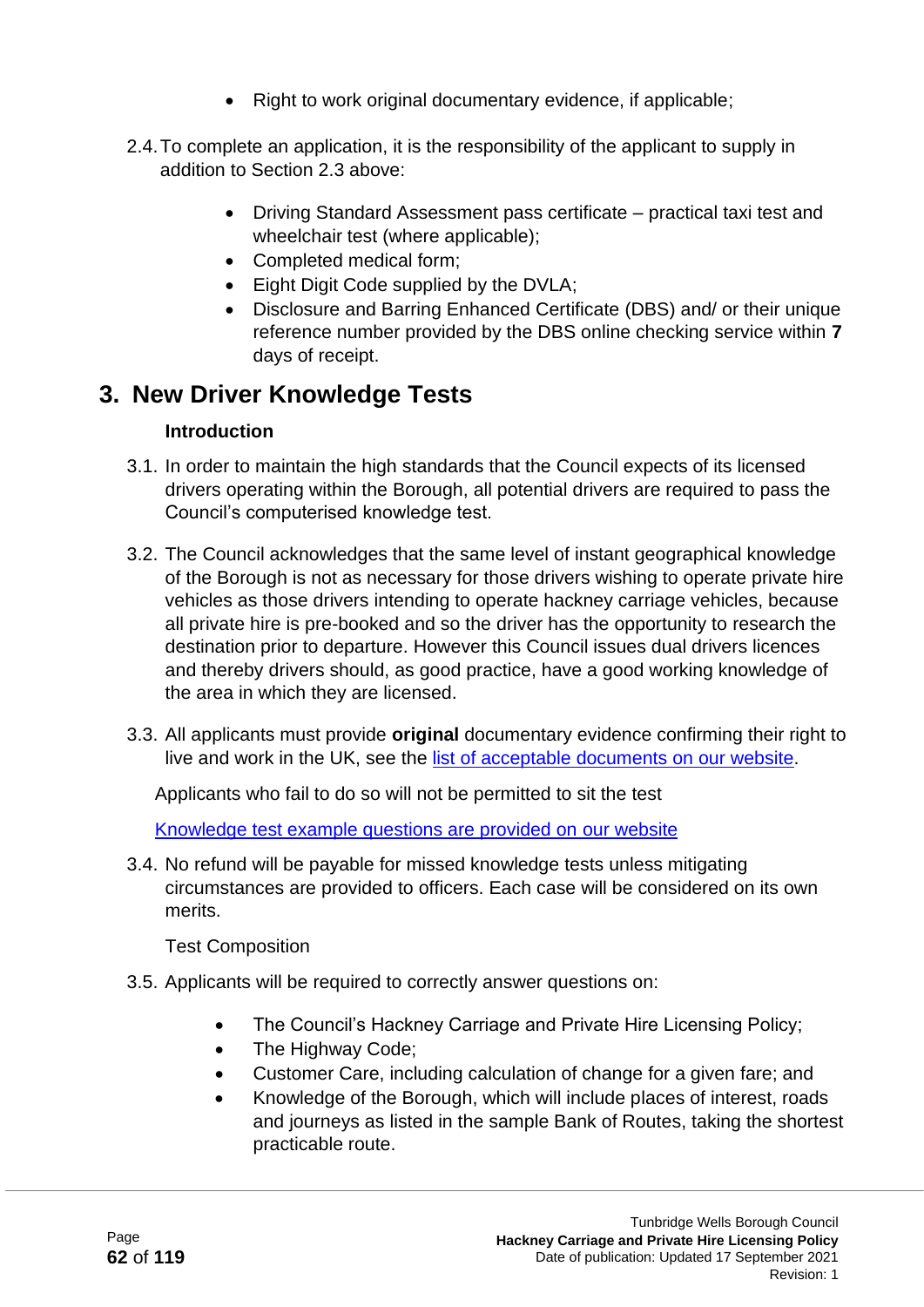- 3.6. A minimum of ninety minutes should be allowed for the test. Applicants will be required to demonstrate knowledge of the area and should refer to the sample Bank of Routes, but also to maps and a local A-Z.
- 3.7. **Equality Online (EQUO)** Safeguarding/Disability Awareness/County Lines.

Test Composition – [a breakdown of what is included can be viewed on our](https://tunbridgewells.gov.uk/licensing/taxis-and-private-hire/driver-licences/driver-training-module/training-module-content)  [website.](https://tunbridgewells.gov.uk/licensing/taxis-and-private-hire/driver-licences/driver-training-module/training-module-content)

Driver Test Failure

3.8. Applicants who fail to achieve a pass in Section 3 above, shall fail the Driver Knowledge Test and be invited to take a different test on another occasion.

A fee will be charged for each test undertaken See our [Taxi Licence Fees page](http://www.tunbridgewells.gov.uk/business/licences-and-permits/taxis-and-private-hire/taxi-licence-fees) for current fee.

3.9. Applicants are restricted to three attempts to pass the computerised knowledge test. A fresh application can be made but a period of 6 months is required to elapse before another attempt can be made to enable the applicant to develop the necessary knowledge and skills.

### **4. The consideration of applications**

- 4.1. The application process will commence after the applicant has passed the computerised knowledge test. The applicant will then be required to submit their application.
- 4.2. Upon receipt of an application form, including the fee and supporting documentation, the Council will start the process. However, to complete the process, it is the responsibility of the applicant to supply any additional items as requested by the Council. Where an application is incomplete, it will not be considered until all the requested details or documents are supplied.
- 4.3. If satisfied that an applicant is a 'fit and proper' person to hold a hackney carriage/private hire drivers licence, having satisfied all the licensing requirements, the application will be granted under delegated powers as provided for by the Council's Scheme of Delegation.
- 4.4. Applicants who are granted drivers' licences shall be issued with the appropriate paper licence and a driver's badge, which shall remain the property of the Council and must be surrendered when the driver ceases employment as a driver.
- 4.5. Those who are granted vehicle licences shall be issued with the appropriate paper licence and a licence plate, which shall remain the property of the Council and must be surrendered when the vehicle licence expires or ceases to be used as a licensed vehicle.
- 4.6. Where the Licensing Officer is not satisfied that the applicant should be granted a licence, the matter must be referred to the Licensing Committee. The applicant will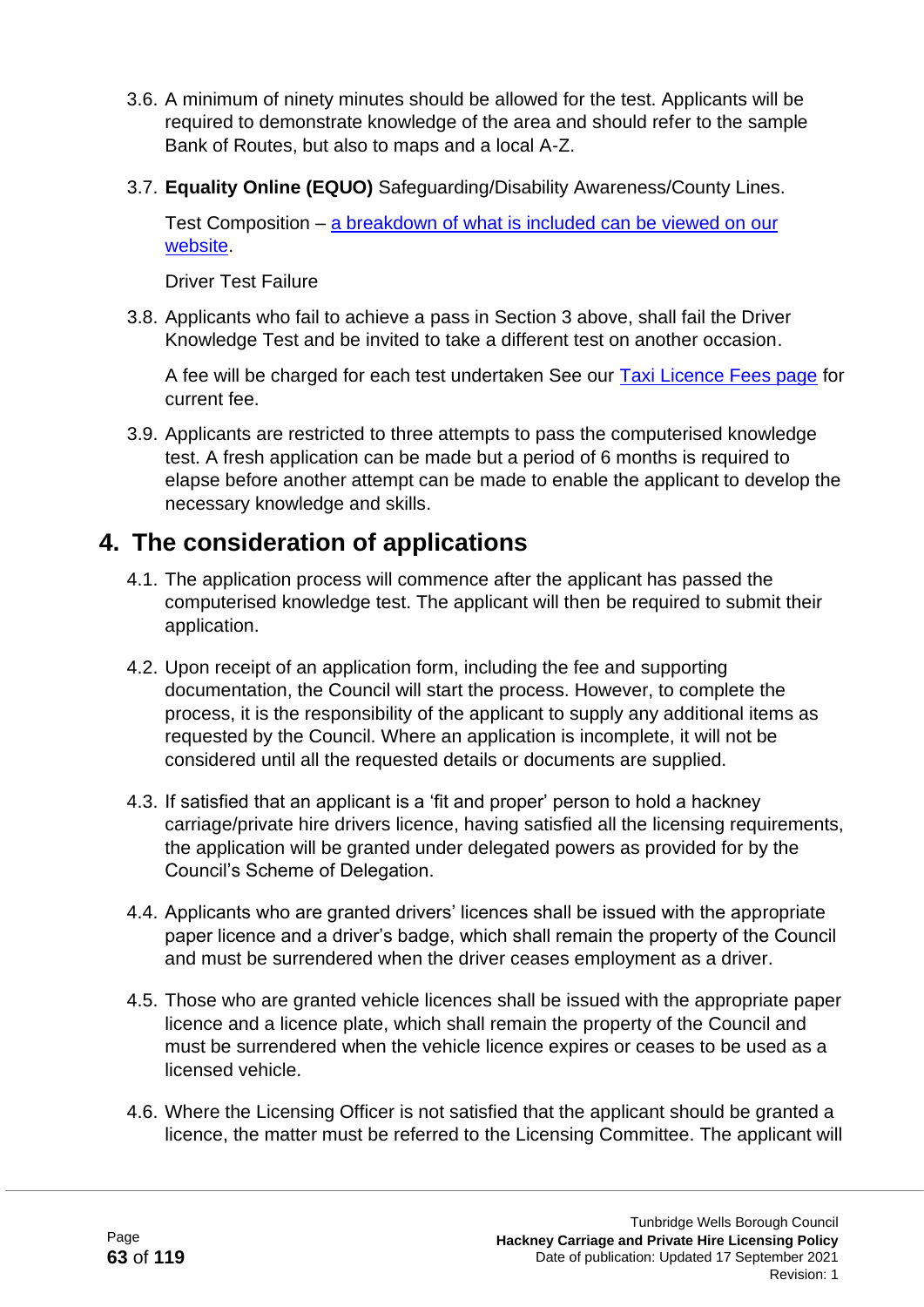be advised of the date, time and venue of the meeting at which the application will be considered.

- 4.7. In preparation for the meeting with the Licensing Committee, all parties in attendance will receive a report in advance from Democratic Services.
- 4.8. At the meeting, the Committee shall hear representations from the applicant and may ask any pertinent questions, before deciding upon whether a licence should be granted. The applicant will be told of the outcome at the conclusion of the meeting and this will be confirmed in writing within five (5) working days.
- 4.9. Unsuccessful applicants will be informed of their right to appeal against the decision to the magistrate's court within twenty one days of receipt of the formal notice of refusal of the application.

## **5. Criminal Conviction Certificate's (Disclosure and Barring Service checks)**

5.1. New Applicants

No application for a new hackney carriage/private hire driver's licence will be considered without an enhanced DBS disclosure satisfying the requirements of this Policy.

- 5.2. Applications for Renewal Applications for the renewal of a hackney carriage/private hire driver's licence will be considered in the absence of a current enhanced DBS disclosure providing that:
	- the DBS disclosure has been applied for
- 5.3. If the subsequent DBS disclosure highlights a conviction, the drivers licence may be suspended or revoked in accordance with this Policy. In addition, the driver may be prosecuted for failing to advise of the conviction and for making a false declaration as part of the application process.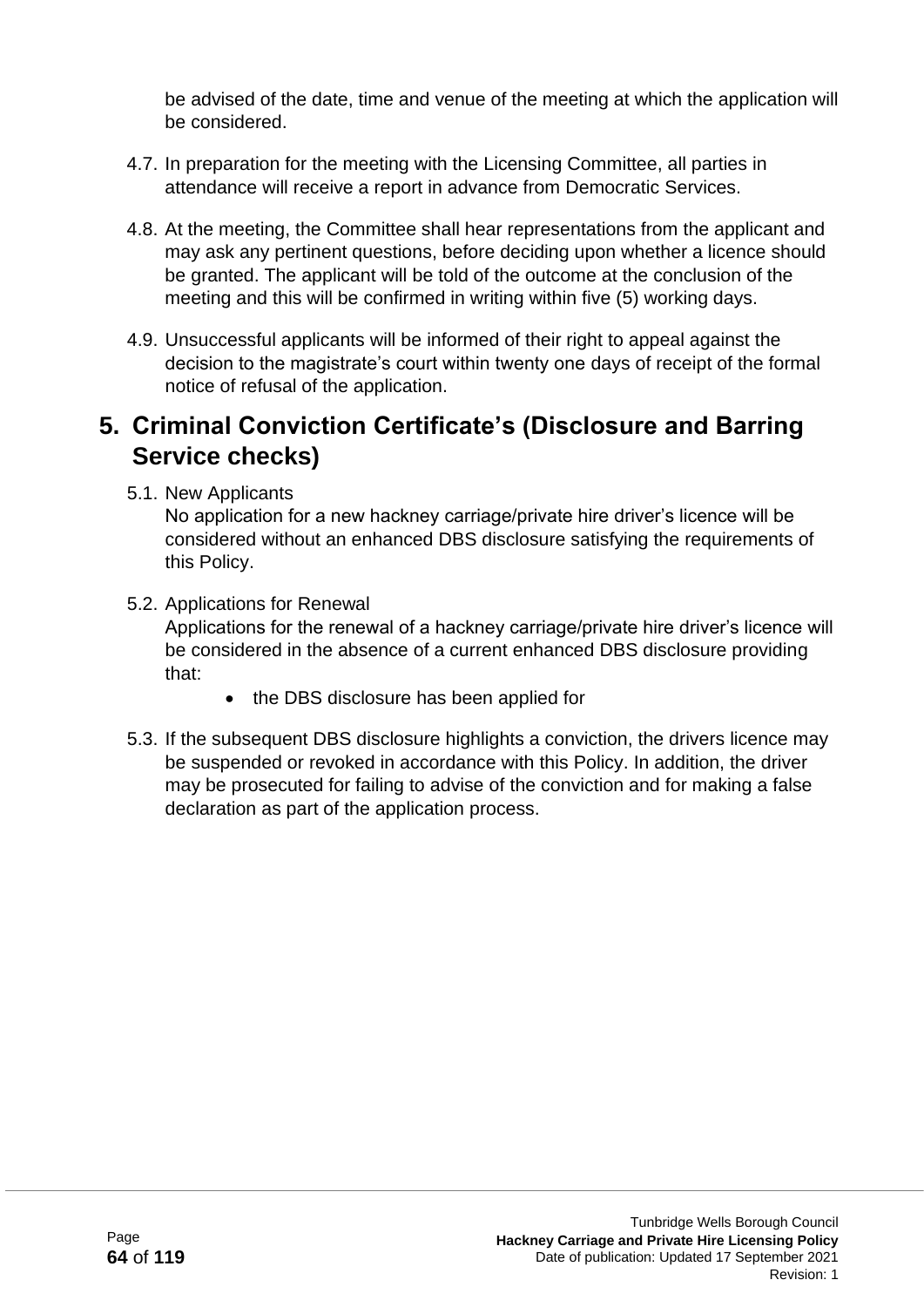# **Appendix 5: Assessing Applicants and Existing Drivers for a Hackney Carriage/Private Hire Driver Licence in accordance with Group Two Medical Standards**

The following arrangements (extract from the Driver & Vehicle Licensing Agency (DVLA)) mean that those with good diabetic control and who have no significant complications can be treated as "exceptional cases" and are not therefore precluded from being licensed as a Hackney Carriage/Private Hire Driver.

All the following criteria must be met for the DVLA and the Licensing Authority to license the person with insulin-treated diabetes for 1 year (with annual review as indicated last below):

- full awareness of hypoglycaemia;
- no episode of severe hypoglycaemia in the preceding 12 months;
- practises blood glucose monitoring with the regularity defined in the box below;
- must use a glucose meter with sufficient memory to store 3 months of readings as detailed below
- demonstrates an understanding of the risks of hypoglycaemia
- no disqualifying complications of diabetes (see page 74 of the DVLA Assessing fitness to drive) that would mean a licence being refused or revoked, such as visual field defect (see Chapter 6, visual disorders, page 93 of the DVLA Assessing fitness to drive ).

#### **Group 2 Bus and Lorry**

- regular blood glucose testing at least twice daily including on days when not driving:
- no more than 2 hours before the start of the first journey; and
- every 2 hours while driving.

More frequent self-monitoring may be required with any greater risk of hypoglycaemia (physical activity, altered meal routine), in which case a bus or lorry driver may be licensed if they:

> • use one or more glucose meters with memory functions to ensure 3 months of readings that will be available for assessment.

#### **Diabetes management requirements for insulin-treated Group 2 Bus and Lorry licensing**

The Council may take the following measures to ensure the requirements are met for licensing of insulin-treated Group 2 bus and lorry drivers: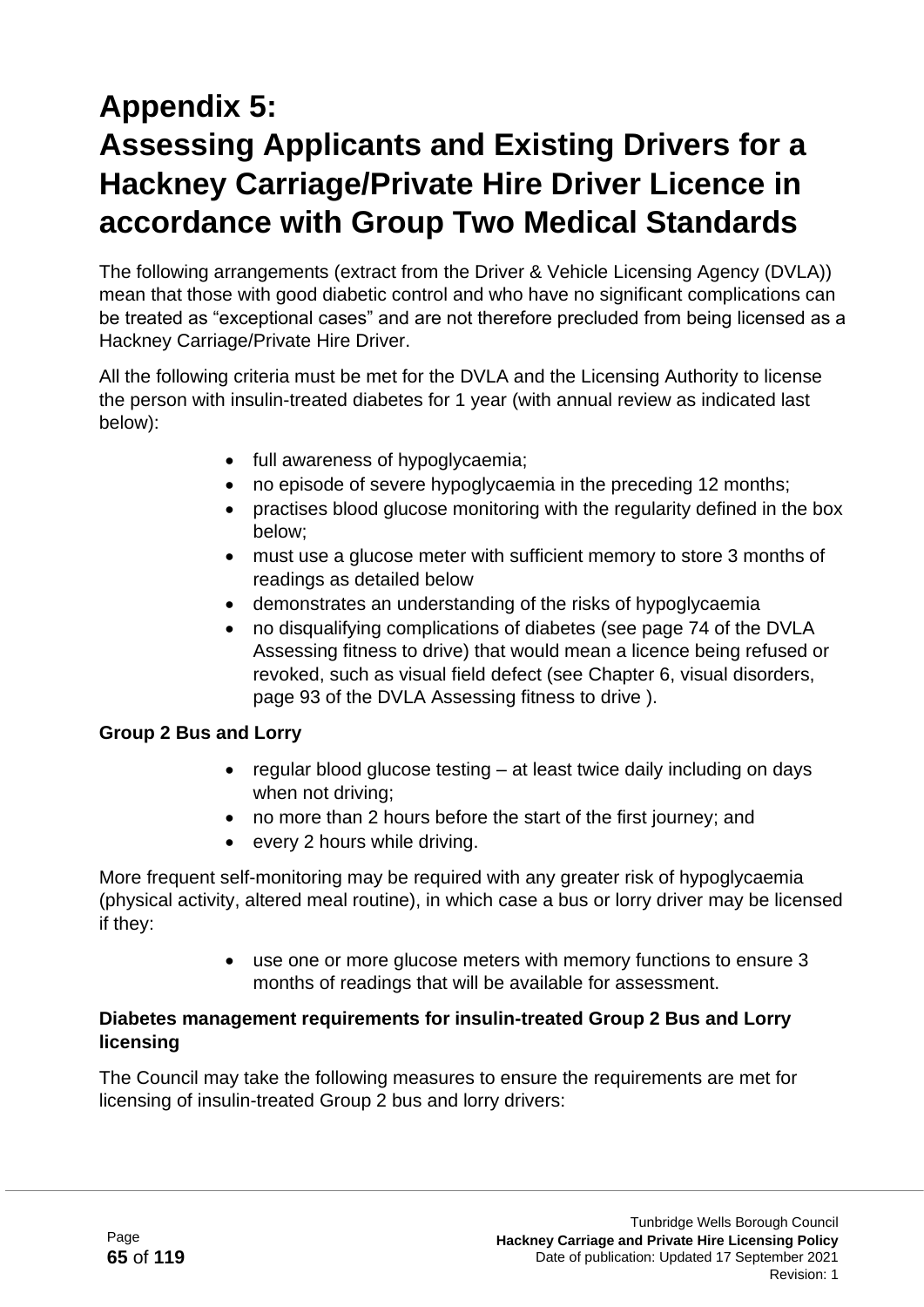- require the applicant's usual doctor who provides diabetes care to undertake an annual examination including review of the previous 3 months of glucose meter readings. This will be at the applicant/driver's expense;
- arrange an examination to be undertaken every 12 months by an independent consultant specialist in diabetes if the examination by their usual doctor is unsatisfactory. This will be at the applicant/driver's expense.
- at the examination, the consultant will require sight of blood glucose self-monitoring records for the previous 3 months stored on the memory of a blood glucose meter
- the license application process cannot start until an applicant's condition has been stable for at least 1 month
- applicants will be asked to sign an undertaking to comply with the directions of the healthcare professionals treating their diabetes and to report any significant change in their condition to the DVLA and the Licensing Authority immediately.

#### **Continuous glucose monitoring systems (CGMS)**

Because these systems measure interstitial glucose, drivers must also monitor blood glucose levels as outlined immediately above.

Drivers may be required to provide evidence of the above to the Licensing Authority.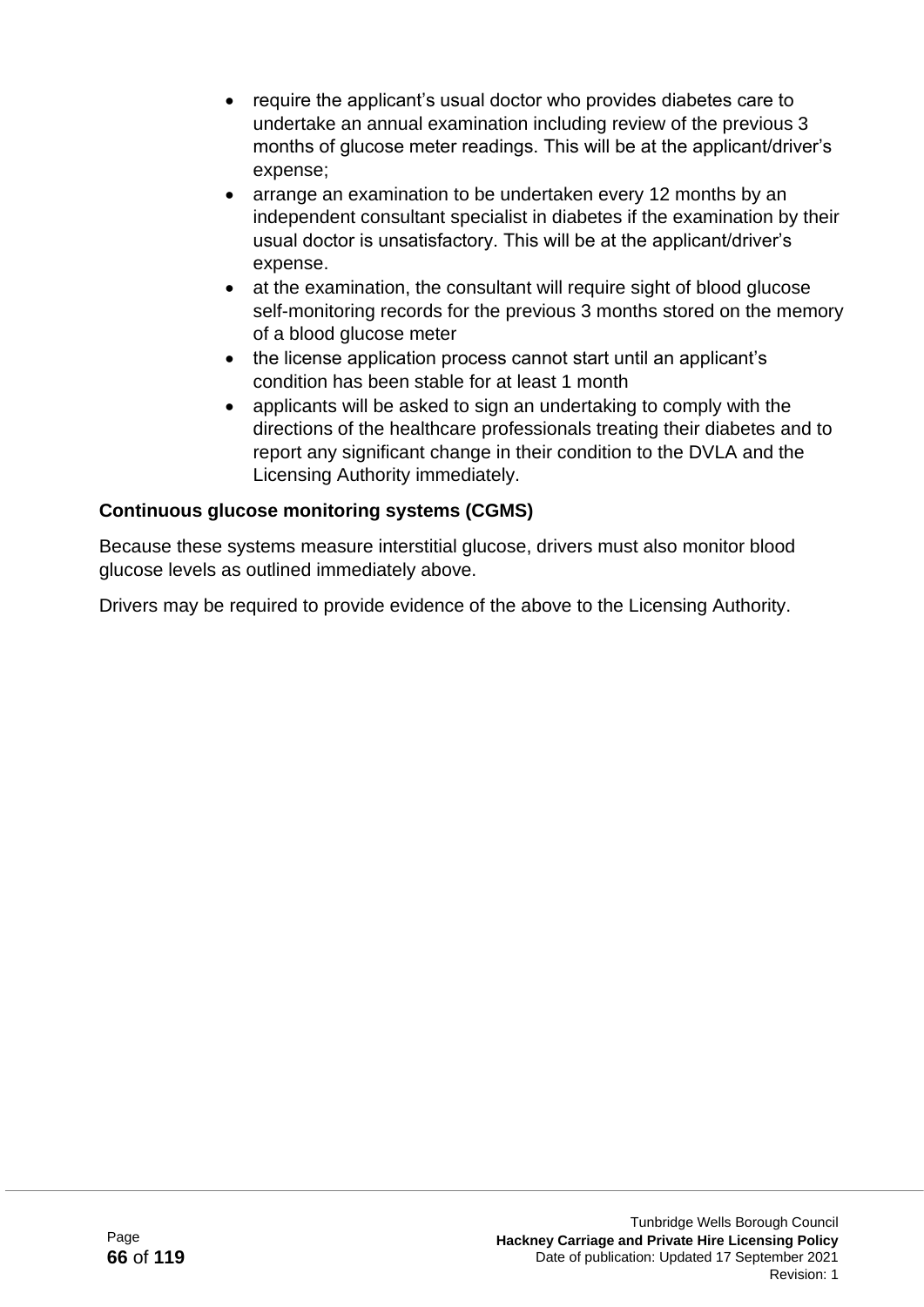# **Appendix 6: Code of Good Conduct for Licensed Drivers**

This Code of Good Conduct should be read in conjunction with the other statutory and policy requirements set out in this document. Ordinarily, but without prejudice to any other disciplinary procedures detailed in this Policy, breaches of the Code of Good Conduct will be dealt with by use of the Penalty Points System contained within Appendix 10.

# **1. Responsibility to the Trade**

- 1.1. Licence holders shall endeavour to promote the image of the hackney carriage and private hire trade by:
	- complying with this Code of Good Conduct;
	- complying with the Council's Hackney Carriage and Private Hire Licensing Policy;
	- behaving in a civil, orderly and responsible manner at all times

### **2. Responsibility to the Public**

- 2.1. Licence holders shall:
	- maintain their vehicles in a safe and satisfactory condition at all times;
	- keep their vehicles clean and suitable for hire to the public at all times;
	- attend punctually when undertaking pre-booked hiring;
	- assist, where necessary, passenger's ingress to and egress from vehicles;
	- offer passengers reasonable assistance with luggage;
	- behave in a professional and respectful manner at all times

# **3. Public Safeguarding and Child Sexual Exploitation**

- 3.1. Licensed holders provide a public service and have a duty of care to all passengers. They also have a moral and social responsibility to report concerns about someone who is vulnerable. Should a licenced holder have any concern about the vulnerability of a child they must report this immediately to
	- Kent Police on 101 quoting 'Operation Willow' or
	- Call the 'Say something helpline' anonymously on 116 000

#### *Should a licence holder fail to report a concern, they will be investigated and may have their licence revoked or suspended*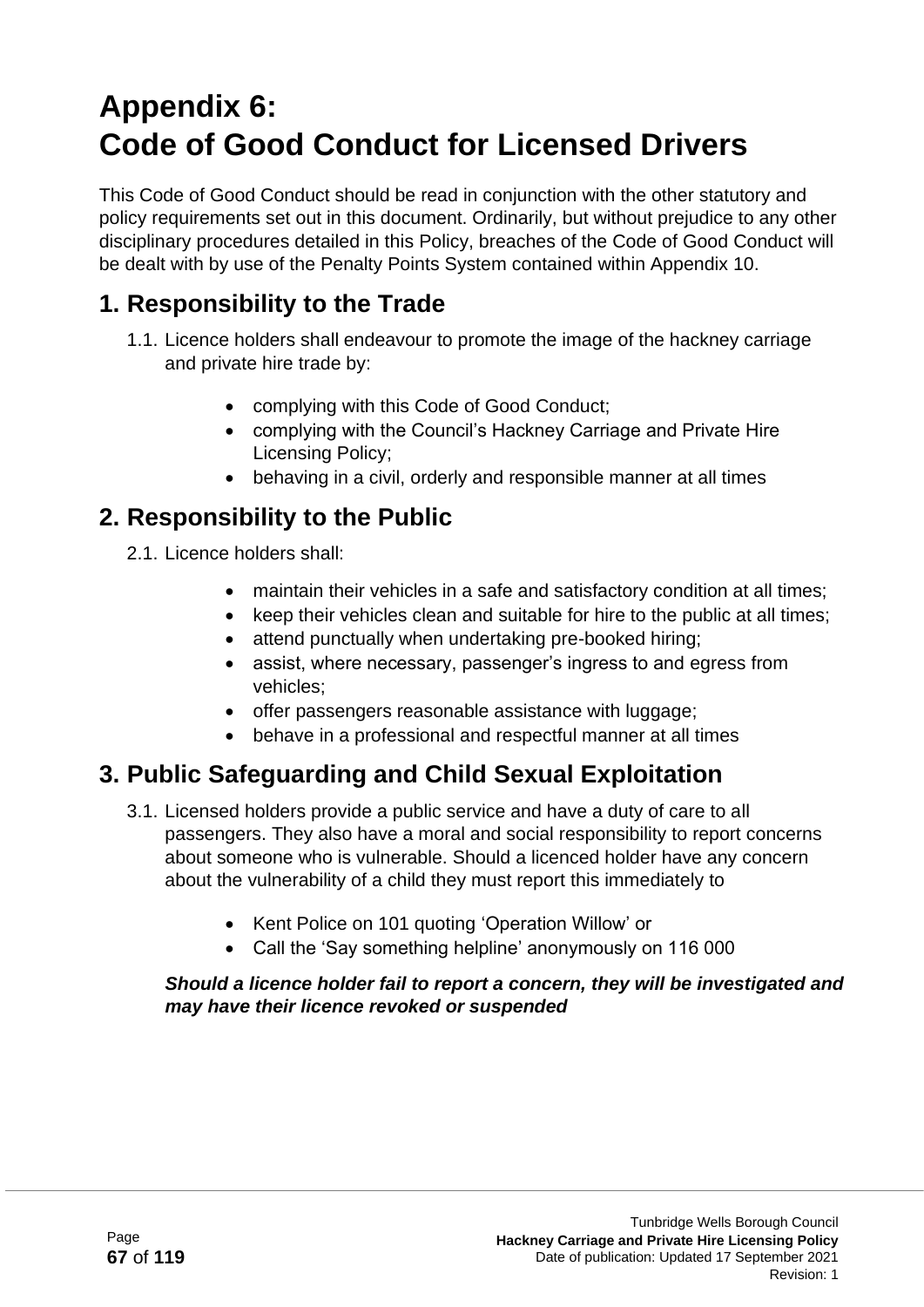# **4. Responsibility to Residents**

4.1. To avoid nuisance to residents when picking up or waiting for a fare, a driver shall:

- not sound the vehicles' horn illegally;
- keep the volume of all audio equipment and two way radios to a minimum;
- switch off the engine if required to wait;
- take whatever additional action is necessary to avoid disturbance to residents in the neighbourhood.
- at hackney carriage ranks/bays in addition to the requirements above:
	- o rank/queue in an orderly manner and proceed along the rank/bay in order and promptly;
	- o remain in the vehicle.
- at private hire offices:
	- o not allow volume of all audio equipment and two-way radios to unduly disturb residents of the neighbourhood;
	- o take wherever additional action is necessary to avoid disturbance to residents of the neighbourhood, which might arise from the conduct of their business.

### **5. General**

5.1.Drivers shall:

- pay attention to personal hygiene and dress, so as to present a professional image to the public;
- be polite, helpful and fair to passengers:
- drive with care and due consideration for other road users and pedestrians and, shall not use a hand held mobile phone whilst driving;
- obey all Traffic Regulation Orders and directions at all times;
- not smoke at any time when inside the vehicle;
- not consume alcohol\* at any time whilst, driving or being in charge of a hackney carriage or private hire vehicle;
- not drive while having misused legal drugs;
- not drive while having used illegal drugs\*;
- fulfil their responsibility to ensure compliance with legislation regarding the length of working hours;
- not eat in the vehicle in the presence of customers; and
- where a customer has, during the course of a hiring, cause to make a complaint, the driver must give enough information to enable him to identify the driver (badge number), vehicle details including the plate and/or registration number in the event that it is their wish to report the matter to the Council. It is an offence not to provide this information.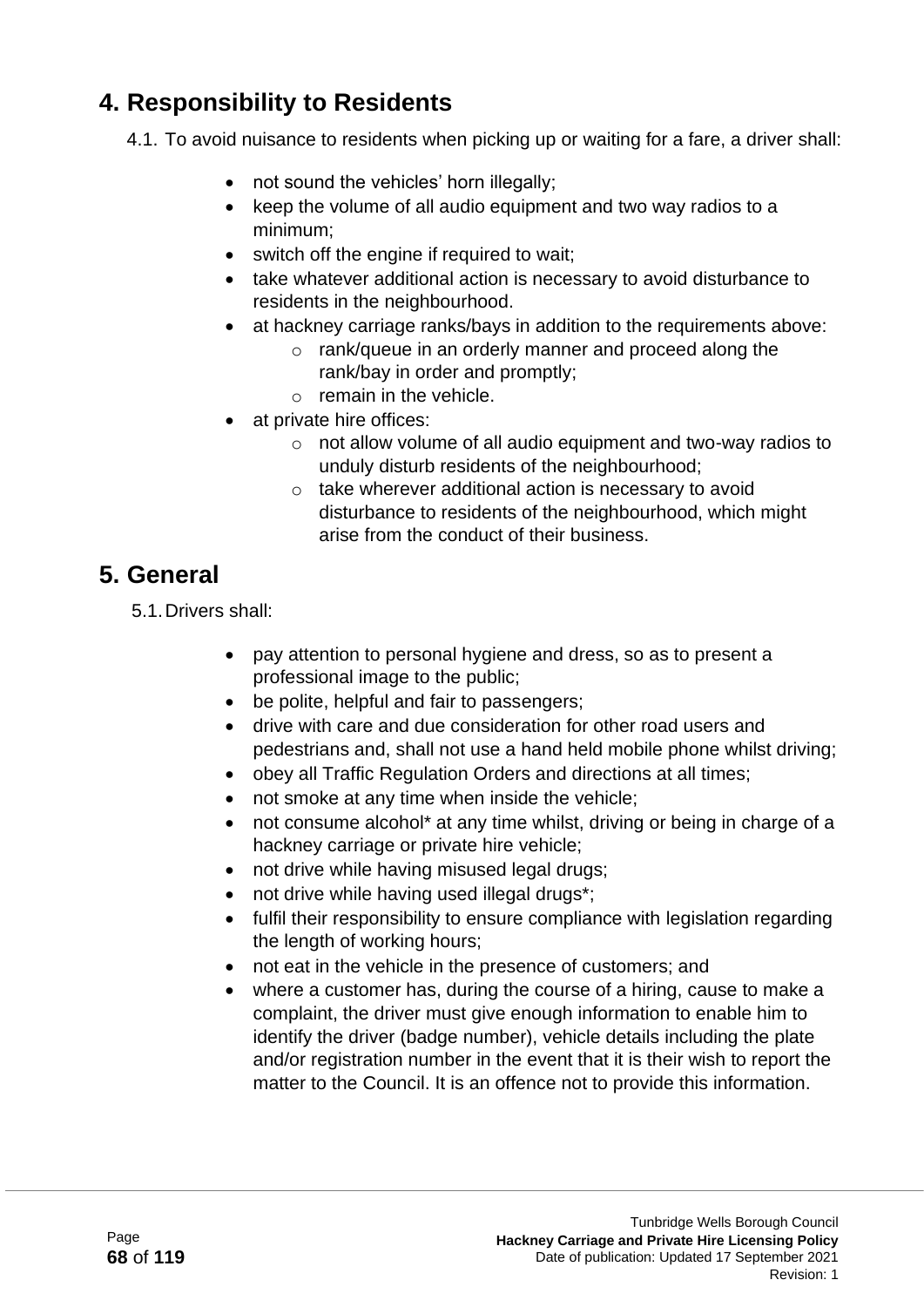**In the event of a criminal investigation, it is expected that full cooperation is provided to the Police to enable them to fully investigate the matter. Failure to do so may result in the police submitting a formal complaint to the Council which may result in their hackney carriage/private hire drivers licence being suspended or revoked.** 

# **6. Disciplinary Hearings**

- 6.1. Drivers should be aware of the Council's powers to suspend, revoke, or refuse to renew a driver's licence, where:
	- the driver has been convicted, since the grant of the licence, of an offence involving dishonesty, indecency or violence;
	- the driver has been convicted of an offence under any legislation relating to hackney carriage or private hire vehicle regulation;
	- the driver has breached any requirements of the Councils' Hackney Carriage and Private Hire Licensing Policy;
	- there is a breach of condition of this code
- 6.2. Details of the workings of the disciplinary hearings are set out in Appendix 11 of this Policy.

#### **\*ANY AMOUNT OF ALCOHOL OR DRUGS CAN AFFECT A DRIVER'S JUDGEMENT**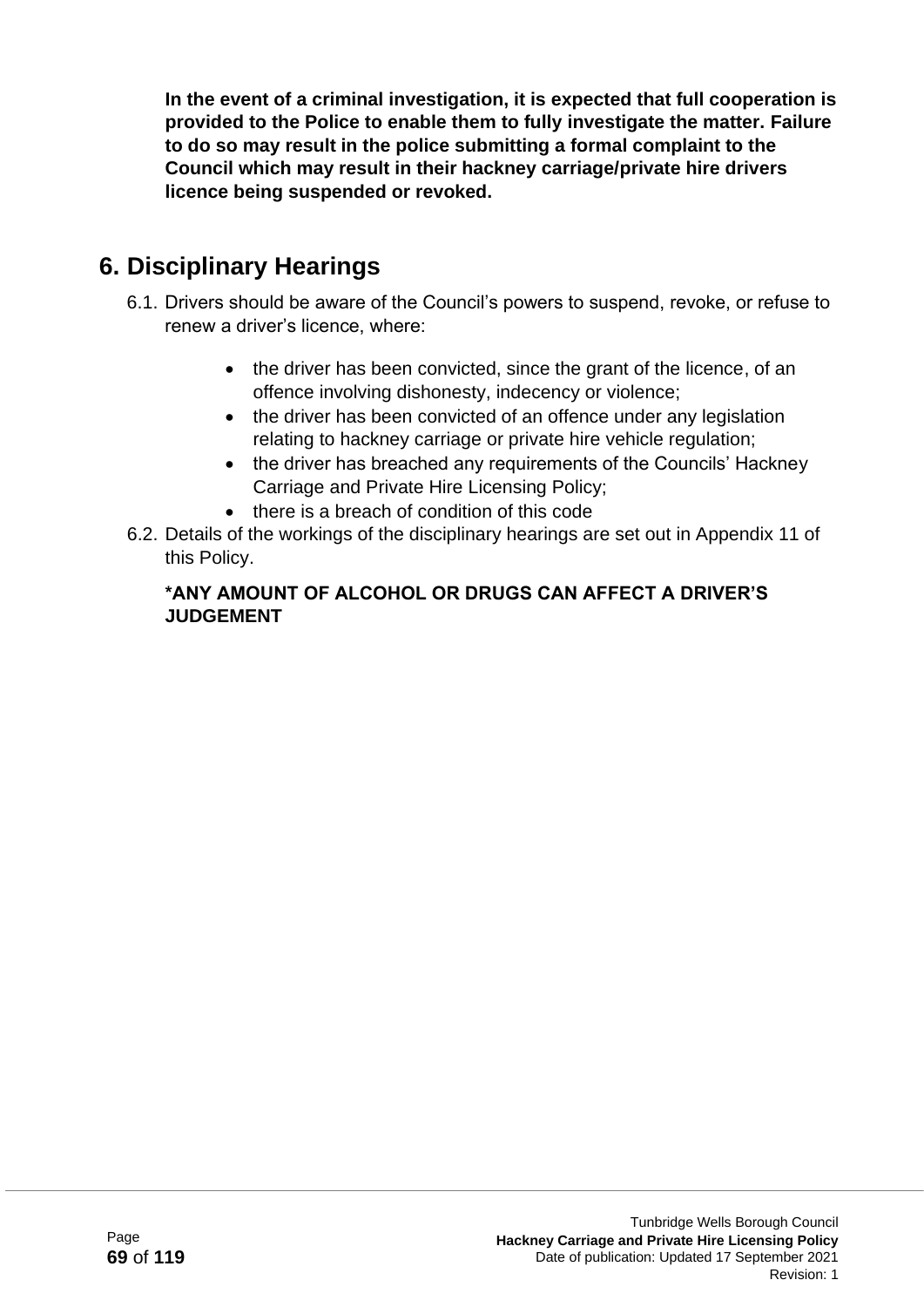# **Appendix 7: Dress Code for Licensed Drivers**

## **1. Objectives**

- 1.1. The Council is committed to encouraging the professional image of the trade. The Council considers that drivers should conform to a minimum standard of dress, as set out below, in order to:
	- raise and maintain the profile of the licensed trade;
	- promote confidence amongst members of the public to ensure passengers feel comfortable when using licensed vehicles;
	- promote public safety by ensuring the safe operation of licensed vehicles at all times and ensuring that licensing drivers are readily identifiable
- 1.2. The Council does not impose such standards by way of conditions to any licence. It is expected, however, that such standards will be maintained at all times.
- 1.3. Ordinarily, but without prejudice to any other disciplinary procedures detailed in this Policy, breaches of the Dress Code for Licensed Drivers will be dealt with by use of the Penalty Points System contained within Appendix 10.

# **2. Unacceptable Standards of Dress within this Code**

- 2.1. The following are deemed to be unacceptable:
	- Bare chests;
	- Clothing or footwear which is unclean or damaged;
	- Clothing printed with words, logo or graphics which might offend;
	- Sports shirts e.g. football, or rugby or cricket tops or track suits;
	- Footwear that prevents the safe operation of the licensed vehicle;
	- Headgear that partially or completely conceals the face or the identity of the licensed driver e.g. baseball caps;
	- Shorts, other than smart tailored shorts

### **3. General**

3.1. The above lists are not exhaustive and Authorised Officers of the Council will assess whether standards of dress are acceptable or not. In such instances, the Officer's decision will have effect as though it were included in the above lists and the licensed drivers will be required to comply accordingly.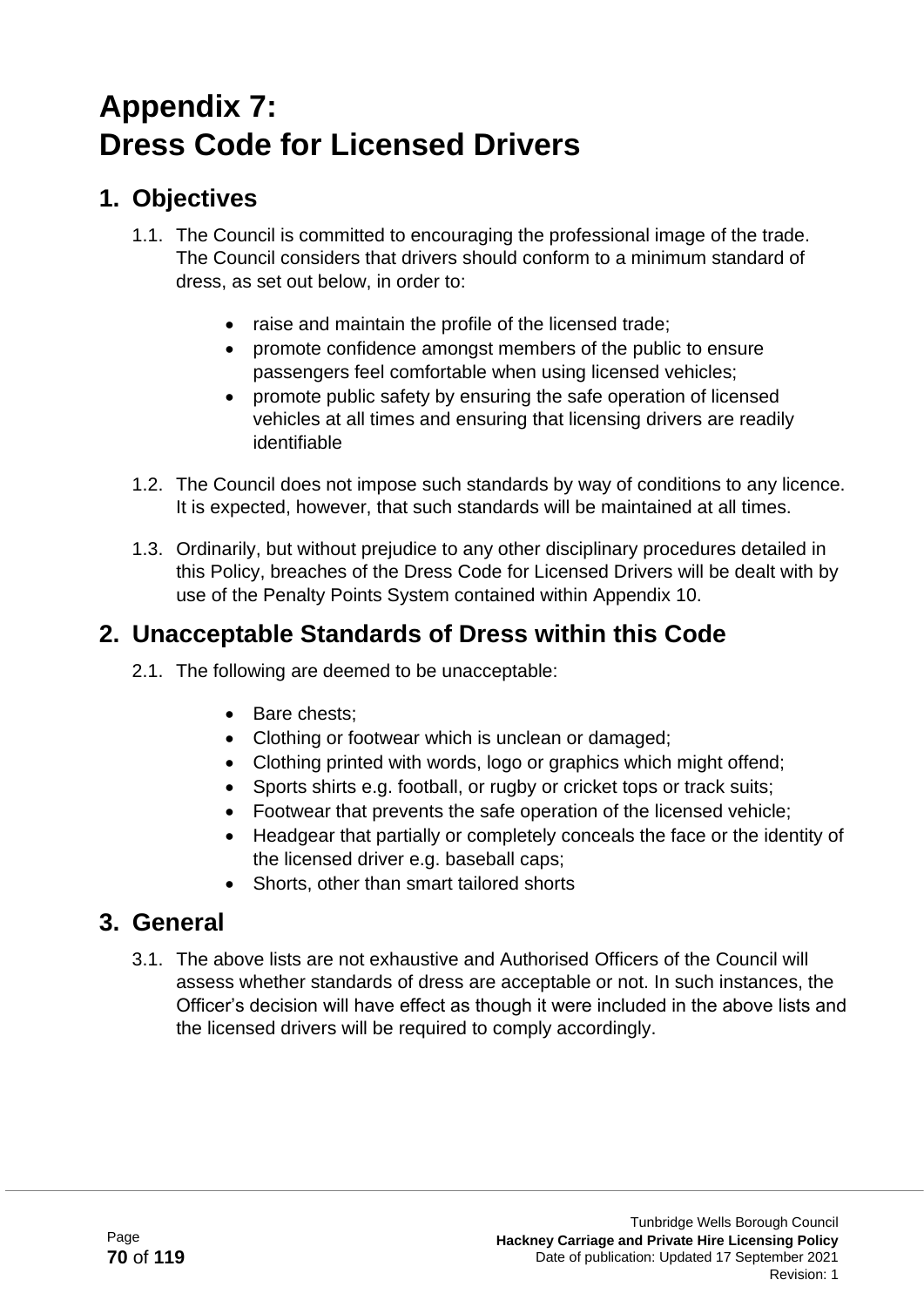# **Appendix 8: Private Hire Driver's Licence Conditions**

### **1. Conduct of Driver**

- 1.1. The holder of a hackney carriage/private hire driver's licence (hereafter known in this appendix as the driver) shall comply with the following conditions, which should be read in conjunction with the Code of Good Conduct set in Appendix 6.
- 1.2. The driver shall be respectably dressed, clean and tidy in appearance at all times whilst his vehicle is being made available for hire.
- 1.3. The drivers shall at all times, when acting in accordance with the drivers licence granted to him, wear such badge as supplied by the Council in such position and manner as to be plainly and distinctly visible at all times.
- 1.4. The driver shall not lend the badge to any other person or cause or permit any other person to wear it.
- 1.5. On termination or surrender of a drivers' licence, the driver shall return the badge to the Council immediately.
- 1.6. The driver shall behave in a civil, polite and orderly manner and shall take all reasonable precautions to ensure the safety of persons conveyed in, entering or alighting from, the vehicle.
- 1.7. Where a customer has, during the course of a hiring, cause to make a complaint, the driver **must** give enough information to enable him to identify the driver (badge number), vehicle details including the plate and/or registration number in the event that it is their wish to report the matter to the Council.
- 1.8. The driver shall not wilfully or negligently cause or permit the vehicle licence plate to be concealed from public view or allow the licence plate to be so defaced as to make any figure or information illegible.
- 1.9. The driver who has agreed to, or has been hired to, be in attendance with the vehicle at an appointed time and place shall, unless delayed or prevented by some sufficient cause, punctually attend with such vehicle at such appointed time and place.
- 1.10.The driver, when hired to drive to a particular destination, shall proceed to that destination by either the shortest available route, or the believed cheapest route considering all known factors such as road works, delays, etc.
- 1.11.The driver shall not convey, or permit to be conveyed, in such vehicle any greater number of persons than the number of persons specified on the Vehicle Licence.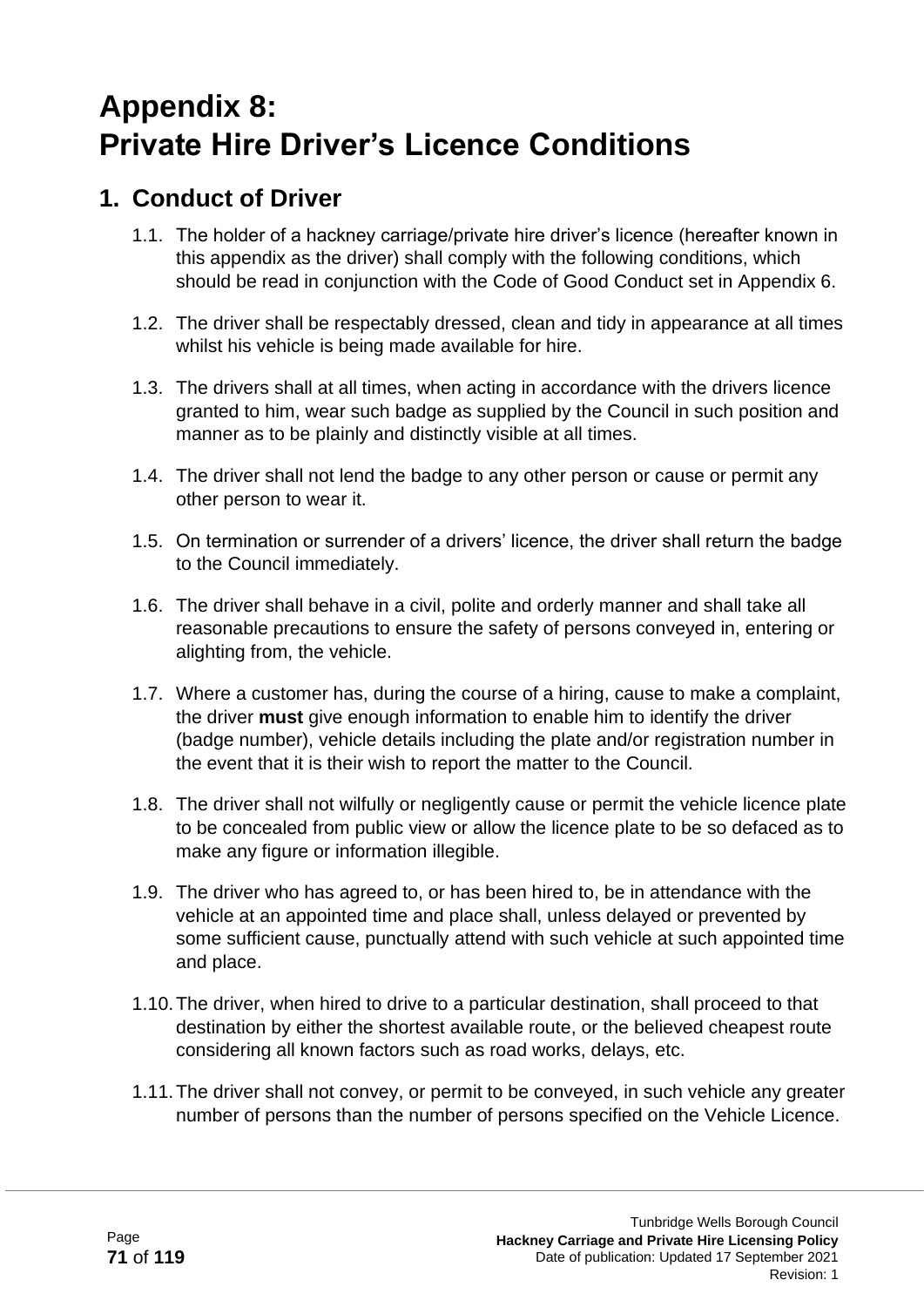- 1.12.The driver shall convey a reasonable amount of luggage and afford reasonable assistance in loading and unloading luggage.
- 1.13.The driver must not solicit, by calling out or otherwise importune any person to hire or be carried for hire and must not accept an offer for the hire of the vehicle except where that is first communicated to the driver by telephone.
- 1.14.The vehicle shall be presented in a clean and tidy condition for each journey.
- 1.15.The private hire vehicle must only be driven with the consent of the proprietor of the vehicle.
- 1.16.The driver must comply with any hirer's request not to smoke, drink or eat in the vehicle, or play any radio or sound equipment, which is not connected with the operation of the business.
- 1.17.The driver must ensure that the noise emitted from any sound equipment in the vehicle does not cause annoyance to any person, whether inside or outside the vehicle.
- 1.18.The driver shall not operate the horn as a means of signalling that the vehicle has arrived.
- 1.19.The driver must not cause or permit the vehicle to stand on a public road, on a hackney carriage rank or bay, or in a public place so as to suggest that it is plying for, or available for hire.
- 1.20.Drivers must not use a mobile phone whilst driving unless it is designed for hands-free operation. Ideally this should be a hard wired, professionally fitted facility within the vehicle.

### **2. Fitness of Driver**

- 2.1. The driver of a vehicle must at any time, or at such intervals as the Council may reasonably require, produce a certificate issued by the drivers own General Practitioner (GP) to the effect that he is, or continues to be, physically fit to be a driver.
- 2.2. Whether or not such a Certificate is produced, the driver must, if required by the Council at any time, undergo a medical examination with his own General Practitioner (GP). This will be at the applicant's own expense.
- 2.3. The driver must cease driving any private hire vehicle and contact the Council immediately if they know of any medical condition which may affect their:
	- driving ability; or the
	- health and safety of themselves or any passengers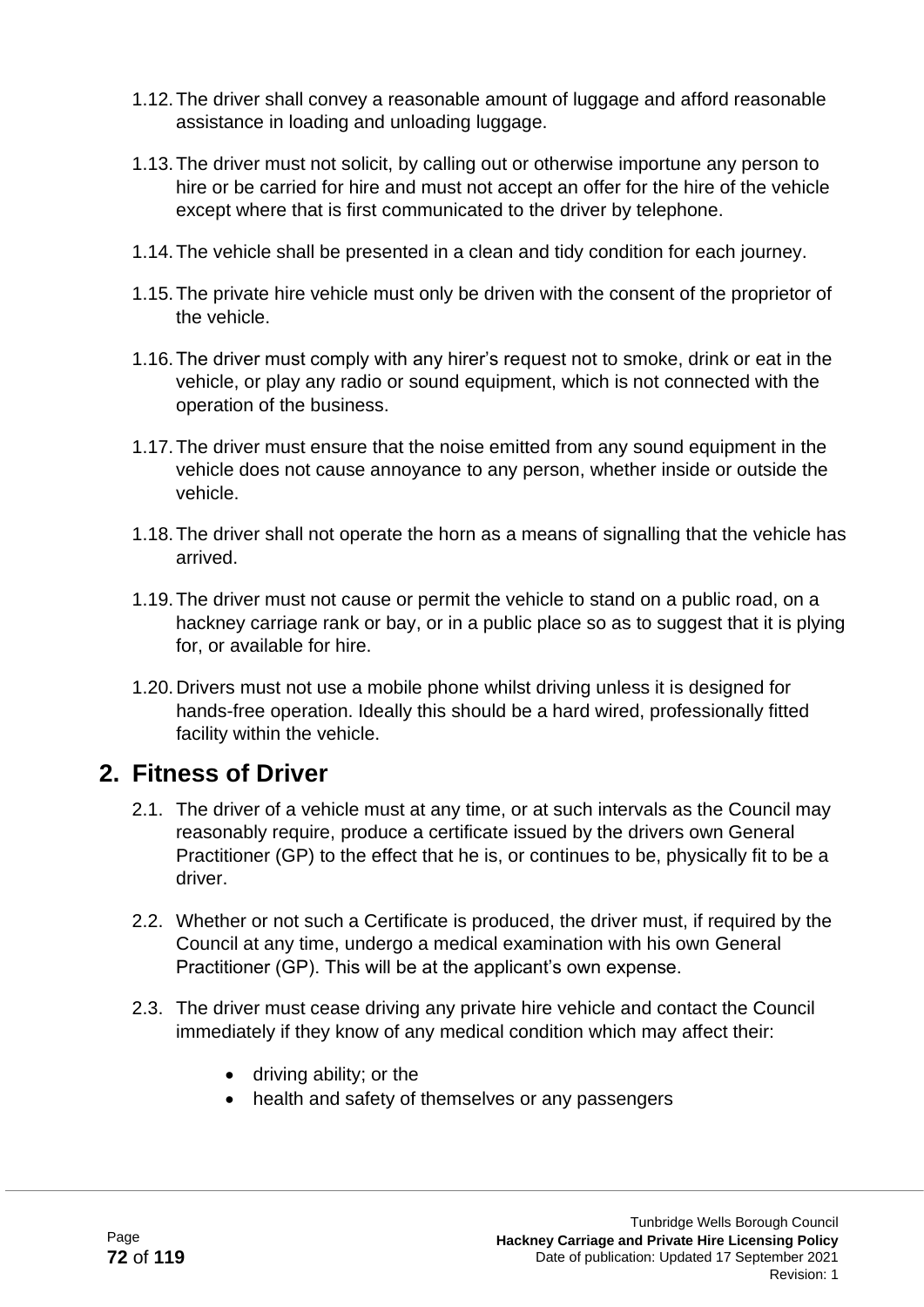### **3. Fares and Journeys**

- 3.1. The driver/operator of a private hire vehicle may make an agreement with the hirer as to the fare for a particular journey.
- 3.2. The driver shall, if requested by the hirer, provide him with a written receipt for the fare paid.
- 3.3. If the private hire vehicle is fitted with a taximeter, then the driver of a private hire must:
	- bring the meter into operation at the commencement of the journey unless, the hirer expresses at the commencement of the journey his desire to engage by time, and bring the machinery of the taximeter into action by moving the said key, flag or other device, so that the work 'HIRED' is legible on the face of the taximeter before beginning a journey, and keep the machinery of the taximeter in action until the termination of the hiring.
	- when standing, keep the key, flag or other device fitted for that purpose locked in the position in which no fare is recorded on the face of the meter.
	- cause the dial of the taximeter to be kept properly illuminated throughout any part of a hiring which is during the hours of darkness as defined for the purpose of the Road Traffic Act 1972, and also at any other time at the request of the hirer.
	- not demand form any hirer of a private hire vehicle a fare in excess of any previously agreed for that hiring between the hirer and the operator or, if the vehicle if fitted with a fare meter, the fare shown on the face of the taximeter
- 3.4. In the event of a journey commencing in, but ending outside the Borough of Tunbridge Wells, there may be charged, for the journey, such fare or rate (if any) as was agreed before the hiring was effected. If no such agreement was made then the fare to be charged should be no greater than that determined by the taximeter.

## **4. Duties of Licence Holder**

- 4.1. Any change affecting this licence must be notified to the Council. Notification should be as soon as reasonably practicable and in any event, no later than **seven** days after the change was effected.
- 4.2. The private hire driver's licence must be made available for inspection, on request, by any Authorised Officer of the Council or any Police Officer.
- 4.3. The driver must notify the Council, within **seven** days of starting or terminating employment, as to the name and address of the proprietor concerned and the date when the employment either started or ended.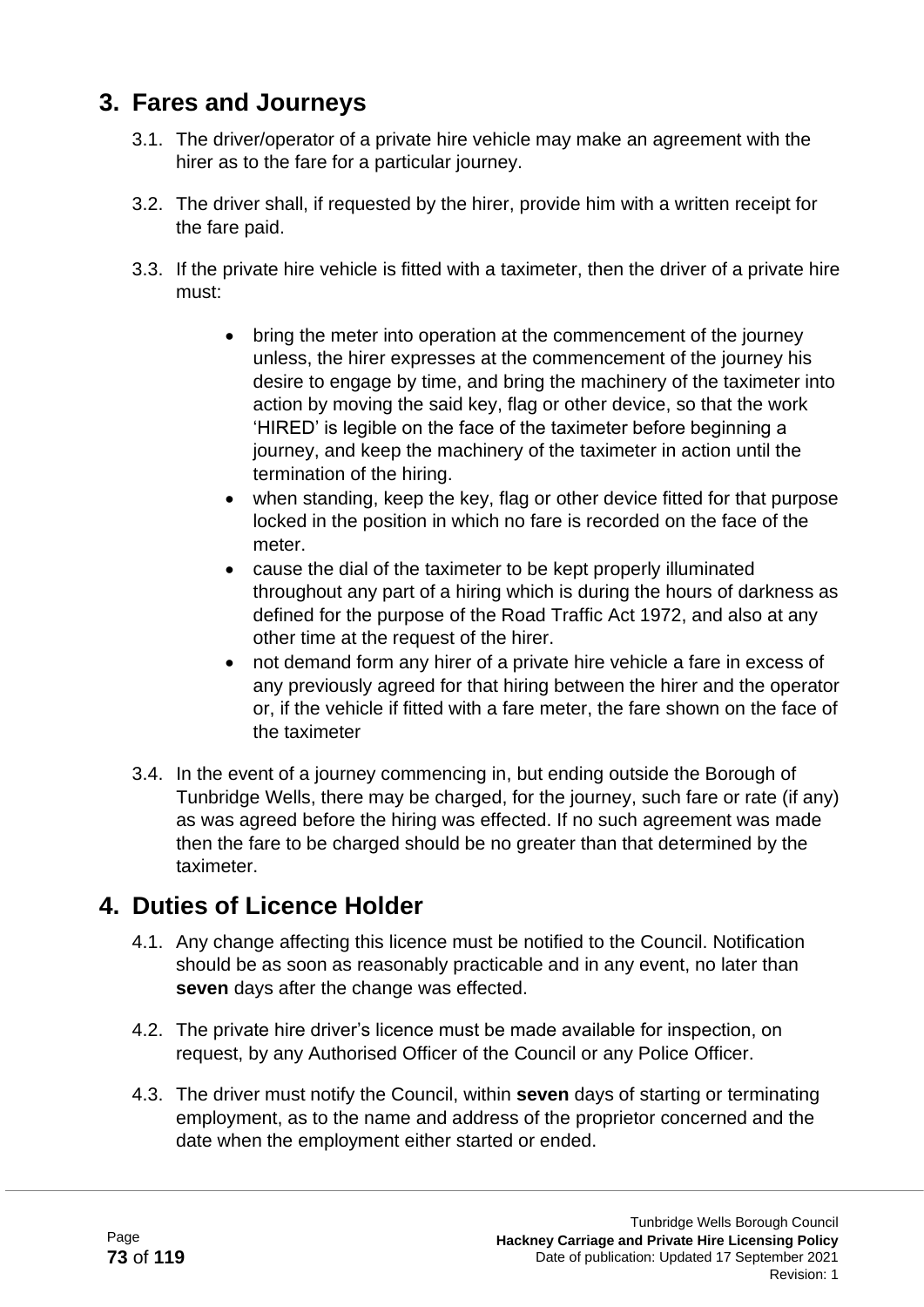- 4.4. The private hire driver's licence must be presented to the proprietor concerned at the beginning of his employment.
- 4.5. All licences, badges and plates remain the property of the Council at all times. They must be returned forthwith when employment as a licensed driver permanently ceases, the licence expires and is not renewed, or where the licence is suspended or revoked.
- 4.6. The driver must notify the Council within a period of **seven** days of:
	- any conviction for an offence; or
	- any receipt of a fixed penalty imposed on him

whilst the licence is in force.

### **5. Lost Property**

- 5.1. A driver of a licensed shall immediately after the termination of any hiring or as soon as practicable, search the vehicle for any property which may have been accidentally left therein.
- 5.2. If any property is found therein by any person or the driver, the driver shall take it, as soon as possible, and in any event within forty eight hours, if not already claimed by or behalf of its owner, to the offices of the Licensing Department and leave in the custody of a designated Licensing Officer.

### **6. Accident Reporting**

- 6.1. In accordance with Section 50(3) of the Local Government (Miscellaneous Provisions) Act 1976, any accident to a private hire vehicle causing damage materially affecting:
	- the safety, performance or appearance of the vehicle; or
	- the comfort or convenience of the passengers

must be reported to the Council as soon as reasonably practicable, and in any case within **seventy-two** hours of the occurrence thereof.

### **7. The Carriage of Animals**

- 7.1. A driver must not carry any animal in a private hire vehicle whilst it is being used as a private hire vehicle, save for exemptions detailed below in para 7.3 & 7.4 of the Policy.
- 7.2. Animals in the custody of passengers may be carried, at the driver's discretion, provided they are restrained in a safe manner.
- 7.3. A driver must carry bona fide assistance dogs when required. Bona fide assistance dogs include guide dogs for the blind or partially sighted, hearing dogs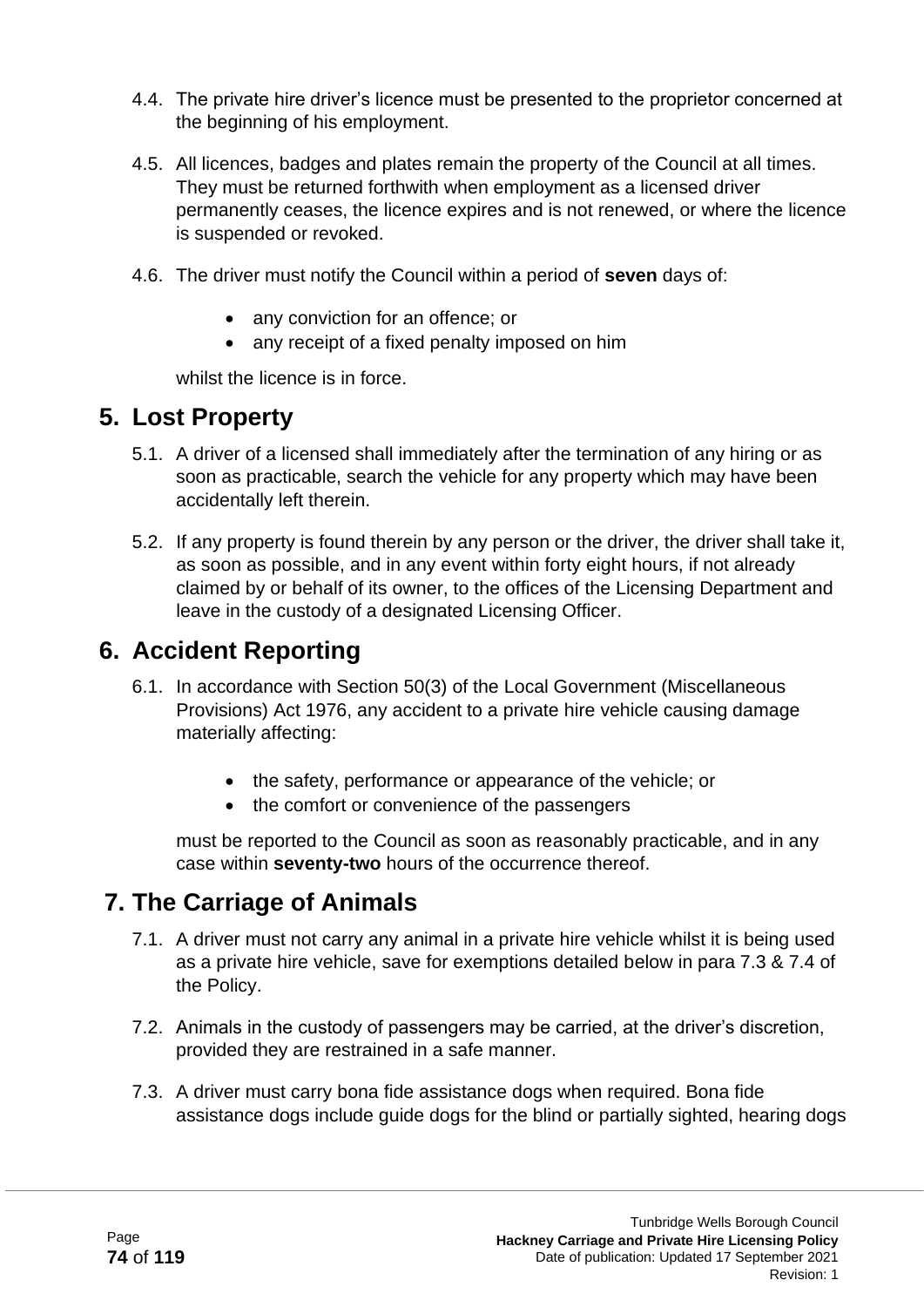for the hard of hearing, and other assistance dogs which assist disabled people with a physical impairment.

- 7.4. Any driver with a medical condition, which may be exacerbated by dogs, may apply for exemption from this condition. On production of suitable medical evidence from the driver's own registered General Practitioner (GP), a certificate of exemption will be issued to the driver and the nominated vehicle. This must be carried in the vehicle at all times the driver is working. Unless the certificate of exemption is available in the vehicle, the exemption will not apply.
- 7.5. If a driver fails to carry out the duties imposed upon them under the Equality Act 2010 without the appropriate exemptions they will be subject to appropriate enforcement action by the Council.

### **8. Written Receipts**

8.1. The driver shall if requested by the hirer of the private hire vehicle, provide the hirer with a written receipt for the fare paid.

# **9. Copy of Conditions**

9.1. The driver shall at all times when driving a private hire vehicle carry with him a copy of these conditions and the Vehicle Licence Conditions and shall make them available for inspection by the hirer or any other passenger on request

### **10. Deposit of Licence**

10.1. If the driver is permitted or employed to drive a private hire vehicle of which the proprietor or someone other than himself, he shall before commencing to drive that vehicle deposit this licence with that proprietor for retention by him until such time as the driver ceases to be permitted or employed to drive the vehicle

## **11. Change of Address**

11.1. The driver shall notify the Council in writing of any change of his address during the period of the licence within **seven** days of such change taking place.

# **12. Notification of Convictions**

12.1. The driver shall within **seven** days disclose to the Council in writing details of any conviction, including Cautions, imposed on him during the period of the licence. A driver who is required to appear before the Sub-Committee following conviction for a driving offence, may be subject to a referral to one of the Council's nominated Driving Standards Assessment centres with a requirement to pass the Assessment test again. Failure to complete and pass the test may result in the driver having their drivers licence revoked.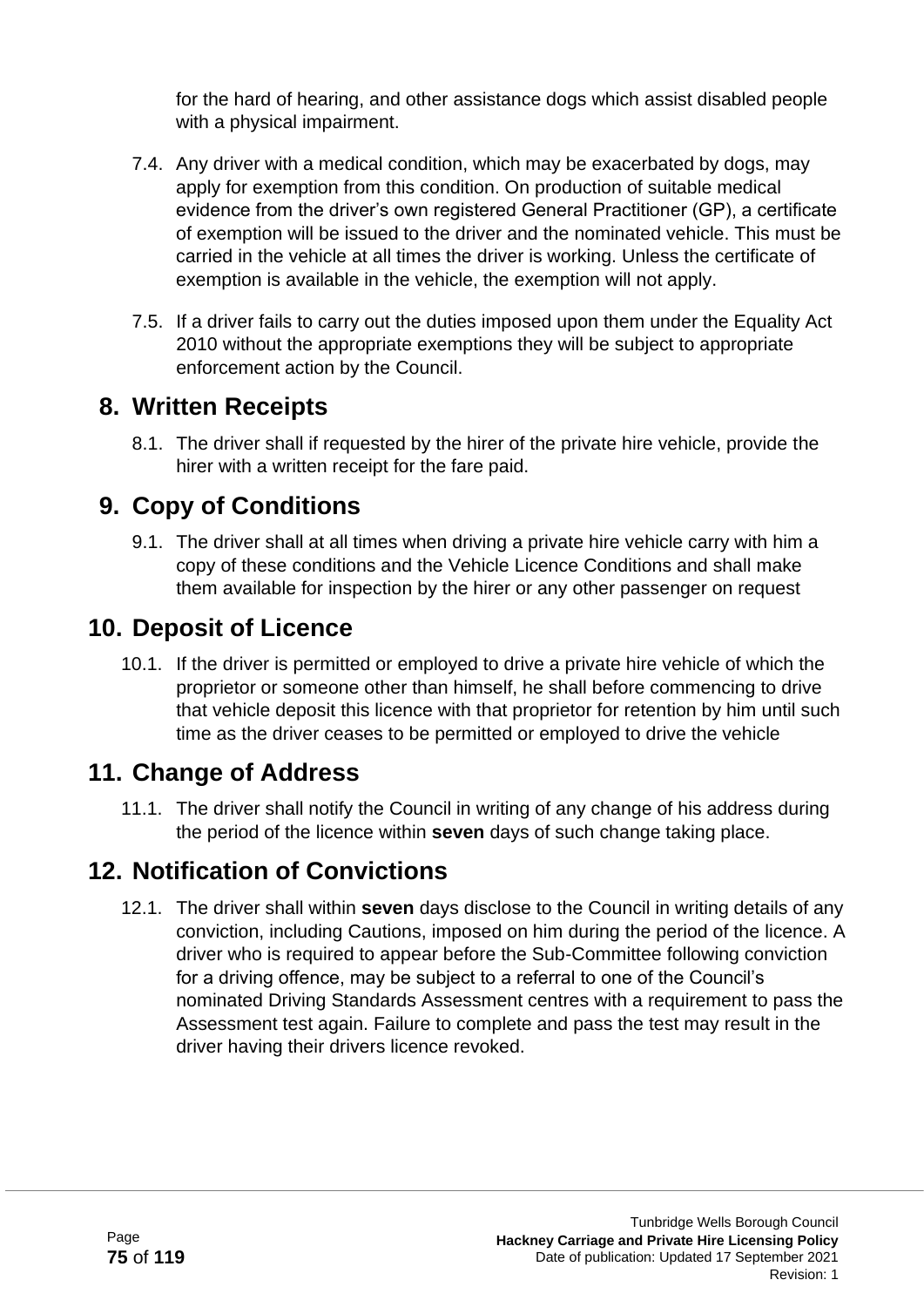# **13. Use of Television Receiving Equipment**

13.1. No person shall use television receiving apparatus in a motor vehicle under circumstances or in a position where it might cause distraction to the driver of any other vehicle on the road.

# **14. Return of Driver's Badge**

14.1. The licence holder shall upon the expiry (without immediate renewal), revocation or suspension of his licence, forthwith return to the Council the driver's badge issued to him by the Council when granting his licence

### **15. Medical Fitness**

15.1. Unless restricted to a shorter period for medical reasons, all drivers will be required to produce a Group 2 Medical Certificate at renewal every three years. Failure to comply with this condition will result in revocation of the licence.

### **16. DVLA Driving Licence Checks**

16.1. All licensed drivers will be subject to a DVLA check at every renewal. Where a licence holder refuses to provide the Authority with the 8 digit 'check code', the licence will not be renewed.

## **17. Criminal Record Checks**

17.1. All licensed drivers are required to submit an Enhanced Certificate issued by the Disclosure and Barring Service (DBS) every three years, or provide the relevant information to the licensing department to enable officers to undertake an online check.

## **18. Wheelchair Accessible Vehicles**

- 18.1. All drivers of wheelchair accessible vehicles must:
	- be fully conversant with the correct method of operation of all ramps, lifts and wheelchair restraints fitted to the vehicle.
	- before any movements of the vehicle takes place, ensure that all wheelchairs are firmly secured to the vehicle using an approved restraining system, and the brakes of the wheelchair have been applied.
	- ensure that any wheelchairs, equipment and passengers are carried in such a manner that no danger is likely to be caused to those passengers, nor to anyone else, in accordance with the regulations detailed in Section 100 of the Road Vehicles (Construction and Use) Regulations 1986
	- have successfully completed the practical element regarding the loading /securing and unloading of passengers in wheelchairs as part of their Driver Standard Assessment Test delivered by one of the Council's approved providers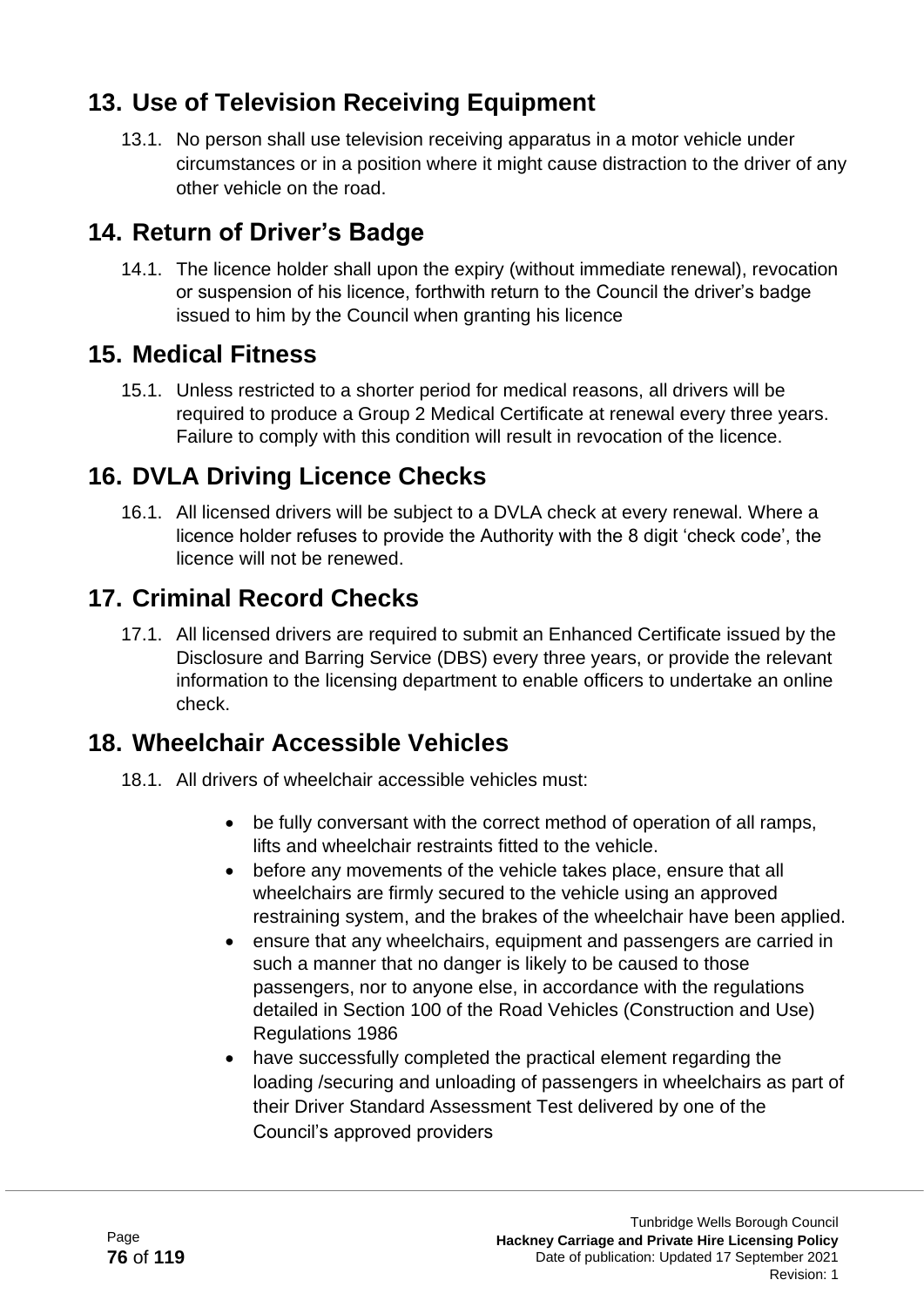# **Appendix 9: Private Hire Operator's Licence Conditions**

# **1. Standards of Service**

- 1.1. The Operator shall:
	- provide a prompt, efficient and reliable service to members of the public at all reasonable times;
	- ensure that their office staff act in a civil and courteous manner at all times;
	- ensure that when a vehicle has been hired, it arrives punctually at the appointed place, unless delayed by unforeseen circumstances;
	- ensure that premises provided for the purpose of booking or waiting are kept clean and are adequately lit, heated and ventilated;
	- ensure that the use of the premises which is used for the running of his business had no detrimental effect on the neighbourhood;
	- ensure that any waiting area provided has adequate seating facilities and that telephone facilities are in good working order;
	- fulfil his responsibilities to ensure compliance with legislation regarding the length of working hours;
	- Ensure that any telephone facilities and radio equipment provided are maintained in a sound condition and any defects are repaired promptly.

## **2. Records**

- 2.1. Records, which must be kept by private hire operators under the Local Government (Miscellaneous Provisions) Act 1976, shall be kept in a nonerasable form in a suitable log or book, the pages of which are numbered consecutively.
- 2.2. A basic DBS check is required for an Operator and all staff that will be taking bookings (unless already a licensed driver).
- 2.3. A register of staff that will take bookings or dispatch vehicles must be kept and the Operator is required to evidence, if required, to an Authorised Officer that they have had sight of a basic DBS check on all individuals listed therin.
- 2.4. Policy for ex-offenders An Operator is required to provide on application, a copy of their policy for
	- employing ex-offenders in roles of 'Booking and Dispatch Staff'.
- 2.5. Bookings

Prior to each journey, the operator shall enter the following particulars, on the same calendar day, of every booking of a private hire vehicle accepted, pursuant to Section 56(2) of the Local Government (Miscellaneous Provisions) Act 1976, namely the: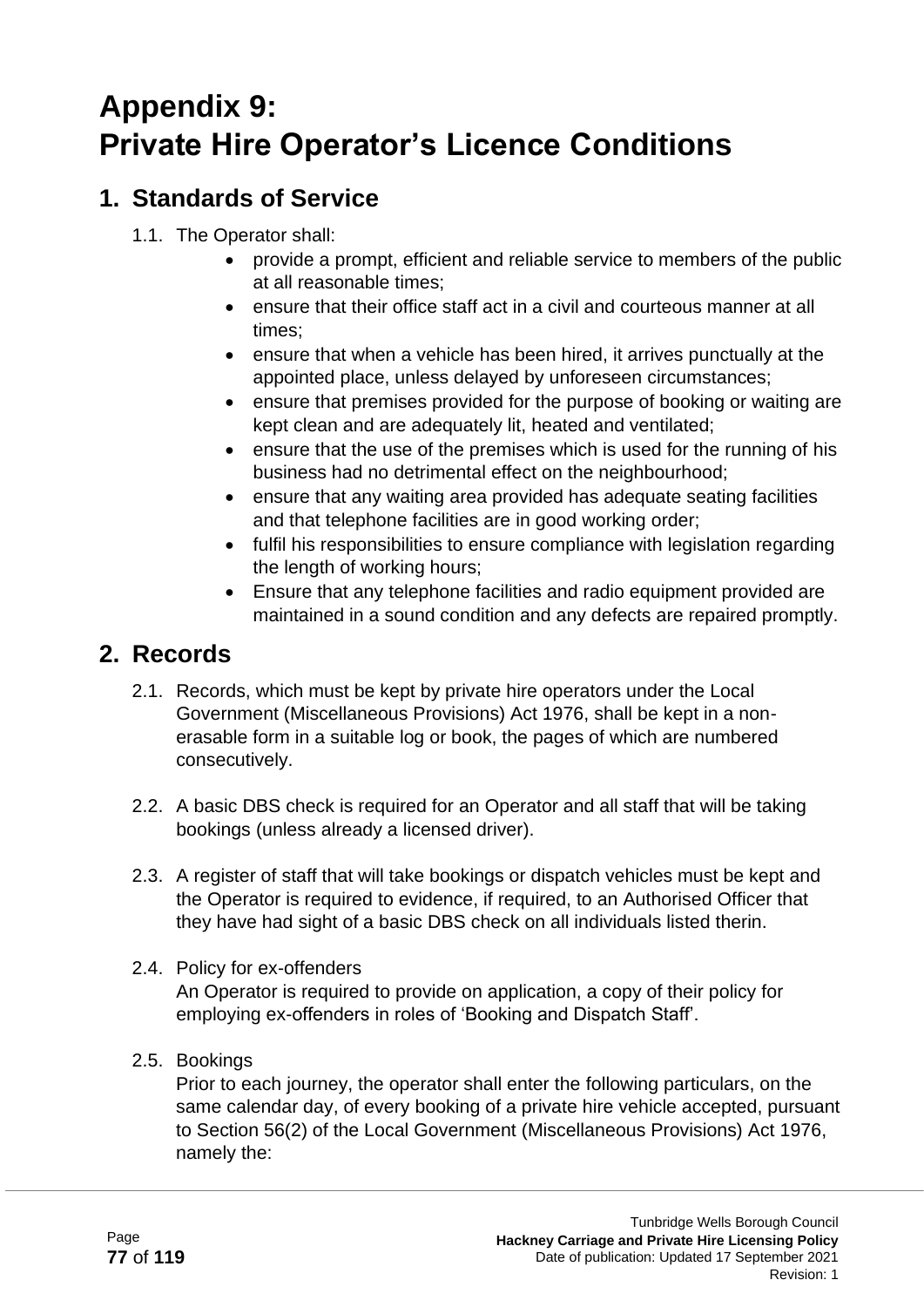- date & time of the booking;
- name and address of the passenger/hirer;
- how the booking was made (e.g. telephone, personal call etc.)
- time of pick-up;
- address of the point of pick-up;
- destination;
- the name of the driver;
- time at which a driver was allocated the booking or if sub-contracted, time and whom the booking was sub-contracted to;
- licence plate number or registration of the vehicle allocated;
- fare (if agreed between the operator and hirer at the time of booking).
- 2.6. Section 55A of the Local Government (Miscellaneous Provisions) Act 1976, inserted by the Deregulation Act 2015 permits Operators licensed by the Council to sub-contract a private hire bookings to another operator licensed by the Council or to any other licensed private hire operator holding a private hire licence granted by another local authority.
- 2.7. Operators that accept a booking remain legally responsible for that booking even if they sub-contract the booking to another Operator and should record the booking as normal and the fact that it was sub-contracted.
- 2.8. Operators are required to evidence comparable protections are applied by other companies to which they outsource booking and dispatch functions.
- 2.9. Vehicles

The operator shall keep records of the particulars of all private hire vehicles operated by him, pursuant to Section 56(3) of the Local Government (Miscellaneous Provisions) Act 1976, namely:

- type, make model, colour and engine size of vehicles;
- year when the vehicle was first licensed for private hire;
- vehicle registration numbers;
- number of seats for passengers;
- owners/proprietor of the vehicles;
- insurance details of vehicles;
- method of charging, i.e. whether or not a meter is fitted;
- private hire vehicle plate numbers;
- licence plate number and the driver of such vehicles, together with any radio call sign used
- 2.10.Drivers

The operator shall keep records of the particulars of all drivers of private hire vehicles operated by him, pursuant to Section 56(3) of the Local Government (Miscellaneous) Act 1976, namely details: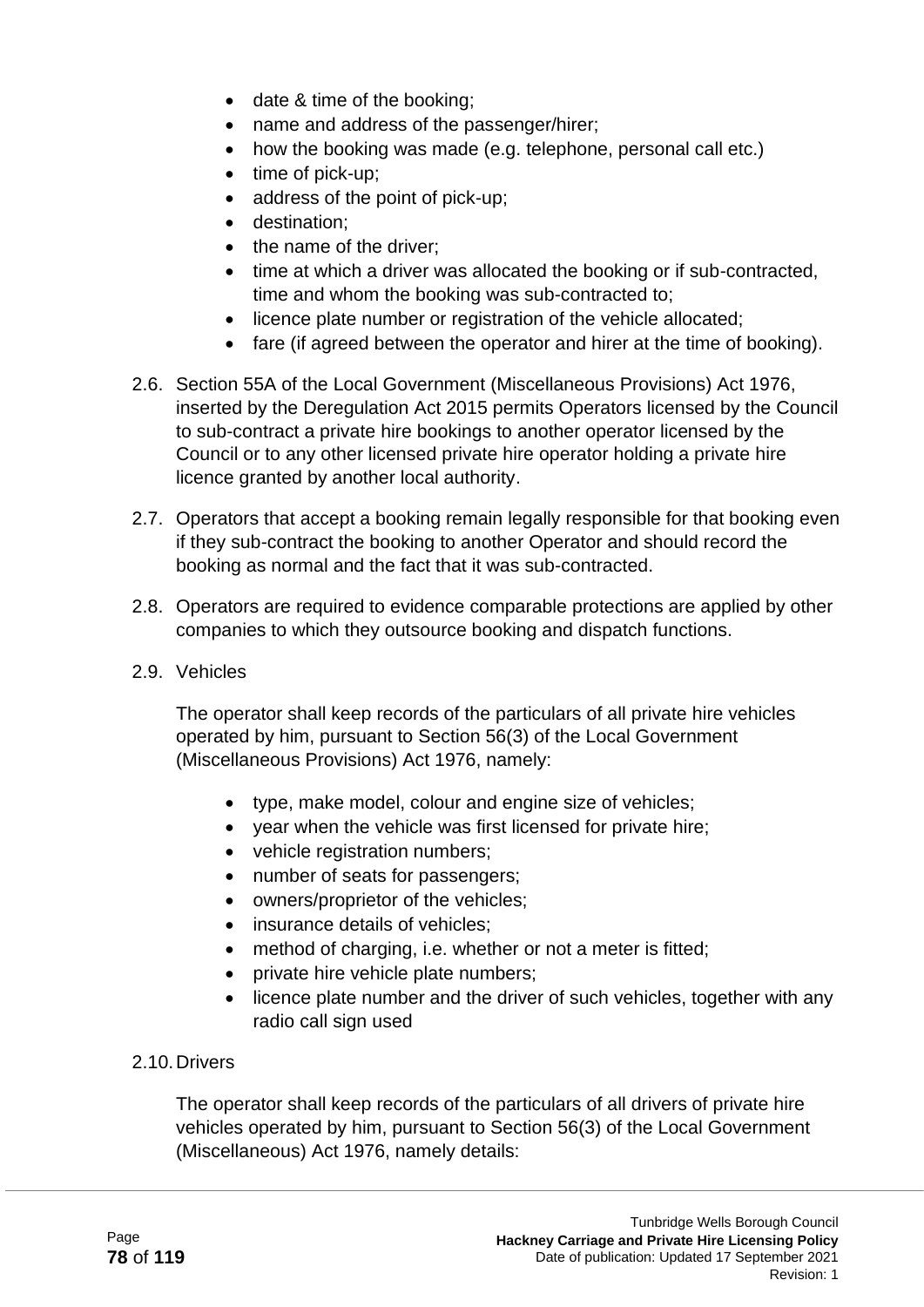- as to the drivers of the vehicles, and their call signs;
- of when any new driver begins service;
- of when any driver's service ceases;
- of any change of address of any driver in service;
- of any illness, disability or condition which may affect the driver's ability to safely carry out his duties, (if the operator becomes aware of any such condition);
- of expiry dates of driver's badges and vehicle licences.
- 2.11.The operator shall ensure that every driver engaged by him has obtained a hackney carriage/private hire drivers licence from the same licensing Authority which issued the private hire operators licence.
- 2.12.The operator has used their best endeavours to ensure that all drivers have a badge issued by the Council and that the drivers wear the badge at all time whilst available for hire.
- 2.13.All records maintained by the operator shall be kept for at least twelve months after the date of last entry and shall be promptly produced, in a format for inspection, on request, by any Authorised Officer of the Council or any Police Officer.

### **3. Complaints**

- 3.1. The operator shall notify the Council in writing of any complaints concerning a contract for hire arising from his business that he feels it is prudent to do so, for example for his own protection against frivolous or vexatious complaints. Such notification must include the action taken, or proposed, as a result of the complaint. All complaints shall be kept by the operators for a period of at least twelve months after the date of last entry and shall be promptly produced, in a format for inspection, on request, by any Authorised Officer of the Council or any Police Officer.
- 3.2. The operator must immediately i.e. **next working day**, notify the Council's licensing officer in writing of any complaints of a serious nature concerning a contract for hire or purported contract for hire relating to or arising from his business, and of the action (if any) which the operator has taken or proposes to take in respect thereof. Complaints of a serious nature include allegations of sexual or violent misconduct.

### **4. Change of Details**

4.1. The operator shall notify the Council in writing of any change affecting his licence including change of personal or business address which takes place during the period of duration of the licence. Such notice shall be given as soon as reasonably practicable and, in any case, not later than **14** days.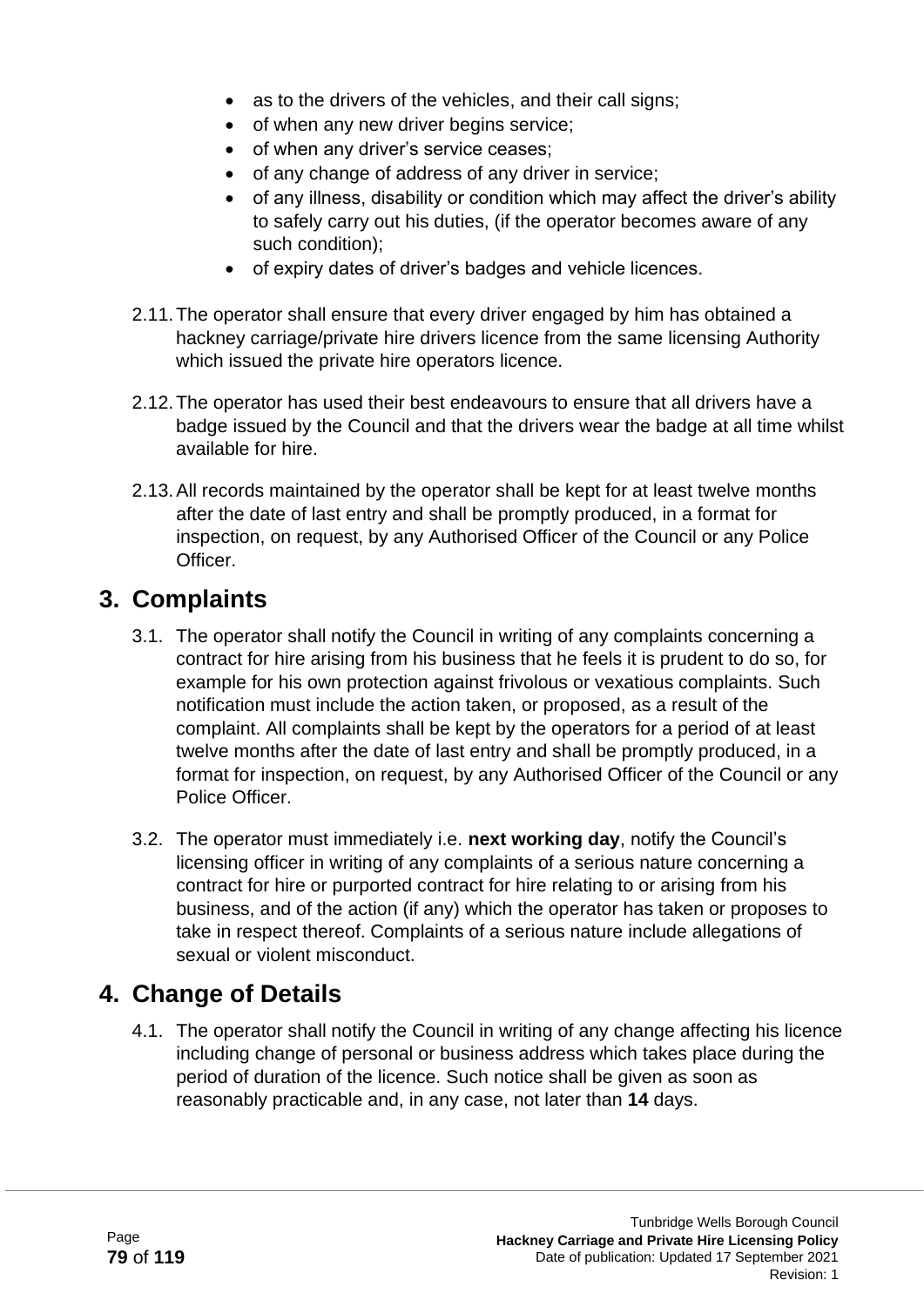# **5. Disclosure of Convictions**

- 5.1. The operator shall, within seven days of conviction, notify the Council in writing of any conviction, or fixed penalty, imposed on him during the period of duration of his operators' licence.
- 5.2. If an operator is a company or partnership, this requirement shall equally apply if any of the directors or partners receives a conviction or fixed penalty.

#### **6. Insurance**

- 6.1. The operator shall ensure that a certificate of motor insurance covers every private hire vehicle operated by him under the operator's licence, which is compliant with the Road Traffic Act 1988 as regards the carriage of passengers for hire or reward.
- 6.2. If the private hire operator has premises to which the public have access, in connection with the hiring of vehicles, he shall ensure that there is public liability insurance in force, which indemnifies him against any claim for loss, damage or personal injury by any person using those premises.

## **7. Private Hire Driver's Licences**

7.1. The operator shall ensure that every driver engaged by him has obtained a private hire driver's licence from the same Licensing Authority which issued the private hire operator's licence. The operator shall use his best endeavours to ensure that all drivers have a badge issued by the Council and that the drivers wear the badge at all times whilst available for hire.

### **8. Tinted Windows**

8.1. If a Private Hire Vehicle with tinted windows which has less that 50% of light transmission through any of them, is issued for the carriage of children or young persons without adult supervision, then it is the responsibility of the Operator to ensure that, when the booking for the vehicle is taken, the person accepting the booking has sought the knowledge and consent whether verbal or written and is recorded in the Operators Bookings see Appendix 9, as required by these licence conditions.

### **9. Display of Terms and Conditions**

9.1. The operator shall, at all times, keep a copy of these conditions at any premises used by him for private hire business and shall make the same available for inspection by fare-paying passengers.

### **10. Inspection of Licence**

10.1. The private hire operator's licence shall be available for inspection on request by any Authorised Officer or any Police Officer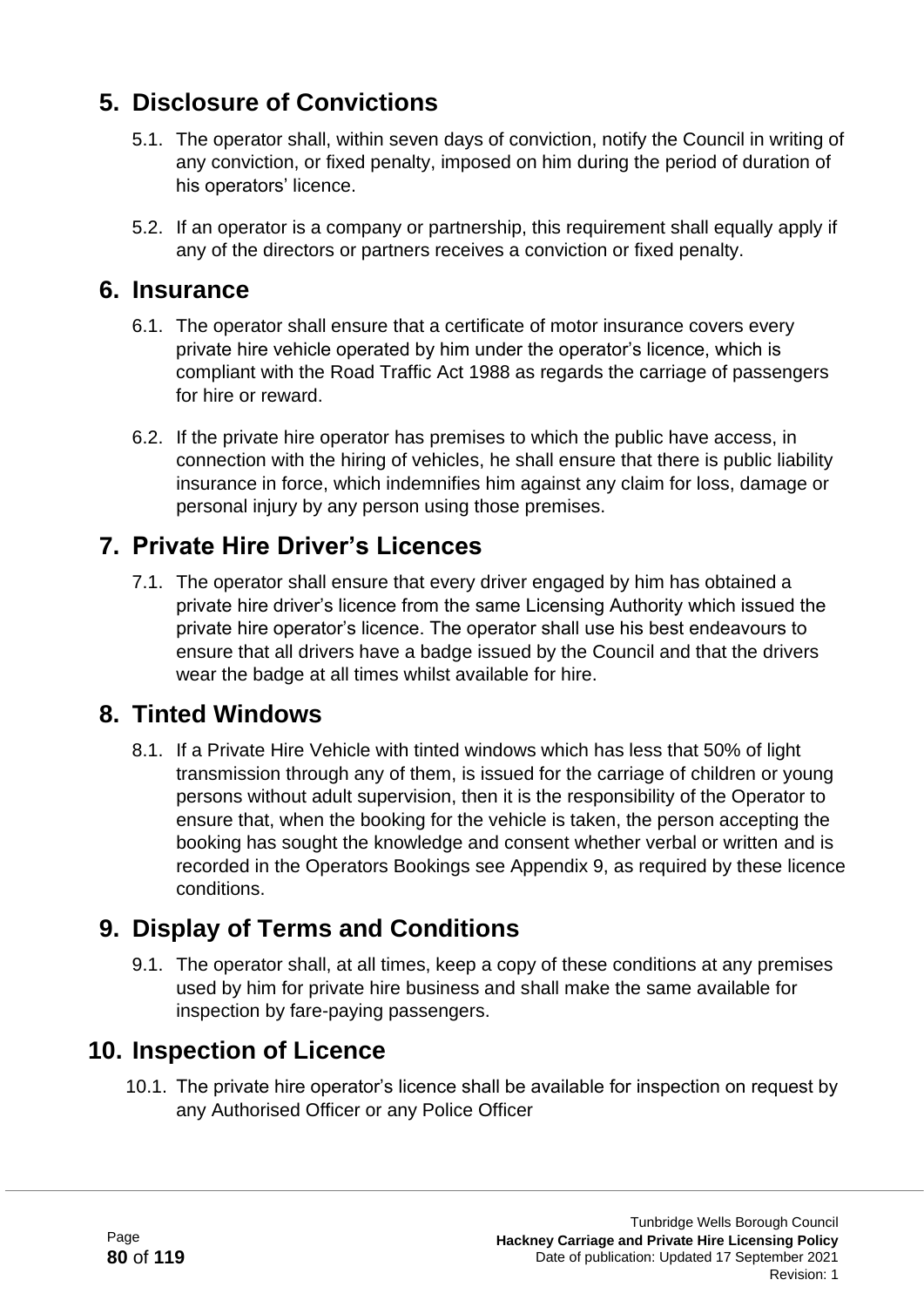# **11. Advertisement of Business**

11.1. The operator must not use in any advertisement of his business the words "Hackney carriage" "Taxi" or "Cab" if licensed Hackney Carriages cannot be supplied.

### **12. Surrender of Licence**

12.1. If at any time during the period of the licence the operator for any reason does not wish to retain the licence (which is not transferable) or if at any time during the period of the licence it is suspended or revoked, he must immediately surrender and return the licence to the Council.

### **13. Notifications of Accidents**

**13.1.** If any vehicle (licensed by the Council) which is used by the Operator is involved in an accident, the Operator must notify the Council within **72 hours**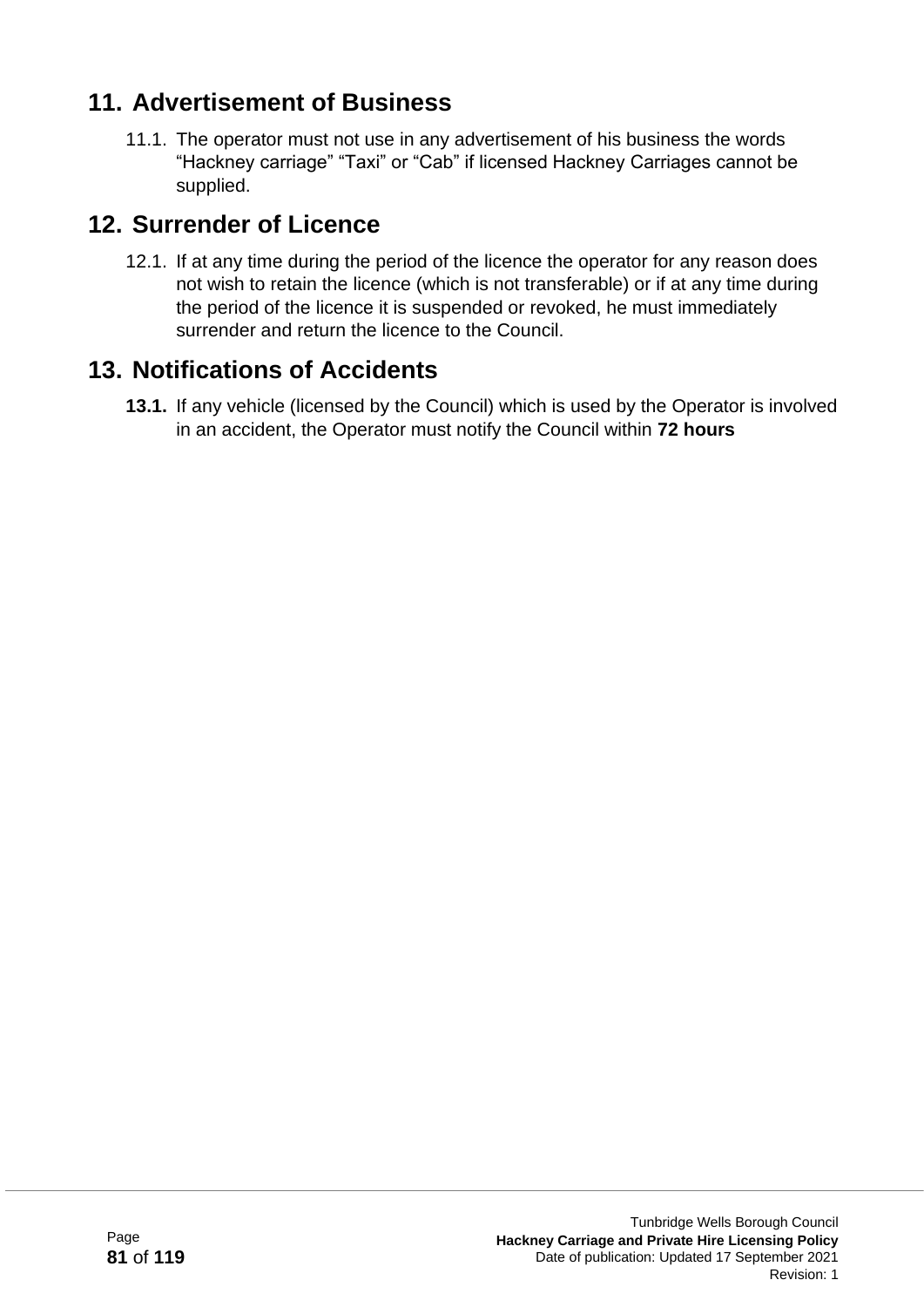# **Appendix 10: Penalty Points System**

The Penalty Points Scheme will operate as follows:

- 1. Before penalty points are issued, there must be sufficient evidence to prove, on the balance of probabilities, the offence or breach of licensing requirements. The issuing of penalty points is not a formal sanction in its own right; it is merely an open and transparent method of how a Private Hire Driver, Private Hire Operator or Hackney Carriage Driver, "Licence Holder" will be assessed in terms of the 'fit and proper' person test. The points system is predominately an internal management tool for ensuring that licence holders who repeatedly contravene regulation and/or this Policy are assessed. The licence holder's penalty offences will be re-considered in the light of any mitigating circumstances the licence holder wishes to be considered.
- 2. A maximum of twelve penalty points will be issued on any one occasion. This means that if on any occasion when it is proposed to impose penalty points, a licence holder has committed more that one offence or breach of licence conditions, no more than twelve points will be imposed.
- 3. Points issued to a licence holder will be confirmed in writing within ten working days from the discovery of the contravention or the conclusion of an investigation into a complaint.
- 4. When issued, the penalty points will remain "live" for a period of two years from the date they are imposed so that only points accumulated in a rolling twenty four month period will be taken into account.
- 5. If a licence holder accumulates twelve or more points within a period of two years from the date they are imposed, he will be required to attend a Committee meeting where the appropriate action to be taken in accordance with this Policy will be decided.
- 6. Where a licence holder is brought before the Sub-Committee, the options available to it will include suspension or revocation of the drivers licence, where appropriate. If the Committee does not feel that the matter warrants suspension or revocation of the licence, other options include extending the period for which the points are to remain "live" or the issue of a written warning to the driver as to his future conduct.
- 7. The length of the period of suspension of a licence will be dependant on the nature of the breaches of the legislation or the requirements of this Policy and the compliance history of the licence holder.
- 8. More than one accumulation of penalty points in excess of the twelve point threshold in any three year period will normally result in the Sub-Committee revoking a licence where they believe the person not to be a 'fit and proper' person.
- 9. Once the matter has been dealt with: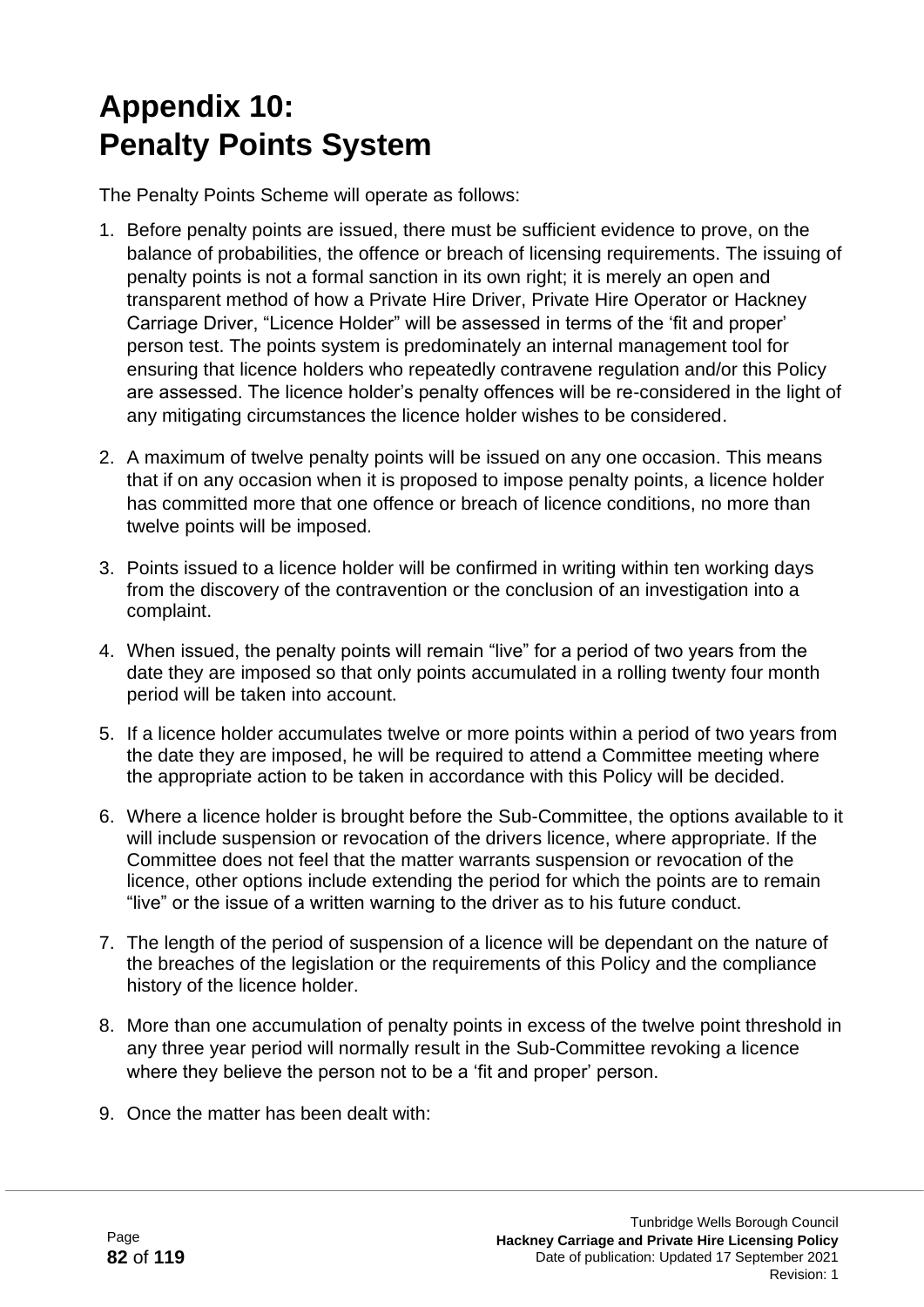- points will be removed if a suspension or revocation is imposed;
- If a written warning is given the points will remain live for the normal two year period;
- If the live period is extended the points will remain live for the time determined by the Sub-Committee.
- 10.If, a licence holder receives a Penalty Points Notice, which he feels was not warranted, he may appeal. For example, he may feel that he had a reasonable excuse why the infringement took place, or he may disagree that it took place at all or he may not be the person involved. In such a case, the Senior Licensing Officer should be informed in writing within 21 days of the date of receipt of the points, stating why he considers the points are not appropriate. The matter will then be put to the Licensing Sub-Committee for decision. The Sub-Committee are at liberty to impose more penalty points than stipulated in the Policy as they see fit.
- 11.A licence holder has the right to be represented at any meeting either legally or otherwise, and to state any mitigating circumstances he deems necessary.
- 12.Even though penalty points have been issued by an Authorised Officer of the Council, if it is subsequently found that the licence holder had previously been issued with penalty points, or had been formally cautioned, for similar offences, the Council reserve the right to cancel the penalty points and deal with the matter in accordance with the Tunbridge Wells Borough Council Enforcement and Prosecution Policy.
- 13.Licensees retain the normal rights of appeal to the Courts when a licence is revoked.
- 14.Following a revocation (due to the accumulation of penalty points), a new licence application will not usually be entertained by the Council for a minimum period of six months.
- 15.The penalty points system will operate without prejudice to the Council's ability to take other action under appropriate legislation or as provided for by this Policy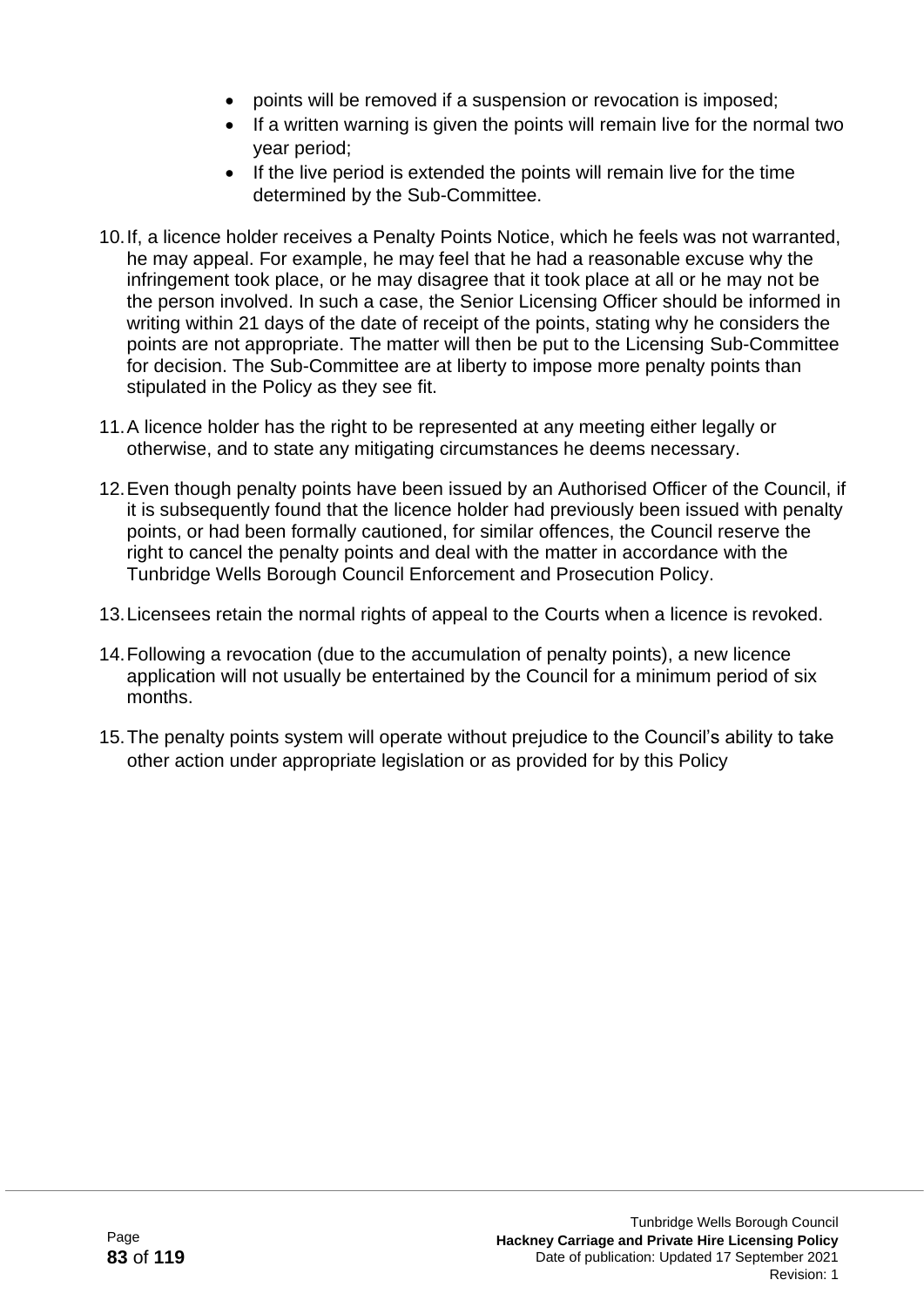# **Penalty Points Relating to Offences in respect of Legislation**

# **Town Police Clauses Act 1847**

| <b>Section</b> | <b>Offence</b>                                                                    | <b>Points</b>  |
|----------------|-----------------------------------------------------------------------------------|----------------|
| 40             | Giving false information on a hackney carriage licence application                | 12             |
| 44             | Failure to notify change of address of a hackney carriage licence                 |                |
| 45             | Plying for hire without a hackney carriage licence                                |                |
| 47             | Driving a hackney carriage without a hackney carriage driver's<br>licence         | 12             |
| 47             | Lending or parting with a hackney carriage driver's licence                       | $\overline{4}$ |
| 47             | Proprietor employing an unlicensed hackney carriage driver                        | 12             |
| 48             | Failure of a proprietor to hold a hackney carriage driver's licence               | 6              |
| 52             | Failure to display a hackney carriage plate                                       | $\overline{4}$ |
| 53             | Refusal to take a fare without a reasonable excuse                                | 8              |
| 54             | Charging more than the agreed fare                                                | 12             |
| 55             | Obtaining more than the legal fare (including failure to refund)                  | 12             |
| 56             | Travelling less than the lawful distance for an agreed fare                       | 12             |
| 57             | Failure to wait after a deposit to wait has been paid                             | 12             |
| 58             | Charging more than the legal fare                                                 | 12             |
| 59             | Carrying persons other than the hirer without the hirer's consent                 | 8              |
| 60             | Driving a hackney carriage without the proprietor's consent                       | 6              |
| 60             | Allowing a person to drive a hackney carriage without the<br>proprietor's consent | $\overline{4}$ |
| 62             | Driver leaving a hackney carriage unattended                                      | 2              |
| 64             | Hackney carriage driver obstructing other hackney carriages                       | 3              |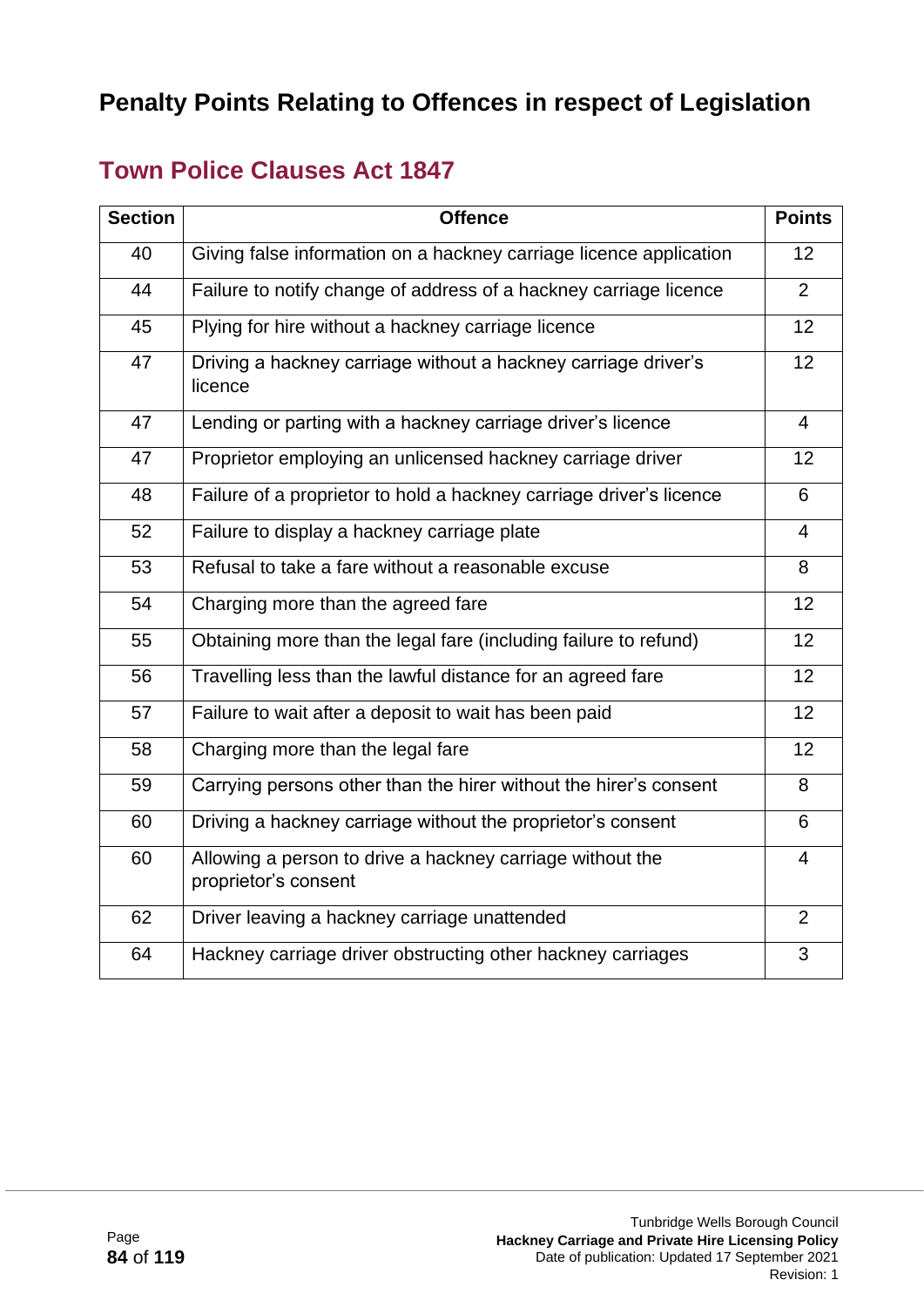# **Local Government (Miscellaneous Provisions) Act 1976**

| <b>Section</b> | <b>Offence</b>                                                                                                                                                                                                                                          | <b>Points</b>  |
|----------------|---------------------------------------------------------------------------------------------------------------------------------------------------------------------------------------------------------------------------------------------------------|----------------|
| 46(1)(a)       | Using an unlicensed private hire vehicle                                                                                                                                                                                                                | 12             |
| 46(1)(b)       | Driving a private hire vehicle without a private hire drivers' licence                                                                                                                                                                                  | 12             |
| 46(1)(c)       | Proprietor of a private hire vehicle using an unlicensed driver                                                                                                                                                                                         |                |
| 46(1)(d)       | Operating a private hire vehicle without a private hire operator's<br>licence                                                                                                                                                                           |                |
| 46(1)(e)       | Operating a vehicle as a private hire vehicle when the vehicle is<br>not licensed as a private hire vehicle.                                                                                                                                            | 12             |
| 46(1)(e)       | Operating a private hire vehicle when the driver is not licensed as<br>a private hire operator.                                                                                                                                                         | 12             |
| 48(6)          | Failure to display a private hire vehicle plate                                                                                                                                                                                                         | 4              |
| 49             | Failure to notify the transfer of a vehicle                                                                                                                                                                                                             | 3              |
| 50(1)          | Failure to present a hackney carriage or private hire vehicle for<br>inspection upon request                                                                                                                                                            | 8              |
| 50(2)          | Failure to inform the Council where a hackney carriage or private<br>hire vehicle is stored, if requested                                                                                                                                               | 3              |
| 50(3)          | Failure to report an accident to the Council within seventy two<br>hours                                                                                                                                                                                | 6              |
| 50(4)          | Failure to produce the vehicle licence and insurance on request                                                                                                                                                                                         | 4              |
| 53(3)          | Failure to produce a driver's licence upon request                                                                                                                                                                                                      | $\overline{4}$ |
| 54(2)          | Failure to wear a private hire driver's badge                                                                                                                                                                                                           | 4              |
| 56(2)          | Failure of a private hire operator to keep proper records of all<br>bookings, or failure to produce them on request of an Authorised<br>Officer of the Council or a Police Officer (also breach of conditions<br>attached to licence – see below)       | 6              |
| 56(3)          | Failure of a private hire operator to keep records of all private hire<br>vehicles, or failure to produce them on request of an Authorised<br>Officer of the Council or a Police Officer (also breach of conditions<br>attached to licence – see below) | 6              |
| 56(4)          | Failure of a private hire operator to produce his licence on request                                                                                                                                                                                    | $\overline{4}$ |
| 57             | Making a false statement or withholding information to obtain a<br>hackney carriage or private hire driver's licence                                                                                                                                    | 12             |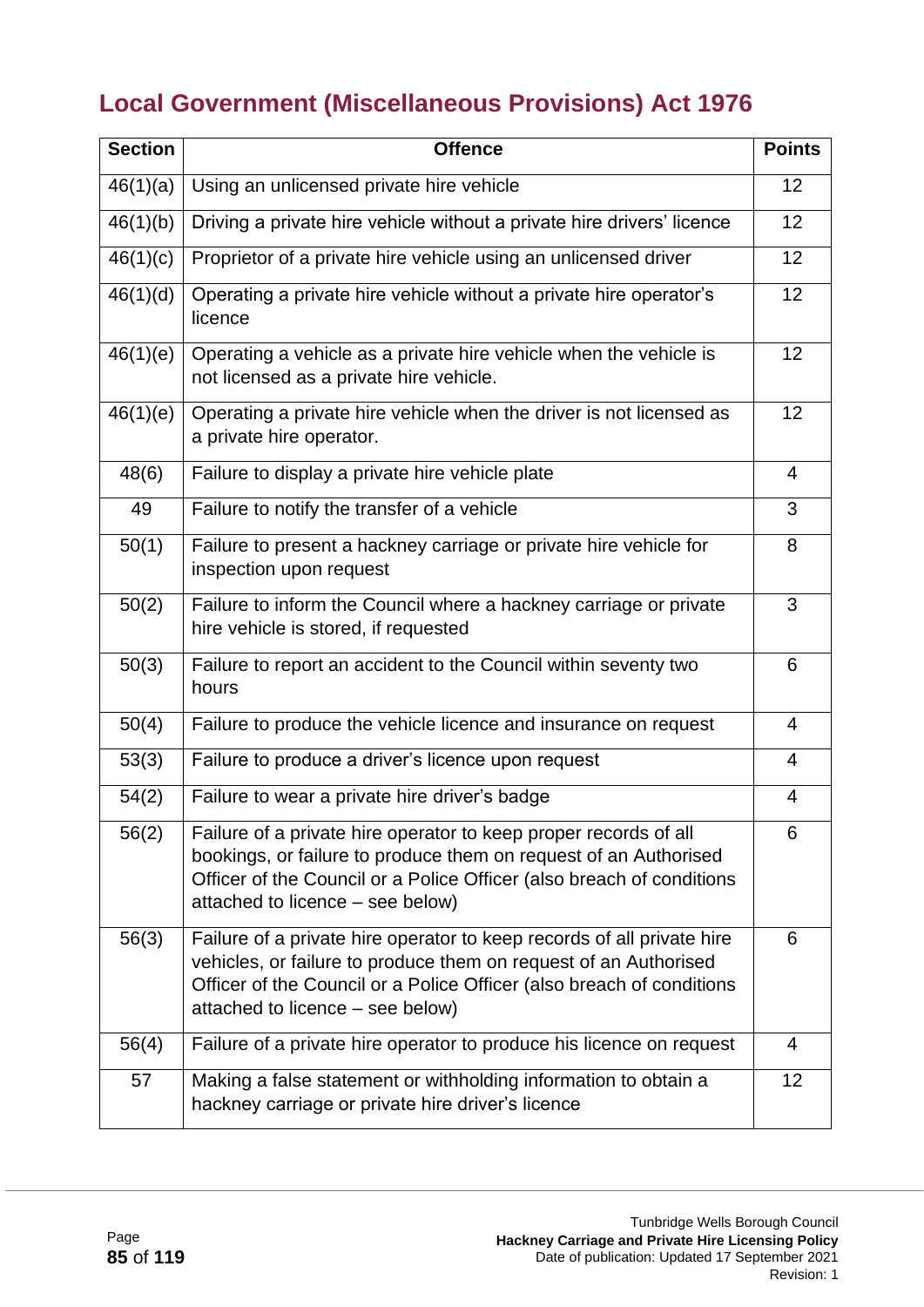| 58(2)    | Failure to return a plate after notice has been given following<br>expiry, revocation, or suspension of a hackney carriage or private<br>hire vehicle licence | 6  |
|----------|---------------------------------------------------------------------------------------------------------------------------------------------------------------|----|
| 61(2)    | Failure to surrender a driver's licence after suspension, revocation,<br>or refusal to renew                                                                  | 6  |
| 64       | Permitting any vehicle other than a hackney carriage to wait on a<br>hackney carriage rank                                                                    | 6  |
| 66       | Charging more than the meter fare for a journey ending outside the<br>District, without prior agreement                                                       | 12 |
| 67       | Charging more than the meter fare when hackney carriage is used<br>as a private hire vehicle                                                                  | 12 |
| 69       | Unnecessarily prolonging a journey                                                                                                                            | 12 |
| 71       | Interfering with a taximeter with intent to mislead                                                                                                           | 12 |
| 73(1)(a) | Obstruction of an Authorised Officer of the Council or a Police<br>Officer                                                                                    | 12 |
| 73(1)(b) | Failure to comply with a requirement of an Authorised Officer or<br><b>Police Officer</b>                                                                     | 12 |
| 73(1)(c) | Failure to give information or assistance to an Authorised Officer or<br><b>Police Officer</b>                                                                | 12 |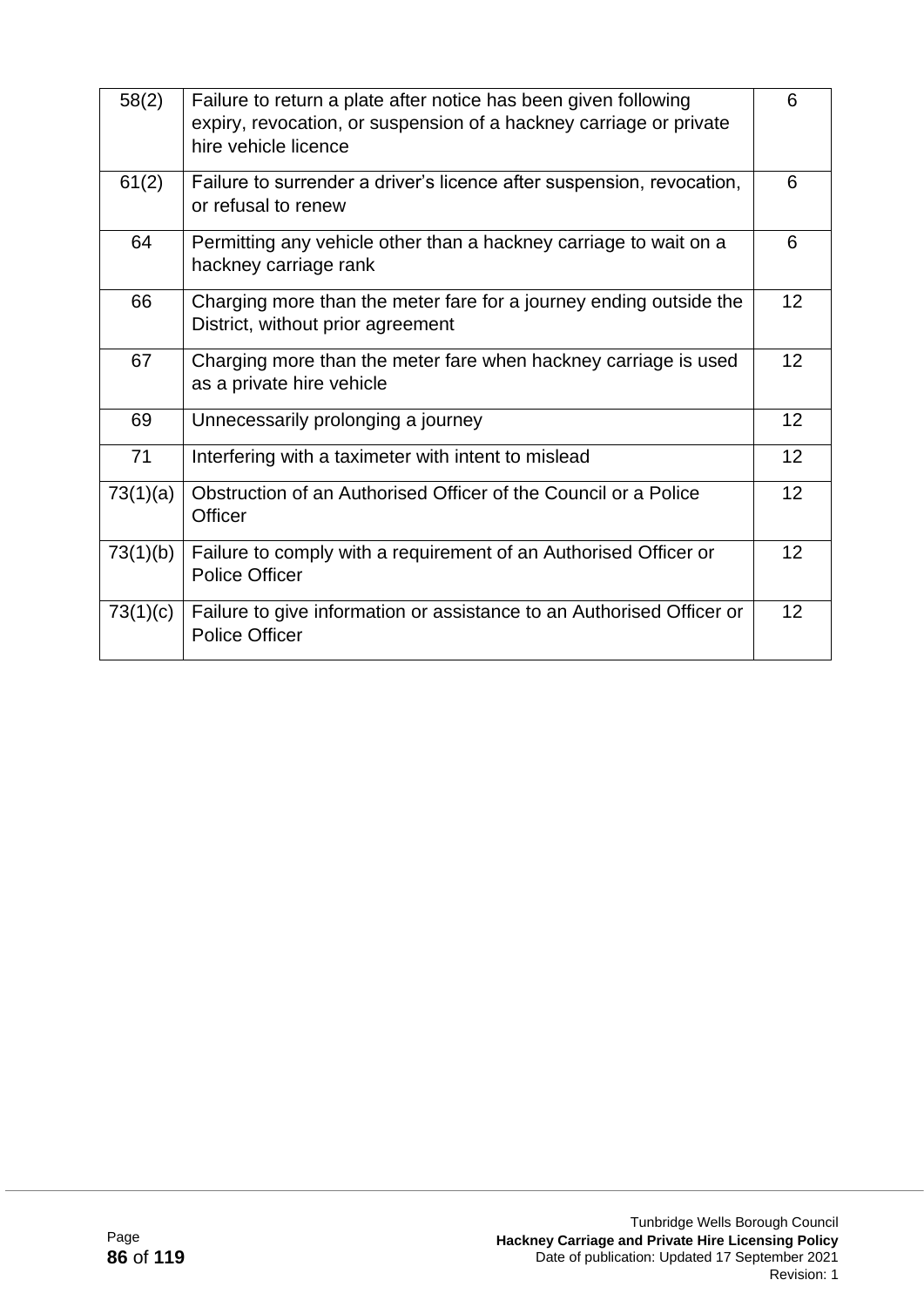# **Transport Act 1980**

| <b>Section</b> | <b>Offence</b>                                                                                                                                                                                                                             | <b>Points</b> |
|----------------|--------------------------------------------------------------------------------------------------------------------------------------------------------------------------------------------------------------------------------------------|---------------|
| 64(2)(a)       | Driving a vehicle with a sign above its roof which consists of or<br>includes the word "taxi" or "cab" or 'hire', or any word similar<br>meaning or appearance to any of those words whether alone or<br>part of another word              | 10            |
| 64(2)(b)       | Causes or permits a vehicle to have a sign above its roof which<br>consists of or includes the word "taxi" or "cab" or 'hire', or any<br>word similar meaning or appearance to any of those words<br>whether alone or part of another word | 10            |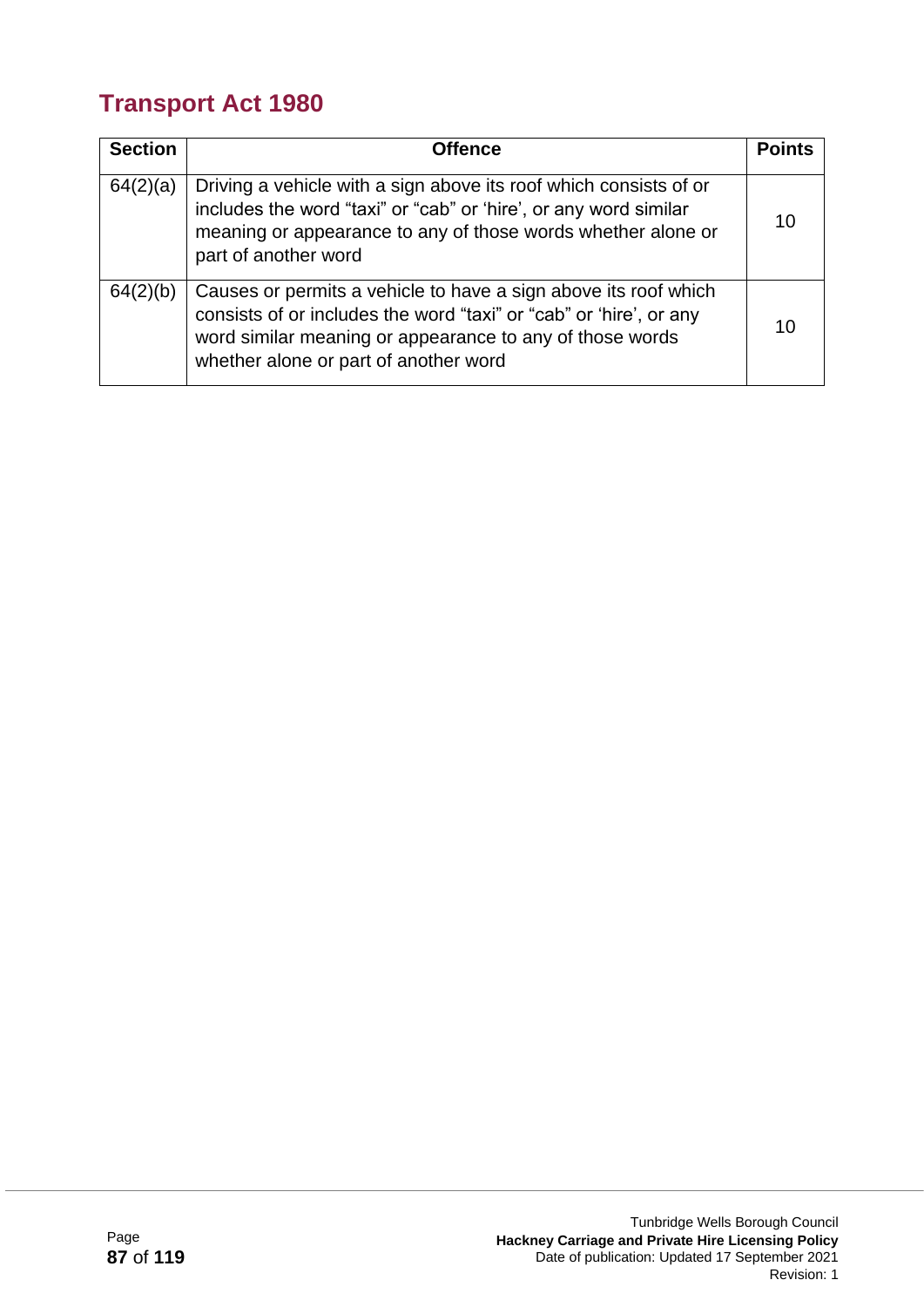# **Equality Act 2010**

| <b>Section</b> | <b>Offence</b>                                                                                                                                                                                                                                                                                                                                                                                                               | <b>Points</b> |
|----------------|------------------------------------------------------------------------------------------------------------------------------------------------------------------------------------------------------------------------------------------------------------------------------------------------------------------------------------------------------------------------------------------------------------------------------|---------------|
| 165            | <b>Passengers in Wheelchairs</b>                                                                                                                                                                                                                                                                                                                                                                                             |               |
|                | A driver of a designated taxi or designated private hire vehicle<br>commits an offence by failing to comply with a duty imposed on<br>the driver by this section.                                                                                                                                                                                                                                                            |               |
| 168            | Assistance dogs in taxis - the driver must                                                                                                                                                                                                                                                                                                                                                                                   | 12            |
|                | a) Carry the disabled person's dog and allow it to remain with<br>that person;<br>b) Not charge an additional cost for the carrying of an<br>assistance dog in a hackney carriage.                                                                                                                                                                                                                                           |               |
| 169            | <b>Assistance dogs in taxis - Exemption Certificates</b>                                                                                                                                                                                                                                                                                                                                                                     | 12            |
|                | The driver of a designated Taxi commits an offence by failing to<br>comply with a duty imposed on the driver by this section. Unless<br>he/she has the benefit of a medical exemption issued by this<br>authority.                                                                                                                                                                                                           |               |
| 170            | <b>Assistance dogs in Private Hire Vehicles</b>                                                                                                                                                                                                                                                                                                                                                                              | 12            |
|                | (1) The operator of a private hire vehicle commits an offence<br>by failing or refusing to accept a booking for the vehicle.<br>(2) The operator commits an offence by making an additional<br>charge for carrying an assistance dog which is<br>accompanying a disabled person.<br>(3) The driver of a private hire vehicle commits an offence by<br>failing or refusing to carry out a booking accepted by the<br>operator |               |
| 171            | <b>Assistance dogs in Private Hire Vehicles: Exemption</b><br>certificates                                                                                                                                                                                                                                                                                                                                                   | 12            |
|                | The driver of a designated Private Hire Vehicle commits an<br>offence by failing to comply with a duty imposed on the driver by<br>this section. Unless he/she has the benefit of a medical<br>exemption issued by this authority.                                                                                                                                                                                           |               |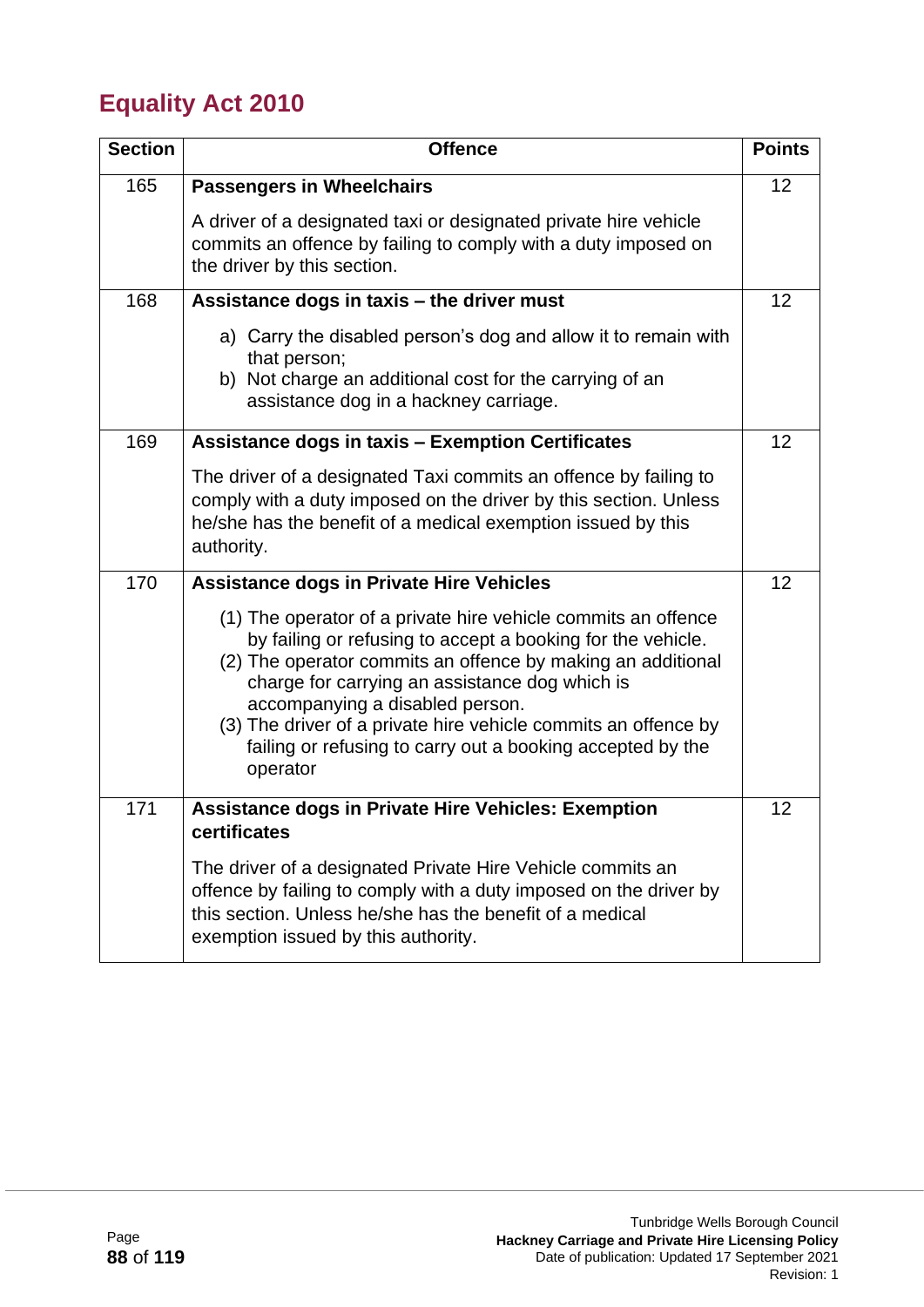# **Hackney Carriage and Private Hire Licensing Policy**

| <b>Section</b>        | <b>Breach of Policy requirement</b>                                                                                                       |                |  |  |
|-----------------------|-------------------------------------------------------------------------------------------------------------------------------------------|----------------|--|--|
| or<br><b>Appendix</b> |                                                                                                                                           |                |  |  |
|                       | Failure to adhere to the Dress Code for Licensed Drivers                                                                                  | 2              |  |  |
|                       | Failure to wear a driver's badge                                                                                                          | 4              |  |  |
|                       | Failure to adhere to the Code of Good conduct for Licensed<br>Drivers.                                                                    | 4              |  |  |
|                       | Failure to ensure the safety of passengers                                                                                                | 4              |  |  |
|                       | Fighting and/or aggressive behaviour towards the public or other<br>licensed drivers                                                      | 12             |  |  |
|                       | Concealing or defacing a vehicle licence plate                                                                                            | 4              |  |  |
|                       | Failure to attend on time for a pre-arranged booking without<br>reasonable cause                                                          | 3              |  |  |
|                       | Conveying a greater number of passengers than permitted                                                                                   | 6              |  |  |
|                       | Failure to give reasonable assistance with passenger's luggage                                                                            | 3              |  |  |
|                       | Private hire vehicle soliciting for hire or accepting a fare that is not<br>pre-booked                                                    | 12             |  |  |
|                       | Operating a vehicle that is not clean and tidy                                                                                            | $\overline{2}$ |  |  |
|                       | Driving without consent of the proprietor                                                                                                 | 5              |  |  |
|                       | Drinking or eating in the vehicle whilst carrying passengers                                                                              | 3              |  |  |
|                       | Smoking in a licensed vehicle at any time                                                                                                 | 4              |  |  |
|                       | Cause excessive noise from any radio or sound-reproducing<br>equipment                                                                    | 2              |  |  |
|                       | Operating the horn as a means of signalling that a vehicle has<br>arrived                                                                 | 3              |  |  |
|                       | Allowing a private hire vehicle to stand in such a position as to<br>suggest that it is plying for hire or using a hackney carriage stand | 6              |  |  |
|                       | Using a non-hands-free mobile telephone whilst driving                                                                                    | 4              |  |  |
|                       | Failure to advise of a relevant medical condition                                                                                         | 8              |  |  |
|                       | Failure to provide a receipt for a fare when requested                                                                                    | $\overline{2}$ |  |  |
|                       | Failure to switch off engine when stationary                                                                                              | 3              |  |  |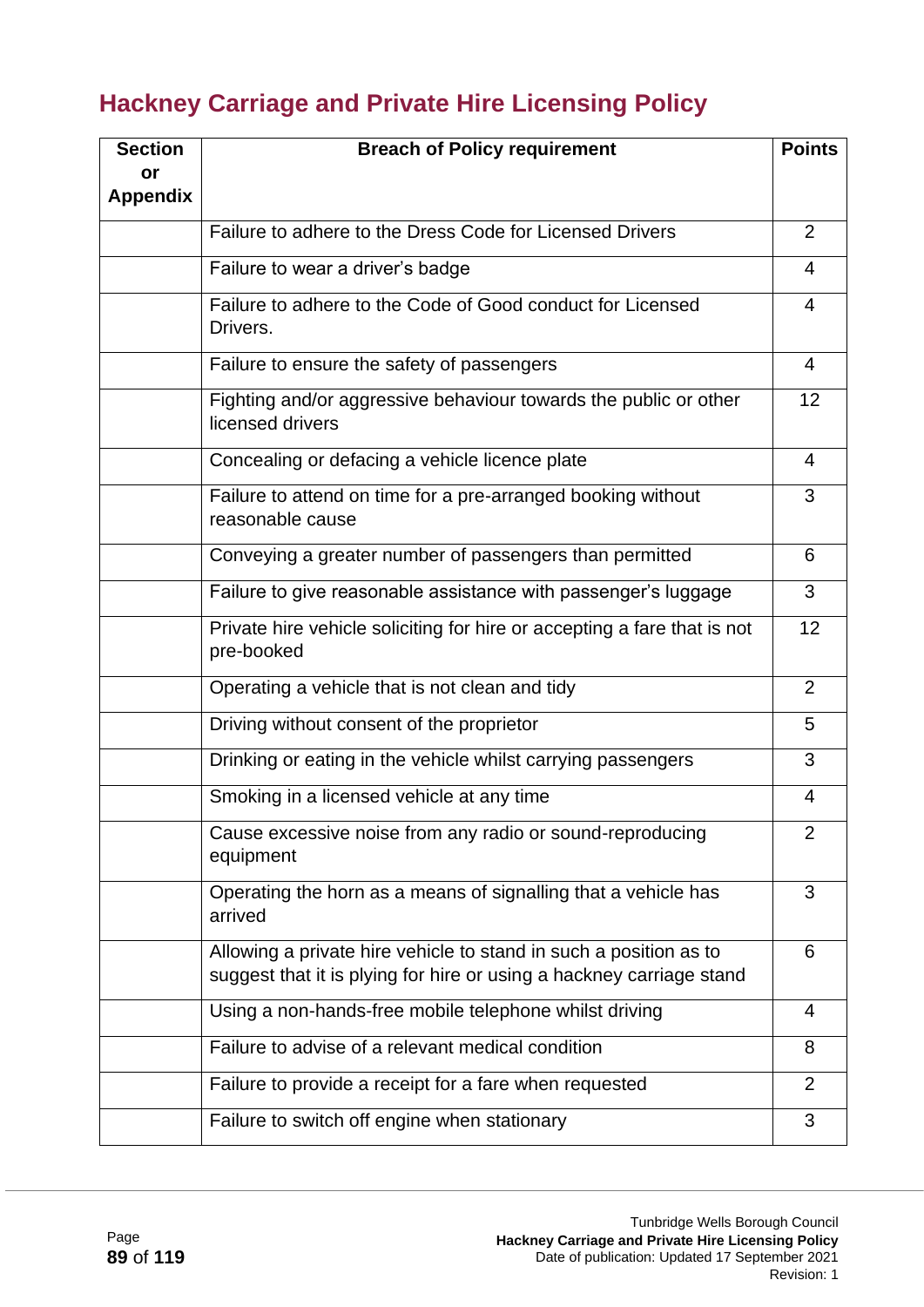| Failure to operate the meter from the commencement of the<br>journey and/or charging more than the fixed charge for hire of<br>hackney carriages                | 12 |
|-----------------------------------------------------------------------------------------------------------------------------------------------------------------|----|
| Failure to notify the Council of any amendment to the details of a<br>licence within fourteen days                                                              | 3  |
| Failure to produce a licence upon request                                                                                                                       | 4  |
| Failure to notify within seven days of starting or terminating<br>employment, the name and address of the proprietor and term of<br>employment                  | 3  |
| Failure to show a private hire driver's licence to the private hire<br>operator at the commencement of employment                                               | 2  |
| Failure to surrender a driver's licence, badge, or plate upon request                                                                                           | 6  |
| Failure of a licence holder to disclose convictions within seven<br>days of conviction                                                                          | 8  |
| Failure to take found property to the Police within forty-eight hours<br>of finding                                                                             | 3  |
| Failure to report an accident within seventy-two hours                                                                                                          | 3  |
| Carrying an animal other than one belonging to the passenger(s)                                                                                                 | 2  |
| Carrying an animal not safely restrained                                                                                                                        | 3  |
| Failure to comply with the requirements for the safe carrying of a<br>wheelchair                                                                                | 6  |
| Operating a vehicle that does not comply with the Council's<br>licensing policy where such a breach of policy requirements is not<br>otherwise specified herein | 6  |
| Failure to carry an approved fire extinguisher                                                                                                                  | 3  |
| Failure to carry an approved first aid kit                                                                                                                      | 3  |
| Operating a vehicle which is not maintained in a clean and/or safe<br>condition internally or externally                                                        | 3  |
| Modifying a vehicle without the consent of the Council                                                                                                          | 3  |
| Failure to display in the prescribed manner or maintain external<br>licence plate & or door stickers as issued by the Council                                   | 4  |
| Hackney carriage vehicle signage not in accordance with the<br>Council's requirements                                                                           | 4  |
| Affixing or displaying a roof sign on a private hire vehicle                                                                                                    | 4  |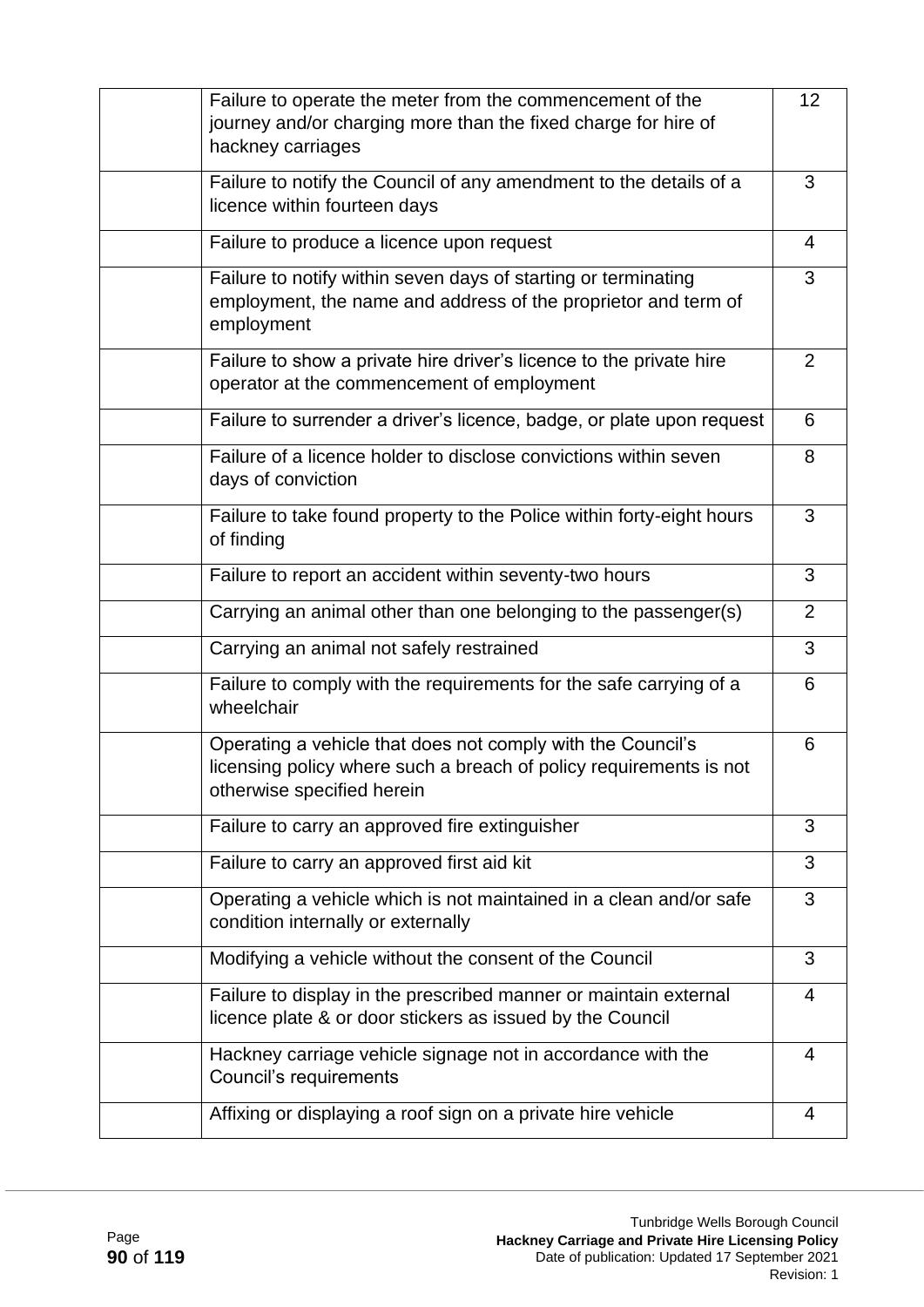| Displaying a sign or advertisement on a licensed vehicle contrary                                                                                  |    |
|----------------------------------------------------------------------------------------------------------------------------------------------------|----|
| to the Policy requirements or which has not been approved by the<br>Council                                                                        | 4  |
| Carrying radio equipment or similar devices not in accordance with<br><b>Council requirements</b>                                                  | 2  |
| Taximeter does not conform to the Council's requirements                                                                                           | 6  |
| Trailer does not comply with the Council's requirements                                                                                            | 3  |
| Operating or driving a vehicle which does not comply with the<br><b>Council's Policy requirements</b>                                              | 6  |
| Driving with no insurance or inadequate insurance for the vehicle                                                                                  | 12 |
| Allowing a vehicle to be used for hire by a person who does not<br>hold a current driver's licence                                                 | 8  |
| Operating a vehicle which does not comply with the Council's<br>requirements in relation to tinted windows                                         | 4  |
| Permitting the vehicle to be used for any illegal or immoral<br>purposes                                                                           | 12 |
| <b>Breach of Conditions attached to Operator's Licence</b>                                                                                         |    |
|                                                                                                                                                    |    |
| <b>Appendix 9</b>                                                                                                                                  |    |
| Failure of a private hire operator to provide a prompt, efficient and<br>reliable service                                                          | 3  |
| Failure of a private hire operator to ensure that office staff act in a<br>civil and courteous manner at all times                                 | 3  |
| Failure to ensure that premises provided for the purpose of booking<br>or waiting are kept clean and are adequately lit, heated, and<br>ventilated | 3  |
| Failure of a private hire operator to ensure that vehicles attend<br>bookings punctually                                                           | 4  |
| Failure of a private hire operator to keep the operating premises in<br>accordance with the Council's requirements                                 | 3  |
| Failure to act properly upon the receipt of a complaint or to notify<br>immediately the Licensing Officer                                          | 4  |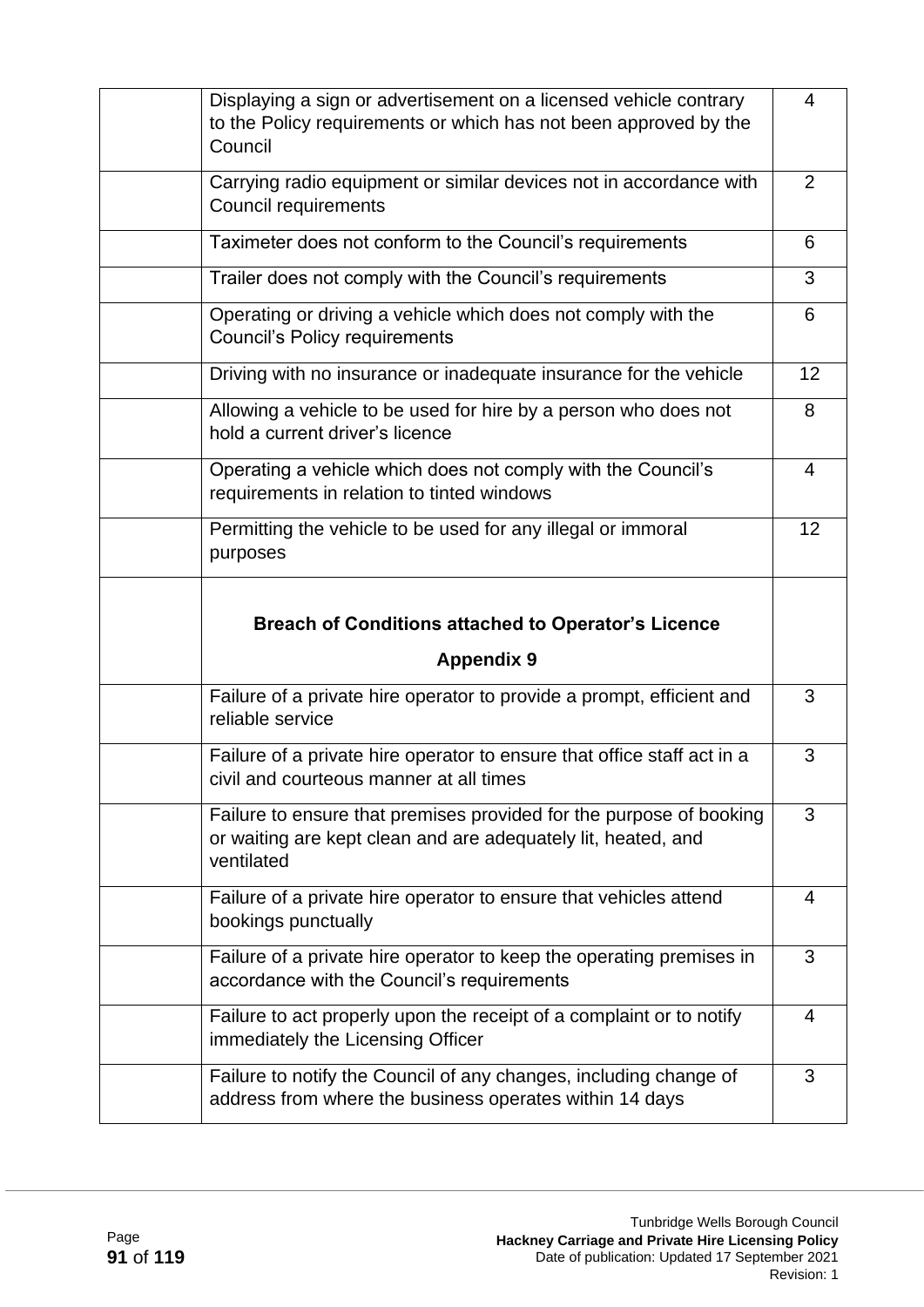| Failure to ensure that any telephone facilities and radio equipment<br>provided are maintained in a sound condition and any defects are<br>repaired promptly                                                                                           |                 |
|--------------------------------------------------------------------------------------------------------------------------------------------------------------------------------------------------------------------------------------------------------|-----------------|
| Failure of a private hire operator to ensure that all vehicles<br>operated by him are adequately insured                                                                                                                                               | 6               |
| Failure to disclose in writing within seven days details of any<br>conviction or police Caution imposed on him to the licensing<br>section                                                                                                             | 12 <sub>2</sub> |
| Failure to notify the Council of any vehicle used by the Operator<br>which is involved in an accident within 72 hours s.50(3) of the Local<br>Government (Miscellaneous Provisions) Act 1976, See above                                                | 6               |
| Failure to maintain or produce records of private hire bookings,<br>vehicles, drivers, or other documents required to be kept or<br>produced in accordance with s.56(2) &(3) of the Local Government<br>(Miscellaneous Provisions) Act 1976, See above | 6               |
| Failure of a private hire operator to keep and display public liability<br>insurance for the operating premises if the public are allowed<br>access                                                                                                    | 4               |
| Failure of a private hire operator to ensure that every driver<br>employed by him has a private hire licence and badge                                                                                                                                 | $\overline{4}$  |
| Failure of a private hire operator to keep a copy of the Council's<br>Hackney Carriage and Private Hire Licensing Policy to be made<br>available for inspection by passengers upon request                                                             | 4               |
| Failure to make the Operator's licence available for inspection, in<br>accordance with s.56 of the Local Government (Miscellaneous<br>Provisions) Act 1976, See above                                                                                  | 4               |
| Failure to ensure the operator fulfils his responsibilities (where<br>appropriate) to ensure compliance with legislation regarding the<br>length of working hours                                                                                      | 4               |
| Any other contravention of the Policy not covered above                                                                                                                                                                                                | $2 - 12$        |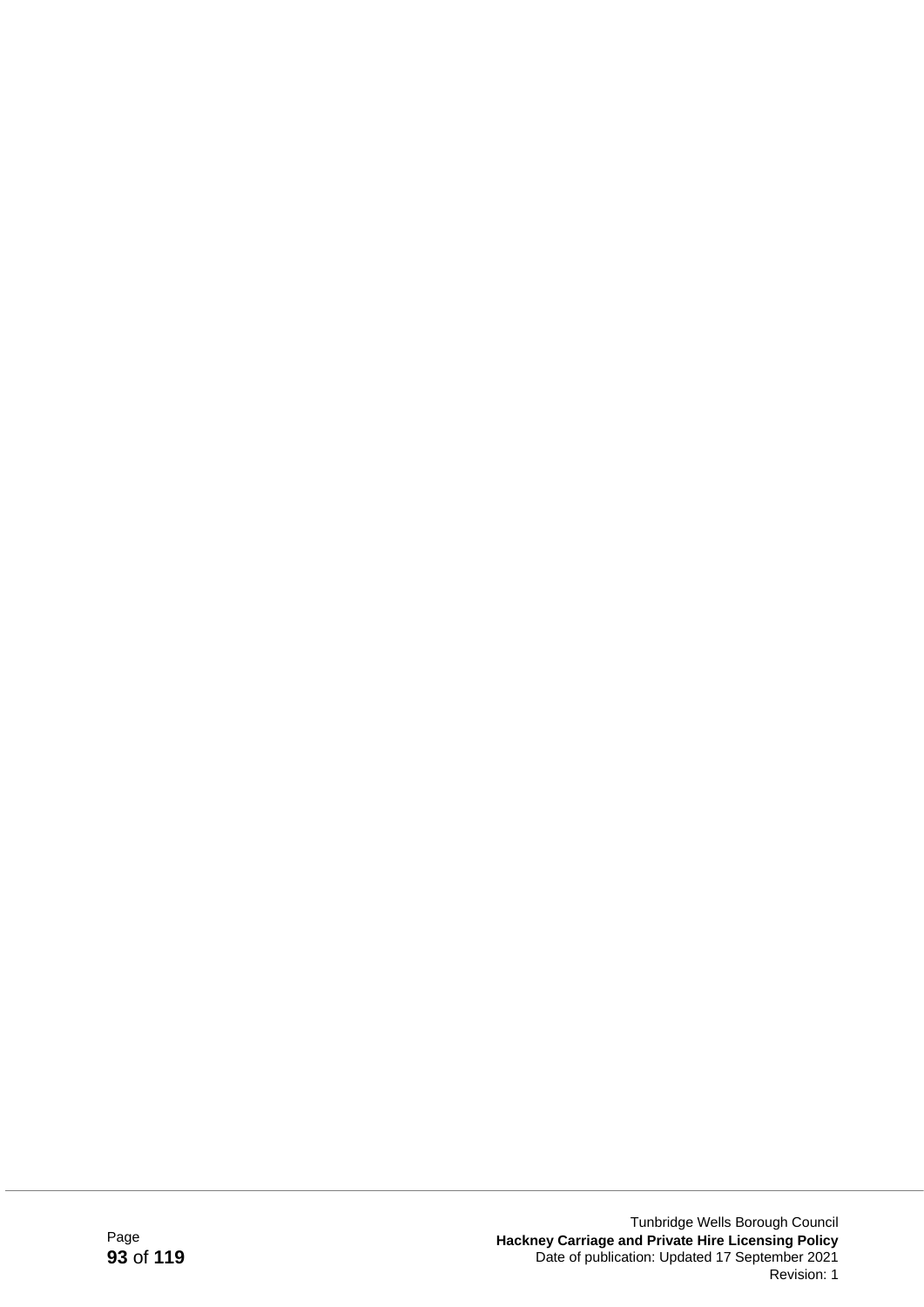# **Appendix 11: Hackney Carriage and Private Hire Enforcement Policy and Practice**

### **1. Enforcement Policy Statement**

1.1. It is the policy of the Council to ensure that all drivers, vehicles, and operators are licensed correctly and carry out their trade in accordance with both the relevant legislation and the Council's Hackney Carriage and Private Hire Licensing Policy. All enforcement action is carried out in compliance with the Tunbridge Wells Borough Council Enforcement and Prosecution Policy, together with the Licensing Compliance and Enforcement Policy, both of which are available on the Council's website:

[Licensing Compliance and Enforcement Policy](http://www.tunbridgewells.gov.uk/__data/assets/pdf_file/0012/131520/09.09.16-Ratified-Licensing-Compliance-and-Enforcement-Policy-2016.pdf)

[Enforcement and prosecution policy](http://www.tunbridgewells.gov.uk/__data/assets/pdf_file/0007/16477/Enforcement_Policy_Tunbridge_Wells_8207.pdf)

- 1.2. Primarily, all enforcement action will be based upon the seriousness of the breach and the possible consequences arising from it. Enforcement action will not normally, therefore, constitute a punitive response to a minor technical contravention of legislation. Repeated minor technical contraventions, however, will be subject to appropriate action.
- 1.3. Specific advice on the issue of licences and enforcement action is contained elsewhere in the Council's Hackney Carriage and Private Hire Licensing Policy, which sets out the general principals to be followed in taking enforcement decisions.
- 1.4. Authorised officers, when making enforcement decisions, will adhere to the requirements and guidance contained within this policy. Any departure from the policy must be capable of justification, following careful consideration of any exceptional circumstances, and authorised by the Licensing Committee.
- 1.5. Authorised officers must be fully conversant with the requirements of the Policy and appropriately trained.
- 1.6. Officers will be authorised by the Head of Head of Housing, Health and Environment to take enforcement actions relevant and appropriate to their status. All enforcement action will be undertaken by an Authorised Officer of the appropriate status.

## **2. Enforcement Options**

2.1. The Council consider consistency of approach in all enforcement action relating to hackney carriage and private hire licensing to be essential. To achieve and maintain consistency, it is vital that the requirements of this Policy are always considered and read in conjunction with Tunbridge Wells Borough Council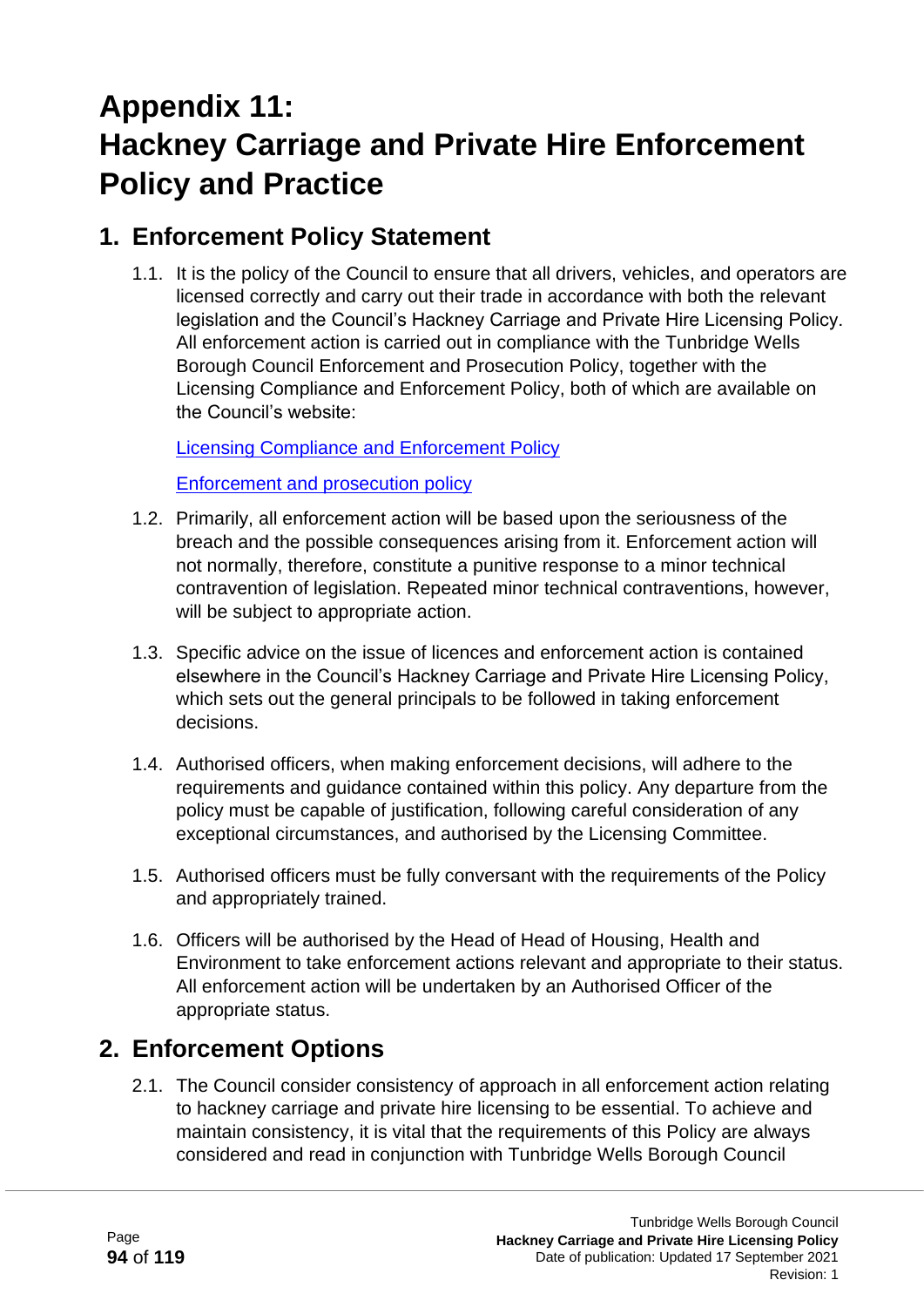Enforcement and Prosecution Policy together with the Licensing Compliance and Enforcement Policy:

[Licensing Compliance and Enforcement Policy](http://www.tunbridgewells.gov.uk/__data/assets/pdf_file/0012/131520/09.09.16-Ratified-Licensing-Compliance-and-Enforcement-Policy-2016.pdf)

[Enforcement and prosecution policy](http://www.tunbridgewells.gov.uk/__data/assets/pdf_file/0007/16477/Enforcement_Policy_Tunbridge_Wells_8207.pdf)

- 2.2. Enforcement action must always be consistent, proportionate and reasonable whilst ensuring that the public receive adequate protection. Determination of enforcement action may consider, but will not be limited to, the
	- seriousness of any offence(s);
	- driver's or operators past history;
	- consequence of non-compliance;
	- likely effectiveness of the various enforcement options;
	- risk to the public
- 2.3. Having considered all relevant information and evidence, the choices for enforcement action are to: (Driver, Vehicle, or Operator Licence Applications)
	- grant licence subject to the Council's Hackney Carriage and Private Hire Licensing Policy requirements;
	- refuse to grant or renew a licence
- 2.4. Enforcement action
	- take no action:
	- take informal action (verbal warnings, written warnings, or penalty points);
	- use statutory notices, (s68 stop notices, etc.);
	- suspend a licence;
	- revoke a licence:
	- issue formal cautions;
	- prosecute;
	- pursue a combination of any of the above
- 2.5. This policy document provides detailed guidance applicable to the various options for enforcement action.

### **3. Informal Action**

3.1. Informal action to secure compliance with legislation includes offering advice, verbal and written warnings requests for action, and the use of letters in accordance with the Tunbridge Wells Borough Council Enforcement and Prosecution Policy and the Licensing Compliance and Enforcement Policy.

[Licensing Compliance and Enforcement Policy](http://www.tunbridgewells.gov.uk/__data/assets/pdf_file/0012/131520/09.09.16-Ratified-Licensing-Compliance-and-Enforcement-Policy-2016.pdf)

[Enforcement and prosecution policy](http://www.tunbridgewells.gov.uk/__data/assets/pdf_file/0007/16477/Enforcement_Policy_Tunbridge_Wells_8207.pdf)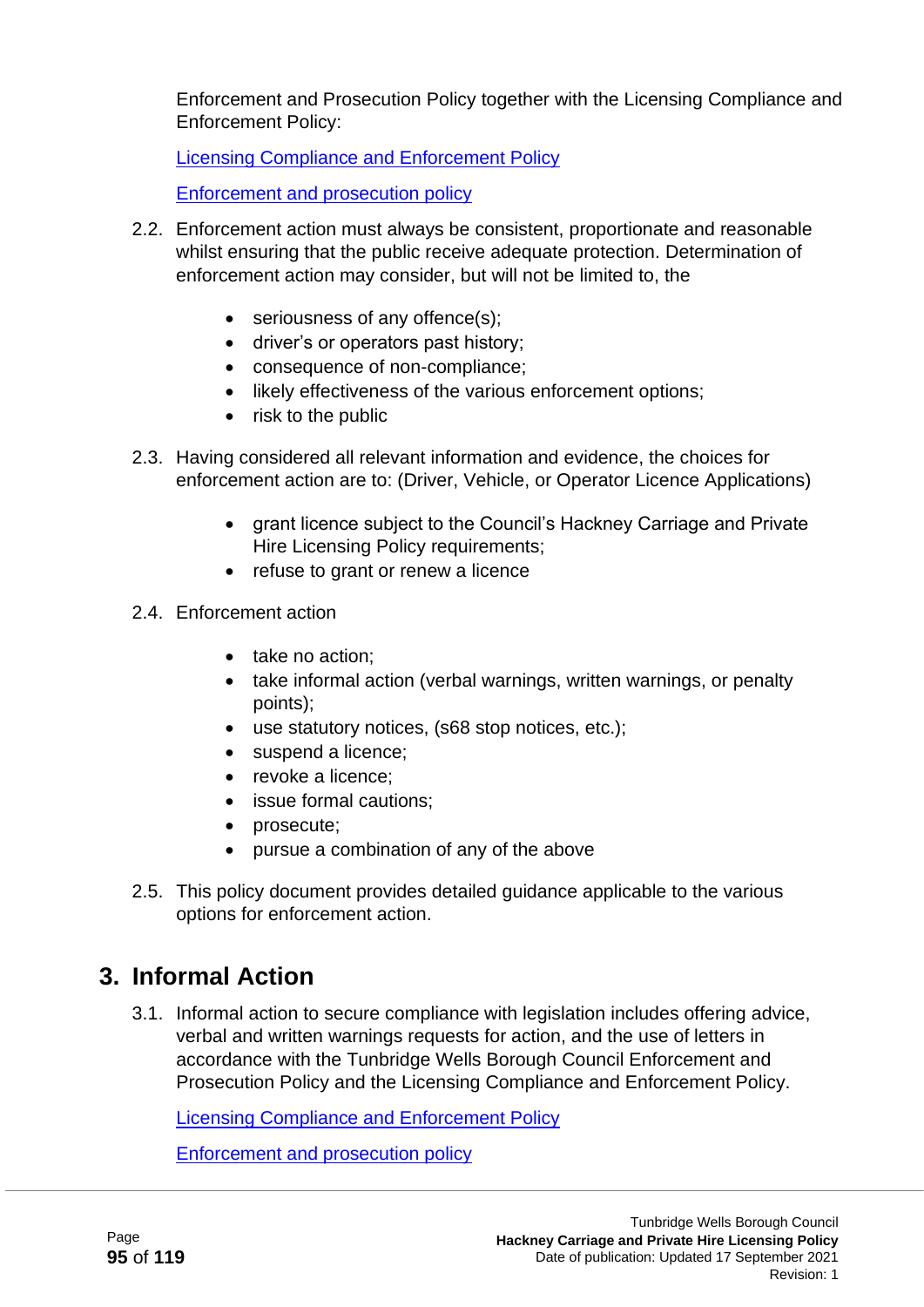- 3.2. Such informal enforcement action may be appropriate in, but not limited to, any of the following circumstances:
	- the act or omission is not serious enough to warrant more formal action;
	- it can be reasonably expected that informal action will achieve future compliance;
	- confidence in the operator's management is high;
	- the consequences of non-compliance will not pose a significant risk to the safety of the public.

Even where some of the above criteria are not met, there may be circumstances in which informal action will be more effective than a formal approach.

# **4. Appearance before the Licensing Sub-Committee/ Head of Housing, Health and Environment**

- 4.1. An offending individual or company may be required to attend a meeting with the Head of Housing, Health and Environment to answer allegations of breaches of relevant legislation, Byelaws or requirements of this Policy.
- 4.2. Current licence holders who report convictions or breach relevant legislation during the period of their licence may be required to attend a meeting with the Licensing Committee.
- 4.3. The Licensing Sub-Committee may decide to:
	- take no action:
	- issue a written warning:
	- require the production of driving licences or others specified documentation at the Council Offices;
	- suspend a licence;
	- revoke a licence;
	- authorise prosecution action:
	- take any other appropriate action as deemed necessary

## **5. Section 68 Notices (Stop Notices)**

- 5.1. An Authorised Officer of the Council, or a Police Officer, may serve notice in writing for a hackney carriage or private hire vehicle, to be examined at one of the Council's appointed garages at a time specified in the notice. These actions will only be taken when the Officer has reasonable grounds to suspect that the condition of the vehicle or taximeter does not meet the requirements of the Policy or any appropriate road traffic legislation.
- 5.2. The test for the taximeter will be carried out by the Authorised Officer of the Council at a time to be determined with the Authorised Officer.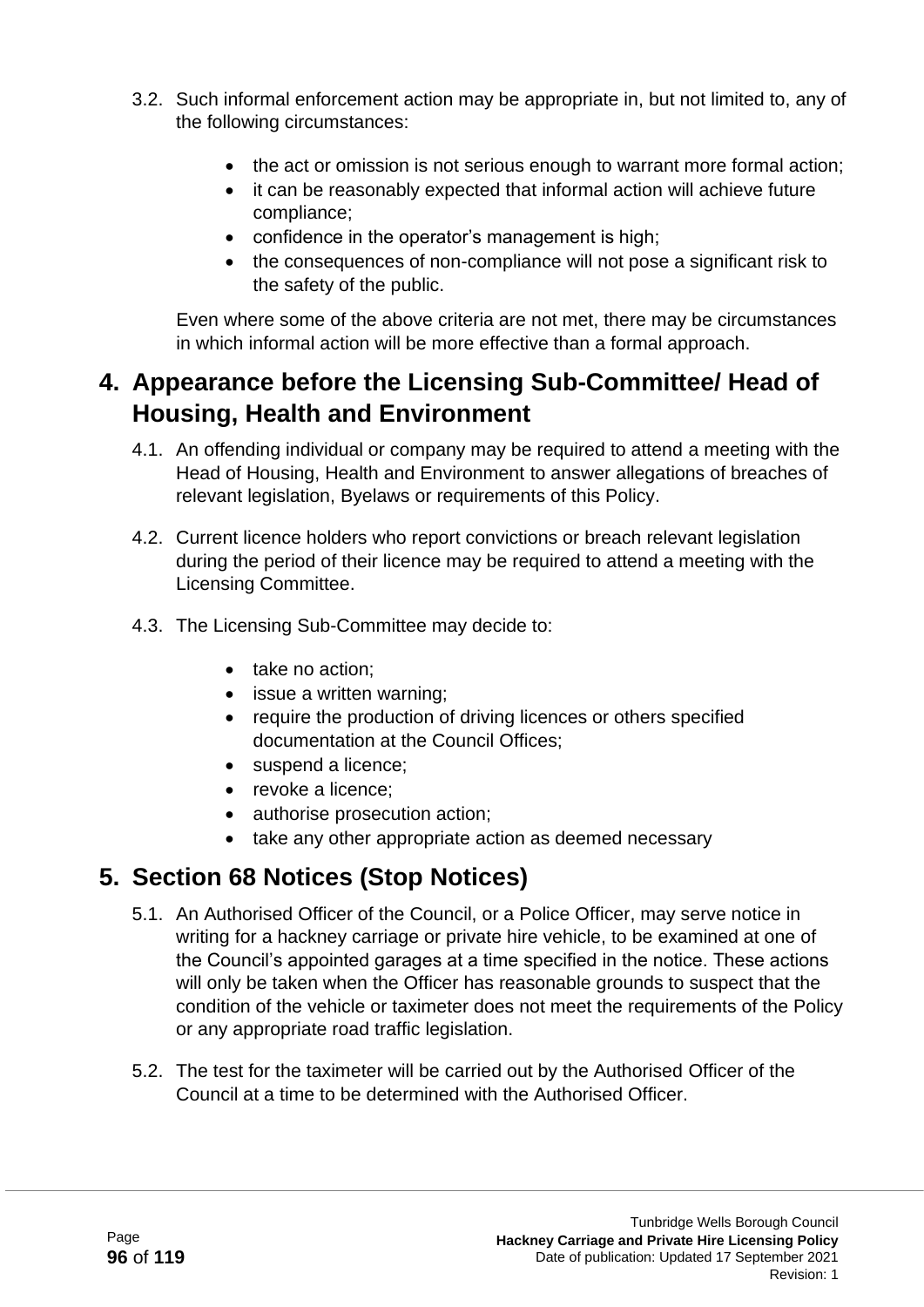- 5.3. An Authorised Officer of the Council or a Police Officer may, in addition to requiring the vehicle to be tested, suspend the vehicle licence until such time as he is satisfied with the condition of the hackney carriage or private hire vehicle.
- 5.4. The suspension notice will remain in place until such time as the Officer issuing the notice is satisfied that the grounds for suspension have been satisfactorily resolved. Written confirmation of the lifting of the suspension notice will be given. Until such time as written confirmation has been received, the suspension will remain active.
- 5.5. If the Authorised Officer of the Council or the Police Officer who issued the suspension notice is not satisfied that the appropriate action has been taken to allow the suspension notice to be withdrawn within a period of two months from date of issue, the vehicle licence shall be deemed to be revoked.

#### **6. Appeals**

- 6.1. Appeals against decisions of the Licensing Committee/ Sub-Committee may be made to the Magistrates Court.
- 6.2. Any notifications of enforcement actions will include written information on how to appeal. This will explain how, where and within what period an appeal may be brought and on what grounds. The notification will also confirm whether or not the enforcement action is suspended pending the outcome of the appeal.

#### **7. Prosecution**

- 7.1. The decision to prosecute is a very significant one as it may impact on the licence holder's future employability. Generally, prosecution will be restricted to those circumstances where the law is blatantly disregarded, legitimate requirements of the Council are not complied with and/or there is serious risk to the public.
- 7.2. The circumstances which may warrant prosecution may include, but will not be restricted to, one of more of the following:
	- blatant disregard for legislation or this Policy, particularly where the economic benefits of breaking the law are substantial and provide significant advantage over those licence holders who are law-abiding;
	- when there appears to have been blatant and/or reckless disregard for the safety of passengers or other road users;
	- where there have been repeated breaches of legislation or requirements of this Policy;
	- where a particular type of offence is prevalent;
	- where a particular contravention has caused serious public concern.
- 7.3. When circumstances have been identified which may warrant a prosecution, all relevant evidence and information must be considered to enable a consistent, proportionate and reasonable decision to be reached.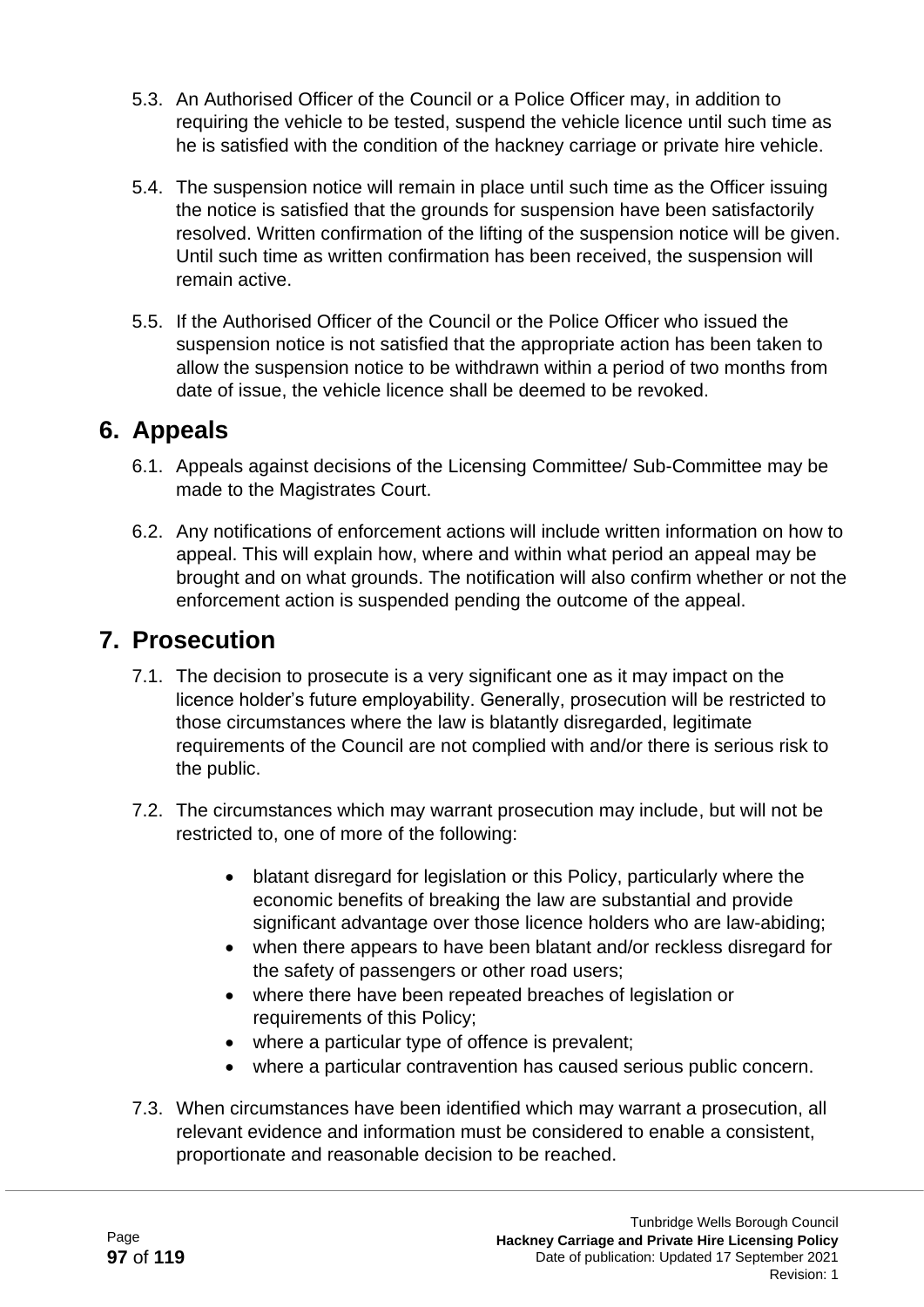- 7.4. In addition to being satisfied that there is sufficient evidence to provide a realistic prospect of conviction, it must be established that it is in the public's interest to prosecute. The Code for Crown Prosecutors (January 1992), issued by the Crown Prosecution Services, provides guidance which will be considered, including relevant public interest criteria.
- 7.5. When deciding whether to prosecute, any of the following may be taken into consideration:
	- the seriousness of the alleged offence;
	- the risk of harm to the public;
	- identifiable victims:
	- failure to comply with a statutory notice;
	- disregard of safety for financial reward;
	- the previous history of the party concerned;
	- repeated offences leading to a history of similar offences;
	- failure to respond positively to previous enforcement action;
	- the ability and willingness of any important witnesses to co-operate;
	- the willingness of the party to prevent a recurrence of the problem:
	- the probable public benefit of a prosecution and the importance of the case, for example, establishing a legal precedent;
	- whether other action, such as issuing a simple caution in accordance with the Home Office Circular 30/2005, would be more appropriate or effective;
	- any other reasonable consideration.

### **8. Simple Cautions**

- 8.1. A caution may be used as an alternative to a prosecution in certain circumstances.
- 8.2. The purpose of a caution is to:
	- deal quickly and simply with less serious offences;
	- divert less serious offences away from the Courts;
	- reduce the likelihood of repeat offences.
- 8.3. To safeguard the alleged offender's interests, the following conditions should be fulfilled before a caution is administered:
	- there must be evidence of the alleged offender's guilt, sufficient to give a realistic prospect of conviction;
	- the alleged offender must admit the offence;
	- the alleged offender must understand the significance of a simple caution and give informed consent to being cautioned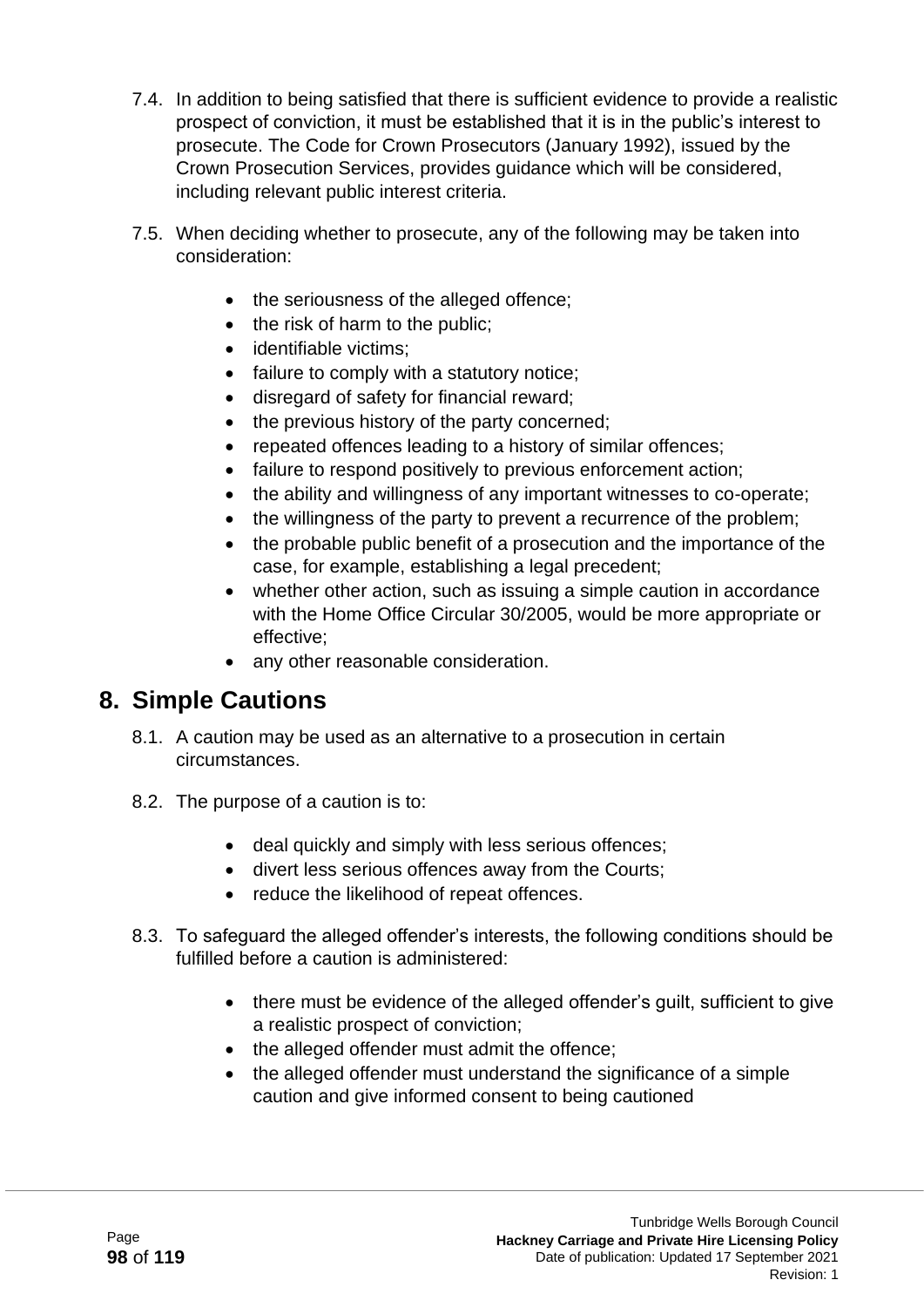- 8.4. If there is insufficient evidence to proceed with a prosecution then, by implication, the criteria for the use of a caution is not satisfied. Furthermore, a caution should not be used where the alleged offender does not make a full and frank admission of the offence. It should be noted that there is no legal obligation for any person to accept the offer of a caution.
- 8.5. Where a person declines the offer of a simple caution, it will be necessary to consider taking alternative enforcement action. The Head of Head of Housing, Health and Environment will consider the most appropriate enforcement action.

#### **9. Transparency**

- 9.1. Following the receipt of a notification of a conviction, or an adverse vehicle inspection, the licence holder will be informed of the action intended to be taken as soon as reasonably practicable.
- 9.2. Following the completion of an investigation into a complaint, or any enforcement activity, the licence holder will be informed of the action intended to be taken as soon as reasonably practicable.
- 9.3. Any written documentation issued will:
	- contain all the information necessary to understand the offence and what needs to be done to rectify it. Where works are required, the period allowed for them to be completed will be indicated;
	- indicate the legislation or section of this Policy contravened and measures which will enable compliance. Where appropriate, it will also indicate alternative means of achieving the same effect; and
	- clearly indicate any recommendations of good practice under an appropriate heading to differentiate them from legal requirements
- 9.4. The clear distinction in all enforcement action between legal requirements and good practice recommendations, even if only given as verbal advice, is of considerable importance.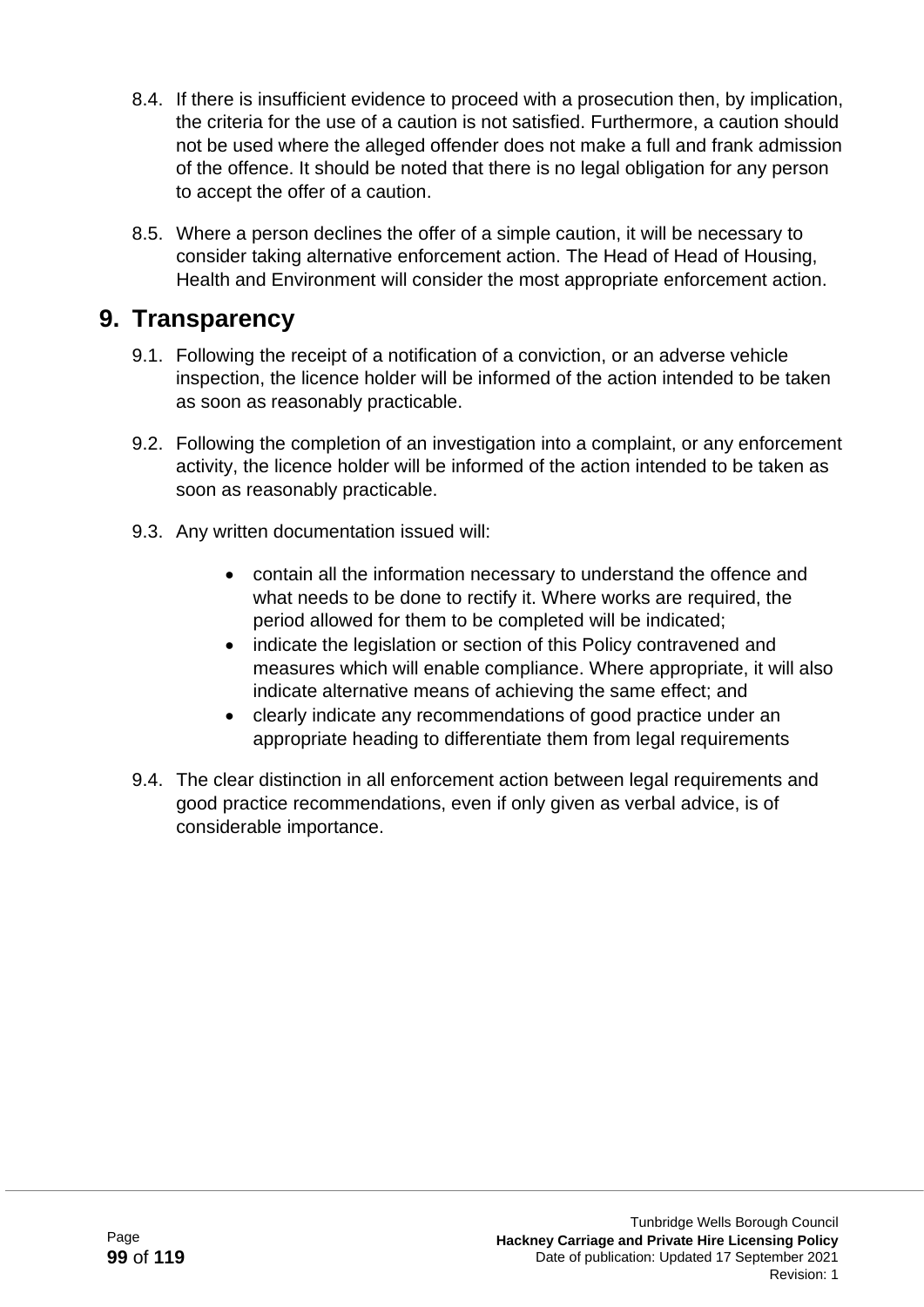# **Appendix 12: Special Event Vehicle Policy**

Additional Conditions Applicable to Vehicles Licensed As Special Event Private Hire Vehicles

These conditions made under the Local Government (Miscellaneous Provisions) Act 1976, are specific to vehicles adapted by lengthening the wheelbase of a standard, factory built vehicle and to other unusual Private Hire Vehicles. They differ from standard conditions for Private Hire Vehicles in recognition of the fact that these vehicles will:

- be easily recognisable by the hirer;
- be heavier and considerably longer than standard cars; and
- may be adapted and converted by someone other than the original manufacturer

#### **DEFINITION**

A Special Event Private Hire vehicle is a private hire vehicle of capable of carrying up to, but not exceeding, eight passengers booked in advance with a driver.

It does not comply with the specifications and conditions of the Policy attached to a private hire vehicle licence by reason of seating arrangements or being left hand drive, or is not considered to be an ordinary passenger vehicle.

For the purposes of the Private Hire Vehicle Licence Conditions the vehicle is classed as a Special Event Private Hire Vehicle.

A Special Event includes such special occasions as outings to the races, transport to parties or proms, hen and stag nights and children's birthday parties.

The vehicle shall not be used for hire or reward except for special events, weddings, or funerals.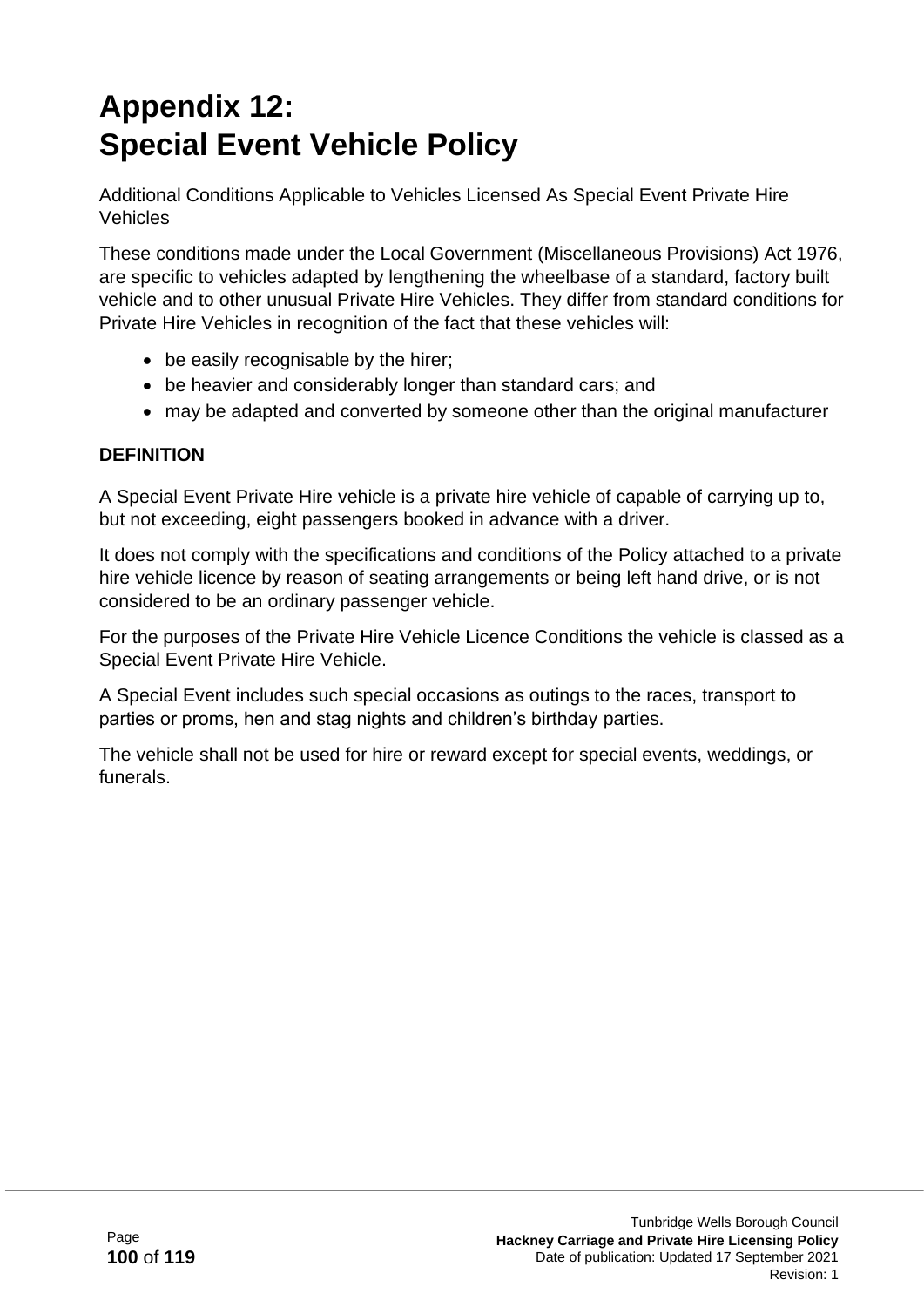# **Appendix 13: Displaying Licence and Private Hire 'Pre-book' Sticker Exemption Requirements**

- **a)** The vehicle to be exempted is of a high quality both in terms of brand and condition.
- **b)** Vehicles will be larger than the Ford Mondeo class vehicles and will normally be the accepted luxury brands such as Mercedes Benz, BMW, Jaguar, Rolls Royce, Bentley and Lexus. The highest specification executive-type cars from other manufacturers may also be considered. American style stretched vehicles will not normally qualify for exemption.
- **c)** Drivers will be members of the British Chauffeurs Guild or other driver's organisation relating to chauffeur-type work which has prescribed quality standards and qualifications for membership. Evidence of membership must be provided and this must be carried in the vehicle at all times the vehicle is plate exempt.
- **d)** It is not intended that all private hire vehicles should have access to this exemption, but only a small minority operating a specific type of service. To that end it is only considered appropriate to consider the issue of exemption where the requirements (a, b, c, d & e) in this appendix of the policy are met. Therefore to support an application for exemption, evidence of chauffeur work i.e. contract with terms of business, to include dates, times, terms and conditions, prices etc **must be provided** at the time of application and any subsequent renewal. The vehicle is solely used for 'Contract' work.
- **e)** The vehicle must have no visible defects, dents or blemishes to the external bodywork or internal trim.

See out [Taxi Licence Fees page](http://www.tunbridgewells.gov.uk/business/licences-and-permits/taxis-and-private-hire/taxi-licence-fees) for the current fee for exemption.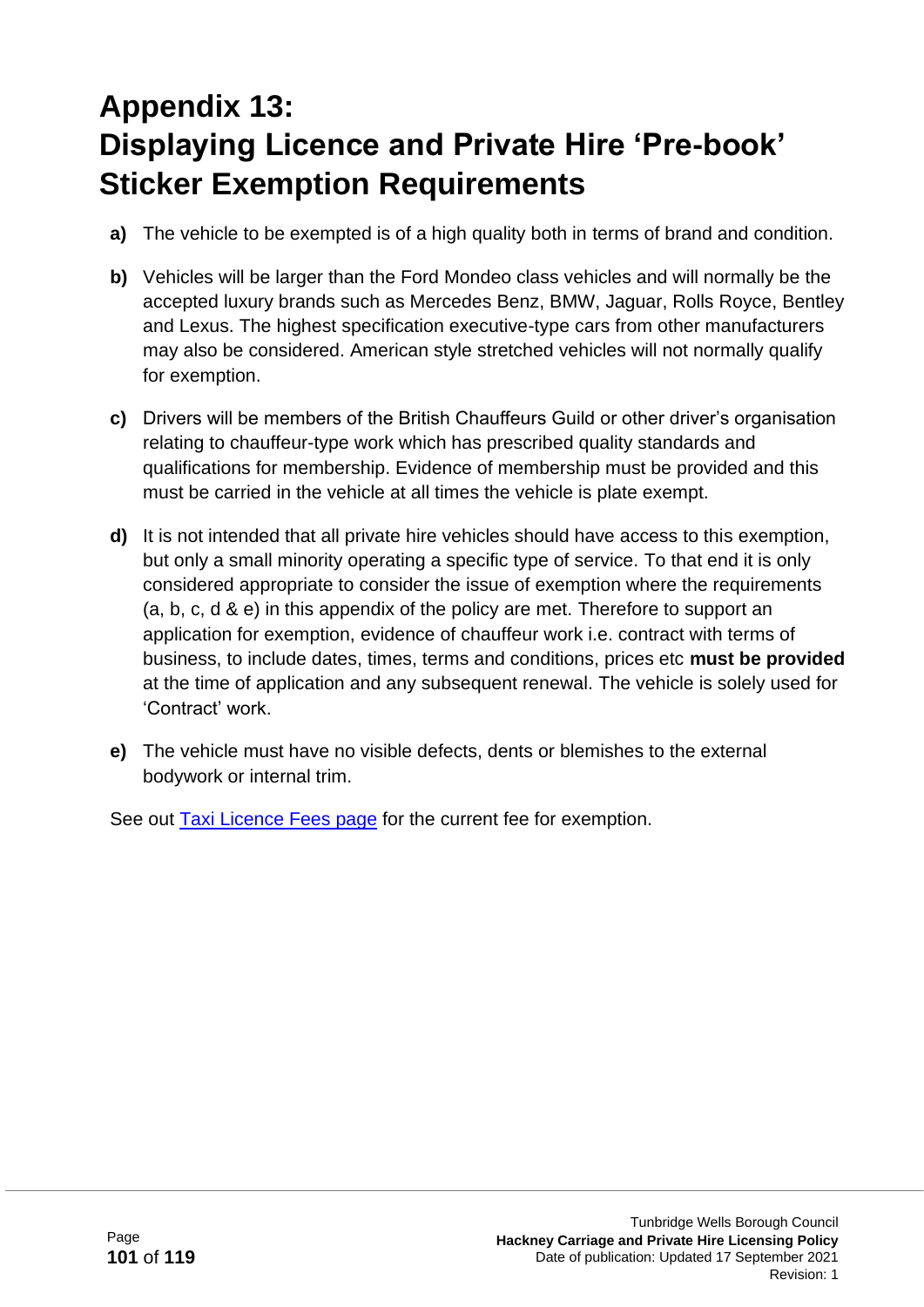# **APPENDIX 14: National Register of Refusals and Revocations (NR3) Policy**

# **Policy in respect of requests for information, disclosure of information, and use of information as a result of an entry on NR3**

### **Introduction**

Licensing Authorities are required to satisfy themselves that those holding a Hackney Carriage and Private Hire Vehicle (PHV) drivers licences are 'fit & proper' to do so. This is done firstly during the determination of an application for a licence, and then at any time during the period of holding a licence.

The process of assessing whether an applicant or licensee is 'fit & proper' may vary between authorities but there is widespread consensus on the need to increase consistency and set national standards for the fit and proper test at a suitably high level. This would help prevent individuals who have had a licence revoked by one authority from simply going to another area and securing a licence – assuming the second authority was aware of the earlier revocation.

Currently if drivers do not disclose information about a previous revocation or refusal of a licence, there is often no way for a licensing authority to find this information out. This means that vital intelligence about an applicants' past behaviour is being missed and an individual might be able to obtain a new licence in another area, despite having their licence revoked elsewhere. High profile instances of this happening have undermined public confidence in the safety of hackney carriage and PHVs, and left licensing authorities open to criticism for something that is currently very difficult for them to control.

In response to this issue this council has subscribed to the national register of hackney carriage and PHV driver licence refusals and revocations, the National Register of Refusals and Revocations or NR3. The register will allow licensing authorities to record details of where a hackney carriage or PHV driver's licence has been refused or revoked and allow licensing authorities to check new applicants against the register. This should help to prevent people found to be not fit and proper in one area from securing a licence somewhere else through deception and non-disclosure. For the avoidance of doubt, the NR3 does not extend to vehicle or operator licensing decisions.

# **Policy**

In this policy, the 'first authority' refers to a licensing authority which made a specific entry onto the National Register of Refusals and Revocations; the 'second authority' refers to a licensing authority which is seeking more detailed information about the entry.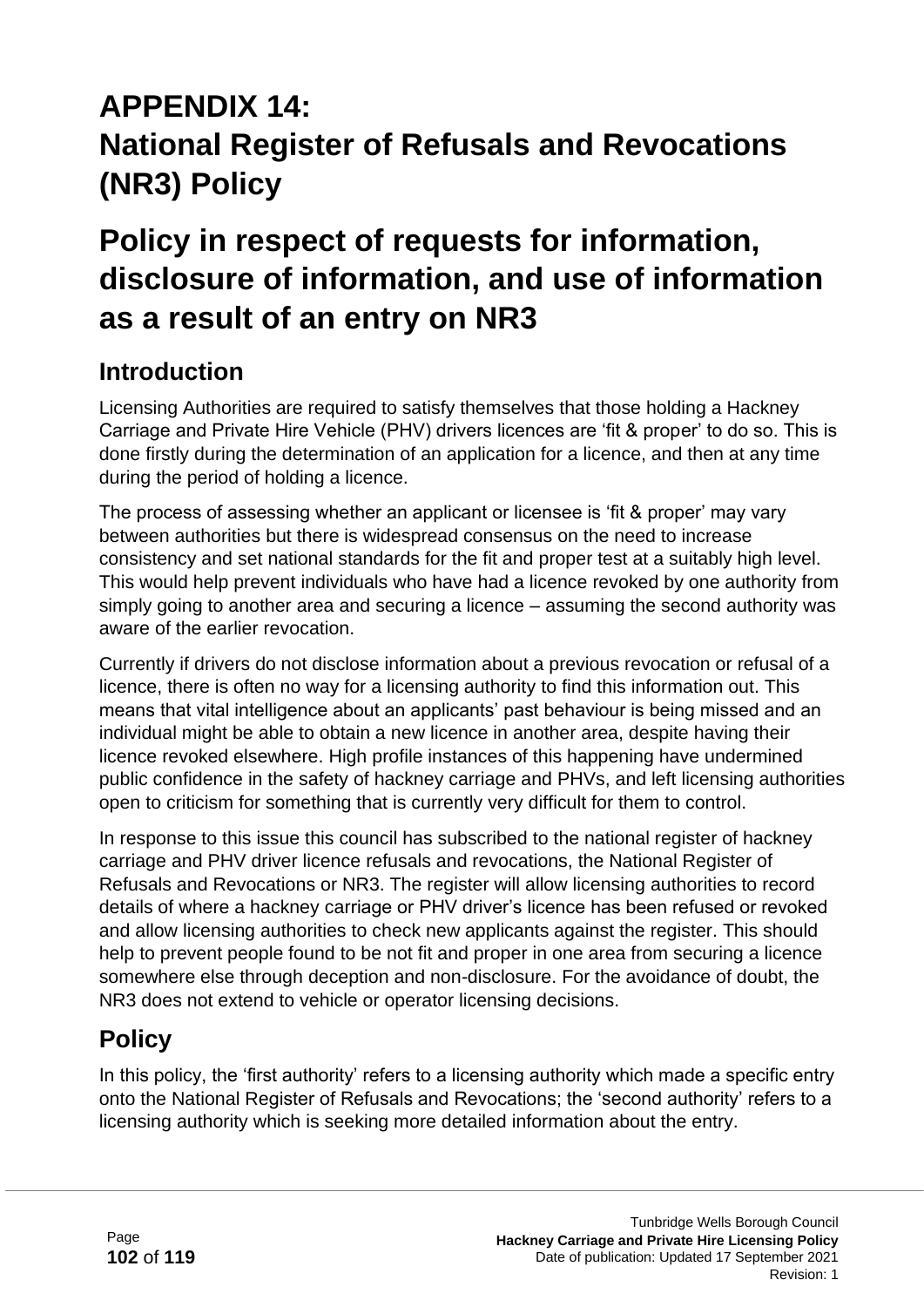# **Overarching principles**

This policy covers the use that this authority will make of the ability to access and use information contained on the National Register of Taxi Licence Revocations and Refusals (NR3). The NR3 contains information relating to any refusal to grant, or revocation of a taxi drivers' licence (Throughout this policy reference is made to 'taxi drivers' licence.' This generic term covers a hackney carriage drivers' licence, a private hire drivers' licence and a combined/dual licence). This information is important in the context of a subsequent application to another authority for a drivers' licence by a person who has had their licence refused or revoked in the past.

This authority has signed up to the NR3. This means that when an application for a taxi drivers' licence is refused, or when an existing taxi drivers' licence is revoked, that information will be placed upon the register.

When an application for a new drivers' licence, or renewal of an existing drivers' licence is received, this authority will make a search of the NR3. The search will only be made by an officer who has been trained in the use of the NR3 and who is acting in accordance with this policy. If details are found that appear to relate to the applicant, a request will be made to the authority that entered that information for further details.

Any information that is received from any other authority in relation to an application will only be used in relation to that application, and the determination of it, and will not be used for any other purpose. Any data that is received will only be kept for as long as is necessary in relation to the determination of that application. This will include the period of processing that application, making a decision, notifying the applicant of the outcome of that decision, and the appeal processes.

For the avoidance of doubt, any such data will be kept for a period of no more than 35 days from the date of the service of the written notification of the determination of the application (The appeal period is 21 days from the date on which the written notification of the decision was received by the applicant/licensee. An appeal must be lodged within that time period, and no extension of that period is permissible (see *Stockton-on-Tees Borough Council v Latif [2009] LLR 374*). However, to ensure that the information is available if an appeal is lodged and there is a dispute over time periods, a period of 35 days is specified).

Where an appeal to the magistrates' court is made, the data will be retained until that appeal is determined or abandoned. Where the appeal is determined by the magistrates' court, there is a further right of appeal to the Crown Court. In these circumstances, the data will be retained for a further period of no more than 35 days from the date of the decision of the magistrates' court. If an appeal is made to the Crown Court, the data will be retained until that appeal is determined or abandoned. Where the appeal is determined by the magistrates' court or the Crown Court, it is possible to appeal the decision by way of case stated (Any appeal by way of a case must be lodged within 21 days of the decision of either the Magistrates Court or the Crown Court (see *The Criminal Procedure Rules R35.2*)). To ensure that the information is available if an appeal is lodged by way of case stated and there is a dispute over time periods, a period of 35 days is specified. Accordingly, the data will be retained for a period of no more than 35 days from the date of the decision of the Crown Court (if the decision was made by the magistrates' court, the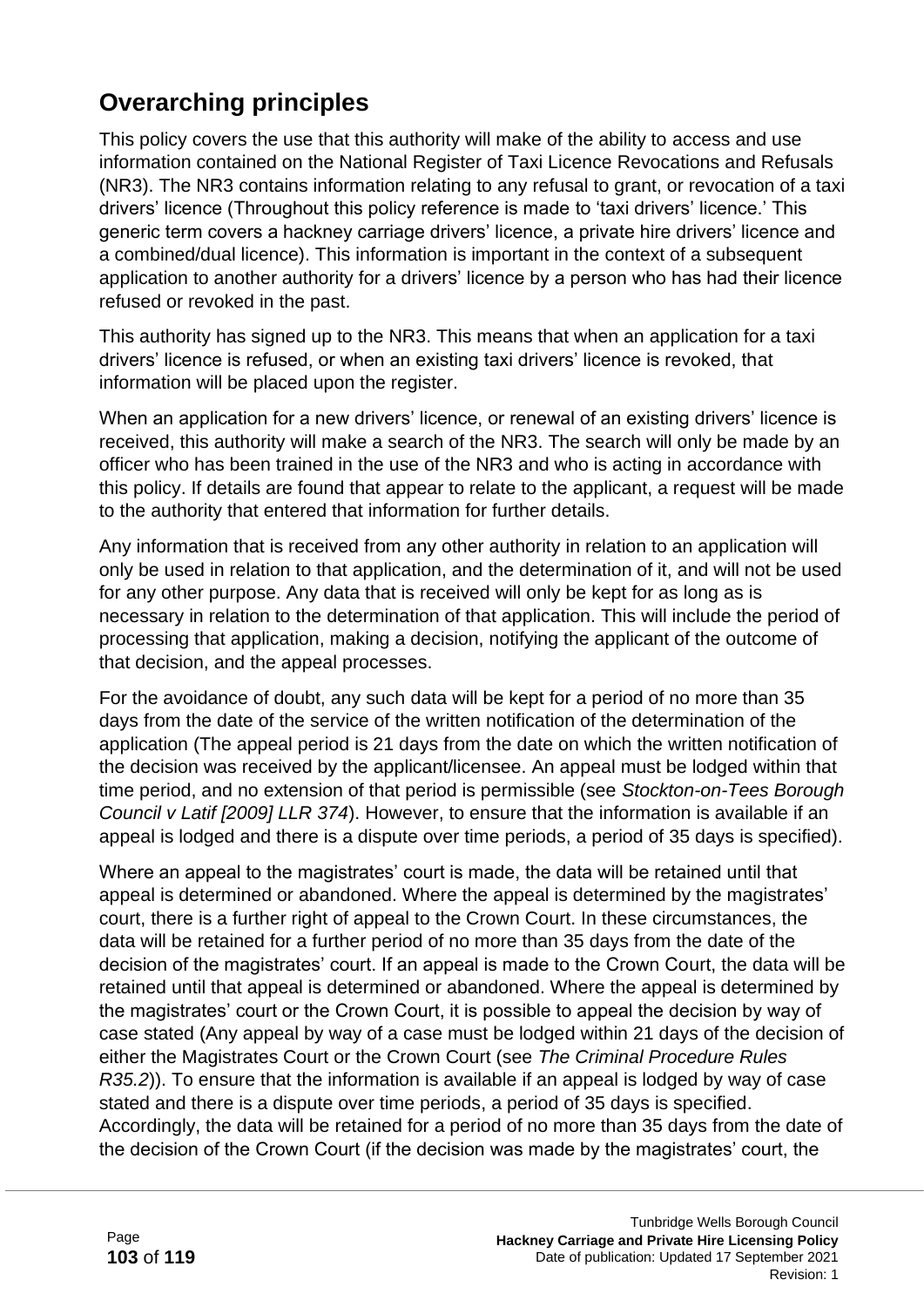retention period has already been addressed). If an appeal by way of case states (which will include potential appeals to the Court of Appeal and Supreme Court) have been determined.

The data will be held securely in accordance with this authority's general policy on the secure retention of personal data which is available at [Link to TWBC data protection web](https://www.tunbridgewells.gov.uk/council/freedom-of-information-and-transparency/transparency-and-privacy#section3)  [pages](https://www.tunbridgewells.gov.uk/council/freedom-of-information-and-transparency/transparency-and-privacy#section3) to the end of the retention period, the data will be erased and/or destroyed in accordance with this authority's general policy on the erasure and destruction which is available at [Link to TWBC Transparency and Privacy web pages](https://www.tunbridgewells.gov.uk/council/freedom-of-information-and-transparency/transparency-and-privacy#section3)

### **Making a request for further information regarding an entry in NR3**

When an application is made to this authority for the grant of a new, or renewal of, a taxi drivers' licence this authority will check the NR3.

This authority will make and then retain a clear written record of every search that is made of the register. This will detail:

- the date of the search;
- the name or names searched;
- the reason for the search (new application or renewal);
- the results of the search; and
- the use made of the results of the search (this information will be entered to the register at a later date).

This record will not be combined with any other records (i.e. combined with a register of licences granted) and will be retained for the retention period of 25 years.

If this authority discovers any match (i.e. there is an entry in the register for the same name and identifying details) a request will be made to the authority that entered those details (the first authority) for further information about that entry. That request will also include details of this authority's data protection policy in relation to the use of any data that is obtained as a result of this process.

This request will be made in writing in accordance with the form at Appendix 1 of this policy. It will be posted or emailed to the contact address of the authority that entered those details (the first authority) which will be detailed in the register.

# **Responding to a request for further information regarding an entry on NR3**

When this authority receives a request for further information from another authority a clear written record will be made of the request having been received. This record will not be combined with any other records (i.e. a combined register of licences granted) and will be retained for the retention period of 25 years.

This authority will then determine how to respond to the request. It is not lawful to simply provide information as a blanket response to every request.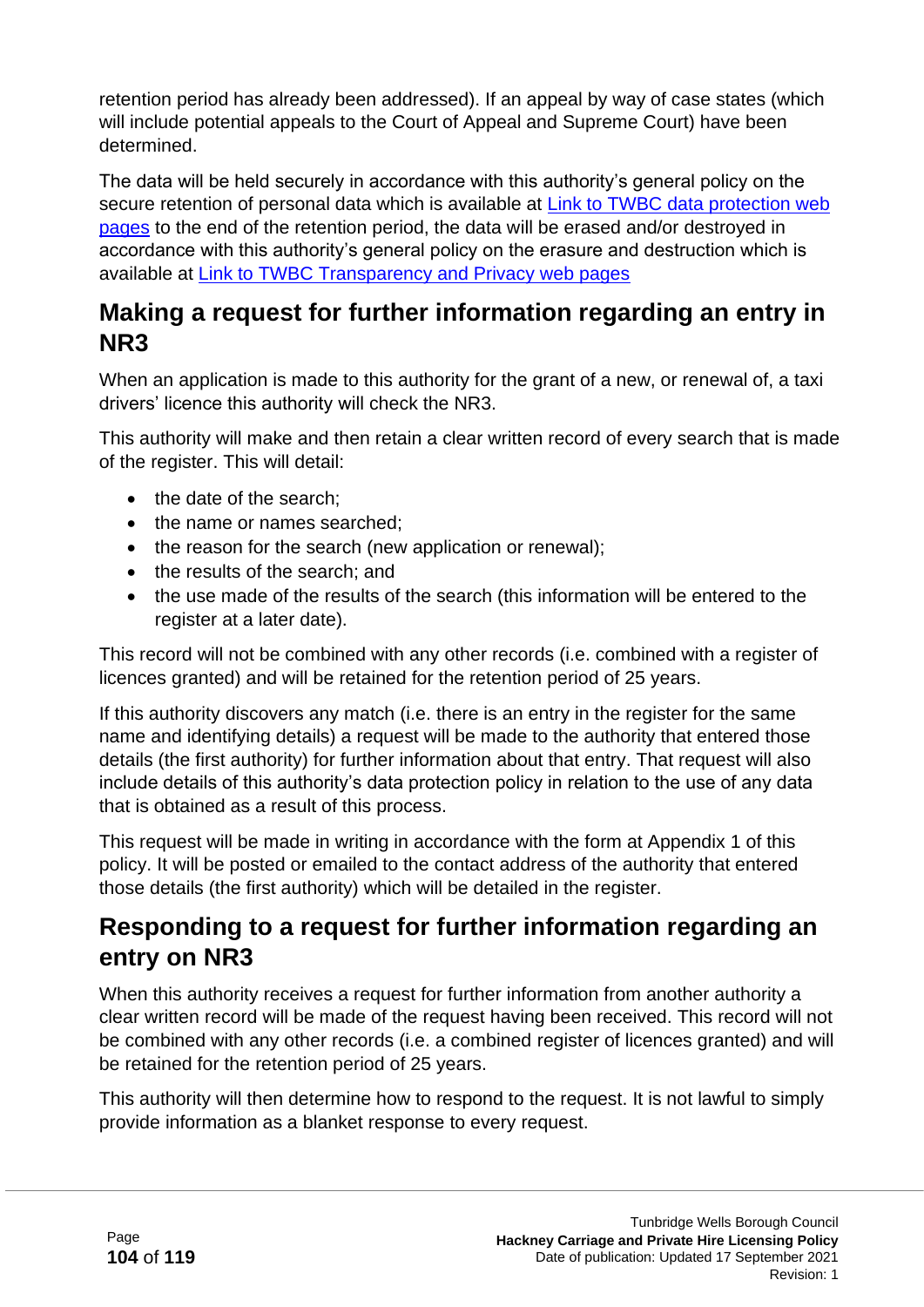This authority has conducted a Data Protection Impact Assessment. This has considered how the other authority (the second authority) will use the data, how it will store that data to prevent unauthorised disclosure, the retention period for that data, and the mechanism for erasure or destruction of the data at the end of the period. It is expected that if the second authority has adopted a policy similar to this, that should be a reasonably straightforward process.

If this authority is satisfied that the other authority's (the 2nd authority) data protection procedures are satisfactory, consideration will then be given as to what information will be disclosed. This will be determined by an officer who has been trained to discharge this function.

Any disclosure must be considered and proportionate, taking into account the data subjects' rights and the position and responsibilities of a taxi driver. Data is held on the NR3 register for a period of 25 years, but this authority (the 1st authority) will not disclose information relating to every entry. Each application will be considered on its own merits.

We will disclose information relating to a revocation or refusal to grant a drivers' licence in accordance with the timescales contained within this authority's Hackney Carriage and Private Hire Licensing Policy (Relevance of Convictions and Cautions). Where the reason for refusal to grant or revocation relates to a conviction which is within the timescales determined in those guidelines, the information will be disclosed. Where the reason for refusal to grant or revocation relates to a conviction which is outside those guidelines, the information will not be disclosed. However, in every case, consideration will be given to the full circumstances of the decision and there may be occasions where information is provided other than in accordance with this policy.

Any information about convictions will be shared in accordance with this policy under part 2 of schedule 1 to the Data Protection Act (DPA) 2018; that is, the processing is necessary for reasons of substantial public interest in connection with the exercise of a function conferred on the authority by an enactment or rule of law.

The officer will record what action was taken and why. This authority will make and then retain a clear written record of every decision that is made as a result if a request from another authority. This will detail:

- the date the request was received
- how the data protection impact assessment was conducted and its conclusions
- the name or names searched
- whether any information was provided
- if information was provided, why it was provided (and details of any further advice obtained before the decision was made)
- if information was not provided, why it was not provided (and details of any further advice obtained before the decision was made) and
- how and when the decision (and any information) was communicated to the requesting authority.

This record will not be combined with any other records (i.e. combined with a register of licences granted) and will be retained for the retention period of 25 years.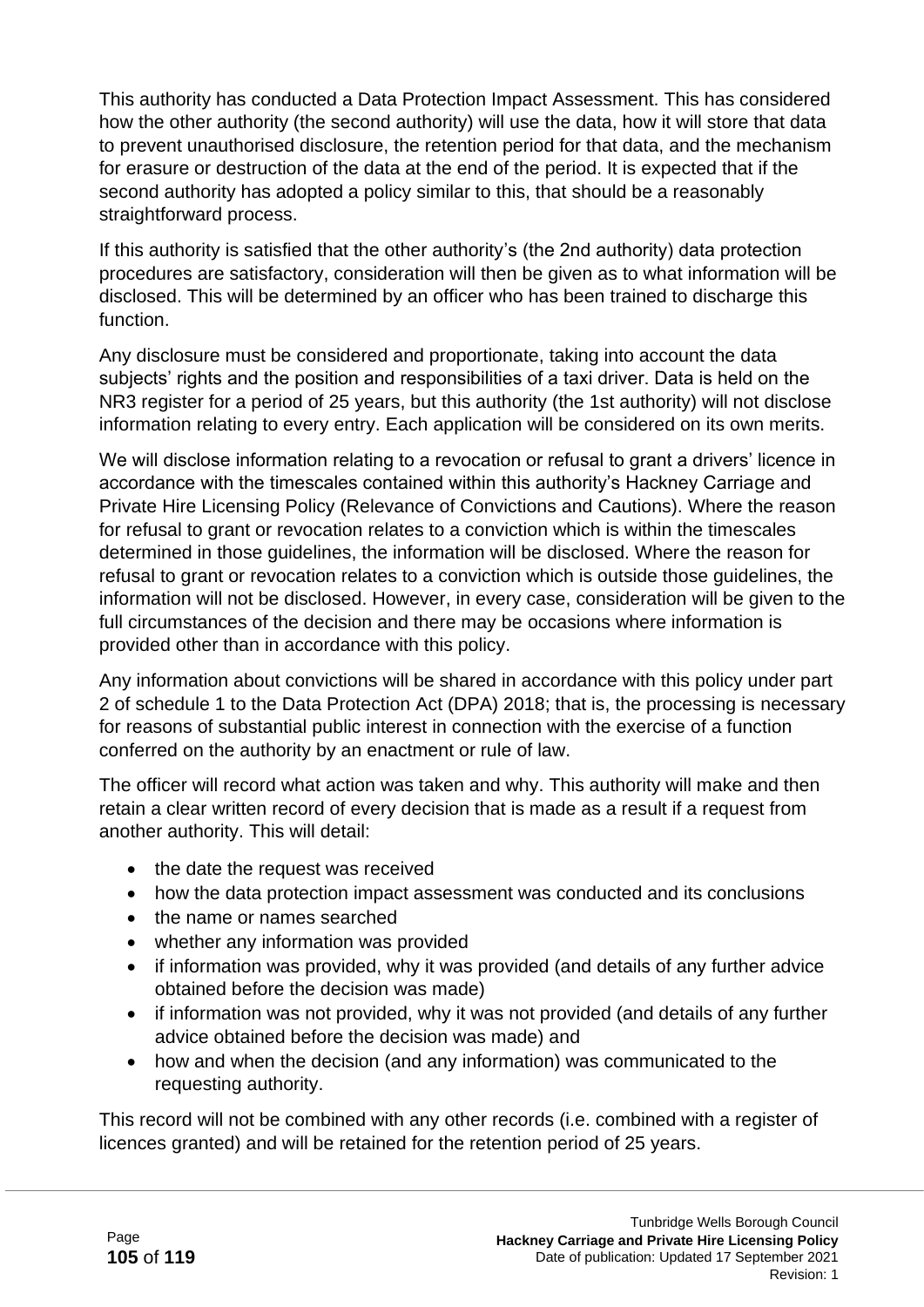## **Using any information obtained as a result of a request to another authority**

When this authority receives information as a result of a request that has been made to another authority, it will take that information into account when determining the application for the grant or renewal of a taxi drivers' licence. This will be in accordance with the usual process for determining applications.

This authority will make and then retain a clear written record of the use that is made of the results of the search (this information will be added to the register detailed above).

Information that is received may warrant significant weight being attached to it, but it will not be the sole basis for any decision that this authority will make in relation to the application.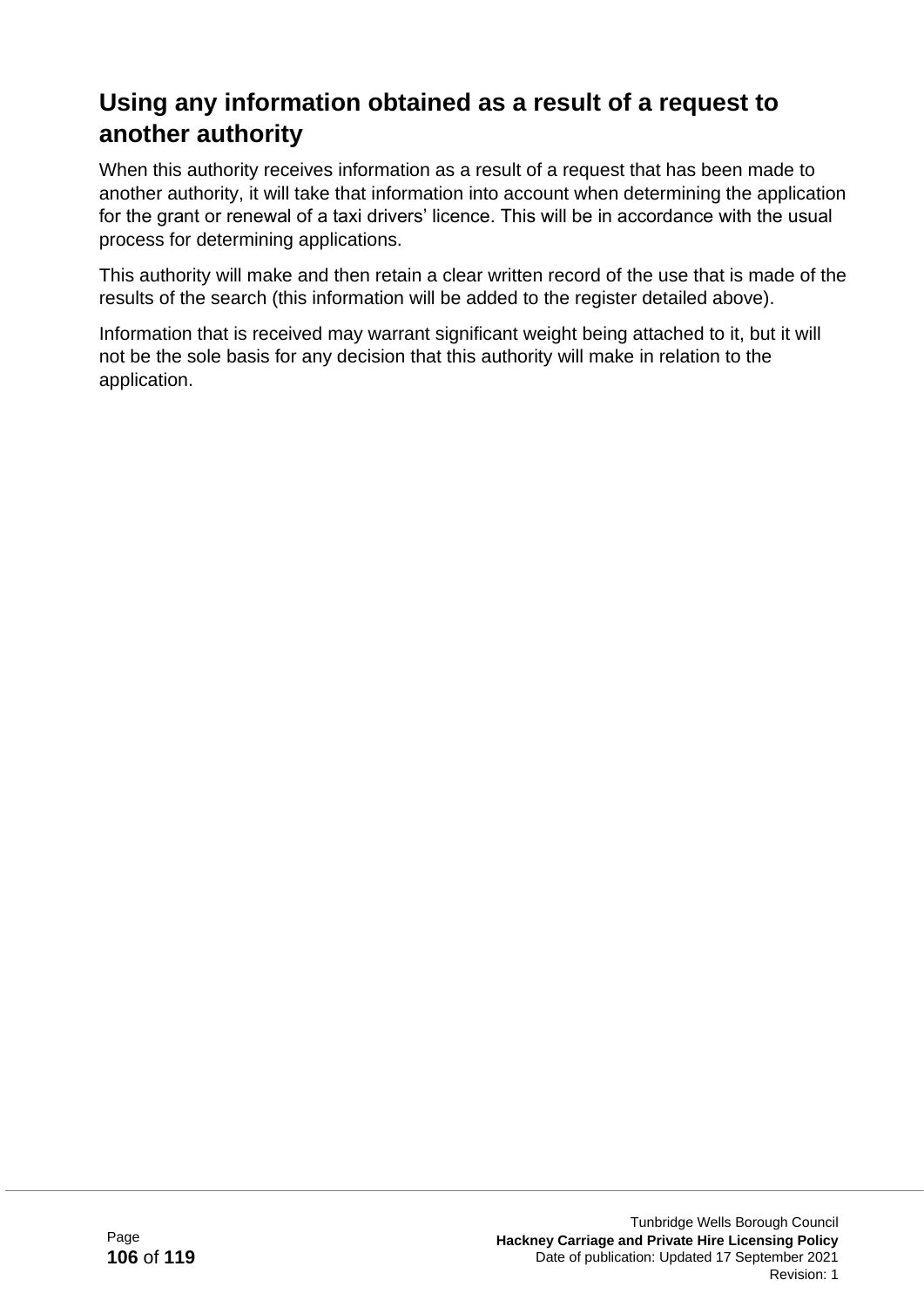# **Appendix 1**

#### **Information Disclosure Form**

This form is submitted following a search of the National Register of Refusals and Revocations (NR3)

| Name of licensing authority requesting<br>information (For completion by requestor<br>authority) |  |
|--------------------------------------------------------------------------------------------------|--|
| Requestor authority reference number                                                             |  |
| Name of licensing authority from which<br>information is sought                                  |  |
| Name of individual in respect of whom the<br>information is sought                               |  |
| Decision in respect of which the request is<br>made:                                             |  |
| Refusal                                                                                          |  |
| Revocation                                                                                       |  |
| Other details for this record:                                                                   |  |
| <b>Address</b>                                                                                   |  |
| <b>Driving Licence Number</b>                                                                    |  |
| National Insurance Number (NI)                                                                   |  |
| <b>Reference Number</b>                                                                          |  |

#### **Declaration by requesting authority:**

*The authority hereby confirms that this information is being sought in connection with the exercising of its statutory function to ensure that holders of taxi/private hire vehicle licences are fit and proper persons, and that the processing of this data is therefore necessary in the performance of a task carried out in the public interest.*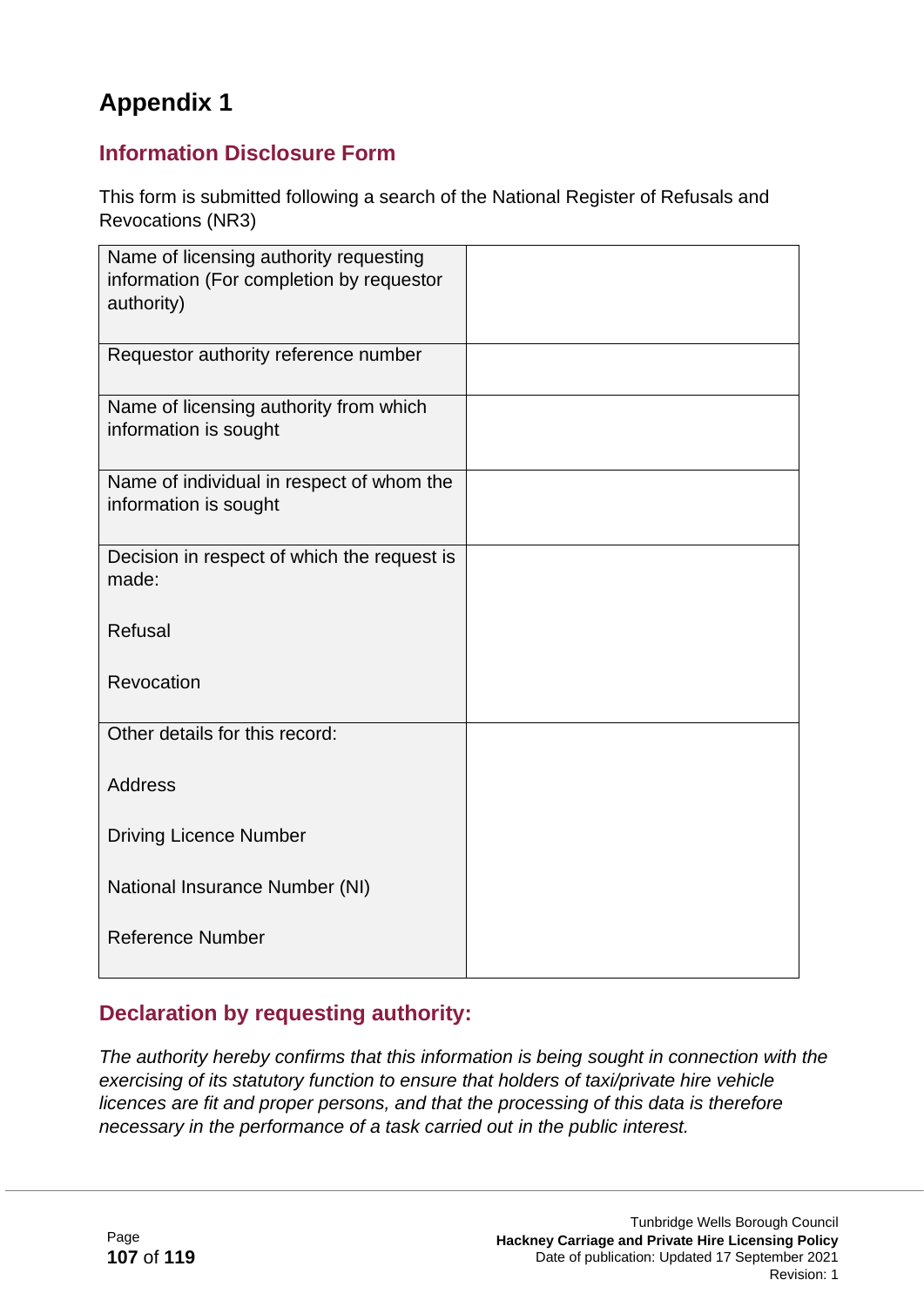*The information provided below will only be processed, used and saved by the authority in connection with this particular application and in accordance with all relevant data and privacy requirements, as previously advised by the authority to applicants for and existing holders of taxi and private hire vehicles, and will be retained in accordance with the Authority's retention policy relating to the provision of such information.*

*To enable the authority to conduct a data protection impact assessment, details of this authority's policy in relation to the use of information obtained as a result of this request can be accessed at* [Link to TWBC data protection web pages](https://www.tunbridgewells.gov.uk/council/freedom-of-information-and-transparency/transparency-and-privacy#section3)

Signed:

Name:

Position:

Date:

*(For completion by providing authority)*

Further information to support decision recorded on NR3 in respect of the above named individual

#### **Declaration by providing authority**

*The authority hereby confirms that it has concluded a data protection impact assessment.*

*It also confirms that the information above is accurate and has been provided after thorough consideration by the authority as to the proportionality and lawfulness of making this disclosure. The information reflects the basis on which the decision recorded in the National Register of Refusals and Revocations was made. In the event that the authority becomes aware that this information is no longer accurate, we will advise the abovenamed authority accordingly.*

*The authority also confirms that, as part of the basis for securing, retaining or applying for a tax/private hire drivers' licence the above named individual has been made aware to the fact that this information will be shared, in accordance with all relevant date and privacy requirements.*

Signed:

Name:

Position:

Date: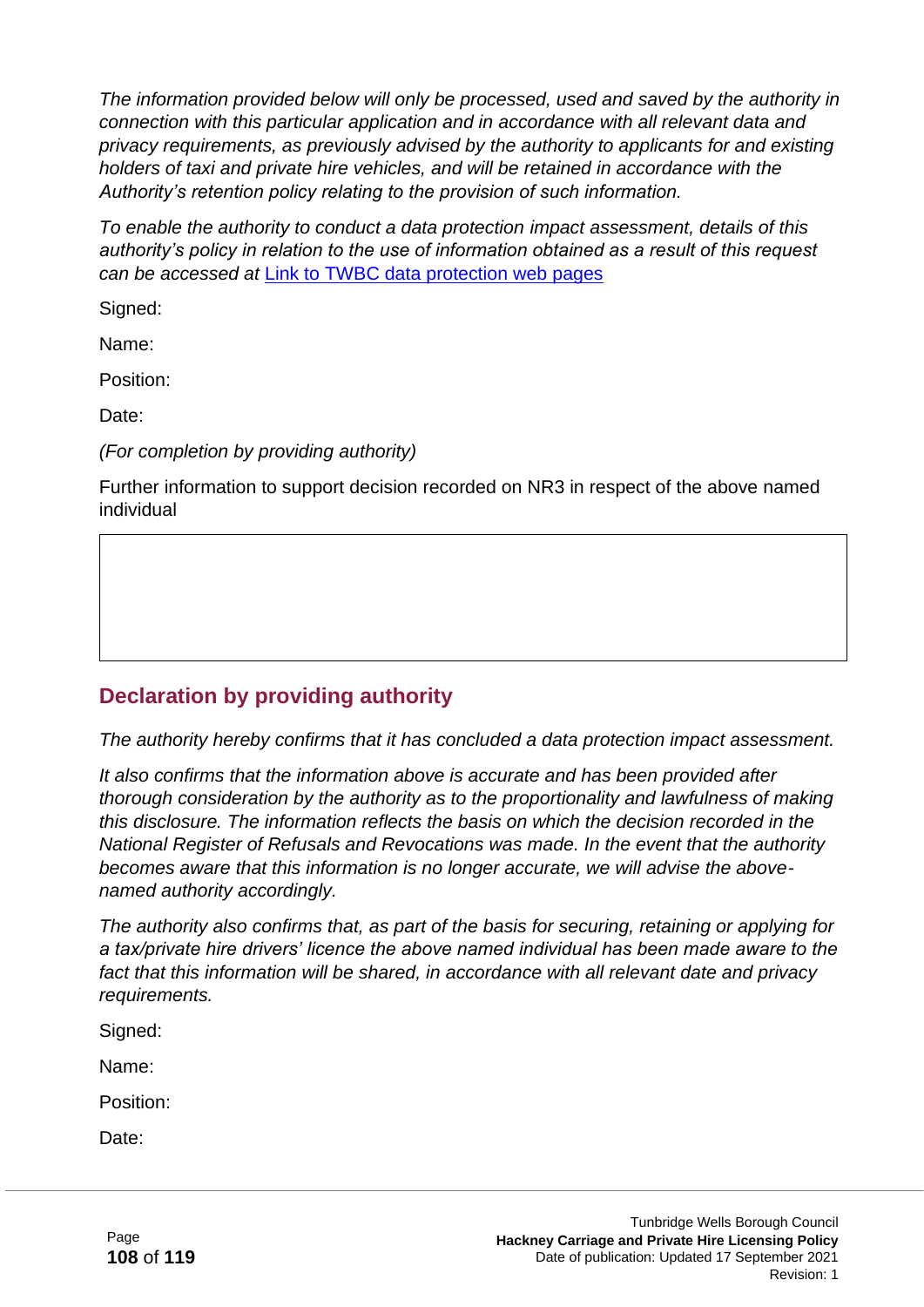# **Appendix 15: Re-allocation of Hackney Carriage Proprietors Licence**

## **Process**

The Council will place a Public Notice on the Tunbridge Wells website and in the local Newspaper giving details of the plate for re-allocation and the procedure for applying as and when one needs to be re-allocated.

The process used to allocate a licence that is passed back to the authority is that of a 'lottery/draw' type system to allow all parties equality of opportunity.

Each applicant is allocated a number and the first number drawn would identify the successful applicant. The next five numbers drawn would identify those applicants who would be held in reserve, in the event that the successful applicant is unable to comply with the policy or has pulled out of the process.

Those held in reserve are only in reserve for the plate in question and not for any subsequent plates that are subject to re-allocation.

The draw is conducted in public at the Licensing Committee meeting to avoid any assertions of foul play, fix or bias and an announcement of the name of the successful party in the draw is made at the meeting as well as the names of those held in reserve.

Once a person has been selected, they need to adhere to the current Hackney Carriage and Private Hire Licensing Policy.

The successful applicant will complete the vehicle licensing procedure within three (3) months of the date of being allocated a licence. The allocation will be withdrawn if they do not complete the vehicle licensing procedure within that period. The licence will be reallocated to the next person on the list of those held in reserve.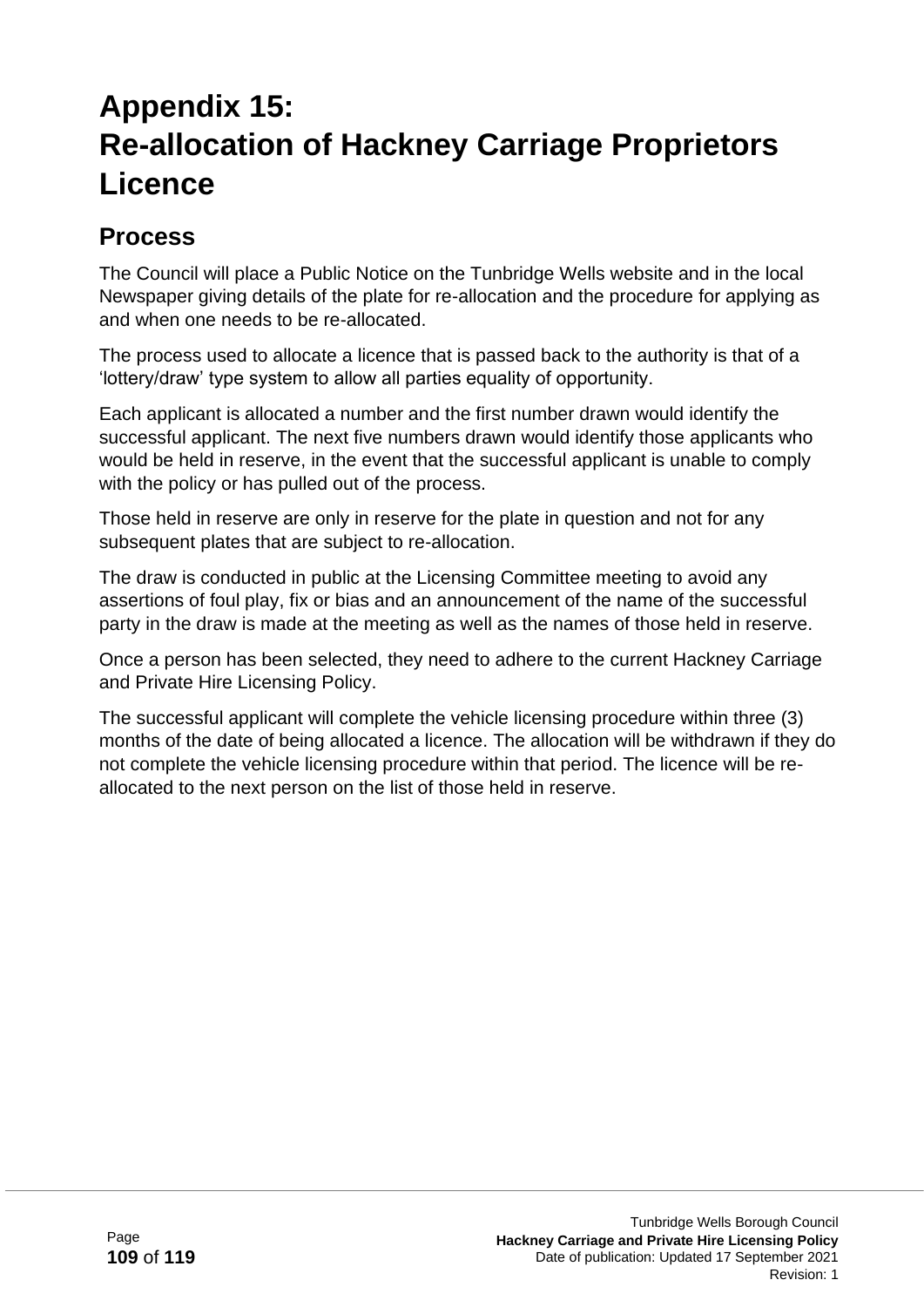# **Appendix 16: Replacement Vehicle Policy**

### **1. Private Hire Vehicles**

A licensed private hire vehicle can be replaced, swapped or changed with a 'like for like' vehicle that is less than 6 (six) years old. This does not however preclude a proprietor from changing a saloon vehicle to a wheelchair accessible vehicle.

A proprietor who transfers or sells their interest in a licensed private hire vehicle to another person and requests the transfer of another licensed private hire vehicle into their name in the 12 months following the aforementioned transfer or sale must present a vehicle less than 6 (six) years old.

Failure to comply with this policy will result in the vehicle or the private hire vehicle licence being transferred for the duration of the life of the licence; however the Council will then refuse to renew this licence when it expires.

## **2. Private Hire Vehicle Licences**

Private hire vehicle licences may only be transferred to a 'like for like' vehicle that is less than 6 (six) years old. This does not however preclude a proprietor from changing a saloon vehicle to a wheelchair accessible vehicle.

A proprietor who surrenders or transfers their interest in a vehicle or private hire vehicle licence can, in the 12 months following the surrender or transfer, request transfer of another private hire vehicle licence into their name.

The licence to be transferred into the proprietor's name must relate to a vehicle, that is less than 6 (six) years old.

Failure to comply with this policy will result in the private hire vehicle licence being transferred for the duration of the life of the licence; however the Council will then refuse to renew this licence when it expires.

## **3. Hackney Carriage Vehicles**

A proprietor of a licensed hackney carriage vehicle may replace, swap or change their vehicle with another 'like for like' licensed hackney carriage vehicle of any age. This does not however preclude a proprietor from changing a saloon vehicle to a wheelchair accessible vehicle.

In this policy it is understood that the license and its related vehicle will remain together and not be separated.

## **4. Hackney Carriage Vehicles Licenses**

Hackney Carriage vehicle licenses may only be transferred to another 'like for like' vehicle (that is to say separated from its related vehicle and moved to another vehicle) that is younger / newer than the vehicle currently licensed.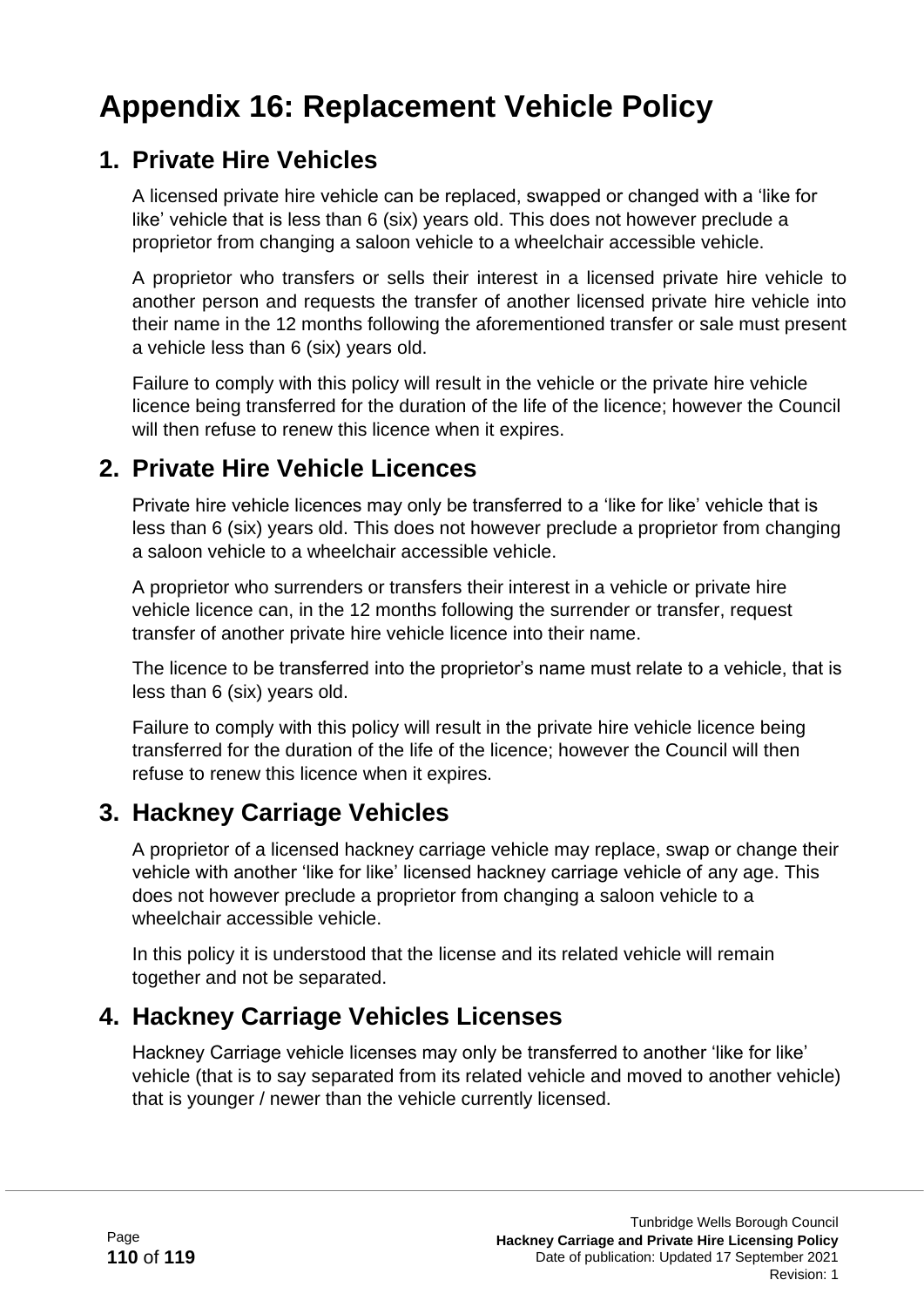#### **General**

Any replacement vehicle, whether a short-term or a permanent replacement, must comply with the licensing policy.

A completed transfer form must be completed and other necessary documents supplied and a transfer fee paid prior to any replacement vehicle being used as a private hire or hackney carriage vehicle.

If all conditions are met and are satisfactory, then the licence will be granted for the replacement vehicle.

#### **Exemption from policies 1, 2, 3 and 4**

The Sub-Committee will consider each request on an individual basis, taking into consideration the merits of each case, and determine whether an exemption to these policies should be allowed.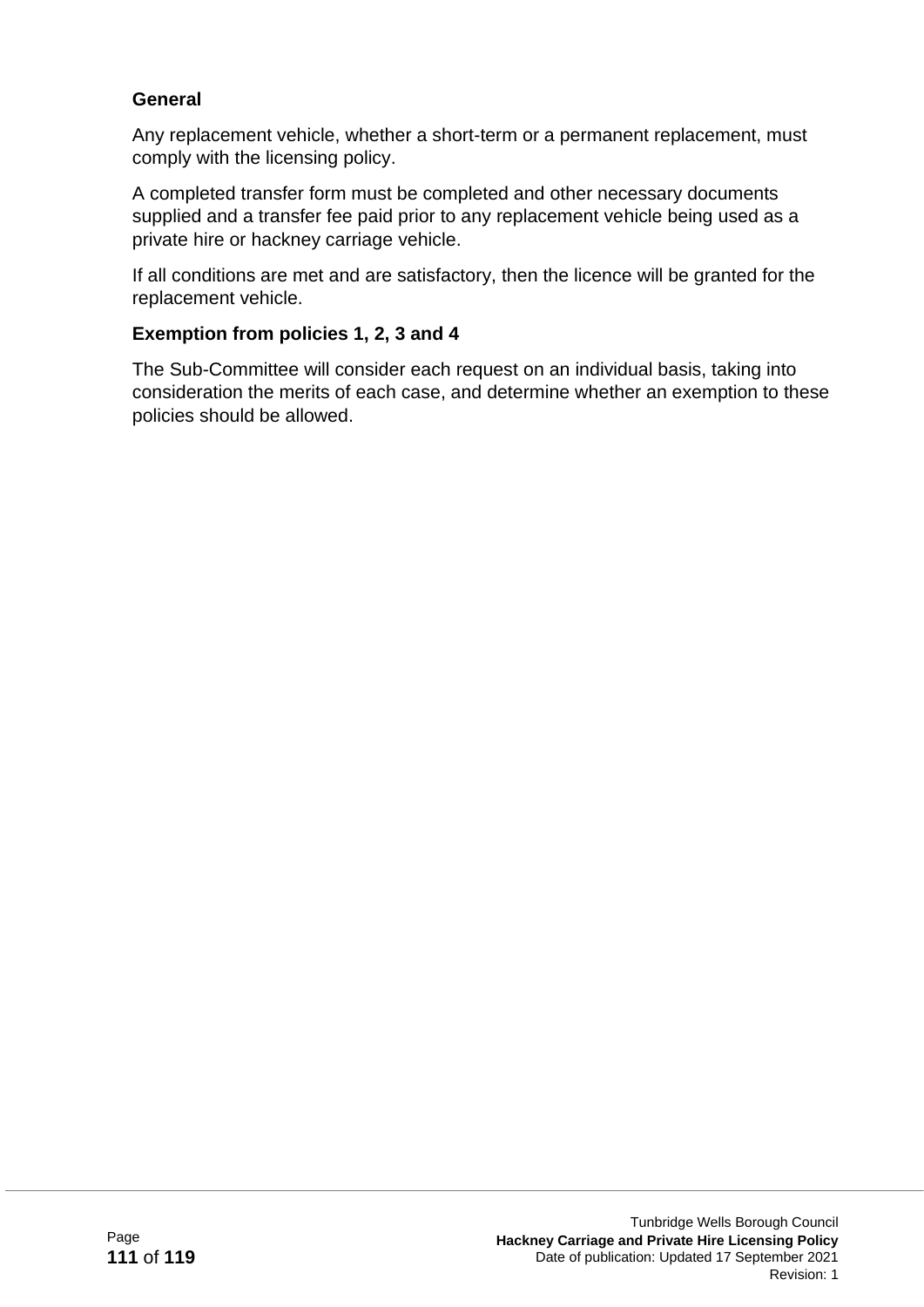# **Appendix 17: Location of Taxi Bays**

| <b>ORDER REF</b>      | <b>STREET NAME</b>                    | <b>LOCATION</b>                                                                                                                                     | <b>DESCRIPTION</b>                               |
|-----------------------|---------------------------------------|-----------------------------------------------------------------------------------------------------------------------------------------------------|--------------------------------------------------|
| 2005-6-<br>vrtwb      | <b>Calverley Road</b>                 | South west side - from a<br>point 54 metres north west of<br>its junction with Garden Street<br>to a point 66 metres north<br>west of that junction | No waiting at any<br>time<br><b>Except taxis</b> |
| 2005-6-<br>vrtwb      | <b>Camden Road</b>                    | Between points 30 metres<br>and 45 metres north of its<br>junction with Calverley Road                                                              | No waiting 9pm-<br>6am<br>Except taxis           |
| TW-2012-2-<br>vrtw-tb | <b>Church Road</b>                    | South side $-$ from a point 58<br>metres west of its junction<br>with Mount Pleasant Road to<br>a point 72 metres west of that<br>junction          | No waiting 11pm-<br>4am<br><b>Except taxis</b>   |
| 2005-5-<br>vrtwb      | <b>Linden Park</b><br>Road            | South side - from 7 metres<br>east of western bus stand exit<br>to 12 metres west of eastern<br>bus stand exit                                      | No waiting 8am-<br>6pm except taxis              |
| 2007-6-<br>vrrtw-tb   | Mount Ephraim<br>Road                 | South side – between a point<br>99 metres east of its junction<br>with Hanover Road and a<br>point 122 metres east of that<br>junction              | No waiting at any<br>time except taxis           |
| TW-2012-2-<br>vrtw-tb | Mount Ephraim<br>Road/Lime Hill<br>Rd | From a point 6 metres north<br>of its junction with Lime Hill<br>Road to a point 6 metres<br>south of its junction with<br>Mount Ephraim Road       | No waiting at any<br>time except taxis           |
| $2005 - 6 -$<br>vrtwb | <b>Mount Pleasant</b><br>Avenue       | South side $-$ from a point 15<br>metres east of its junction<br>with Mount Pleasant to a<br>point 25 metres east of that<br>junction               | No waiting at any<br>time except taxis           |
| TW-2012-2-<br>vrtw-tb | <b>Newton Road</b>                    | South side - from a point 37<br>metres east of Mount                                                                                                | No waiting 6pm-<br>8am except taxis              |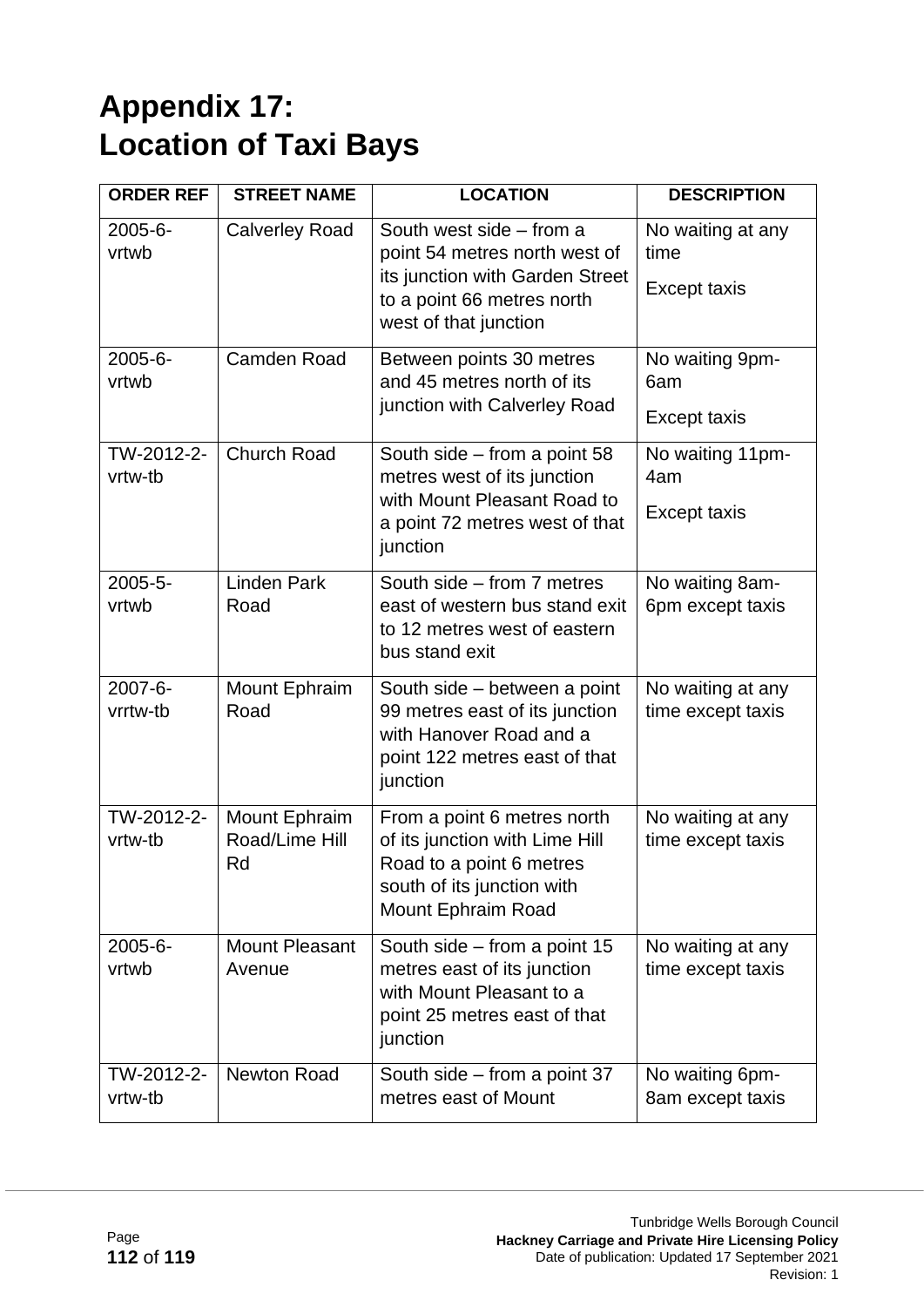|                       |                              | Pleasant Road to a point 50<br>metres east of that junction                                                                             |                                        |
|-----------------------|------------------------------|-----------------------------------------------------------------------------------------------------------------------------------------|----------------------------------------|
| $2005 - 6 -$<br>vrtwb | The Pantiles<br>(Lower Walk) | North side $-$ from a point 43<br>metres east of its junction<br>with Linden Park Road to a<br>point 55 metres east of that<br>junction | No waiting at any<br>time except taxis |

#### **Location of Taxi Ranks**

These ranks are on private land and apart from Paddock Wood, and are enforced by Tunbridge Wells Borough Council.

| <b>ORDER REF</b> | <b>LOCATION</b>                                                   | <b>DESCRIPTION</b>                                                   |  |
|------------------|-------------------------------------------------------------------|----------------------------------------------------------------------|--|
|                  | Vale $Road -$<br>Front of Railway<br><b>Station</b>               | Parking at right angles to kerb<br>- 7 spaces - approx. 14<br>metres |  |
|                  | <b>Mount Pleasant</b><br>Road – Back of<br><b>Railway Station</b> | parallel parking – approx 12<br>spaces $-$ approx 45 metres          |  |
|                  | Paddock Wood<br>- Station<br>Approach                             | Parallel parking – approx. 3<br>spaces $-$ approx. 6.5 metres        |  |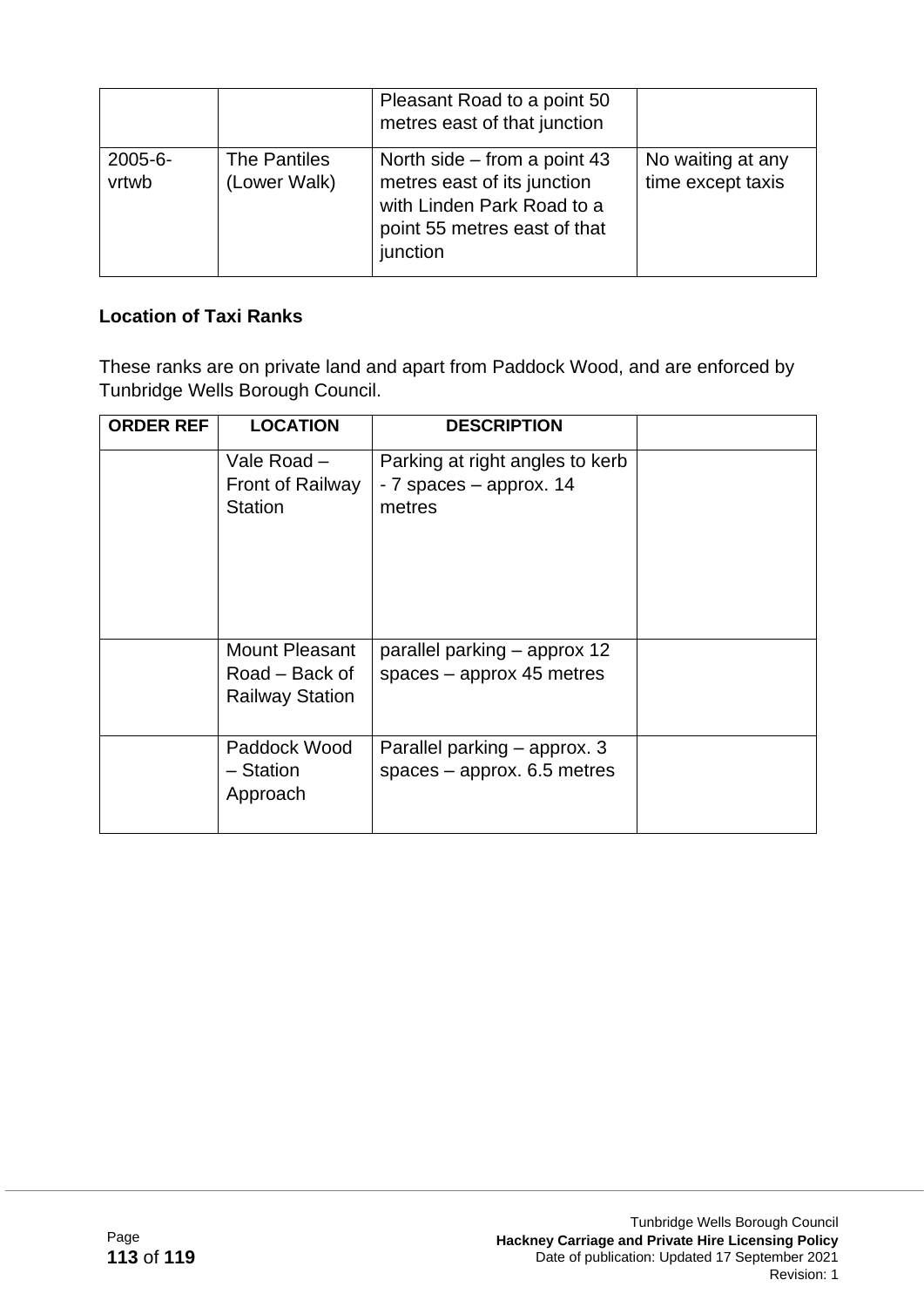## **Appendix 18: Hackney Carriage and Private Hire Vehicles Wheelchairs and Assistance Dogs**

- 1. Taxis and private hire vehicles provide a vital service to people with disabilities and medical conditions, and through this policy, we intend to ensure that these services remain accessible to such persons. This aim is supported by relevant statutory provisions within the Equality Act 2010.
- 2. The Council expects that there shall be no discrimination against taxi or private hire customers, passengers or other members of the public in respect of any protected characteristic, and will seek to take appropriate enforcement action against drivers, operators or vehicle proprietors where complaints of such are substantiated. Dependent upon the severity and circumstances of such incidents, action may include prosecution, or revocation or suspension of licences.
- 3. We also expect that those working in the taxi trade should not be discriminated against by any other person, and strongly encourage those who are unfortunate enough to be subject to such discrimination to report this to the police for investigation.
- 4. A wheelchair accessible vehicle would be expected to comply with the dimensions of at least those of a 'reference wheelchair' (see below). Licence conditions will require such vehicles to carry (or be fitted with) loading equipment (ramps or lift), and appropriate restraints and seatbelt fittings to safely secure wheelchairs and their occupants.
- 5. A 'reference wheelchair' is defined in statute as having the following dimensions:



**Length:** 1200mm (approx. 48") including footplates **Width:**700mm (28") **Total seated height:** 1350mm (54") **Height of footrest:** 150mm (6")

6. It is anticipated that the above dimensions will cover the majority of manual wheelchairs- however; we recognise that some wheelchairs with specialist functionality,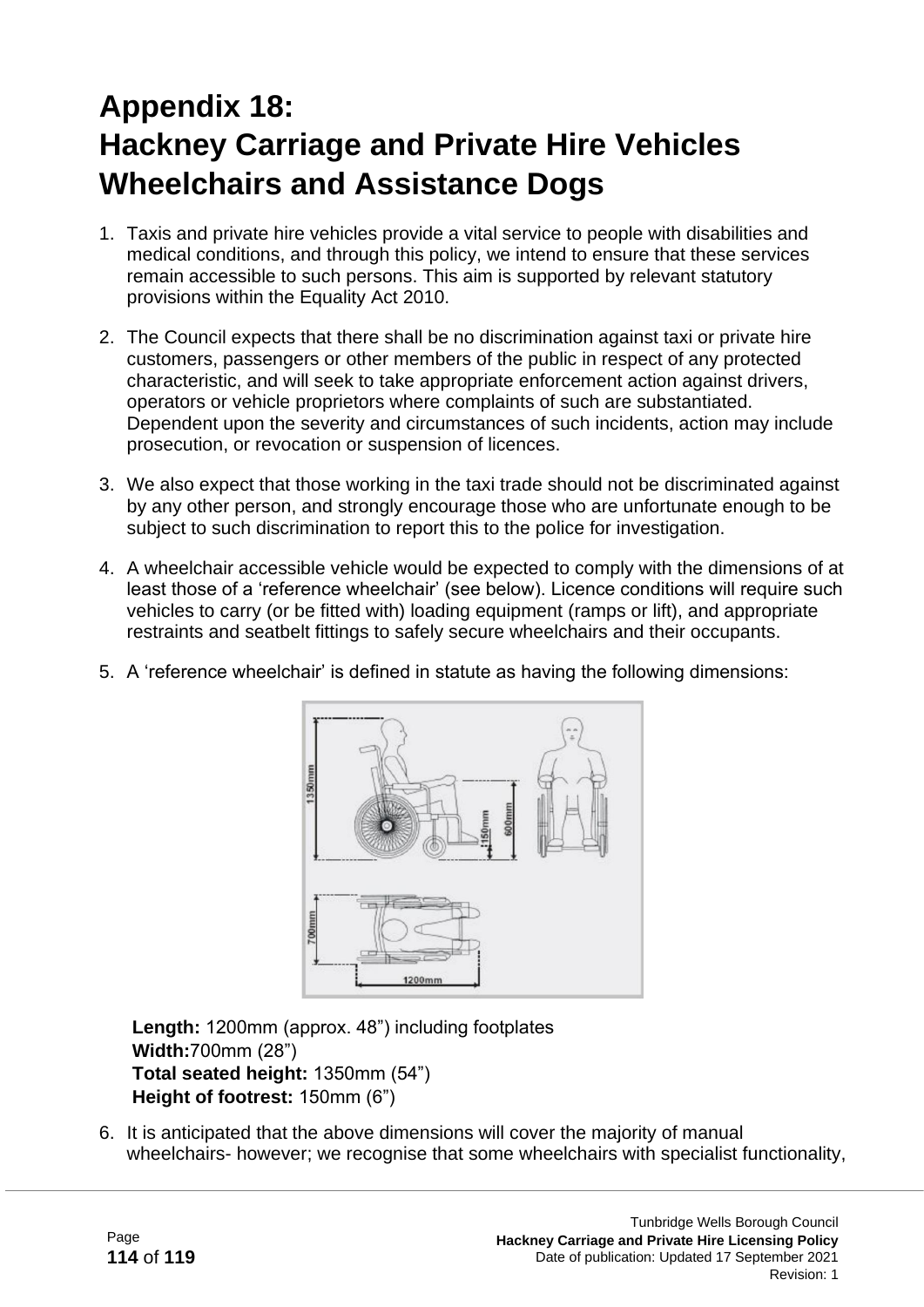or motorised wheelchairs and mobility scooters, may exceed these dimensions and may not be able to be loaded and carried safely in all designated taxis. In such cases, drivers will be expected to assess whether the passenger can be safely carried in their vehicle, to carry the passenger if their safety and reasonable comfort can be assured, or to assist them in locating a suitable alternative vehicle otherwise, where this is practicable. Such circumstances may constitute a defence to the above-mentioned offence. In all cases, we expect drivers to treat passengers with respect and sensitivity, and to provide a clear explanation as to why they have not been able to convey the passenger.

- 7. Vehicles which cannot load and carry a wheelchair with the dimensions of the above 'reference wheelchair' are likely to be considered unsuitable for licensing, and an application for such refused.
- 8. All licensed hackney carriages and private hire vehicles which can safely carry passengers in a reference wheelchair will be designated under section 167 of the Equality Act 2010, from when they are first licensed. This will mean that drivers of those vehicles will have specific legal duties in respect of passengers in wheelchairs, regardless of whether they have hired the vehicle themselves or are accompanying the hirer, to:
	- Carry the passenger while in the wheelchair,
	- Not to make any additional charge for doing so,
	- If the passenger chooses to sit in a passenger seat, to carry the wheelchair,
	- To take such steps as are necessary to ensure that the passenger is carried in safety and reasonable comfort,
	- To give the passenger such mobility assistance as they reasonably require, including assistance
		- $\circ$  to enable the passenger to get into or out of the vehicle,
		- o If the passenger wishes to remain in the wheelchair, to enable the passenger to get into and out of the vehicle while in the wheelchair,
		- o to load the passenger's luggage into or out of the vehicle, and
		- $\circ$  if the passenger does not wish to remain in the wheelchair, to load the wheelchair into or out of the vehicle.
- 9. A driver who fails to comply with any of the above duties without valid defence will commit a criminal offence, and may be fined up to £1,000 for each offence on conviction. Offences may also lead to revocation or suspension of taxi licences.
- 10.Vehicle proprietors may appeal against designation of their vehicle to a magistrates' court, and further details will be issued with confirmation of designation.
- 11.A list of designated hackney carriage and private hire vehicles will be maintained and published on our website.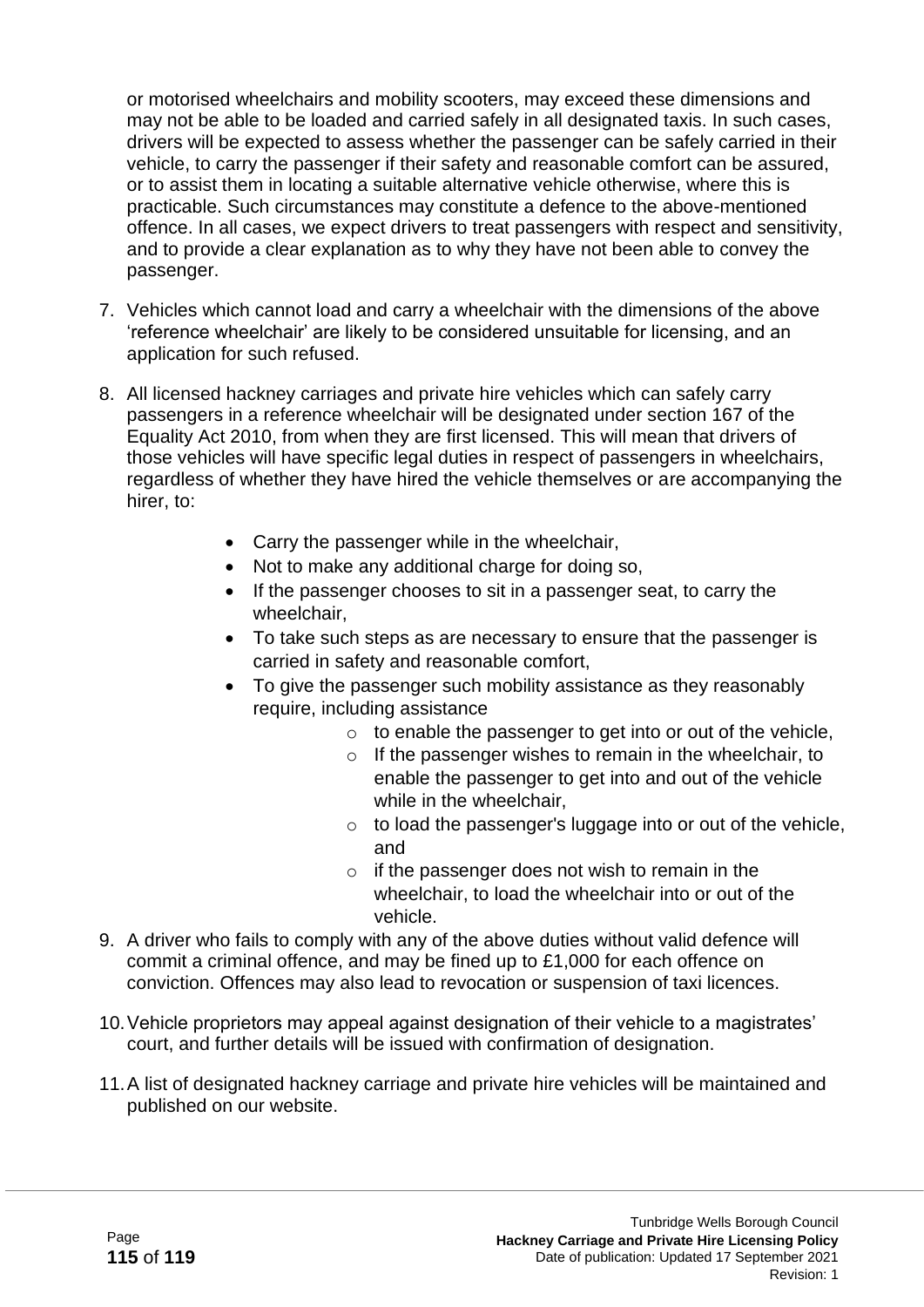- 12.Wheelchairs should be secured so as to face either forwards or rearwards. Under no circumstances should an occupied wheelchair be secured with the occupant facing the side of the vehicle.
- 13.Drivers of designated vehicles may apply to the Council for an exemption certificate, if they have a medical or physical condition which would mean they could not carry out the above duties safely. Further details on how such applications will be considered are set out below. Where an exemption certificate has been issued and the corresponding notice of exemption is properly displayed in the vehicle, the driver will be exempted from such duties as appropriate. Exemptions are specific to an individual driver, and will not provide a defence for any other driver of a designated vehicle.
- 14.Where a vehicle features mechanical, hydraulic or similar lifting equipment for the purpose of loading and unloading passengers, the Council will have regard to the Lifting Operations and Lifting Equipment Regulations (LOLER), and will require evidence of thorough examination of such equipment by a competent person at least once every 6 months.
- 15.The following additional conditions will apply to vehicle licences for designated hackney carriages:
	- a. Appropriate Wheelchair Tie-down and Occupant Restraint Systems (WTORS) for securing a 'reference wheelchair' and occupant must be carried in the licensed vehicle at all times, and maintained in good order. Equipment should be clearly labelled to show the level/standard to which tested.
	- b. The vehicle must be fitted with or otherwise carry either a ramp or a lift for loading passengers while seated in a 'reference wheelchair', designed for that specific purpose, maintained in good order, and with visible marked reference to a safe working load (SWL) of at least 250kgs and certification to BS 6109 (or equivalent standard).
	- c. All drivers of the licensed vehicle must be trained by the proprietor in the safe usage of the equipment referred to in the preceding paragraphs.
- 16.Hackney carriage taximeters should not be started until all passengers have been loaded and the driver is ready to commence the journey, and should be stopped upon arrival at the destination, before any unloading activities take place. This is in line with Government guidance, which indicates that running the meter while undertaking statutory duties may constitute making an additional charge for the carriage of passengers in wheelchairs, which is prohibited.
- 17.The Council currently maintains a published list of designated wheelchair accessible vehicles, which includes both hackney carriage and private hire vehicles where they have met the criteria set out in paragraph 5 ("reference wheelchair") vehicles. **All**  current and replacement vehicles that meet this reference standard will automatically be incorporated into the published list s167.
- 18.Where a hackney carriage or private hire vehicle that is accessible to passengers in wheelchairs, who are able to transfer from their wheelchair into a seat within the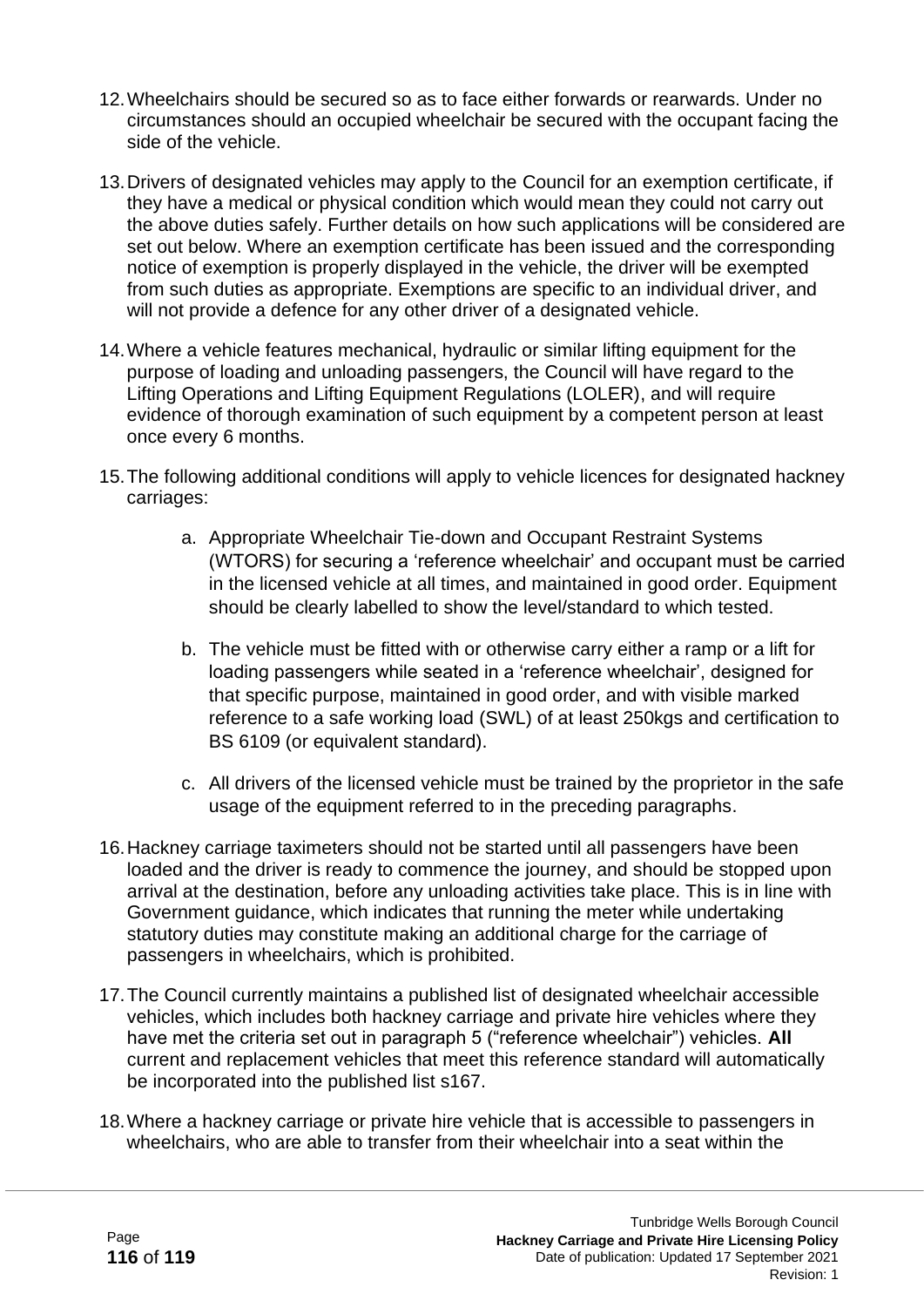vehicle and the wheelchair can be folded down and placed in the vehicle, will be incorporated into the "Voluntary" published list. Drivers, vehicle proprietors and operators of wheelchair-accessible private hire vehicles may face enforcement action which may include suspension or revocation of licences if they are found to have refused to carry or assist passengers in wheelchairs.

### **Passengers with assistance dogs**

- 19.All licensed hackney carriages and private hire vehicles are required to carry assistance dogs with their owners, at no additional charge. This duty applies in respect of any dogs which are trained to guide or assist a blind person, a deaf person, a person with a disability or a person with a specified medical condition.
- 20.Private hire operators are also under a duty to take bookings from passengers with assistance dogs, with no additional charge made for carrying the assistance dog.
- 21.Drivers or operators who fail to comply with the above duties will commit a criminal offence, and may be fined up to £1,000 for each offence on conviction. Offences may also lead to revocation or suspension of licences.
- 22.These duties apply equally to dogs provided by charities affiliated with Assistance Dogs UK (See www.assistancedogs.org.uk), equivalent overseas organisations, or assistance dogs which have been trained by their owners; and regardless of whether the dog is wearing a recognisable harness or jacket, or subject to formal certification. Where a prospective passenger informs a driver that a dog they wish to travel with is an assistance dog, this should be accepted at face value.
- 23.Assistance dogs are trained to ride with their owner in the main passenger compartment of a vehicle, usually lying at their feet, and the owner will instruct their dog to enter and exit the vehicle. Passengers with assistance dogs should be asked if they have any preference over which seat they sit in – some may prefer to sit in the front passenger seat of a saloon vehicle, as the larger foot-well can offer more space for the dog to sit in. Drivers should be prepared to provide any other reasonable assistance requested by the passenger; however it is unlikely that assistance dogs will require assistance in entering or exiting most vehicles beyond opening the passenger door. Unless the owner has consented to an assistance dog riding in the back of an estate car, drivers should not try to separate assistance dogs from their owners by insisting that the dog rides in a different part of the vehicle – doing so may cause distress to both the dog and the owner.
- 24.Assistance dogs are bred and selected for their calm nature, and receive substantial specialist training before beginning their roles. They are subject to regular grooming and veterinary health checks. While we recognise that a number of drivers who are not experienced with dogs may feel uneasy at being in such close proximity to one, this does not constitute valid grounds for refusing to carry a passenger with an assistance dog. Similarly, religious beliefs also do not provide grounds for refusing to carry assistance dogs in taxis and private hire vehicles, nor other legal requirements under UK law ("Guidance from the Muslim Shariat Council in 2002 confirmed that trained assistance dogs may accompany disabled people in taxis and private hire vehicles managed or driven by Muslims." [Transport for London, PCO Notice 01/06]).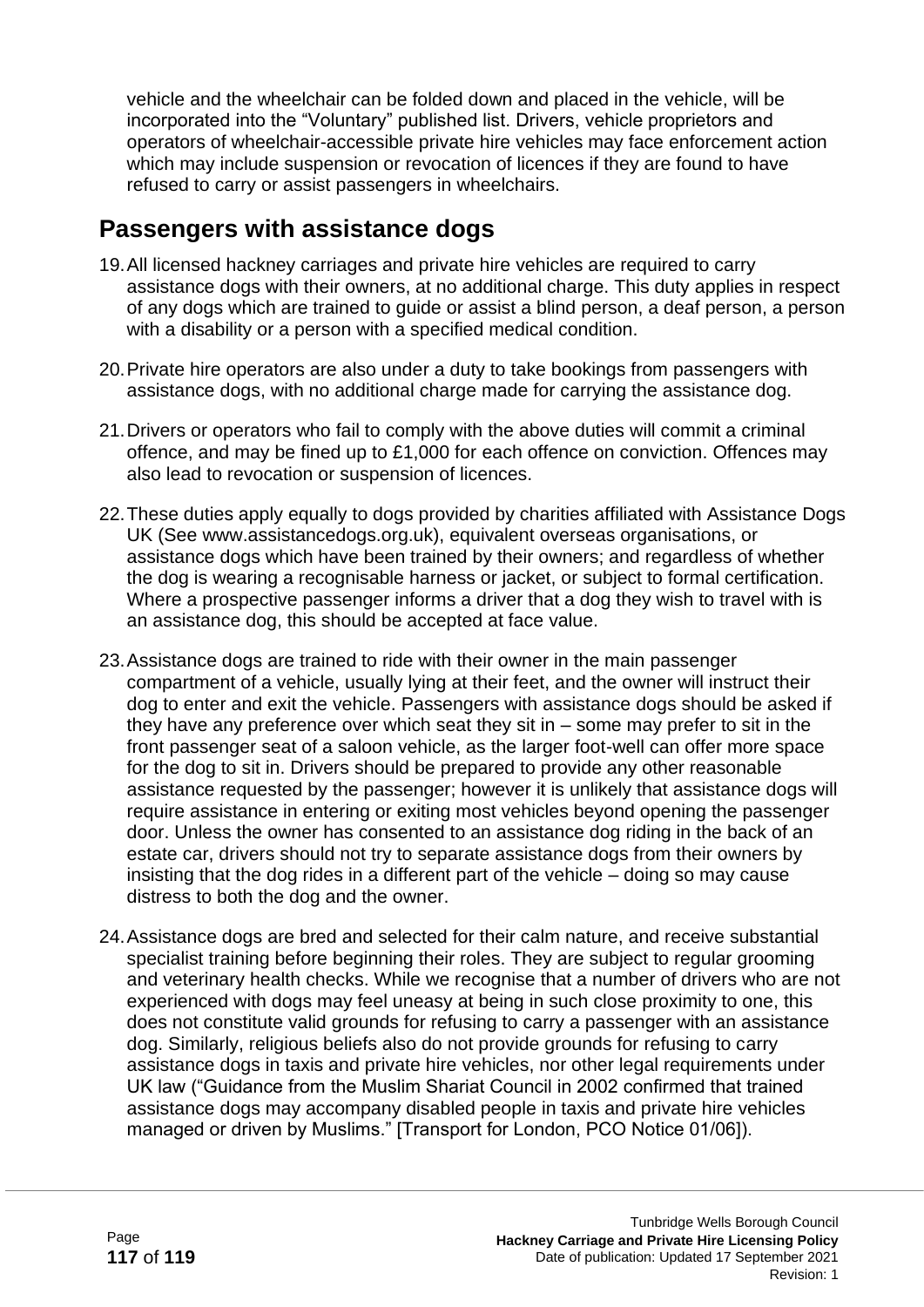- 25.Drivers with a medical condition affected by close proximity to dogs may apply to the Council for an exemption certificate. Further details on how such applications will be considered are set out below. Where an exemption certificate has been issued and is properly displayed in the vehicle, the driver will be exempted from such duties as considered appropriate. Exemptions are specific to an individual driver, and will not provide a defence for any other driver of a vehicle.
- 26.There is no specific legal duty to carry non-assistance dogs (e.g. pet dogs) or other animals in taxis or private hire vehicles, and doing so will remain at the driver's discretion.

## **Exemption certificates**

- 27.Drivers of hackney carriages and private hire vehicles may apply for an exemption from one or more of the statutory duties described above, if they have a physical or medical condition which would be incompatible with the exercise of those duties, or if it would be unsafe for them to be required to carry out the duties.
- 28.The Council expects that the vast majority of licensed drivers will be able to carry out the duties in full, and as such will require evidence of exceptional circumstances to justify the issue of an exemption certificate. As guidance, only a serious condition which would endanger either the safety or wellbeing of the driver, their passenger(s) or the general public if the duties were strictly enforced, is likely to provide sufficient justification for the issue of an exemption certificate.
- 29.An application form for applying for an exemption certificate is available on request from the Licensing department. This should be completed in full, and submitted with accompanying documents from an appropriate medical professional involved in diagnosis or treatment of the relevant condition, setting out the effect of the condition, the long-term prognosis, and the risk to public safety if an exemption is not granted to the driver. Evidence from a medical professional with no involvement in the diagnosis or treatment of the condition, or from a medical professional with a separate relationship to a driver, is unlikely to be considered acceptable.
- 30.If the Council is not immediately satisfied as to the justification for an exemption certificate, or if further specific queries have arisen from evidence submitted with the application, the driver may be asked to undergo an assessment by an independent medical professional appointed by the Council. The costs of this service may be recharged to the driver concerned.
- 31.Where an allergy or phobia to dogs is cited as grounds for an exemption, we will expect to see evidence of allergen testing results, clinical history, psychological screening results, or similar with an application for exemption. A simple statement that the driver has declared such an allergy or phobia is unlikely to be considered sufficient justification of a medical condition which would warrant the issue of an exemption. A minor allergic reaction which does not affect the driver's ability to safely drive a vehicle or their overall welfare is also unlikely to warrant an exemption.
- 32.Exemption certificates will typically be issued for a fixed period. For a temporary physical or medical condition, this will usually follow advice from the medical professional as to the likely duration of the condition. A driver granted a lifelong